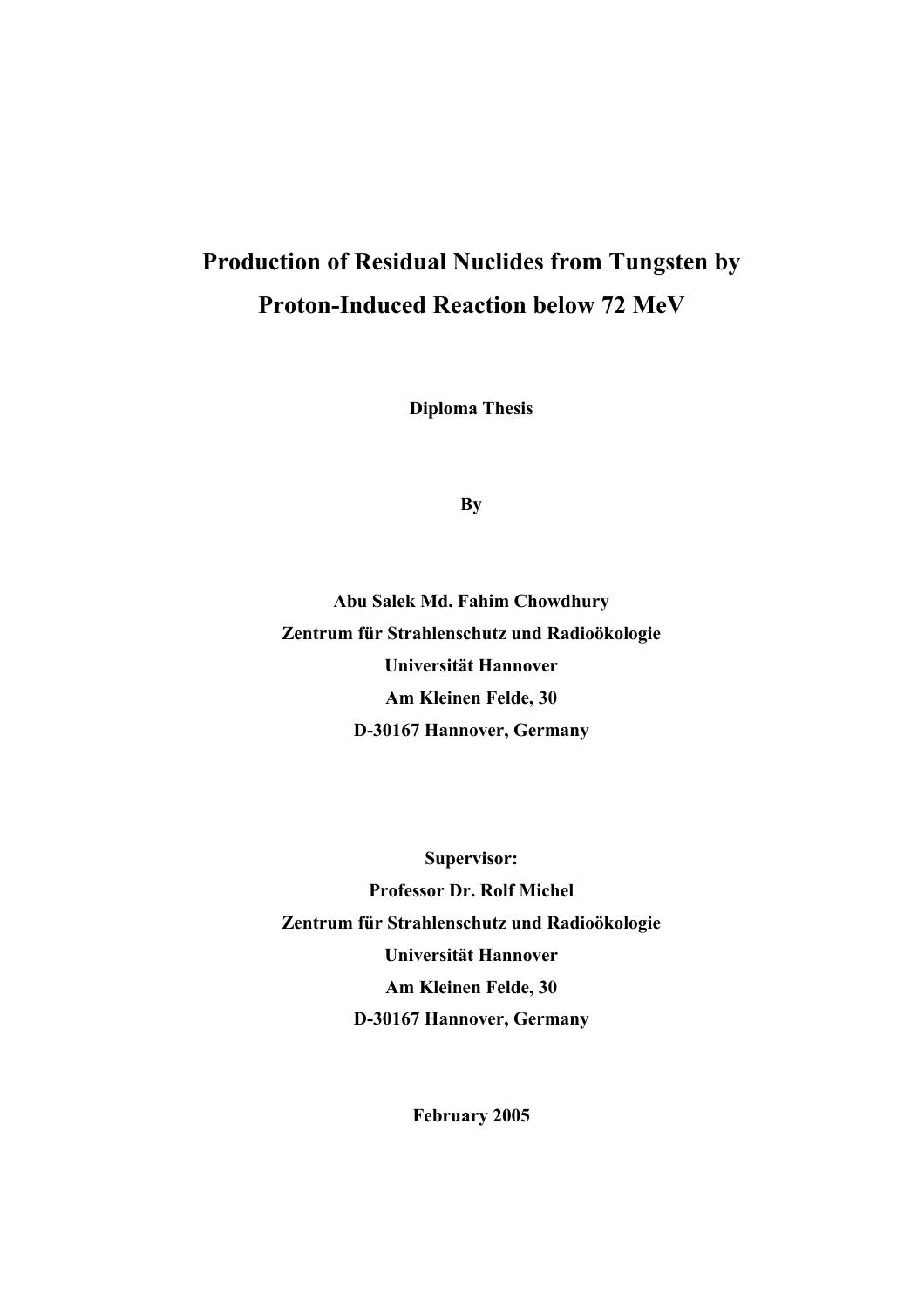# **Contents**

# **Chapter 1**

## **Chapter 2**

# **Chapter 3**

# **Chapter 4**

|                                                                      | 19 |
|----------------------------------------------------------------------|----|
|                                                                      | 19 |
|                                                                      | 20 |
|                                                                      | 22 |
| 4.2.3. Irradiation at the Paul Scherrer Institute (PSI), Switzerland | 23 |
|                                                                      | 24 |
|                                                                      | 24 |
|                                                                      | 25 |
|                                                                      | 26 |
|                                                                      | 27 |
|                                                                      | 28 |
|                                                                      | 32 |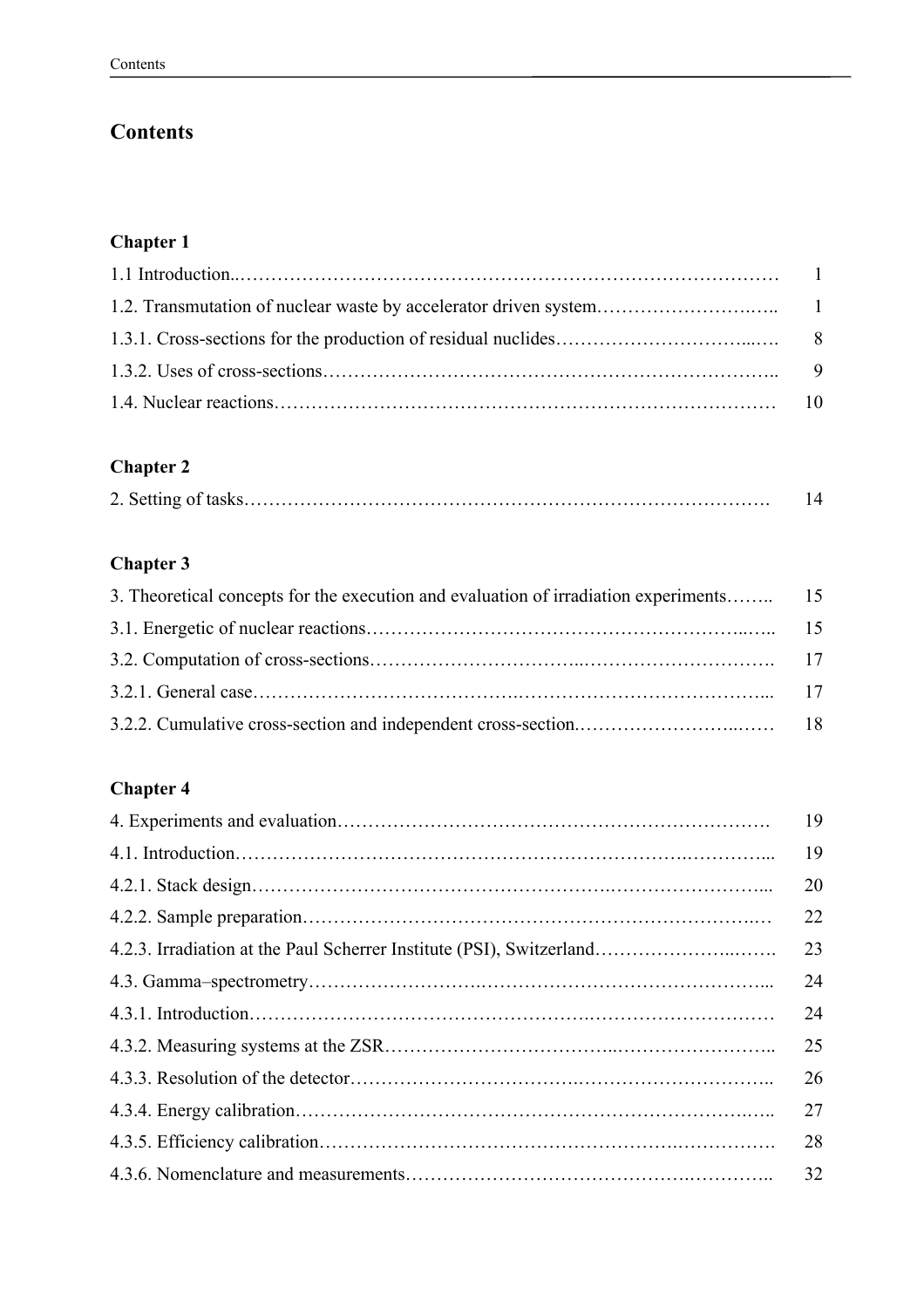## **Chapter 5**

|                                                                 | 48 |
|-----------------------------------------------------------------|----|
|                                                                 | 48 |
|                                                                 | 49 |
|                                                                 | 51 |
|                                                                 | 53 |
|                                                                 | 55 |
|                                                                 | 57 |
|                                                                 | 57 |
| 5.4.2. Comparison for the excitation function $natW(p,xn)182Re$ | 58 |
|                                                                 | 59 |
|                                                                 | 59 |

# **Chapter 6**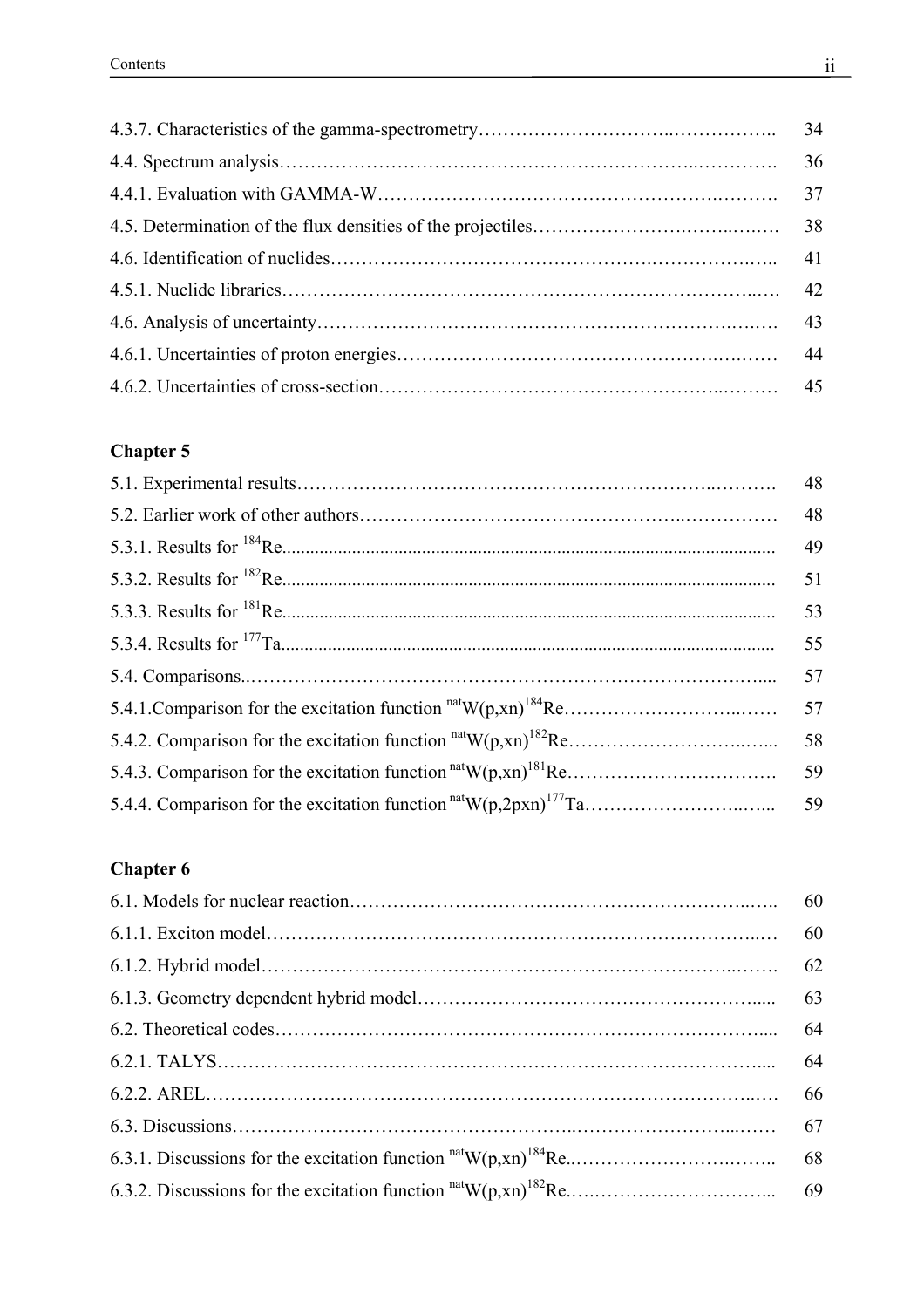| 6.3.3. Discussions for the excitation function $natW(p,xn)181Re$ | 71 |
|------------------------------------------------------------------|----|
|                                                                  | 72 |
| <b>Chapter 7</b>                                                 |    |
|                                                                  | 74 |
|                                                                  | 76 |
|                                                                  | 82 |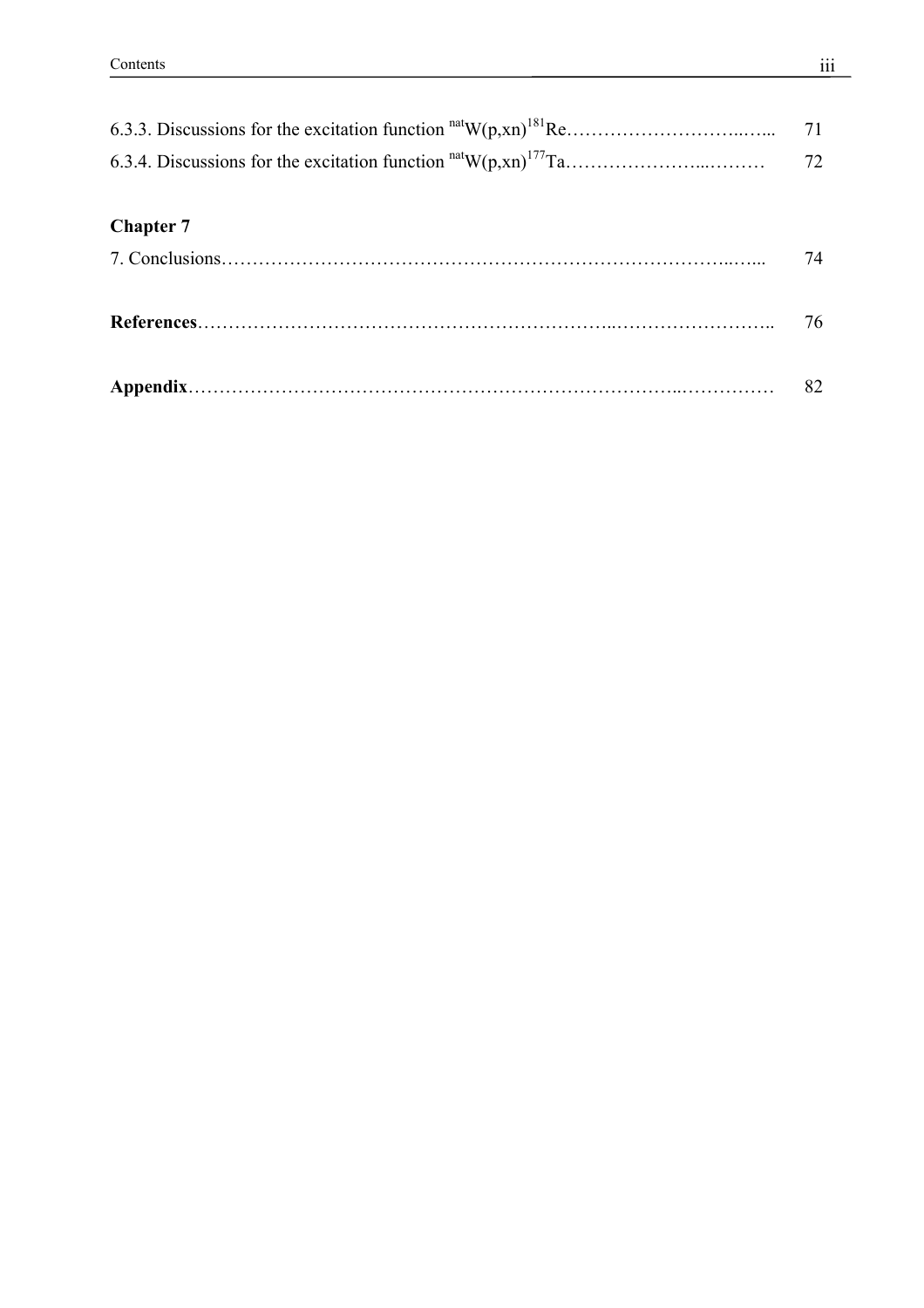# **List of Tables**

| Table 5.1:Cross-section data for the reaction $natW(p,xn)184$ Re at $Ey = 894.9$ keV                                  |  |
|-----------------------------------------------------------------------------------------------------------------------|--|
|                                                                                                                       |  |
| Table 5.2: Cross-section data for the reaction $\frac{\text{nat}}{W(p, xn)}^{182}$ Re at E <sub>y</sub> = 1221.4 keV. |  |
|                                                                                                                       |  |
| Table 5.3: Cross-section data for the reaction $\text{nat}_{W(p,xn)}^{181}$ Re at $E_y = 365.57$ keV                  |  |
|                                                                                                                       |  |
| Table 5.4: Cross-section data for the reaction $natW(p,2pxn)177Ta$ at E <sub>y</sub> = 112.94 keV with                |  |
|                                                                                                                       |  |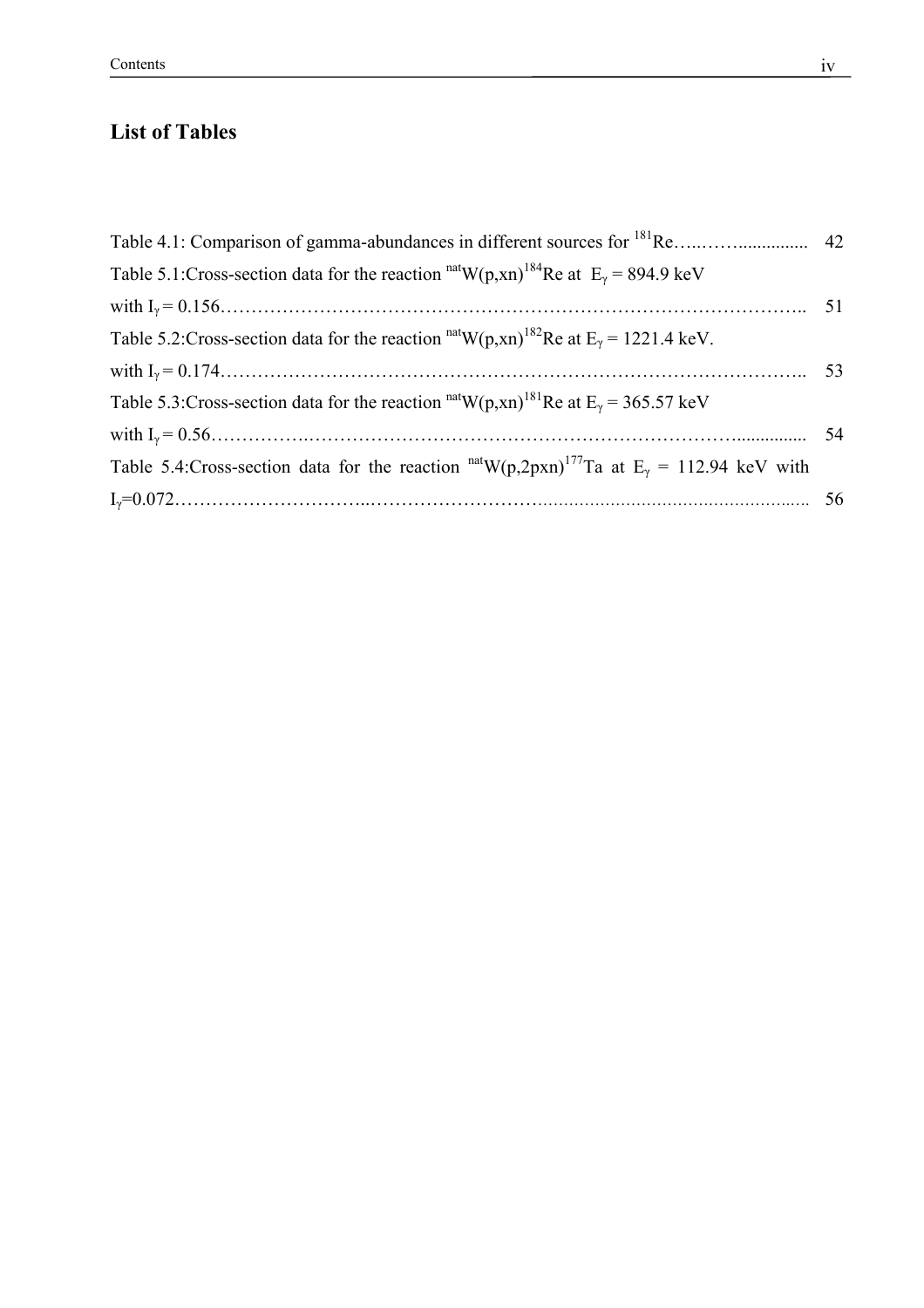# **List of Figures**

|                                                                                                                                              | 3              |
|----------------------------------------------------------------------------------------------------------------------------------------------|----------------|
|                                                                                                                                              | $\overline{4}$ |
| Fig.1.3: Transmutation of <sup>99</sup> Tc with a high efficiency using resonances                                                           | 6              |
|                                                                                                                                              | 9              |
|                                                                                                                                              | 16             |
| Fig. 4.1: Overview of the stack of target foils and the target holders                                                                       | 23             |
|                                                                                                                                              | 25             |
| Fig. 4.3: Experimental efficiency of the detector with point sources in different                                                            |                |
|                                                                                                                                              | 30             |
| Fig.4.4: Experimental efficiency of the detector with standard solution sources in different                                                 |                |
|                                                                                                                                              | 30             |
| Fig. 4.5: Comparison of the experimental efficiency of the detector between point source and                                                 |                |
|                                                                                                                                              | 31             |
| Fig.4.6: Comparison of experimental efficiency with fitting efficiency at geometry of 15                                                     |                |
|                                                                                                                                              | 32             |
| Fig. 4.7: Gamma spectra of W targets measured for different energies and different counting                                                  |                |
|                                                                                                                                              | 36             |
|                                                                                                                                              | 39             |
|                                                                                                                                              | 39             |
| Fig.4.10: Flux density for the monitor reaction <sup>65</sup> Cu(p,n) <sup>65</sup> Zn and <sup>27</sup> Al(p,3p3n) <sup>22</sup> Na, sample |                |
|                                                                                                                                              | 40             |
| Fig. 4.11: Flux density for the monitor reaction <sup>65</sup> Cu(p,n) <sup>65</sup> Zn, sample irradiated by 71 MeV                         |                |
|                                                                                                                                              | 40             |
|                                                                                                                                              | 42             |
|                                                                                                                                              | 49             |
| Fig. 5.2: Excitation function for different gamma-energy lines of the reaction $\text{natW}(p, xn)^{184}$ Re                                 |                |
|                                                                                                                                              | 50             |
| Fig. 5.3: Determination of the half-life for <sup>182</sup> Re by the reaction $natW(p,xn)182$ Re                                            | 51             |
| Fig. 5.4: Excitation function for different gamma-energy lines of the reaction $\text{nat}W(p, xn)^{182}$ Re                                 |                |
|                                                                                                                                              | 52             |
|                                                                                                                                              | 53             |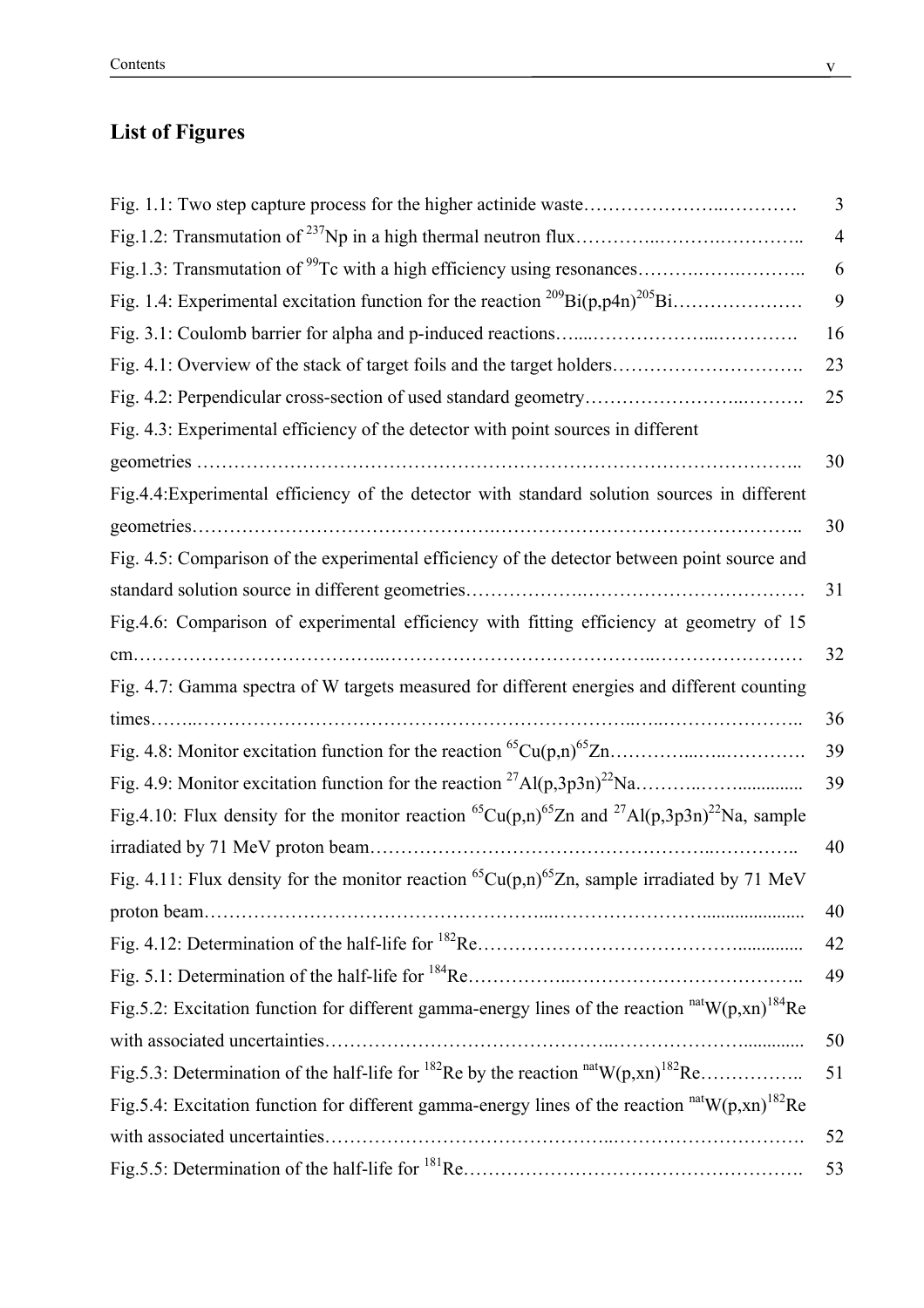| Fig. 5.6: Excitation function for different gamma-energy lines of the reaction $natW(p, xn)181Re$                                 |    |
|-----------------------------------------------------------------------------------------------------------------------------------|----|
|                                                                                                                                   | 54 |
|                                                                                                                                   | 55 |
| Fig.5.8: Excitation function for the reaction $\text{natW}(p,2pxn)^{177}$ Ta at E <sub>y</sub> = 112.94 keV with I <sub>y</sub> = |    |
|                                                                                                                                   | 56 |
| Fig. 5.9: Comparison of the experimentally obtained data for the reaction $^{nat}W(p, xn)^{184}$ Re                               |    |
|                                                                                                                                   | 57 |
| Fig.5.10: Comparison of the experimentally obtained data for the reaction $natW(p,xn)182$ Re                                      |    |
|                                                                                                                                   | 58 |
| Fig. 5.11: Comparison of the experimentally obtained data for the reaction $natW(p,xn)181Re$                                      |    |
|                                                                                                                                   | 59 |
| Fig. 6.1: Comparison of the experimentally obtained data for the reaction $natW(p,xn)184Re$                                       |    |
|                                                                                                                                   | 68 |
| Fig. 6.2: Comparison of the experimentally obtained data for the reaction $^{nat}W(p,xn)^{182}$ Re                                |    |
|                                                                                                                                   | 69 |
| Fig. 6.3: Comparison of the experimentally obtained data for the reaction $natW(p,xn)181Re$                                       |    |
|                                                                                                                                   | 71 |
| Fig. 6.4: Comparison of the experimentally obtained data for the reaction $natW(p,2pxn)^{177}Ta$                                  |    |
|                                                                                                                                   | 72 |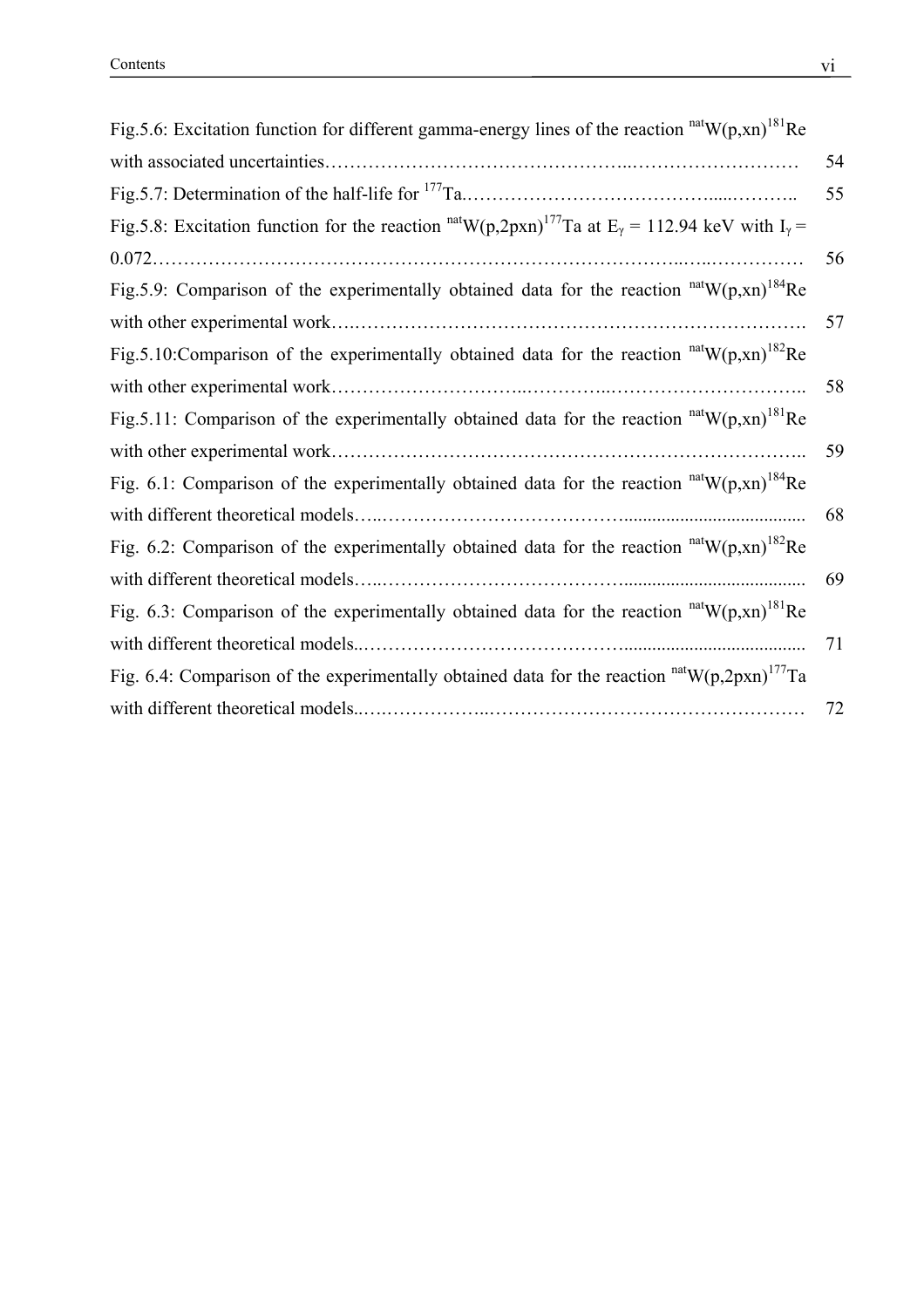### **Abstract**

Investigations of cross-sections for the production of residual nuclides from tungsten by proton induced reaction were performed at an energy range between 10 to 70 MeV using stacked foil technique by the cyclotron facilities present at the Paul Scherrer Institute, Villigen, Switzerland. The irradiated samples were transported from Villigen to Hannover via Cologne. The samples were evaluated by off line gamma-spectroscopy at the Center for Radiation Protection and Radioecology, University of Hannover, Germany. The measured data contains altogether 67 cross-sections for the production of 4 different residual nuclides which are  $^{184}$ Re,  $^{182}$ Re,  $^{181}$ Re and  $^{177}$ Ta. The experimentally obtained data were compared with earlier work and the model calculations using codes AREL and TALYS. This comparison demonstrates the necessity for further improvements of the models and the codes. Phenomenological aspects of residual nuclide production and the capabilities of nuclear models to predict respective cross-sections are described in this thesis.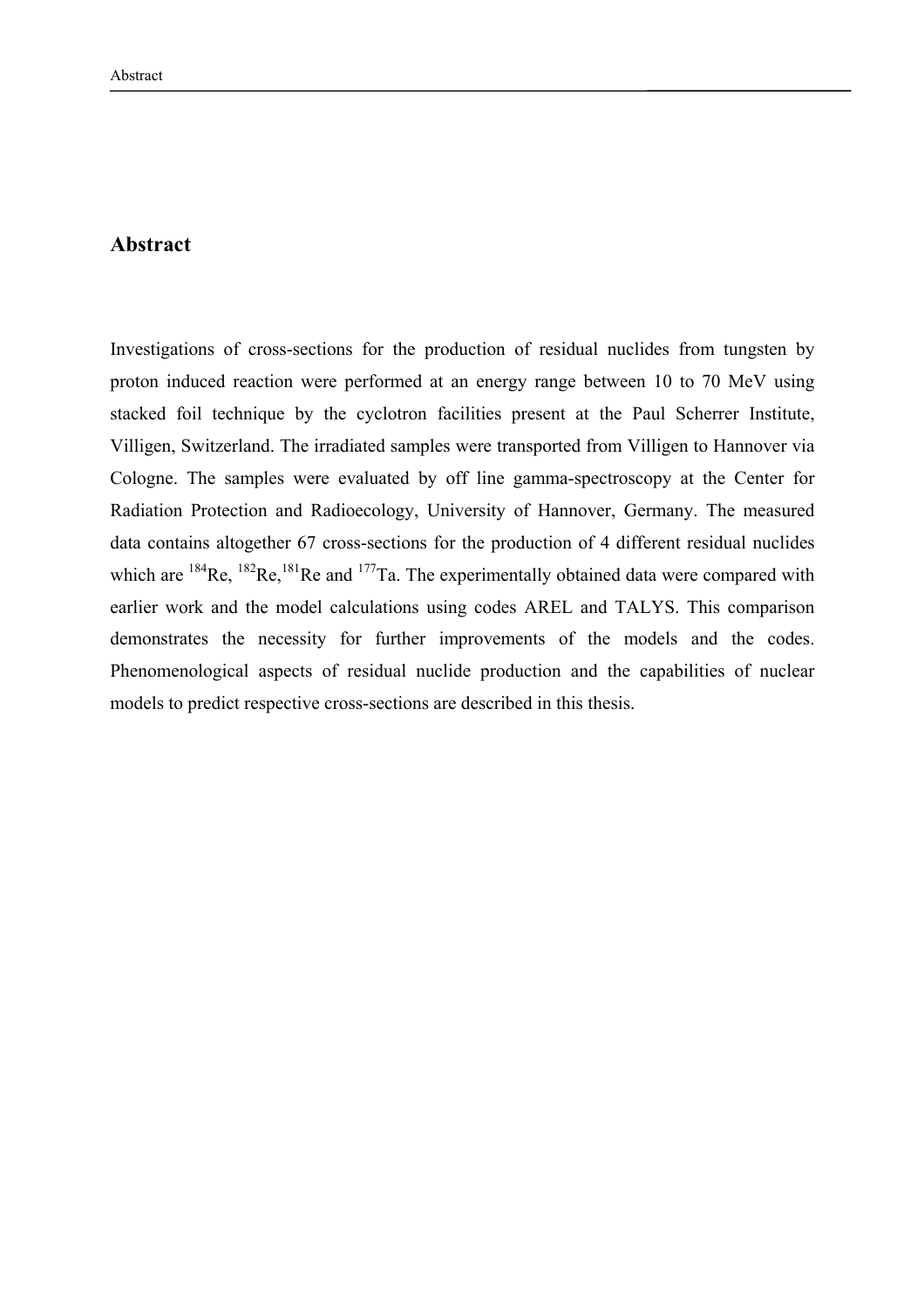### **Chapter 1**

#### **1.1 Introduction**

The development of the accelerator based technology and the invasion of space, both have raised the need to understand and describe the effects of the interaction of high-energy particles with matter. These effects result in a deceleration of the projectiles, which delivers a part of their energy by interactions with the target atoms. This must be differentiated between reactions, which take place in the electron shells of the atoms and results in excitation or ionization of the atoms. The initial state of the electron casing is restored by the capture of electrons as well as by rearranging processes. It makes a change of the nucleon configuration. Today one knows about 2100 different isotopes of the 81 stable as well as the 31 artificially produced elements in over 2600 variations, which all were produced in nuclear reactions. The time scale, of a nuclear reaction, is too short approximately  $10^{-22}$  to  $10^{-16}$  s. In order to investigate one should use indirect procedures based on the analysis of the reaction products, which are the secondary particles and light cluster such as  ${}^{3}$ He,  ${}^{4}$ He,  ${}^{3}$ H,  ${}^{2}$ H,  ${}^{7}$ Be etc. and the residuals staying after the reaction. By the current discussions over the disposal of long-lived, radioactive wastes from nuclear reactors, the produced residuals need more investigations due to safety issues.

#### **1.2. Transmutation of nuclear waste by accelerator driven system**

Transmutation has the aim to reduce the radiological impacts of actinides and fission products in the high level waste by nuclear transformation of the troublesome long-lived radionuclides. Assuming that high level waste can be safely enclosed in waste containers for about a millennium, the period of concern begins about 1000 years after the irradiation of the fuel, i.e. at a time when the majority of the fission products have decayed and the radiotoxicity of the high level waste is strongly dominated by actinides. However, the long-lived fission products must also be considered since they are more mobile than the actinides and therefore dominate the long term risk of geologic repositories.

Transmutation of one radionuclide into another is achieved by neutron bombardment in a nuclear reactor or by an accelerator driven device. A high-energy proton beam hitting a heavy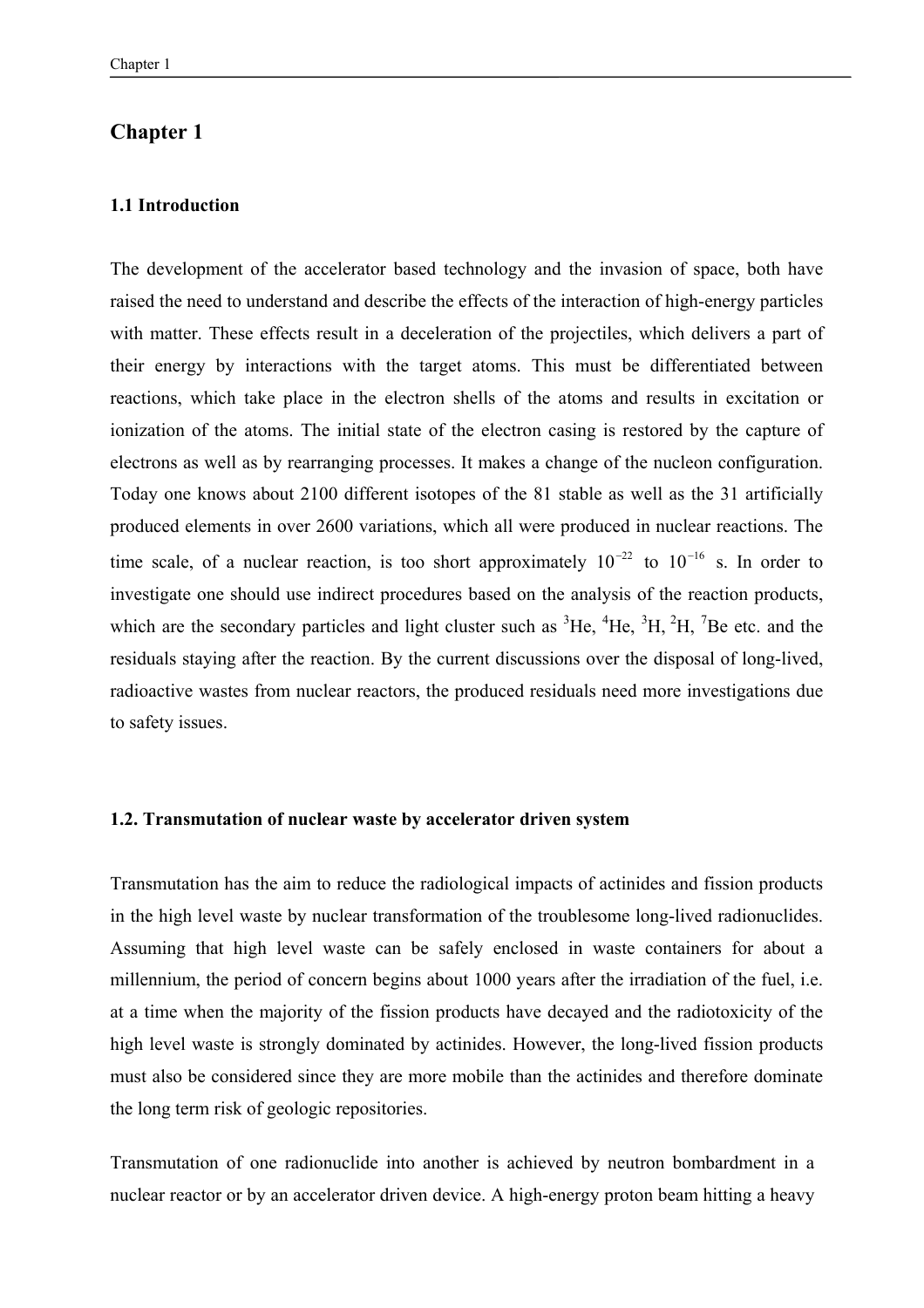metal target produces shower of neutrons by spallation. The neutrons can cause fission in a subcritical fuel assembly, but unlike a conventional reactor, fission ceases when the accelerator is turned off. The fuel may be uranium, plutonium or thorium, possibly mixed with long-lived wastes from conventional reactors. The objective is to change the long-lived actinides and fission products into significantly shorter-lived nuclides. The goal is to have wastes which become radiologically innocuous in only a few hundred years.

Some radiotoxic nuclides, such as  $^{239}$ Pu and the long-lived fission products  $^{99}$ Tc and  $^{129}$ I, can be transmuted (fissioned, in the case of  $^{239}$ Pu) with thermal (slow) neutrons. The minor actinides Np, Am and Cm (as well as the higher isotopes of plutonium) are all highly radiotoxic and much more readily destroyed by fissioning in a fast neutron energy spectrum, where they can also contribute to the generation of power. With repeated recycle in a transmutation system, the radiotoxicity of the spent nuclear fuel can be reduced to the point that after a decay period of less than 1000 years, it is less toxic than the uranium that is originally used to produce the fuel. The need for a waste repository is certainly not eliminated but the hazard posed by the disposed waste materials is greatly reduced.

There is an approach for commercial nuclear energy production without a long term high level waste stream and for transmutation of both fission product and higher actinide commercial waste using a thermal flux of neutrons in the  $10^{16}$  n/cm<sup>2</sup>s range which can be produced using high-current radio-frequency proton accelerators in the 0.8 to 1.6 GeV energy range. With the recent advances in the proton accelerator technology it is possible to get such high flux, which is approximately 100 times larger than that produced in the typically available thermal reactor. When these protons strike a target of a heavy nuclide with a large radius such as lead, approximately 55 neutrons are generated per proton [Ri89], [Ju86]. The energy deposited for this process is about 30 MeV of proton energy per neutron compared with about 200 MeV of fission energy deposited per useful neutron from a chain reaction in fissile material such as  $^{235}U$ . This large flux of thermal neutrons makes a possible waste inventory in the transmutation system which is smaller by about a factor of 100 than the competing concepts. The accelerator allows the system to operate well below criticality so that the possibility for a criticality accident is eliminated. The elimination of the use of control rods makes this process more convenient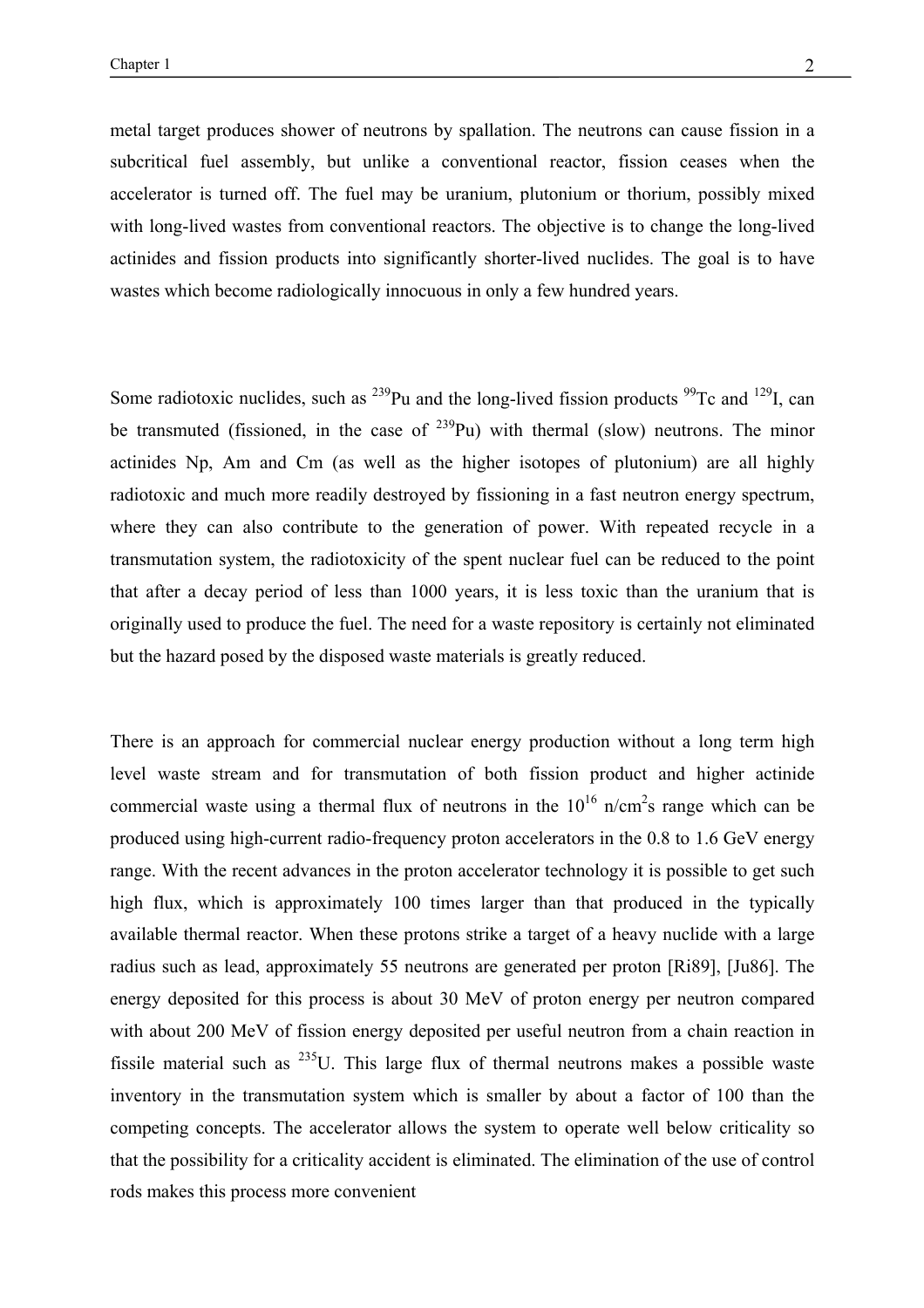The main constraint on any practical reactor is the use of the available neutrons per fission primarily for maintaining the chain reaction and secondarily for other purposes. The extra neutron produced per fission with an accelerator can be used to transmute waste in addition to keeping the chain reaction on and also for breeding. Consider the case of  $^{237}$ Np. In a high neutron flux, with the capture of two neutrons the target nucleus  $^{237}$ Np produces  $^{239}$ Np by fission which is accompanied the emission of about 2.7 neutrons. So that  $^{237}$ Np behaves as a fuel in high flux. In a lower flux the nucleus  $^{238}$ Np decay to non-fissile  $^{238}$ Pu before the second neutron can be captured. The nucleus may be destroyed by the fission of  $^{239}$ Pu with the release of 2.9 neutrons. On average about four neutrons are needed for destruction in the lower flux. Therefore the  $^{237}$ Np waste is a poison in the low flux but a fuel in the high flux.



Fig. 1.1: Two step capture process for the higher actinide waste [Bo92]

The two sequences for burning of  $237$ Np in a thermal flux are shown in fig.1.1.

Since the fission cross-section is very low at less than one barn, neutron absorption in  $^{237}Np$ with a 176 b cross-section creates  $^{238}$ Np which decays to  $^{238}$ Pu with a 2.1 day half-life. The fission cross-section for 238Pu is also comparatively small and second neutron absorption leads to  $^{239}$ Pu. The fission cross-section of  $^{239}$ Pu is about three times the capture cross-sections so that about  $\frac{3}{4}$  of the neutron absorptions on  $^{239}$ Pu lead to fission. Thus the fission of  $^{237}$ Np has already costs three neutrons per  $^{237}$ Np nucleus and  $\frac{1}{4}$  of the material still remain to be destroyed by fission. The neutron requirement for thermal fission of a single  $^{237}$ Np nucleus is almost four neutrons which is subsequently more than the number of neutrons emitted in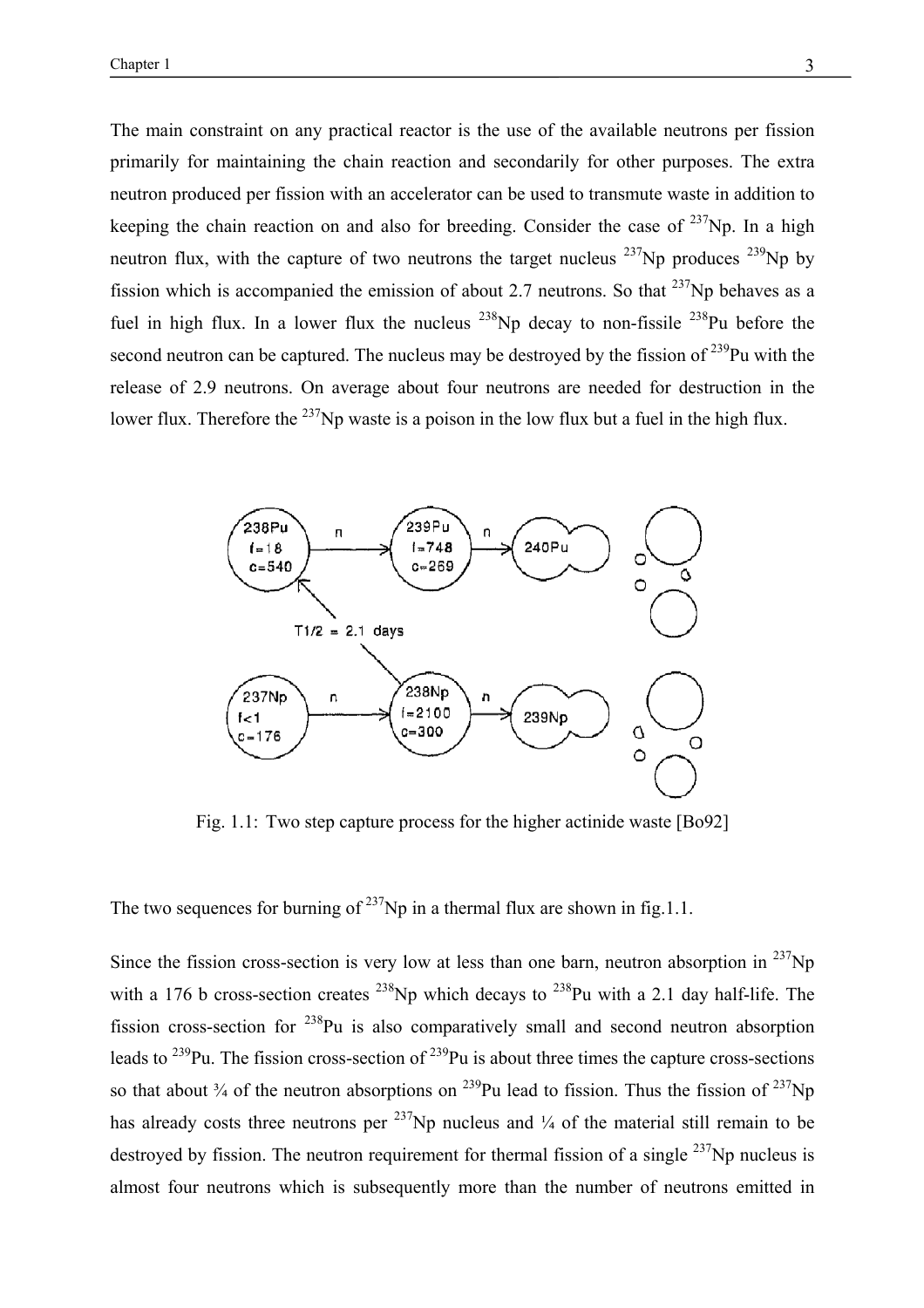fission. This inefficient destruction process for a low intensity thermal flux has therefore focused attention on high flux where the capture-to-fission ratio is much more favorable. The large thermal fission cross-section for <sup>238</sup>Np of  $\sigma$  = 2088 b along with the higher flux of  $1\times10^{16}$  n/cm<sup>2</sup> s gives a 1/( $\varphi\sigma$ ) burn up-period for the nucleus of about 0.5 days. Therefore  $^{238}$ Np will undergo fission most of the time with the absorption of a second neutron before it can decay to 238Pu. About 2.7 neutrons are emitted in the fission process compared to the two absorbed by the <sup>237</sup>Np and <sup>238</sup>Np, so that the relatively inert <sup>237</sup>Np becomes a fuel in a high thermal flux.



Fig.1.2: Transmutation of  $^{237}$ Np in a high thermal neutron flux. The curves show the amount of actinides remaining as a function of irradiation time. Each curve differs from its neighbours by a factor of two in flux [Bo92].

Fig.1.2 shows transmutation by fission of  $^{237}$ Np for several different fluxes starting from  $2.5 \times 10^{15}$  and progressing by factors of two up to  $4 \times 10^{16}$  n/cm<sup>2</sup>s. The curves are calculated by using code CINDER [Wi80]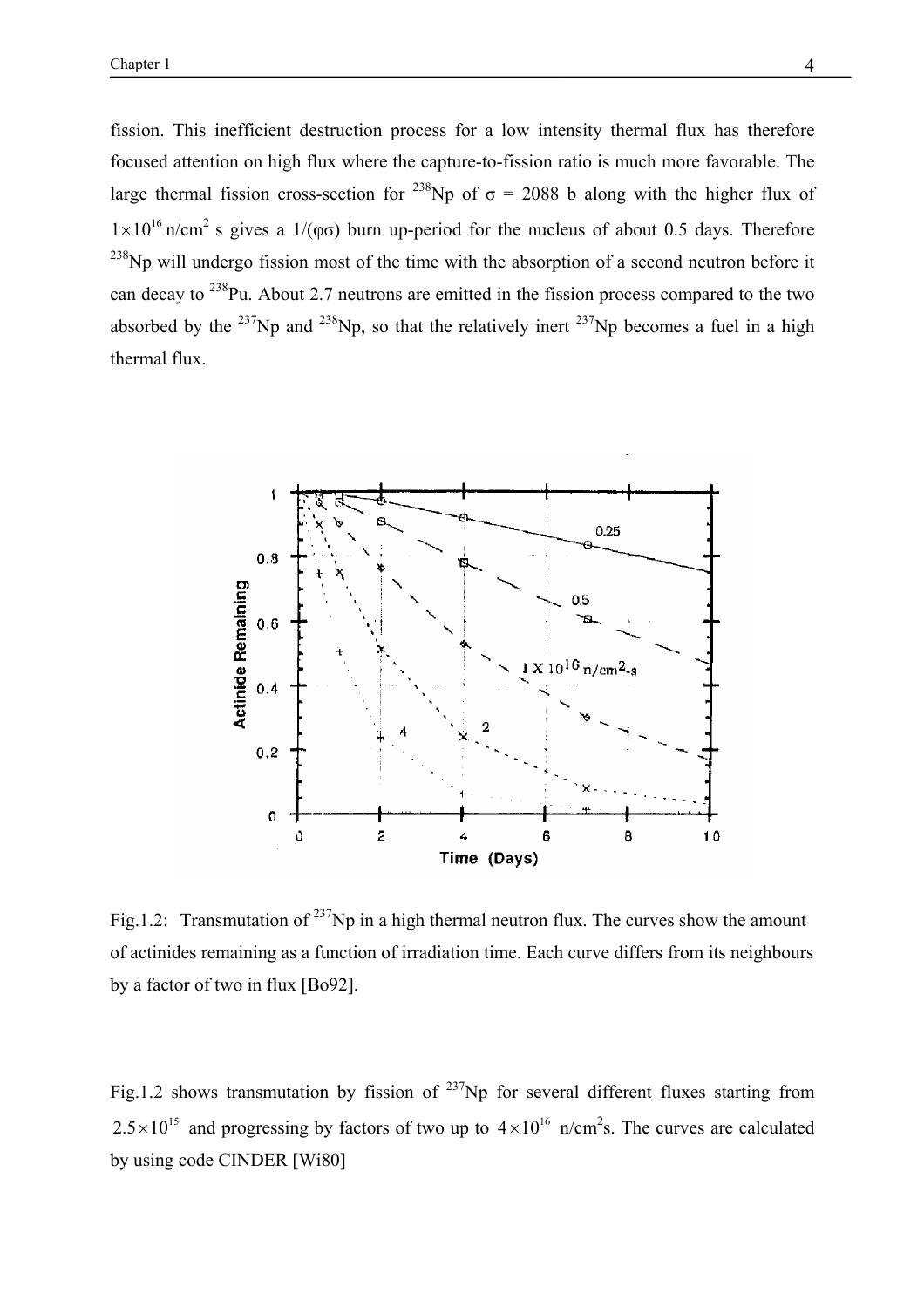The introduction of accelerator brings six important new features to fission power systems operating with thermal neutrons:

- 1. The system may operate well below criticality at high power because of the addition of substantial neutrons by accelerator.
- 2. The effective average number of neutrons per fission can be enhanced as much as 50% with the enhancement adjusted for the particular application.
- 3. A much higher flux can be produced than is possible in conventional thermal systems since less heat is deposited per neutron produced and the target itself is a flowing medium rather than a fixed medium coolant.
- 4. The fission products transmutation time is inversely proportional to the flux and this time is reduced by a factor of 100 with an increase in flux by 100, thereby the transmutation of isotopes with low capture cross-section is being possible.
- 5. The major higher actinide waste constituents  $^{241}$ Am and  $^{237}$ Np are transformed from a poison to a fuel in the high thermal flux.
- 6. The inventory of waste using this new process is reduced compared to keV-MeV transmutation concepts by a factor of about 100 for the fission products owing to the accelerator driven high thermal neutron flux and by a similar factor for the higher actinides owing to both the high thermal flux and high thermal cross-sections [Bo92].

The other presently available technology is based on the suggestion of Rubbia et al. [Ru95] with the use of external neutron sources. Completely in the sense of the purpose of the existing reactors, they want to use such a system called "Energy Amplification". In a sub-critical reactor, the number of neutrons originating from fission is not sufficient to overcome the losses (due to leaks and absorption of neutrons by some materials). Therefore, under no circumstances a chain reaction can be self-sustained and in order for the reaction to proceed one needs continuous supply of neutrons from an external source. In an accelerator driven system, this external source consists of neutrons created by spallation when a medium energy proton beam reacts with a heavy target (usually lead). The supply of neutrons is proportional to the proton intensity, which can be modified precisely and with a very short time constant. The proton beam plays the role of the control bars in a reactor, the difference being that it is proactive rather than reactive: if it fails, the reaction stops and it can never lead to an overheating.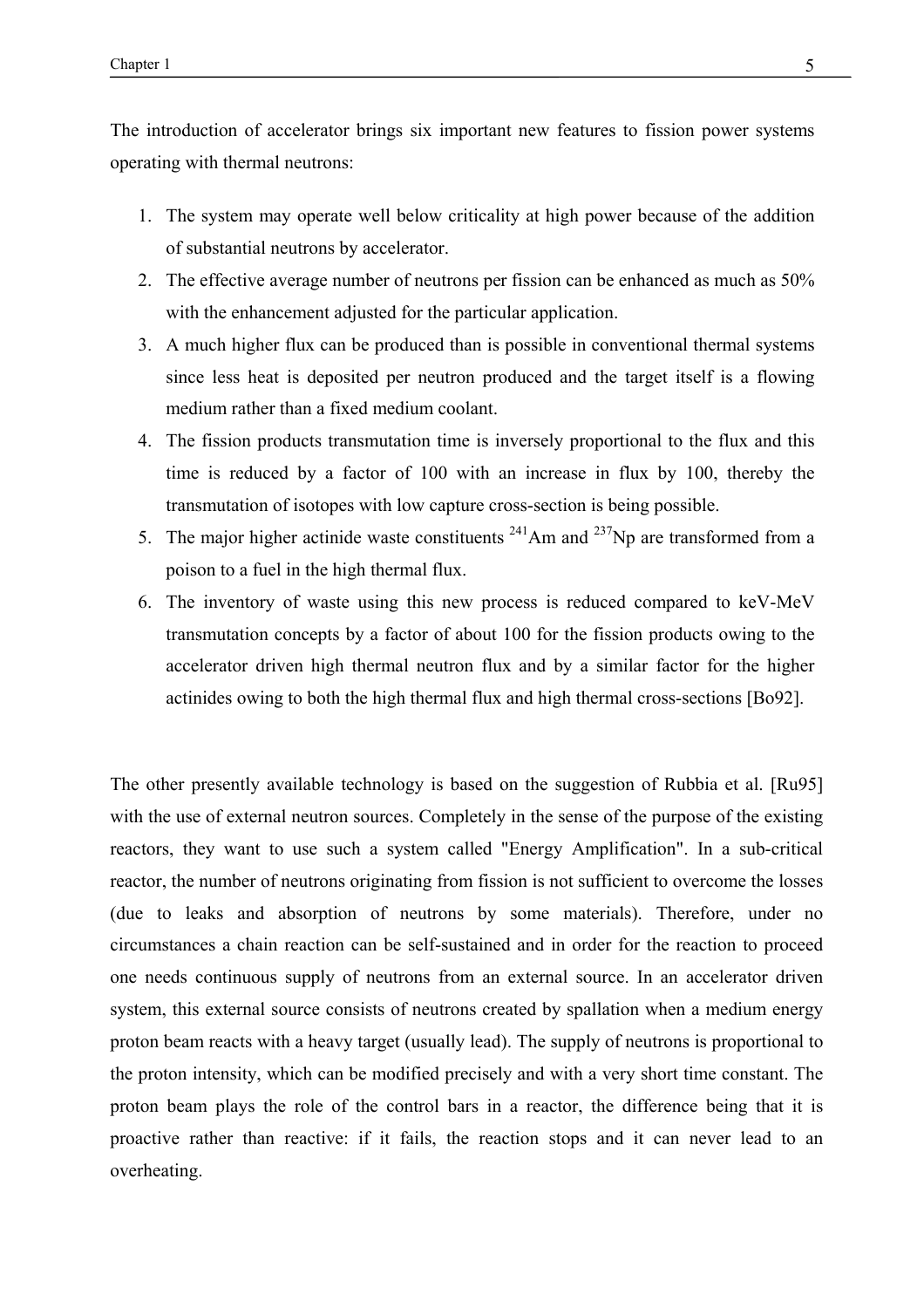The energy of an incoming proton initiates nuclear fission cascades and produce much larger energy. Thus it is said to be amplified (by fission) and the device an Energy Amplifier (EA). The ratio between the incoming energy and the total energy is called the gain G of the amplifier. G is related to the neutron multiplication factor k.

$$
K = \frac{Production}{Absorption + Losses}
$$

In the Energy Amplifier, the transuranic elements coming from the reprocessed spent fuel from a Light Water Reactor will fission and the excess neutrons, captured on the fertile  $^{232}$ Th will breed <sup>233</sup>U. An EA of nominal power 1500 MW<sub>th</sub> with a burn up cycle of 120 GW-day/t refilled after 2 years would incinerate 402 kg of transuranic elements per year, breeding at the same time 175 kg per year of  $^{233}$ U, which can self power a Light Water Reactor [Ca93].

For long-lived fission products, consider as an example <sup>99</sup>Tc which is one of the most worrying. By capture of a neutron and subsequent beta decay, it is transformed (after 15 seconds) into stable  $^{100}$ Ru. Since it is not possible to envisage leaving  $^{99}$ Tc in a reactor for hundred years or having a correspondingly high flux. At a slightly higher energy, the capture cross-section of  $^{99}$ Tc shows a series of resonances, the most important one being at 5.6 eV where the cross-section is about three orders of magnitude larger than for thermal neutrons.



Fig.1.3: Transmutation of <sup>99</sup>Tc with a high efficiency using resonances [Kl00]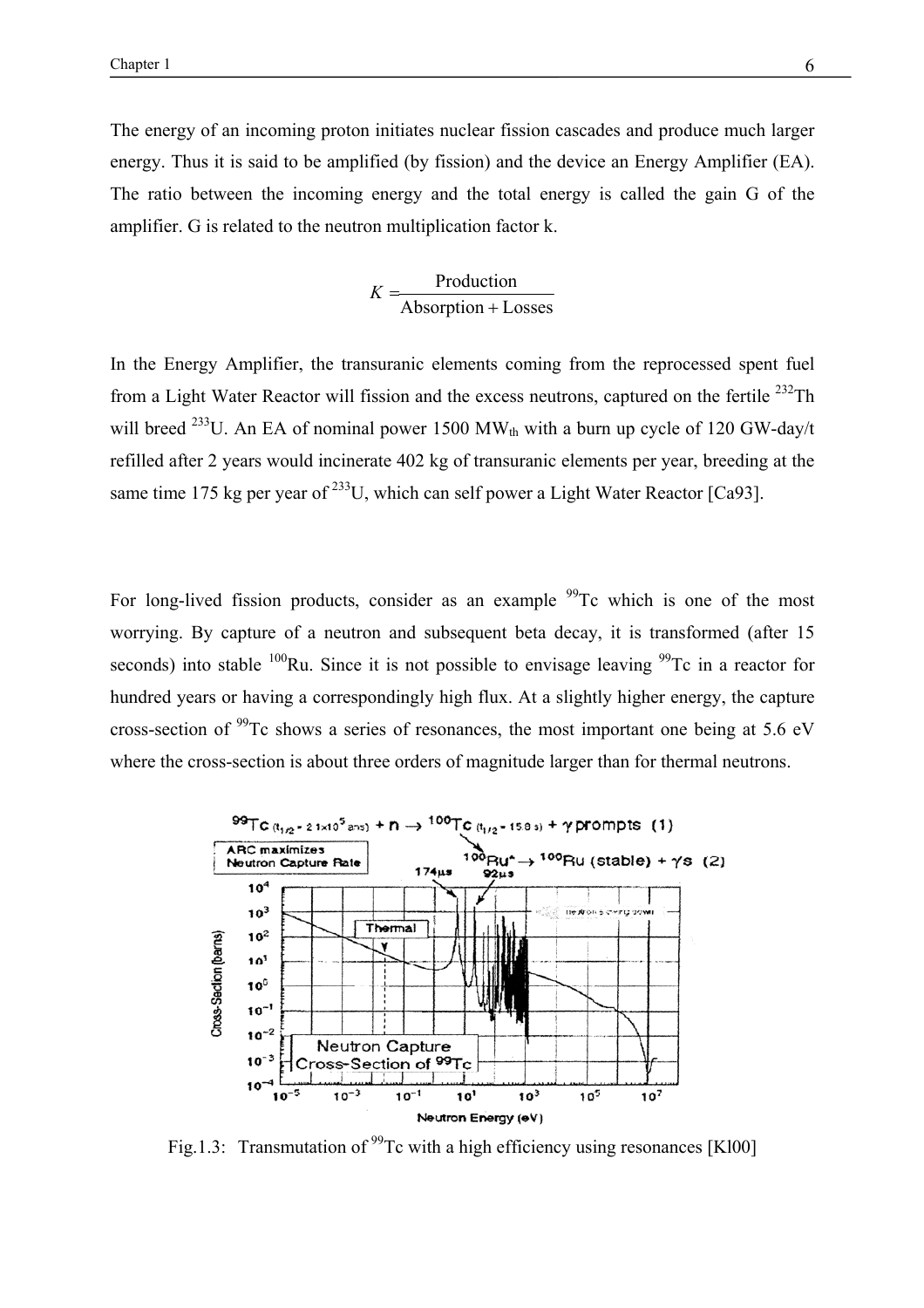Consider a volume of Lead bombarded by 1 GeV protons which is large enough to contain the majority of the cascade. A number of neutrons are created and since Lead does not absorb neutrons, they will undergo a large number of elastic collisions and lose their kinetic energy in small decrements governed by the kinematics and the masses. This coefficient which is called lethargy results in the neutron losing at each step a fraction ( $\approx 1\%$ ) of its actual energy. It is easy to see that in the region of the resonances, the actual energy losses are much less than the width of the resonance and therefore, a slowing down neutron cannot miss it. If the impurity that to be destroyed is placed inside a volume where there is no competing absorbing material, it should be destroyed with a high efficiency.

A practical transmutation scheme would locate the technetium at a large distance from the strongly absorbing core, more precisely at a distance larger than the diffusion length of neutrons in Lead. One can safely assume that neutrons that have traveled that far would have a negligible chance of diffusing back to the core. Therefore, one is using for transmutation, neutrons which would otherwise be lost by capture on the wall. This means there is no penalty on energy production. An Energy Amplifier would typically destroy without loss of its own production of technetium. In order to transmute other species (for instance coming from Light Water Reactor waste) one would have to accept a small loss of neutrons, hence of energy production [Ru95].

Accelerator driven transmutation system has opened new possibilities to perform transmutation of nuclear waste addressing some of important concerns related to conventional nuclear power. It relaxes criticality concerns, has a potential for effective transmutation of nuclear wastes including incineration of a Pu-stockpile. Spent fuel from existing Light Water Reactors can be effectively transmuted by the accelerator driven transmutation system, with radioactive waste streams containing virtually no actinides and free of Tc and the long-lived Iodine isotope, i.e. without the most cumbersome isotopes. It opens also new possibilities to design subcritical nuclear power reactors combining transmutation with commercial nuclear energy generation. Development of these transmutation systems requires an extensive research program of interdisciplinary dimensions covering nuclear physics, nuclear technology including high intensity, medium energy accelerators and spallation targets,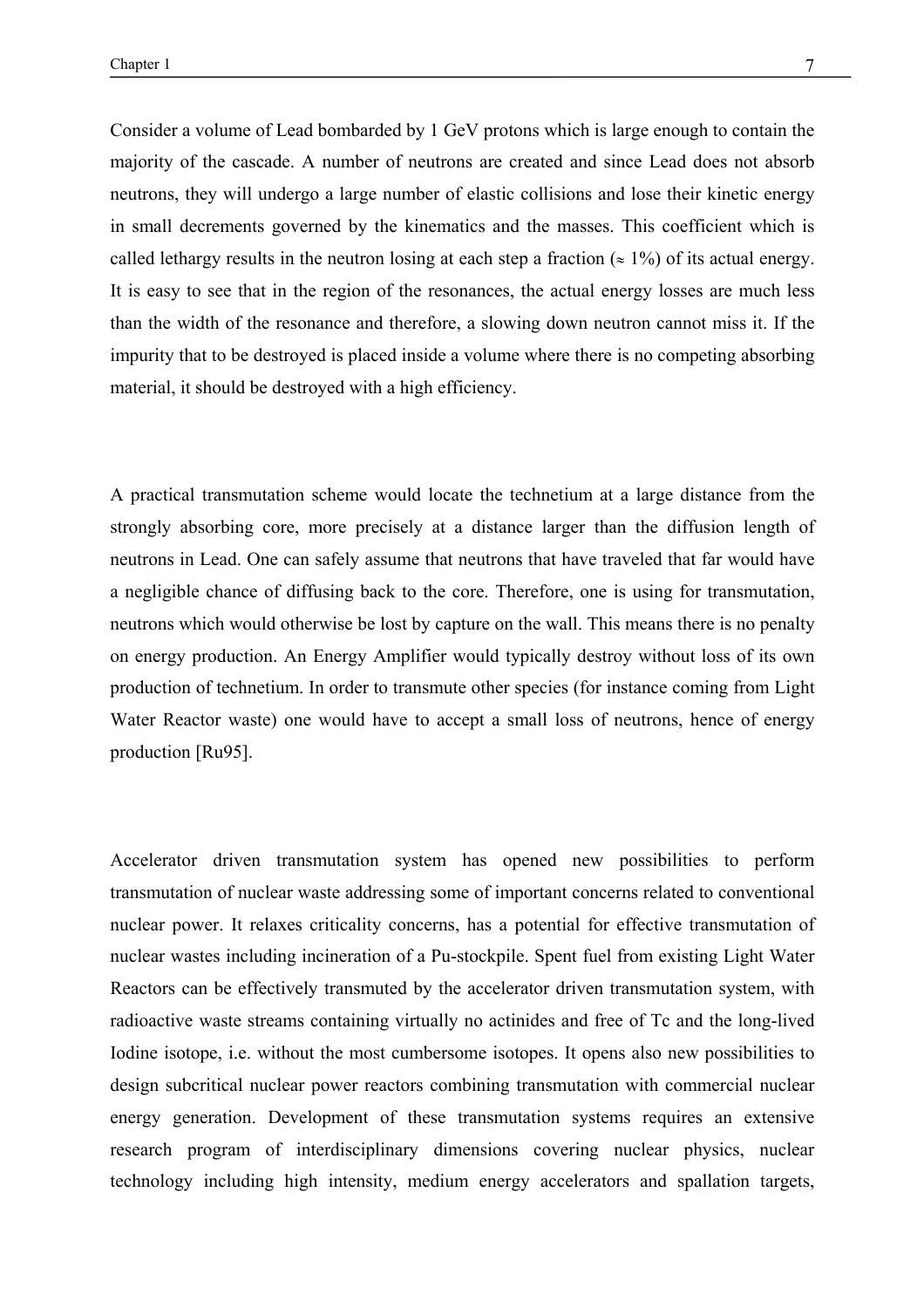reactor physics, material sciences, chemistry and nuclear chemistry, radioactive waste treatment technologies etc.

#### **1.3.1. Cross-sections for the production of residual nuclides**

The production of residuals are normally described in terms of cross-section  $\sigma$  that has a unit barn (1 barn =  $10^{-28}$  m<sup>2</sup>). It is a measure of the probability to produce certain residuals R, by the reaction of a projectile p, with a target nucleus T, and depends on the type of the projectile, projectile energy  $E_p$ , and on the target nucleus. The reaction is written in the form  $T(p, x)R$ , where x is the output channel, which indicates the number as well as the kind of particles that are removed from the target nucleus during the reaction. In order to understand the configuration of the secondary particles in the output channel normally the reaction equation has to be balanced. For example if two protons and two neutrons  $(x = 2p2n)$  are emitted in the output channel, then it is stated whether these are emitted individually or for example as an alpha particle.

The production rate  $P_R$  of the residual nucleus is normally calculated by

$$
P_R = N_T \sigma(E)\phi(E) \tag{1.1}
$$

where  $N_T$  is the total number of target atoms.

However this is the most artificial case with mono energetic projectile and simple nucleus. Generally the target will be a compound nucleus with n different nucleons, and k different kinds of projectiles. Then the equation (1.1) becomes

$$
P_N = \sum_{j=1}^k \sum_{i=1}^n N_{T_i} \int dE \frac{d\Phi_j(E)}{dE} \sigma_{i,j}(E)
$$
 (1.2)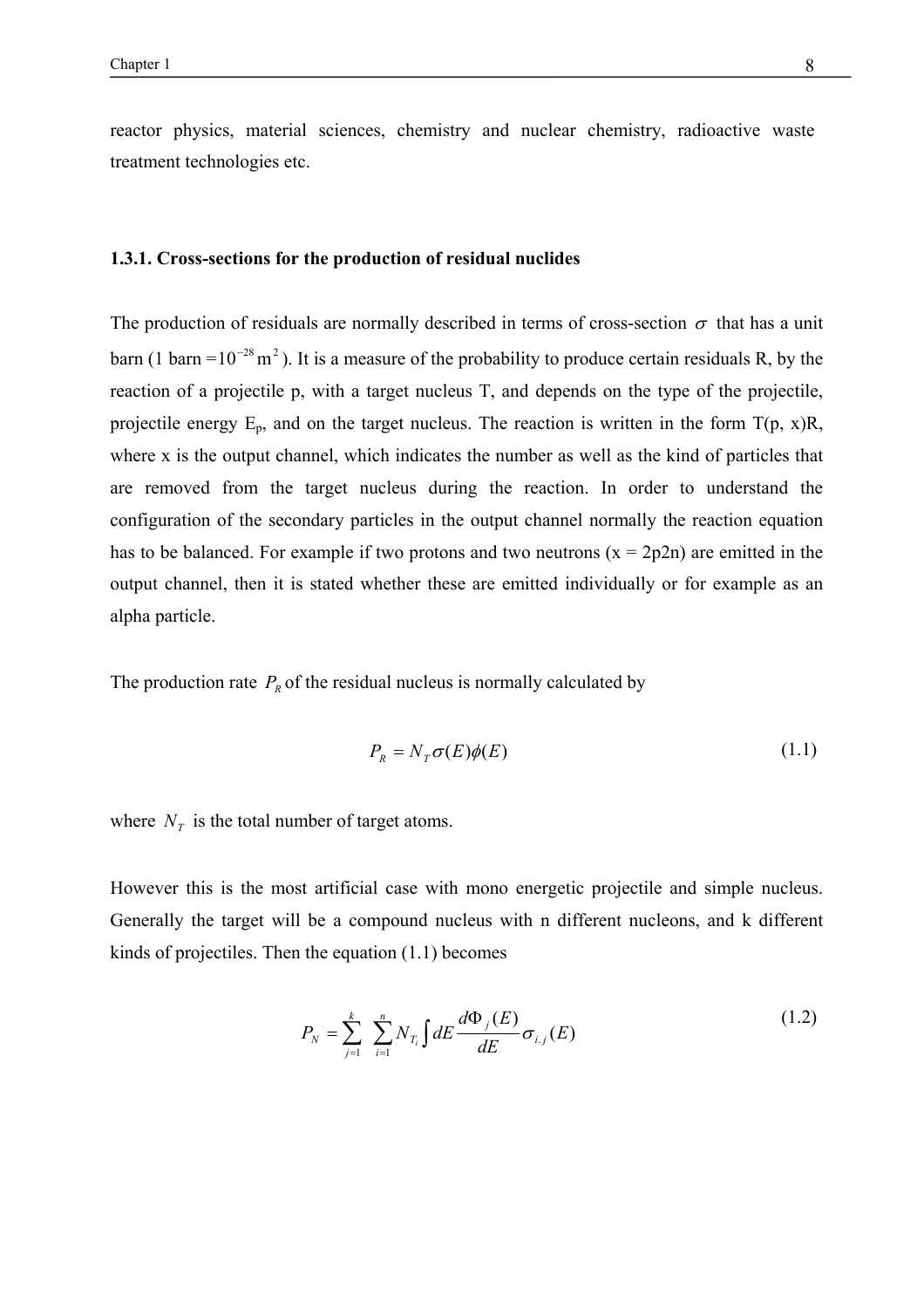

Fig. 1.4: Experimental excitation function for the reaction  $^{209}Bi(p,p4n)^{205}Bi$  [Ul04].

#### **1.3.2 Uses of cross-sections**

The cross-section for the production of residual nuclides in nuclear reactions has great significance for a broad diversity of applications. These cross-section data have uses in the study of astro and cosmo-physics, environmental science, medicine (radiation therapy), accelerator technology especially accelerator based nuclear waste transmutation and energy amplification. The target elements under investigation vary due to different particular field of interests. In the field of cosmo-physics, the atomic number  $\leq$  28 of the target elements are of interests. For accelerator based waste transmutation and energy amplification [Kl00], heavy elements with higher atomic numbers are off interests. One of the main concepts of the construction of such devices is the calculation of radioactive inventories of the spallation targets as well as commencement of accelerator parts, shields, cooling media and ambient air. Besides the importance of short-lived radio nuclides, long-lived staffs are also important due to the environmental impacts and problems when these strategies have to be decommissioned and disposed. These areas can be divided into two groups such as, which are under application already for a long time and which are in the recent time.

With the innovation of particle accelerators in the 40's, one encountered the necessity to consider the residuals produced in particle-induced reactions for the first time. The unavoidable beam losses led to an activation of the beam guidance components and thus in contrast,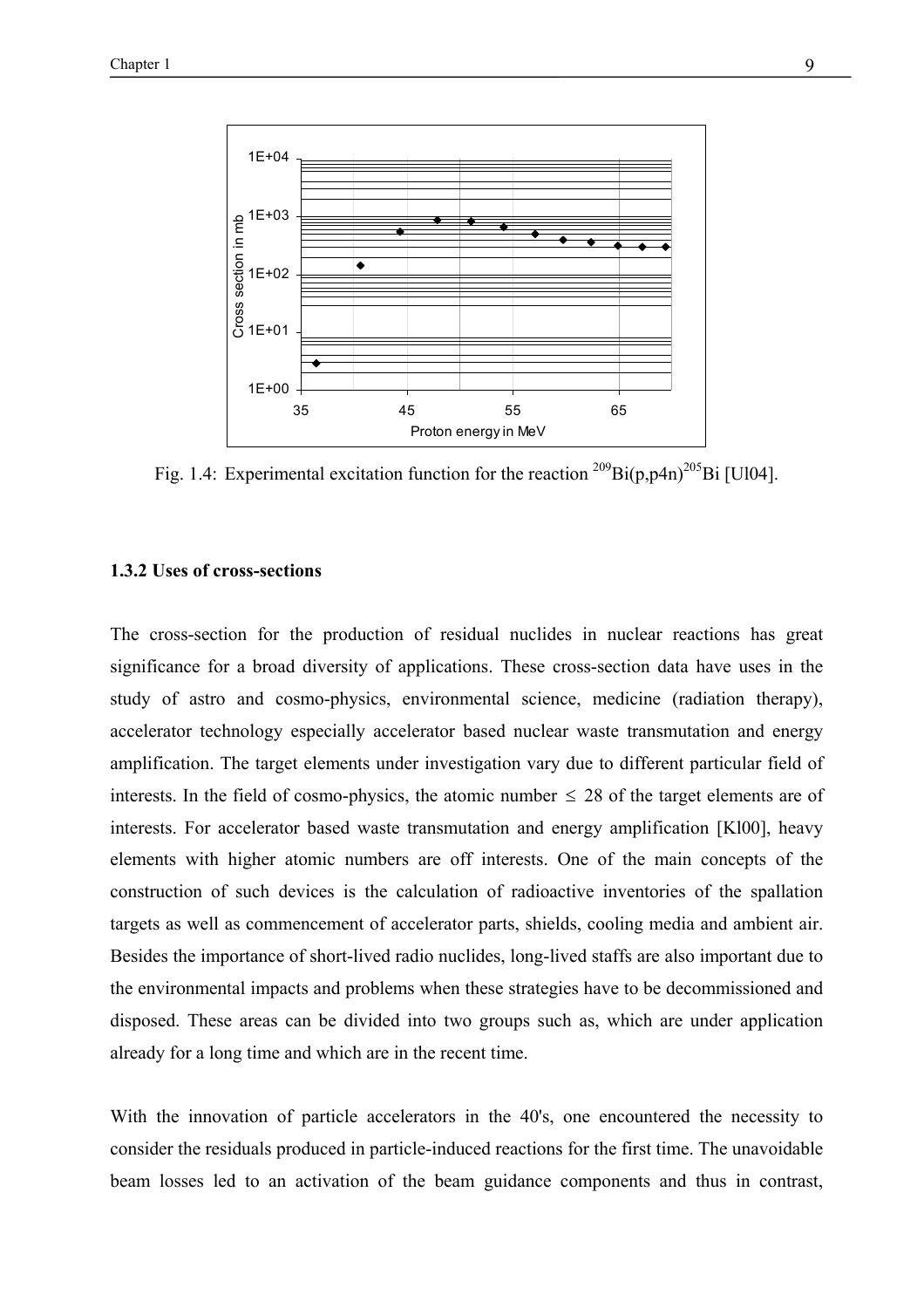synchrotron radiation leads to a radiation exposure on the operating personnel by the existing long-lived isotopes. From the knowledge of the cross-sections of the produced radionuclides from different elements, it is able to measure the induced activity and keep it as low as possible. A natural existing radiation source is the cosmic radiation, which predominantly consists of protons with energies up to some GeV. While the atmosphere protects human being to a large extent against the cosmic radiation but it is an additional risk for the astronauts. It activates the spaceship cells and therefore causes a further radiation dose for the astronauts by the decay of induced radioactive nucleus. Pilots of high-flying airplanes are also exposed to the radiation dose caused by the cosmic radiation. A further example of the use of the knowledge about excitation functions is the optimization of the production of radionuclides for medical applications in therapy and diagnostics (radiopharmaceuticals). A total number of different, short-lived nuclides are used for the diagnostic purposes by means of Positron Emission Tomography (PET) and Single Photon Emission Computer Tomography (SPECT). With the knowledge of the production of these nuclides it is tried to find an optimum between a yield of the desired nuclide and as small as possible unwanted nuclides. An overview is given in [Qa97] and [Ko91a].

The treatment of the inaccessible tumours in human body with gamma-radiation and a combination of chemotherapy is very common now a day. For example  ${}^{60}Co$  sources or bremsstrahlung of the high-energy electrons (up to 70 MeV) is used for this purpose. Since it is difficult to concentrate the irradiation on the affected part of the tissue without making any damage, one can irradiate substantial parts of the healthy tissue for the treatment by means of direct or indirect irradiation. During the direct irradiation with loaded projectiles, the charged particles are very well focused with the help of magnetic fields. Protons are used up to energies of 250 MeV.

#### **1.4 Nuclear reactions**

Apart from the experimentally accessible measurement of production cross-sections, the theoretical modelling is necessary in order to understand the nuclear reactions. Beyond that it is also necessary to formulate a model, which is capable in all aspects to describe a reaction.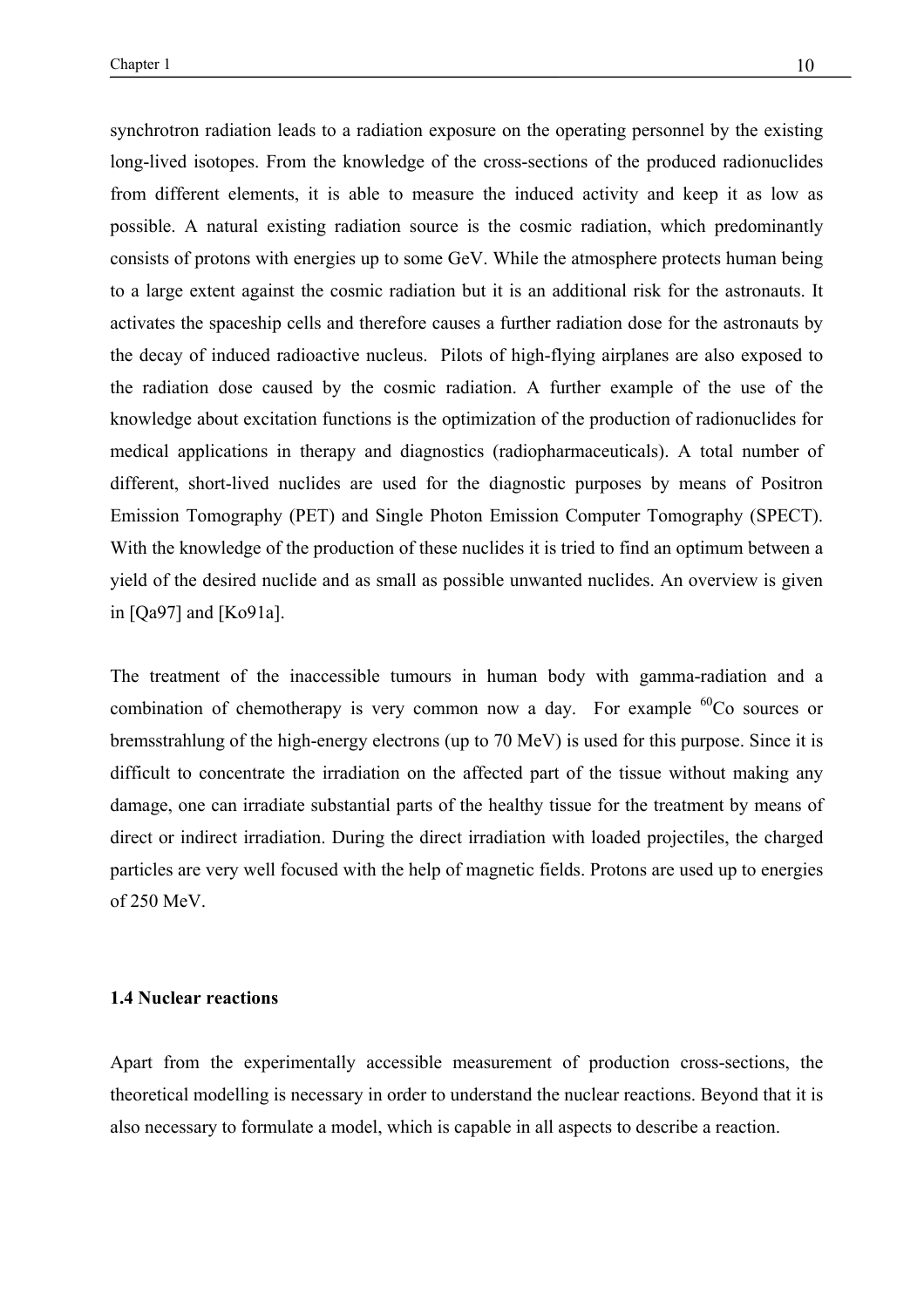The theoretical description of nuclear reactions is already a subject under long investigations, nevertheless there is no such a model, which is able to describe the varieties of all the reaction possibilities. A projectile with a mass  $m_0$  and kinetic energy *E* satisfies the relativistic mass energy relationship

$$
m_0 c^2 + E = \sqrt{c^2 p^2 + m_0^2 c^4}
$$
 (1.3)

and the de Broglie wave-length of the particle is

$$
\lambda = \frac{h}{p} \frac{hc}{E} \left( 1 + \frac{2m_0 c^2}{E} \right)^{-1/2}
$$
 (1.4)

The concept of individual nucleon-nucleon interaction led to the development of different models, whose area of application is limited to different energy regions.

At low energy the wave length of the incoming particle is too large that it interacts with the whole nucleus by either direct reaction leading to a change of the nucleus from the initial quantum mechanical energy state to a final quantum mechanical energy state with in one period or lead to the formulation of compound nucleus where the energy of the incoming particle is distributed over all the nucleons within the nucleus and the nucleus reaches a thermodynamically equilibrium state.

When a bombarding particle is absorbed by a nucleus, the kinetic energy of the bombarding particle plus the binding energy released by its capture provides the excitation energy of the compound nucleus. In the compound nucleus model the nucleus is in statistical equilibrium. As the nucleons moves about and collide in the nucleus, their individual kinetic energies vary with each collision. As this process goes on there is an increase in the probability that at least one nucleon will gain kinetic energy in excess of its binding energy. The nucleon is then evaporated. The evaporation of the nucleon decreases the excitation energy of the residual nucleus by an amount corresponding to the binding energy plus the kinetic energy of the released nucleon. The evaporation process continues until the residual excitation energy is less than the binding energy of a nucleon. The excitation energy remaining at this point is removed from the nucleus by the emission of gamma-rays. The nucleons in the compound nucleus is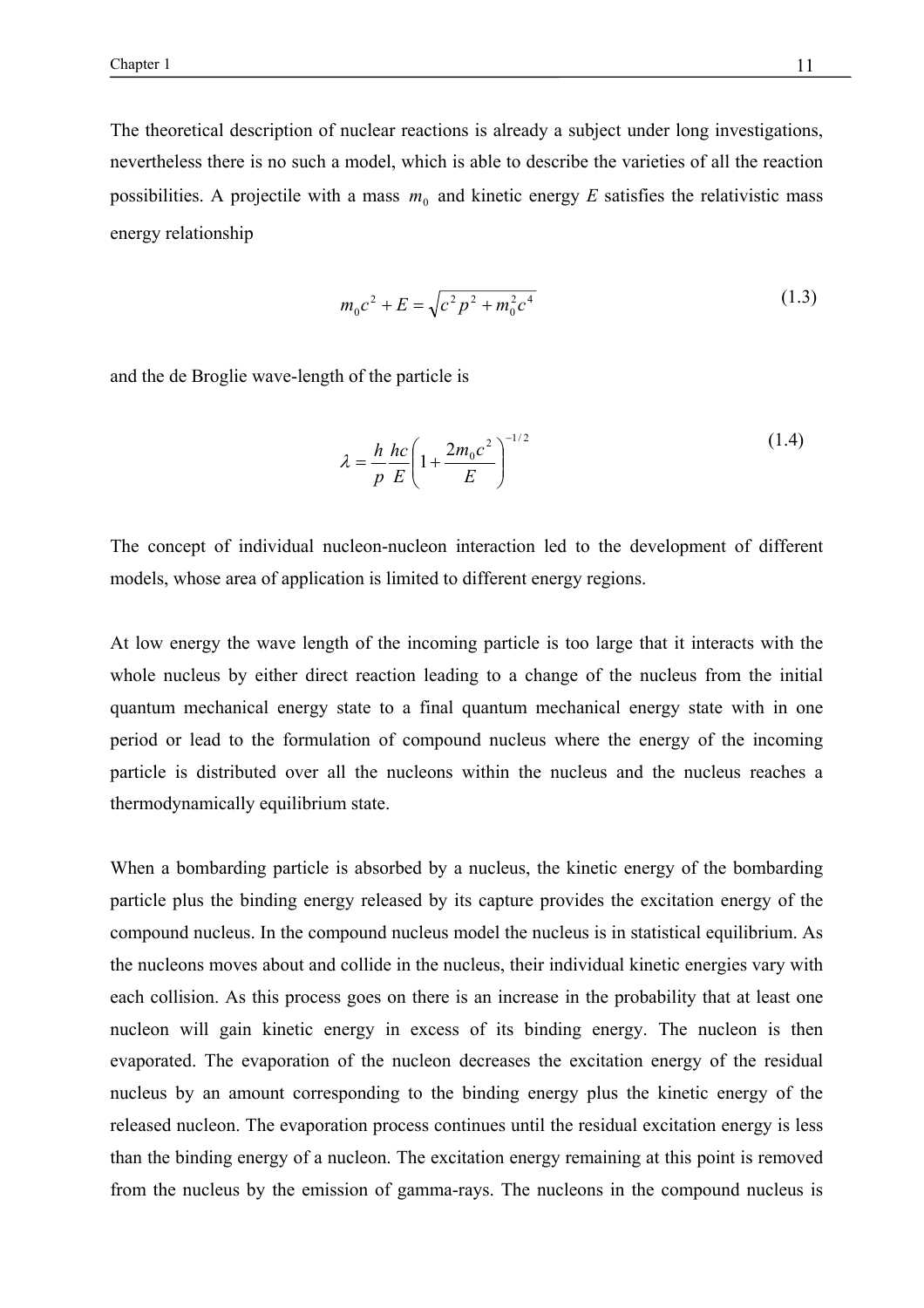held together long enough for the energy to be shared by all nucleons. The time required for a nucleon to be evaporated from a compound nucleus is  $10^{-16}$ s [We37]. Since the time is so long and there are so many inter-nucleon collisions that the nucleus loses its memory of the mode of formation. The mode of decay would therefore be independent of the mode of formation and only depends on the amount of excitation energy. The decay of the long-lived compound nucleus is treated by equilibrium statistical mechanics. The compound nucleus theory assumes that the bombarding particle interacts with the nucleus as a whole. The nucleus is excited uniformly and evaporation of low energy nucleons follows. This model fails to explain some of the phenomenon observed as the kinetic energy of the bombarding particle increases. One such observance is the occurrence of high energy neutrons and protons among the emitted particles. Another is the large cross-sections for reactions such as  $X_1(p,pxn)X_2$  at energies where 6 or 7 nucleons are evaporated in order to de-excite the nucleus.

Between the direct and compound nucleus there are continuous contributions to the spectra that are explained neither by compound nucleus nor by direct reaction models. The models that formulate the decay into the continuum of a system with an initial partition of projectile energy between relatively few (intrinsic) degrees of freedom, progressing through more complicated configurations until an equilibrium distribution of energy is attained have been called precompound or pre-equilibrium model. Pre-equilibrium decay depends on particle mass and energy but independent or slightly dependent on the characteristics of the target nucleus with respect to cross-section. Pre-equilibrium spectra shows strongest forward peaking for the highest energy particles, with a fairly continuous decrease in degree of forward peaking with decreasing energy. Even at low energy particles shows some forward peaking. More details about different models in order to describe pre-equilibrium models are given in chapter 6 and in [Bl75].

At still higher energies compound nucleus formation is too slow to occur at all and the target nucleus (and also projectile in case of heavy ions) splits rapidly into several fragments. The term spallation is often used for reactions in which a number of particles are emitted as a result of a direct interaction. At high bombarding energies above 100MeV/u, high energy protons, neutrons and heavier particles are emitted from the nucleus in a forward direction. Compound nucleus evaporation is expected to be isotopic.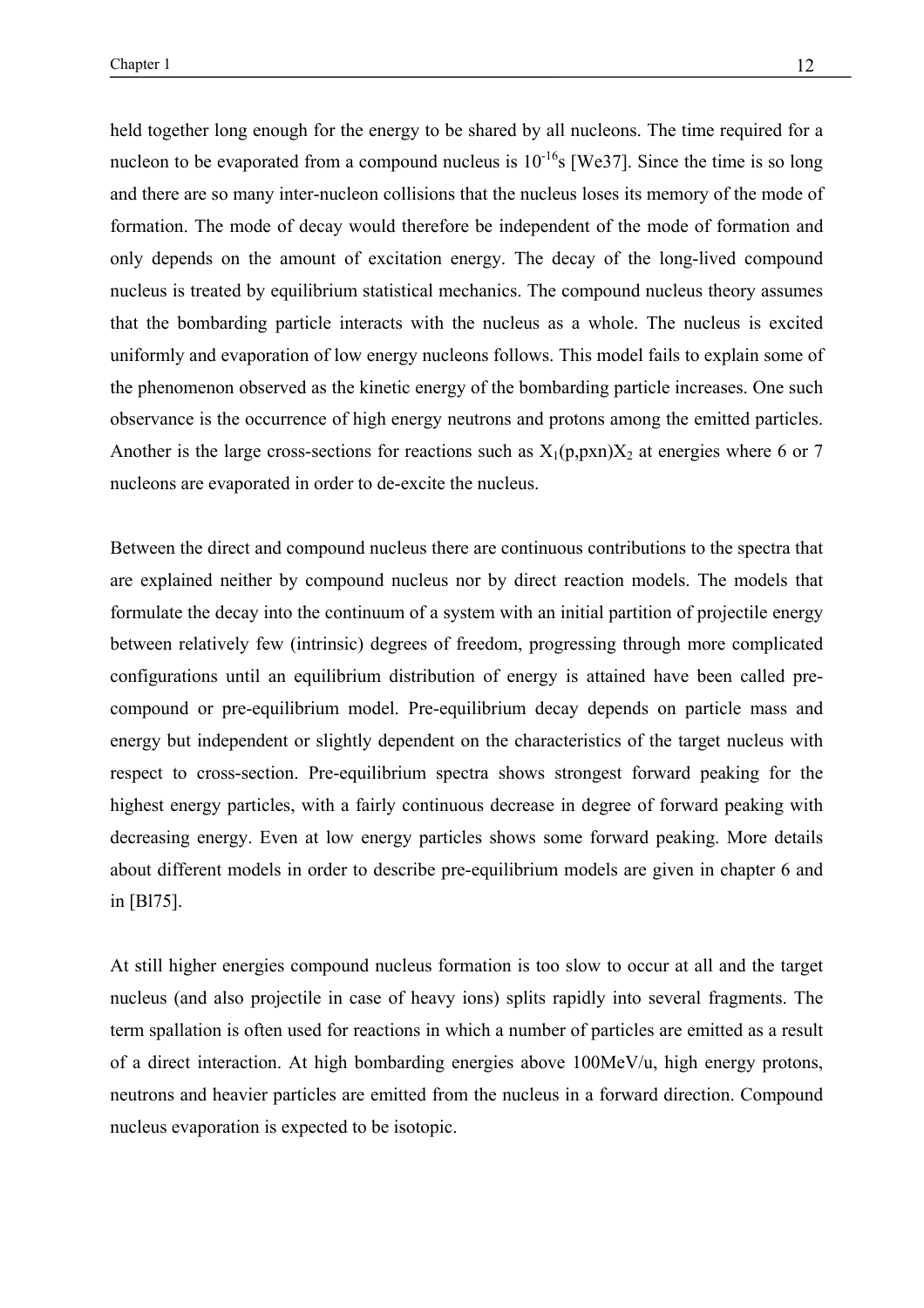Serber in 1947 [Se47] treated the high-energy reaction as a two-stage process.

(i) During the first stage the nucleons in the incoming particle undergoes direct collision with the individual target nucleons. In these collisions the struck nucleon often receives energy much in excess of its binding energy. Consequently after each collision both the nucleon belonging initially to the bombarding particle and the struck nucleon have the same probability of escaping the nucleus since their kinetic energies are greater than their binding energies. If both particles escape, the nucleus is usually left with only a small amount of excitation energy. This explains the high cross-sections for (p,pn) reactions. Both emitted proton and neutron have large kinetic energies. Either one or both of the original pair may collide with other nucleons in the nucleus rather than escape. During its initial stage, known as knock on cascade process the total number of direct collisions may be one or many. After a period lasting of about  $10^{-19}$ s some of the struck nucleons have left the nucleus.

(ii) In the remaining nucleus the residual excitation energy is uniformly distributed. The reaction then enters in the second and lower stage, during which the residual excitation energy is lost by nucleon evaporation. This stage resembles the compound nucleus system.

In the first phase over nucleon-nucleon interaction between the projectile and the nucleus, the projectile can again interact with other nucleons (cascade). The traversal time of the particle is  $10^{-22}$  s. As the excitation energy of an excited nucleus increases, the energy levels get closer together. Eventually, a continuum is reached where the density of the nuclear levels is so great that it is no longer possible to identify individual levels. When the excited nucleus being at the continuum energy emits a proton or a neutron the resultant nucleus may be still sufficiently energetic that it remains in the continuum region. Due to many particle problems the computation is not possible to perform by analytical way, a model called inter-nuclear cascade evaporation model (INC/E) based on computer code has been developed on the basis of reliable nucleon-nucleon cross-sections. However the complicated fact is, with sufficient high energy of the projectile the nucleon-nucleon interaction produces short-lived radio-nucleus and from their following decay further particles can be produced.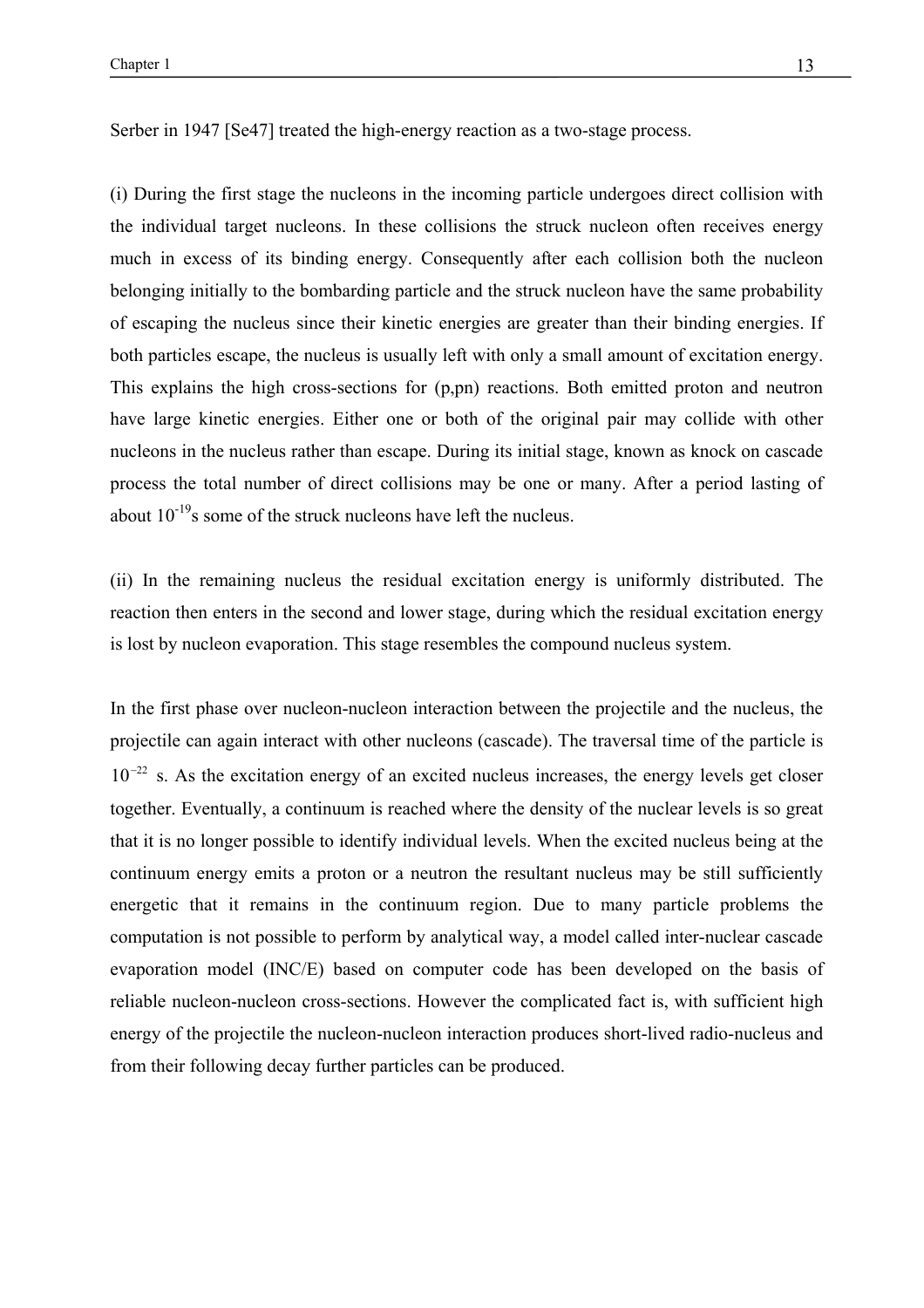## **Chapter 2**

### **2. Setting of tasks**

Thin target cross-sections for the production of residual nuclides in proton-induced nuclear reactions are necessary for the database which has many applications. The preceding work [Pr97a], [Ul04] supplied cross-sections for tungsten in the medium energy range. The interest for such data based has increased due to the new accelerator-based applications such as "Accelerator Driven Waste Transmutation" and "Accelerator Based Energy Amplification". Elements such as tantalum, tungsten, mercury, lead or bismuth are considered as structure materials for spallation targets in such applications.

For determining the validity of different nuclear models and codes highly reliable experimental data are needed. It was the task of this diploma work to find the cross-sections of the proton induced reaction from tungsten below 72 MeV in context of European Commission's project called HINDAS (High and Intermediate Energy Nuclear Data for Accelerator Driven System) and to complete the excitation functions at lower energies. The irradiation of the target element has to be done by the accelerator facilities at the Paul Scherrer Institute, Villigen, Switzerland with protons energies 45 MeV and 71 MeV. The data has to be evaluated by offline gammaspectrometry at the Center for Radiation Protection and Radioecology, University of Hannover, Germany.

The cross-sections obtained should be compared with previously obtained experimental data at this energy range and with different theoretical codes based on different nuclear models.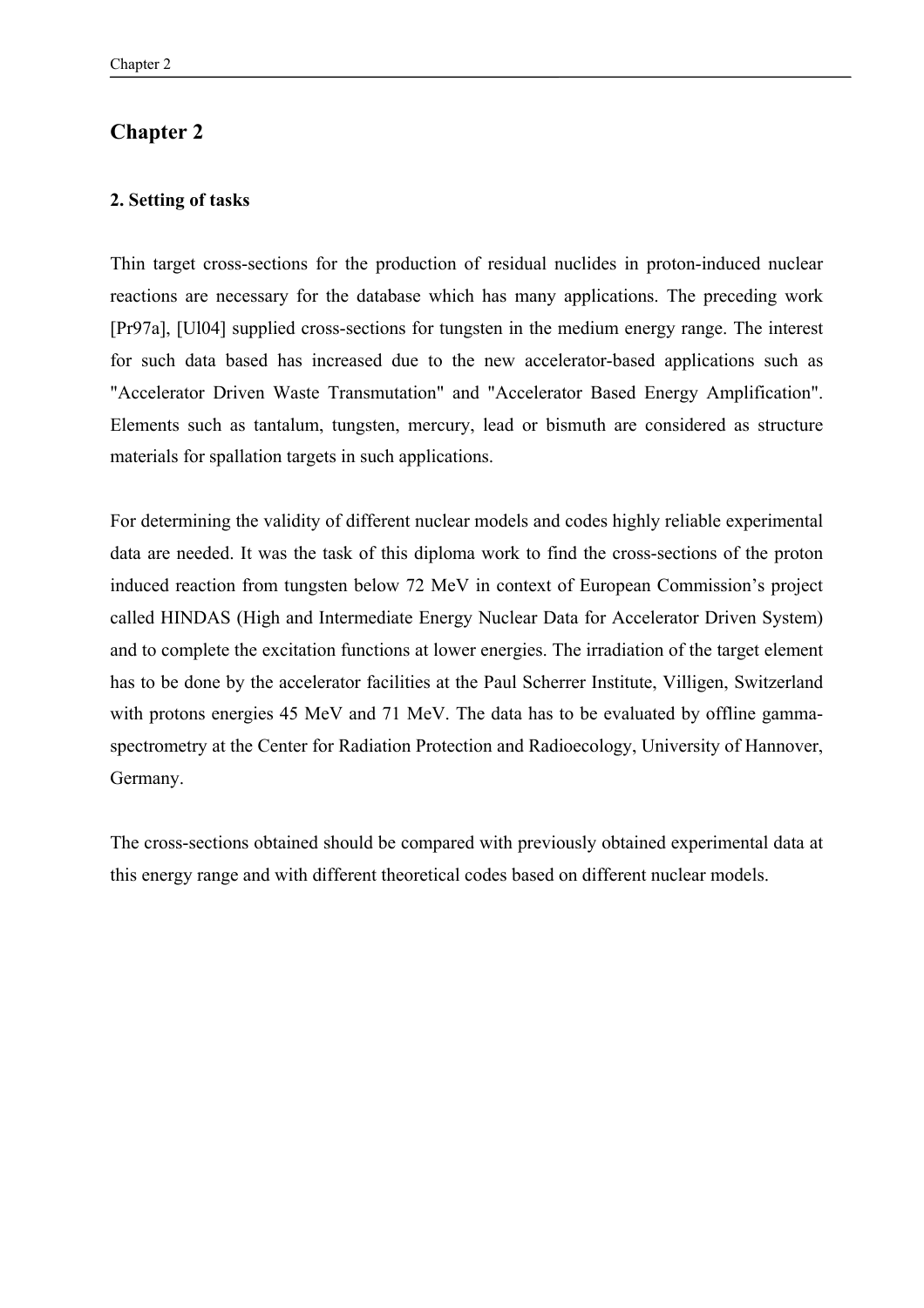### **Chapter 3**

#### **3. Theoretical concepts for the execution and evaluation of irradiation experiments**

In this chapter the theoretical concepts for the execution of the irradiation experiments as well as the measurements and their evaluation are discussed in order to understand the experiment and the discussions.

#### **3.1 Energetic of nuclear reactions**

Consider the reaction process

#### $T(p,x)R$

In which an incident particle p strikes a target nucleus T brings about a change into a residual nucleus R together with an emitted particle x, and is normally written as

$$
T + p = x + R + Q
$$

Where *Q* represents an energy called the reaction energy is included for satisfying the conservation rules for the mass and the energy. If the target nucleus has a charge number  $Z_T$ and  $Z_R$  is the charge number for the residual then neglecting the binding energy of the atomic electron, the reaction energy *Q* becomes

$$
Q = \Delta E = \{M_T + M_P - M_x - M_R + (Z_T - Z_R)m_e\}u
$$
\n(3.1)

This reaction energy appears as the kinetic energy of the outgoing particle x, together with the recoil energy of the emitted particle R. If  $Q$  >0 then the reaction is termed as exothermic which corresponds to the liberation of energy and if  $Q<0$  then it is called endothermic which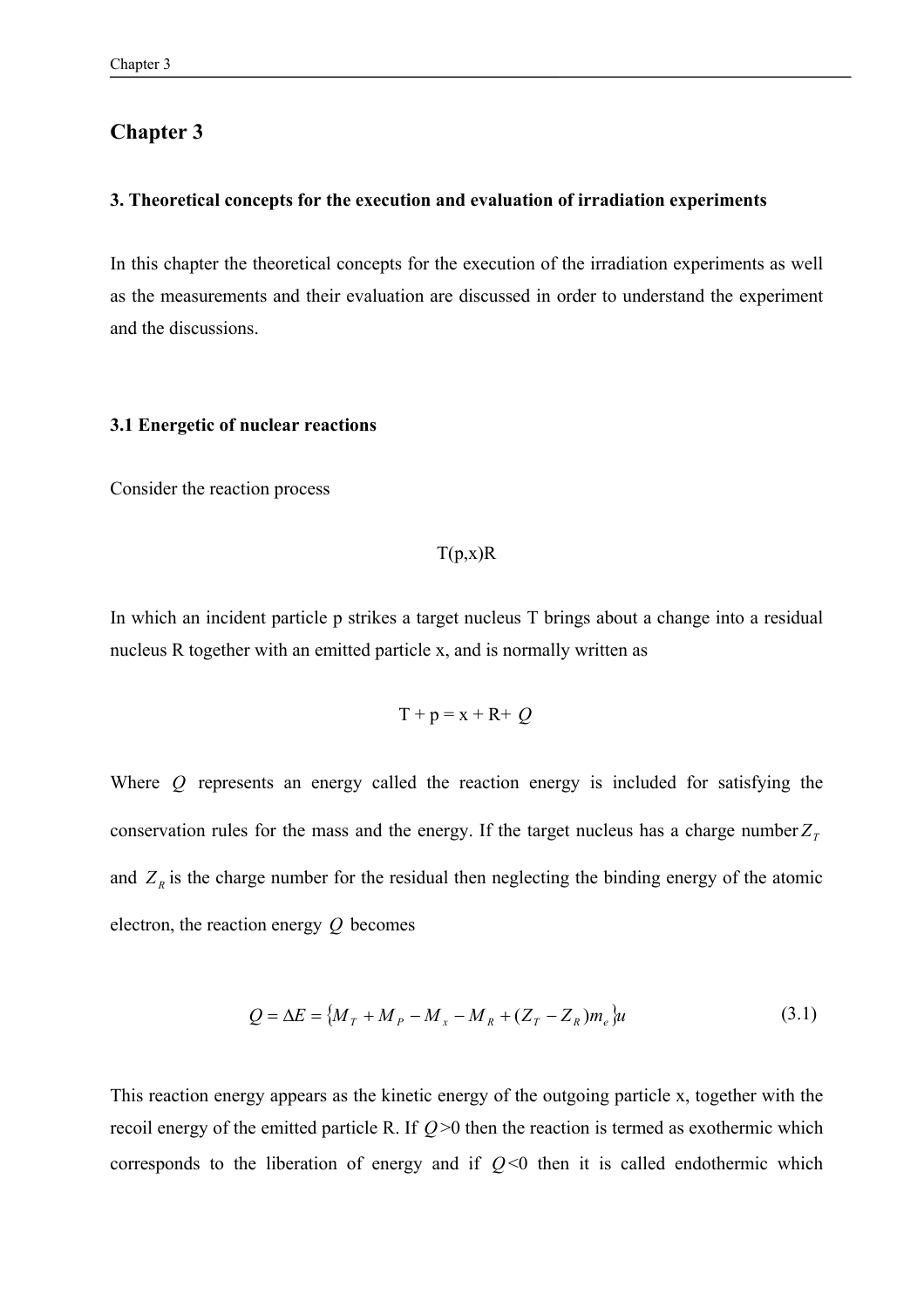corresponds to the absorption of energy. The threshold energy  $E<sub>s</sub>$ , starting from which the reaction becomes possible follows as

$$
E_S = -\left(1 + \frac{M_P}{M_T}\right) \tag{3.2}
$$

Loaded projectiles must overcome the coulomb barrier of the nucleus which is of the form

$$
E_C = \frac{Z_P Z_T e^2}{R}
$$
\n(3.3)

with  $R = r_0 \cdot (A_P^{1/3} + A_T^{1/3})$ 



Fig. 3.1: Coulomb barrier for alpha and p-induced reactions.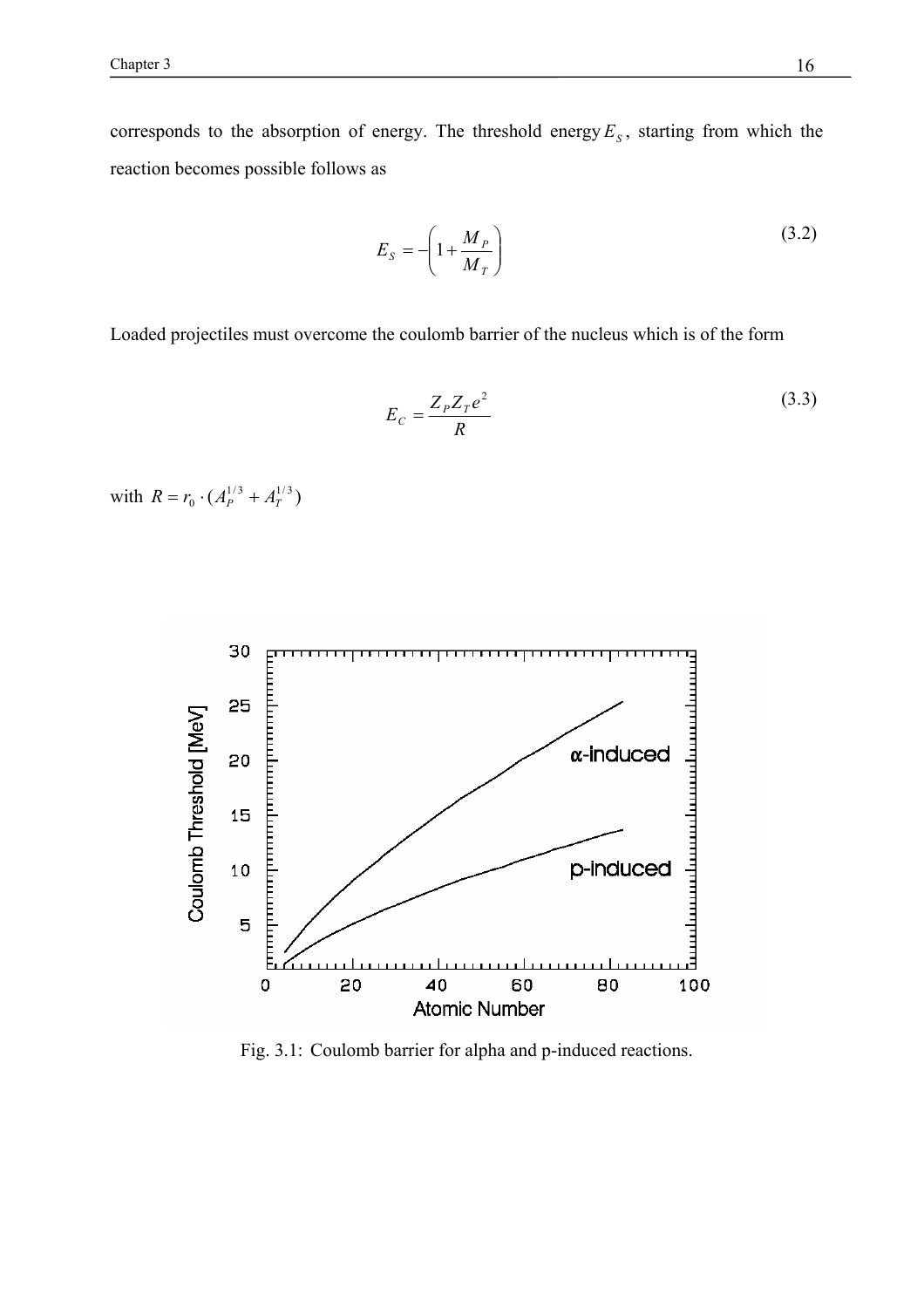#### **3.2 Computation of cross-sections**

#### **3.2.1 General case**

Consider the nuclear reaction  $T(p, x)R$ , where a projectile p is incident on the target nucleus T produces the residual R and an emitted particle x. Here  $\phi$  is the projectile flux density. The cross-section  $\sigma$  represents the probability of occurring the reaction. The produced residual nuclide R with half-life  $T_{1/2}$  is also radioactive and is subject to the decay law  $N(t) = N_0 e^{-\lambda t}$ , with decay constant  $\lambda = \ln(2)/T_{1/2}$ . The decay rate for the residual is therefore

$$
\frac{dN_R}{dt} = \sigma_E \Phi_E N_T - \lambda N_R \tag{3.4}
$$

which follows, with the initial condition  $N_R$  (t = 0) = 0,

$$
N_R(t) = \frac{\sigma_E \Phi_E N_T}{\lambda} (1 - e^{-\lambda t}), \ t \le t_{EOI}
$$
\n(3.5)

EOI stands for end of the irradiation. At the end of the irradiation with the duration  $t_{irr}$  the activity becomes

$$
A(t_{EOI}) = \lambda N_R = \sigma_E \Phi_E N_T (1 - e^{-\lambda t_{irr}})
$$
\n(3.6)

The number of counts C, which is treated as the neat peak area detected by a detector with efficiency  $\varepsilon_r(E_\gamma)$  in a full peak of the gamma-energy  $E_\gamma$  that is the number of gamma-quanta emitted by the nucleus with intensity  $I_\nu(E_\nu)$ . C is related with the activity A(t) by

$$
C = I_{\gamma} \varepsilon_{\gamma} \int_{t_{BOC}}^{t_{EOC}} dt A(t)
$$
 (3.7)

BOC is beginning of counting. The activity of the nuclide at the beginning of the measurement  $A(t_{\text{ROC}})$  is given by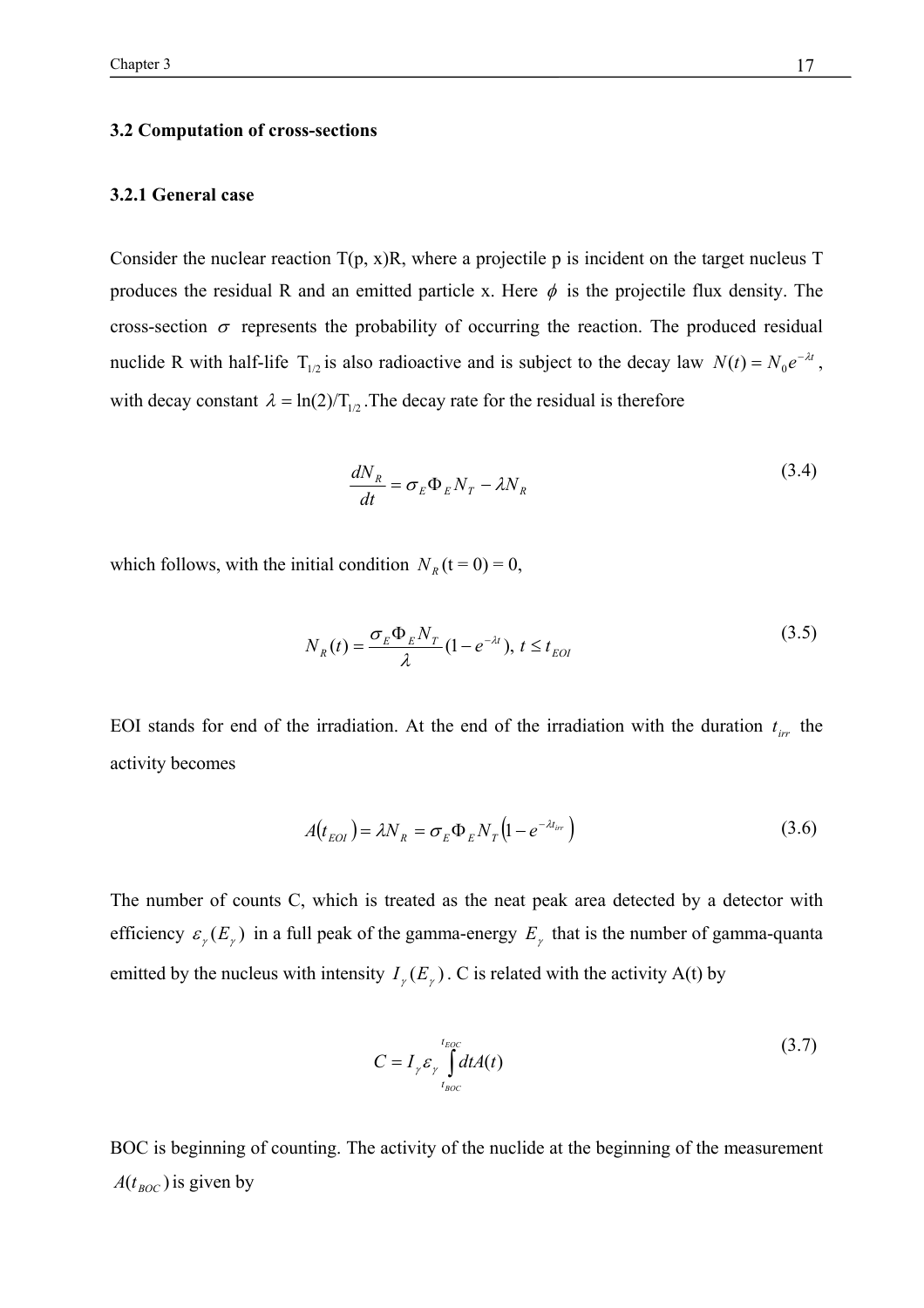$$
A(t_{BOC}) = \frac{C\lambda}{I_{\gamma}\varepsilon_{\gamma}(1 - e^{-\lambda t_{C}})}
$$
(3.8)

The time of decay  $t_d$  is given by  $t_d = t_{BOC} - t_{EOI}$ . From equation (3.6) and (3.8) finally the cross-section  $\sigma_E$  is calculated by

$$
\sigma_E = \frac{A(t_{EOI})}{\Phi_E N_T (1 - e^{-\lambda t_{irr}})} = \frac{C\lambda}{I_{\gamma} \varepsilon_{\gamma} \Phi_E N_T} \cdot \frac{e^{\lambda t_d}}{(1 - e^{-\lambda t_{irr}})(1 - e^{-\lambda t_c})}
$$
(3.9)

If the cross-section of a reaction is known, then naturally the flux density can be determined by simply transforming the equation (3.9). This is described in details in the chapter 4.

#### **3.2.2 Cumulative cross-section and independent cross-section**

While calculating the cross-section of a residual, two types of cross-sections are taken into account. One is independent and the other is cumulative. Equation (3.6) and (3.9) are valid strictly for independent cross-section that is, the residual are produced independently. But in nuclear reactions majority of the cases produce daughter nuclides by  $\beta^-$ ,  $\beta^+$ , EC or  $\alpha$ -decay of radioactive precursors.

Independent cross-sections are produced if either one of the following conditions is fulfilled

- The nuclei is shielded by stable nuclides against  $\alpha$  -decay or by long-lived progenitors (e.g. <sup>60</sup>Co by <sup>60</sup>Fe with T<sub>1/2</sub> = 1.5×106 a, or <sup>194</sup>Au by <sup>194</sup>Hg with T<sub>1/2</sub> = 520a),
- The cross-section for the production of a progenitor is also measured so that the production via decay can be corrected.

Apart from the above definition cross-sections in all other cases are cumulative, since they include also the production via decay of precursors. This work dealt only with the independent cross-sections.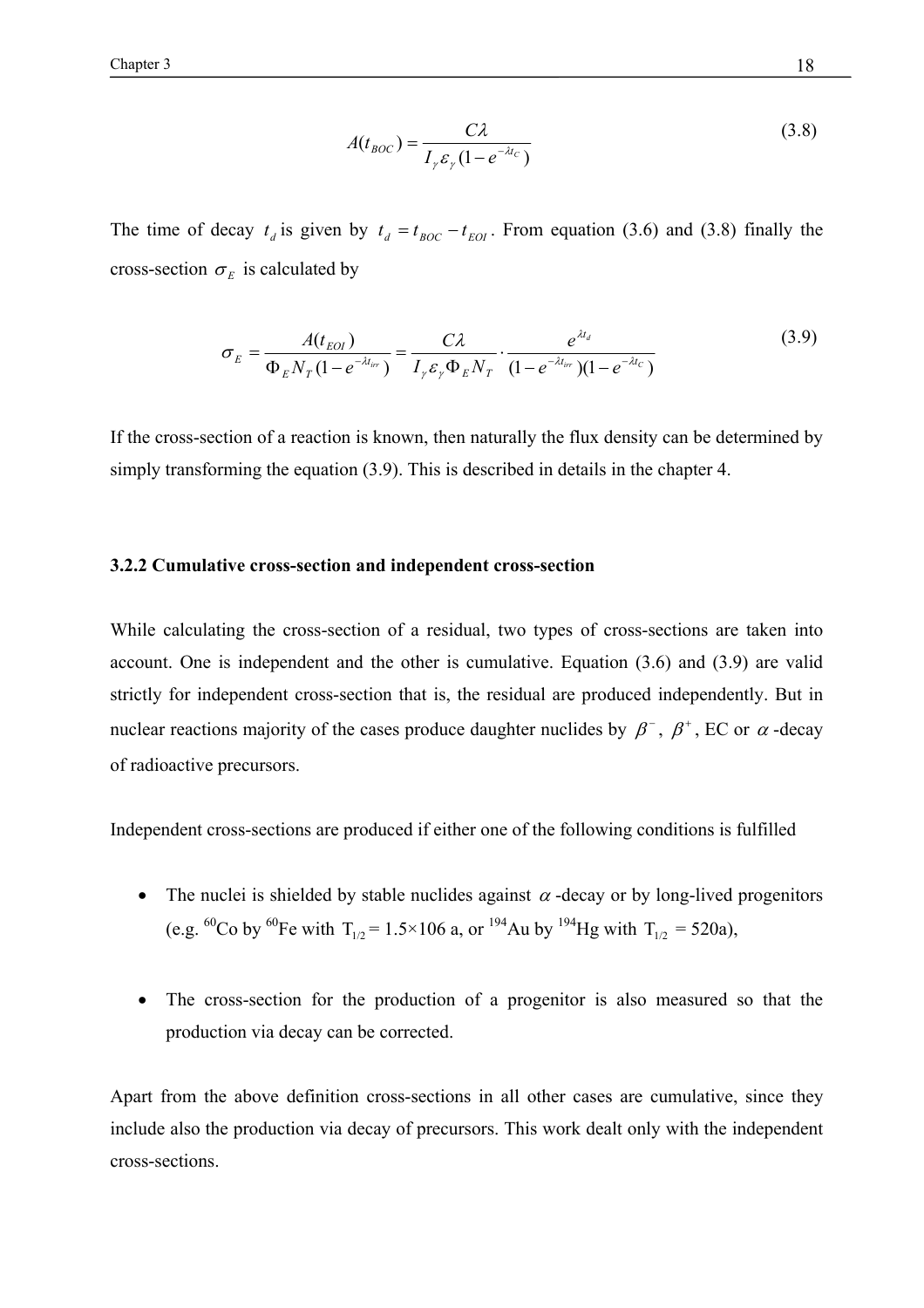### **Chapter 4**

#### **4 Experiments and evaluation**

In this chapter the experimental procedures represented are based on the theoretical concepts discussed before. At the end a detailed description regarding the uncertainties involved in different procedures are discussed.

#### **4.1 Introduction**

The measurement of integral thin target cross-sections for the production of residual nuclides by proton-induced reactions can take place in different ways. For the production of the residual nucleus, either one of the following two different procedures is possible:

- The classical option of the irradiation of a target with protons and neutrons.
- The irradiation of the target element with hydrogen atom, which becomes possible in the recent time by the progressive development in the accelerator technology, Webber et al [We90a], [We90b], [We90c], [We90d], with nuclides from  $^{12}$ C up to  $^{58}$ Ni. This technology is used for heavy ion research at GSI, Darmstadt, Germany [Fa97], [Be01], [En99], [En01], [En02], [Re01].

The latter procedure requires a high experimental expenditure but this gives a more details of the residual nuclides. In this work the classical option of irradiation of the target with protons was used.

The targets can be illuminated with such experiments either in the form of individual foils or directly as a whole foil piles, called "stacks". Both have advantages and disadvantages. During the irradiation of thin single foils, unwanted reactions of secondarily produced particles in the target is neglected, which is not always ensured in massive stacks, depends however on the projectile energy. On the other side, in the case of single foils recoil losses must to be counted and in addition it depends on the projectile flux density problems with the measuring statistics.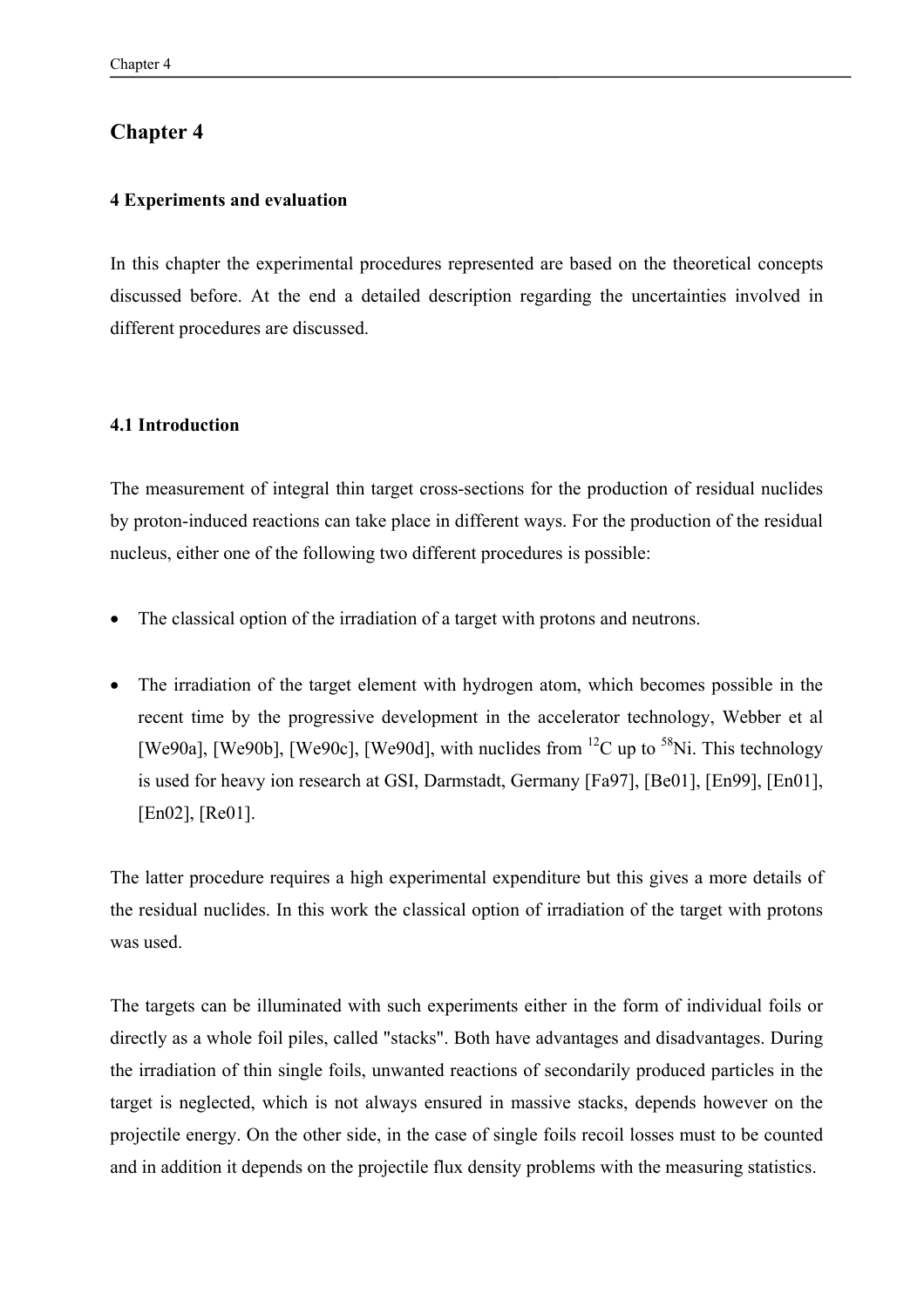If many targets are to be examined, the irradiation of single foils is time consuming and not cost effective. The "stacked foil technique" considers possible secondary particle effects, where the targets are arranged one behind the other and illuminated at the same time. In this work secondary particle effect is not considered because at energies below 200 MeV this is not significant. This technology makes it also possible to determine the cross-sections for several projectile energies because the primary particle meets the targets due to their deceleration in the stack with different energies. Under these considerations, the stacked foil technique is used in this work.

#### **4.2.1 Stack design**

The Design of the illuminated stacks depended on the following general criteria:

#### *Avoidance of recoil losses and cross contamination*

The loss of activated nucleons from targets due to recoil effects reduced the activities of the target and thus leads to wrong computation of cross-sections. On the other hand at the same time neighbouring targets are contaminated and thus additional or increased activities are pretended.

For this reason a set is always illuminated consisting of at least three targets of the same element, by which the middle is considered for the measurement where the first one shields from the recoil process and the third one shields the other set from cross contamination. Additionally before each target set three monitors were used which also acts as a shield.

#### *Thickness of the targets*

The thickness of the targets depends on the manufacturer technical obligations. Targets should be as small as possible with a mass allocation in order to keep the production of secondary particle small.

#### *Stopping power calculations*

Since the stacked foil technique is used, the proton energies should be calculated in all the different target foils even though the energy degradation was small for the highest initial proton energies. This was done by a computer program called Stack, originally based on the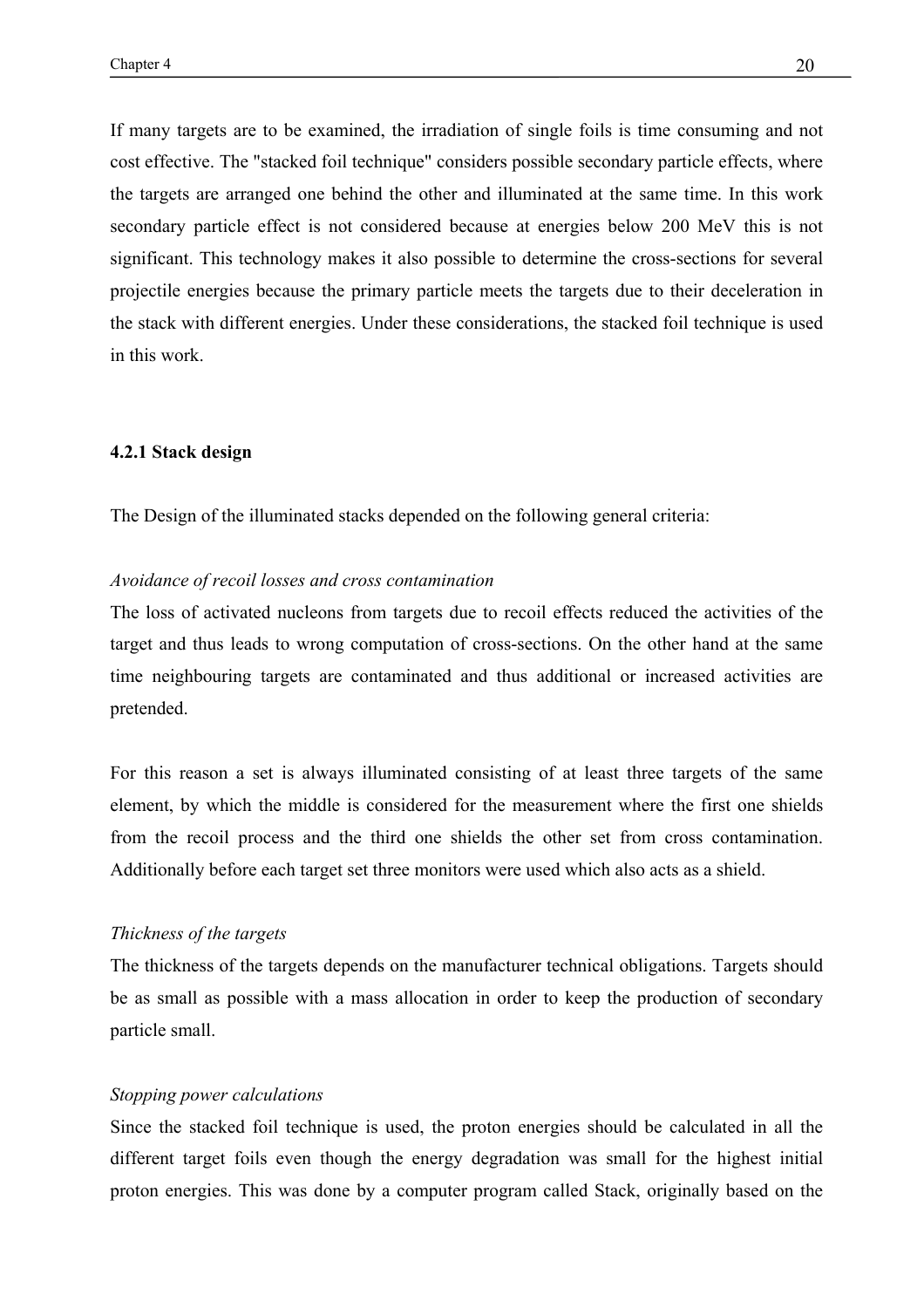work of Andersen and Ziegler [An77]. At high energies the formula for the stopping power shows the dependence on two parameters; the mean ionization potential and the shell correction. These both parameters are different for different materials. The linear stopping power *S* for charged particles in a target is defined as the differential energy loss for that particle within the material divided by the corresponding differential path length

$$
S = -\frac{dE}{dx} \tag{4.1}
$$

For particles with a given charged state, *S* increases as the particle velocity decreases. The specific energy loss for the particle is obtained from the Bethe formula after the shell correction and is given by

$$
-\frac{dE}{dx} = \frac{4\pi e^4 Z_p^2}{m_e v^2} N_T Z_T \left[ \ln \left( \frac{2mv^2}{I} \right) + \ln \left( \frac{1}{1 - \beta^2} \right) - \beta^2 - \frac{C}{Z_T} - \frac{1}{2} \delta \right]
$$
(4.2)

where,

*S* is stopping power *e* is electron charge  $m_e$  is mass of the electron *Zp* is atomic number of the projectile  $Z_T$  is atomic number of the target  $β = v/c$ , where *v* is the velocity of the projectile and *c* is the velocity of light  $C/Z_T$  is shell correction *I* is ionization potential δ is thickness effect

The dependence of electronic stopping cross-section on the atomic number of the target material has been studied on the basis of binary stopping theory over a wide range of beam energies. This also depends on the atomic number of the target nucleus. This behaviour is caused by the interplay between projectile screening and the closing of inner target shells as a function of velocity [Zi85].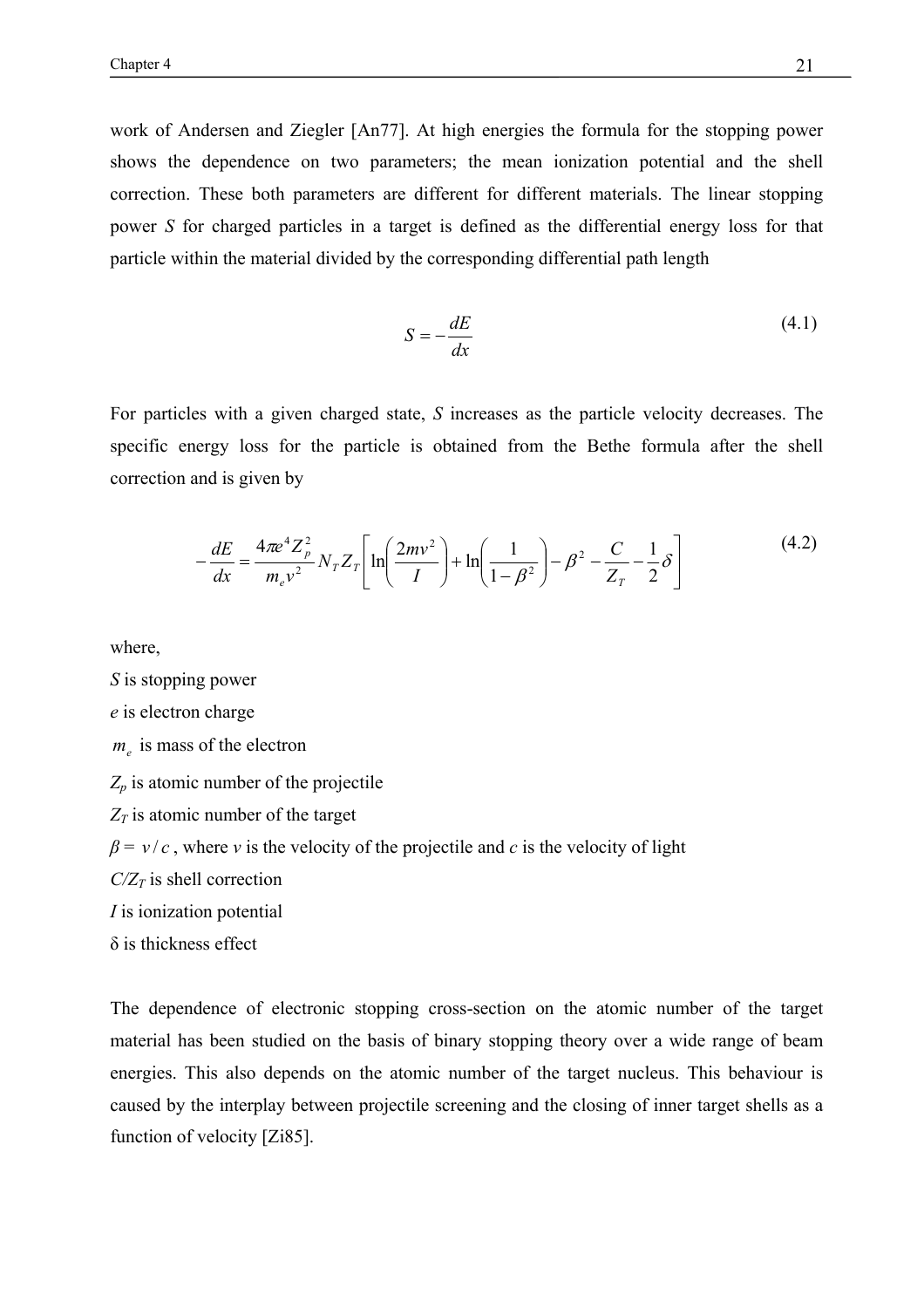On the basis of equation (4.2) Andersen and Ziegler [An77] developed the parameterized form, which is particularly suitable for computer-assisted calculations:

$$
-\frac{dE}{N_T dx} = \frac{A}{\beta^2} \left[ \ln(B\beta^2) - \ln(1 - \beta^2) - \beta^2 - \sum_{i=0}^4 a_i (\ln E)^i \right]
$$
(4.3)

Thus seven coefficients were developed by fits to experimental data of the respective target elements in energy range between 1 MeV to 100 MeV. The descriptions of the parameterization are described by Anderson et al. [An77]. This procedure is also applicable for high proton energies. This was supported by [Fi96] on the work of Ziegler et al. [Zi85].

Since the energy loss  $-dE/dt$  of the projectiles in an absorber substance is a statistical process; therefore a spread in energies always results after a beam of monoenergetic charged particles has passed through a given thickness of the absorber. This "energy straggling" [Bo15] is a Gaussian distribution, whose width is given by  $\alpha$ , which is the energy straggling parameter.

$$
\alpha^2 = 4\pi e^4 N_A Z_P^2 \frac{Z_T}{A_T} \xi_T \left[ 1 + \frac{4I}{3m_e v^2} \ln \left( \frac{2m_e v^2}{I} \right) \right]
$$
(4.4)

#### **4.2.2 Sample preparation**

The targets were supplied by Goodfellow Metals Ltd. U.K. in the form of rectangular foil with a high purity (99.99%) in order to avoid additional production of nuclei from the impurity. The further sample preparation was accomplished exclusively in the Department of Nuclear Chemistry of the University of Cologne. The targets were in circular form with a diameter of 15.0 mm. The thickness of cupper and tungsten foils in the case of irradiation by 45 MeV proton beam was 0.5 mm each and for 71 MeV the thickness of aluminium was 0.125 mm and for cupper and tungsten it was 0.05 mm each. Targets were cleaned and weighted. The masses of the cupper foils in the stack irradiated by 45 MeV proton beam were ranged from 74.05 to 77.3 mg while for the tungsten, it ranged from 157.89 to 162.16 mg. In the case of 71 MeV, the masses of aluminium foils ranged from 57.94 to 59.31 mg. For cupper foil the masses ranged from 73.86 to 79.26 mg and for tungsten it was 149.56 to 164.61 mg. Subsequently the prepared targets were set into the actual sample holders, whereby the irradiation direction and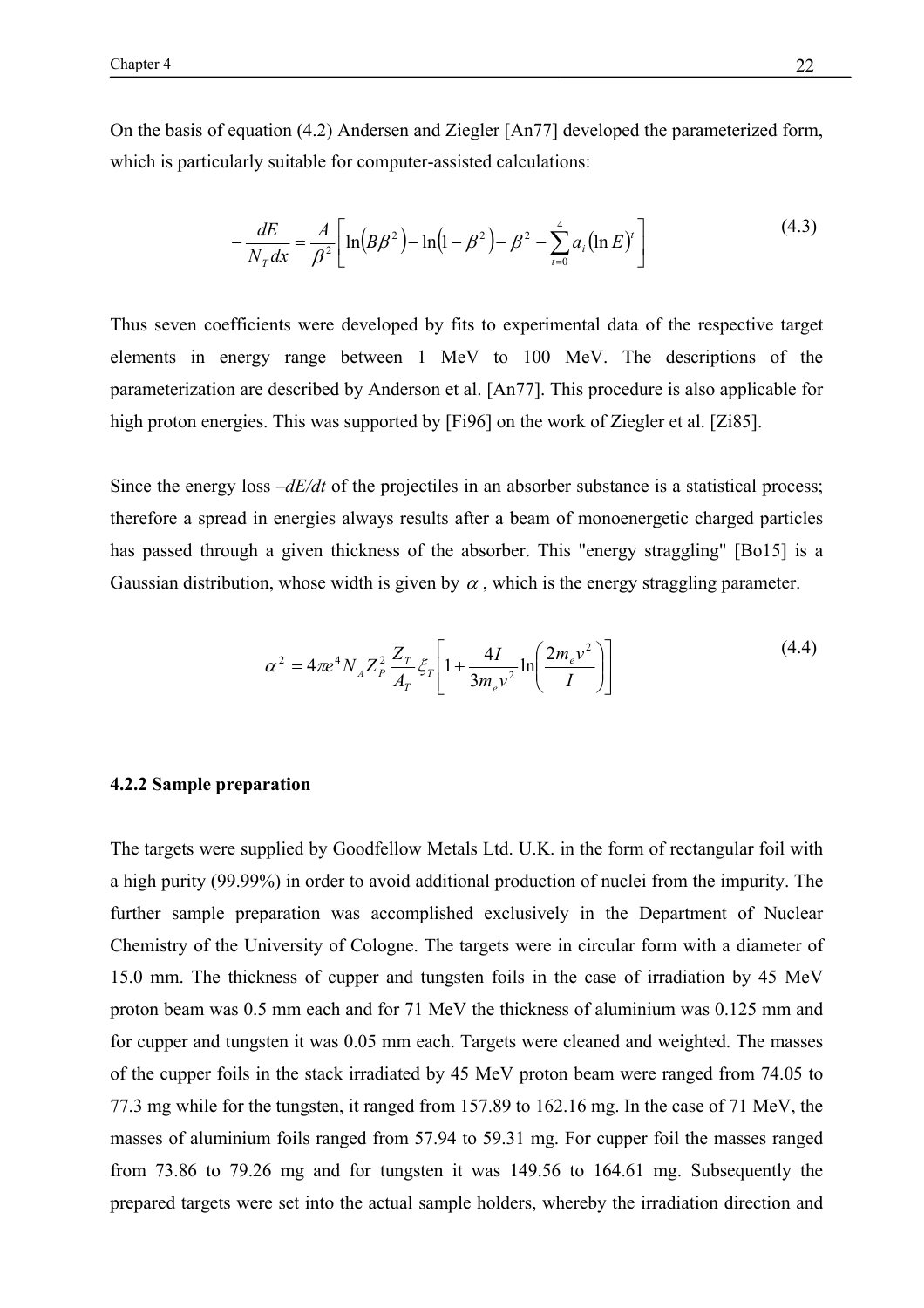the composition of the stacks were held. The foils were arranged in two holders, one for 45 MeV and the other for 71 MeV irradiation, where for 45 MeV three cupper targets were arranged in front, followed by three tungsten targets then again three cupper targets and so on. In case of 71 MeV, there were three aluminium, and then three cupper followed by three tungsten then again three cupper and then three tungsten and so on. This was the cycle. The cupper and aluminium foils were used as monitors for measuring the flux densities via monitoring reactions  $^{27}$ Al(p,3p3n)<sup>22</sup>N and <sup>65</sup>Cu(p,n)<sup>65</sup>Zn respectively.



Fig. 4.1: Overview of the stack of target foils and the target holders.

#### **4.2.3 Irradiation at the Paul Scherrer Institute (PSI), Switzerland**

The irradiations were performed at the Paul Scherrer Institute, Villigan, Switzerland with Injector-2 cyclotron. Irradiation for the first stack was performed by 71 MeV proton beam for 3 hours and 5 minutes while for the second stack; the irradiation was performed by 45 MeV proton beam for 4 hours and 23 minutes. For each irradiation a protocol was kept in which the beam current or interruptions could be taken into account for the calculation of cross-section. Only the middle one of the Cu, Al and W among the three in the arrangements was taken into account in order to avoid recoil loss and cross contamination.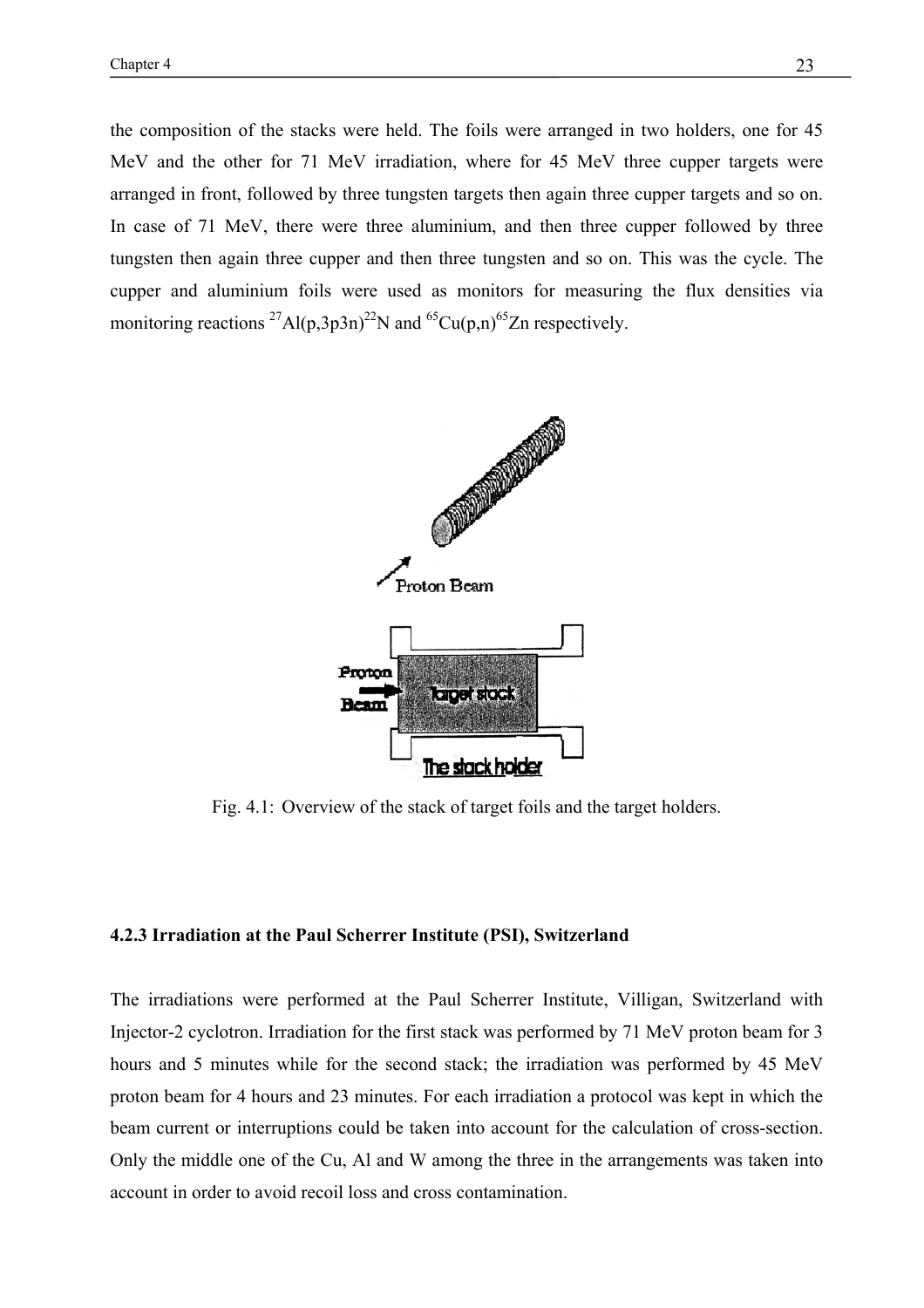#### **4.3 Gamma – spectrometry**

After the irradiation the stacks were transported to Hannover for offline gamma-spectroscopy. A general introduction for gamma-spectroscopy is described here.

#### **4.3.1 Introduction**

Gamma-quanta are usually emitted by the decay of a nucleus and possess energy characteristics of the nucleus and can be detected by means of suitable detectors over their interaction with the subject. Semiconductor crystals, e.g. Si(Li), Ge(Li) or HPGe (High Purity Germanium) are used to form the core of the detectors. The interaction of gamma-rays with the detector core produces free charge carriers. Although a large number of possible interaction mechanisms are known for interaction of gamma-rays with matter, only photo-electric absorption, Compton scattering and pair production, these three types play major roles in radiation measurements. The charge produced with complete absorption of a photon in the crystal is proportional to the energy of the quantum. It can be converted into impulses via amplifiers. These again can be digitized with analogue-digital converters (ADC) and be assigned according to their sizes in different channels of a multi-channel buffers (MCB).

The gamma-quanta is Gauss-shaped distribution in the spectrum due to the statistics of the charge production process as well as the electronic noise [De88] assigned with. This is called "full energy peak". Deviations from the Gaussian shape which results from incomplete charge collection in the crystal and become apparent on the low-energy side of the peaks is called "low energy tailing" while "high energy tailing" that can be normally avoided occurs due to high counting rates from pile up effects. During diminishing away of an impulse in the amplifier another one is overlaid, so that the two impulses cannot to be clearly separated any longer and this causes deviations from the Gaussian shape of the peak on the high-energy side of the spectrum.

More detailed description of the detector systems is given in the text book literature [De88].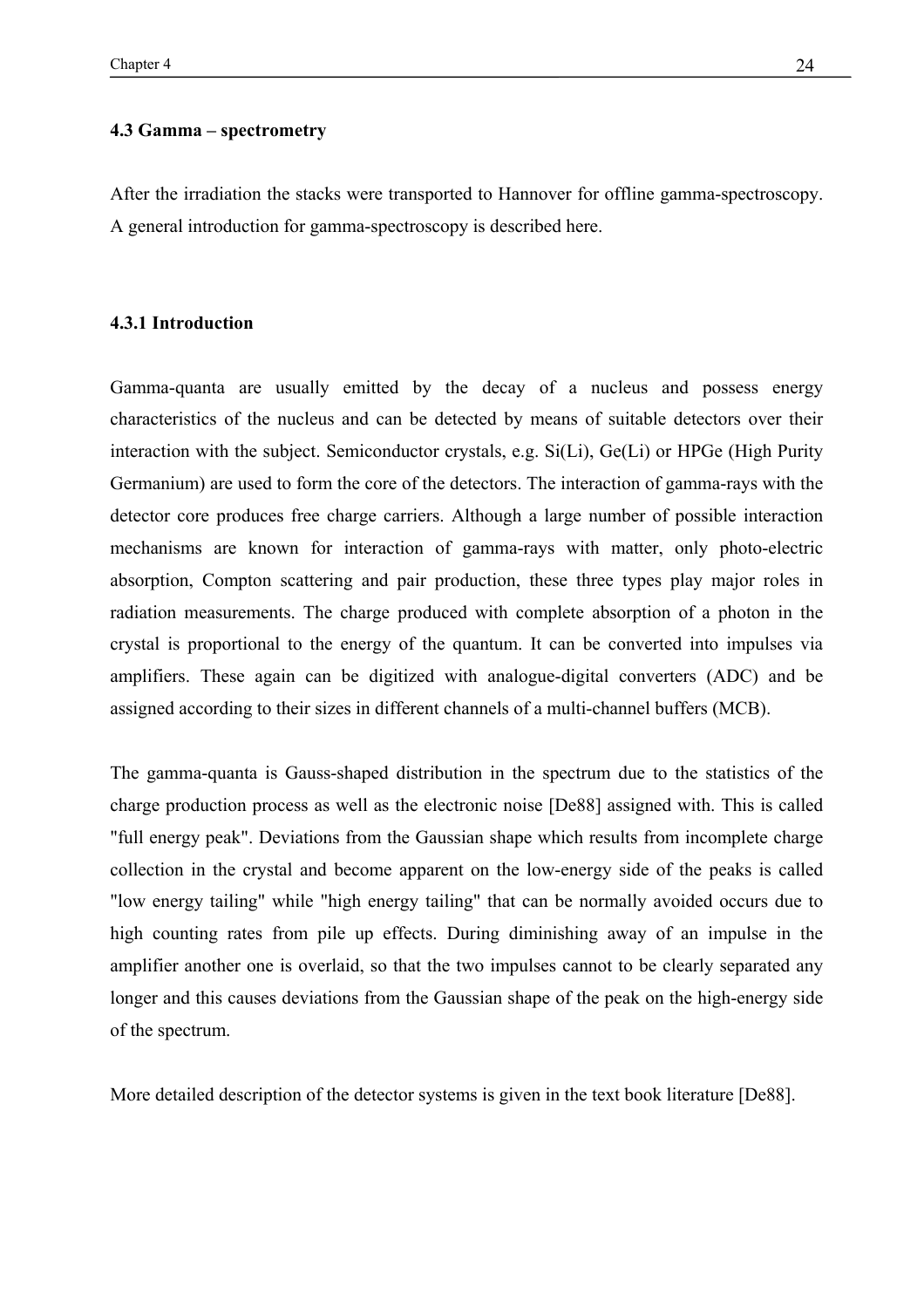#### **4.3.2 Measuring systems at the ZSR**

The measurements were made with Ge(Li) detector connected with an automatic sample changer system where up to 16 samples can be kept at a time and measured successively for several times automatically. The samples are kept in a roundabout which is four meters away from the detector. The detector is shielded with 10 cm thick lead, so that outside radiation does not affect the measurement. The detector is movable and it can be positioned at different distances from the sample.

The detector is connected via spectroscopic amplifier to the computer controlled multi-channel buffer (MCB). The built in ADC (analogue digital converter) digitalized the received pulses into spectra. The amplification was chosen for the registration of gamma-quanta with energies between some keV to about 2 MeV. Typical resolution ranged from about 1 keV at 122 keV of <sup>57</sup>Co to about 2 keV at 1332 keV of <sup>60</sup>Co. The ADC measured the counting time  $t_c$ , and also the life time  $t_L$  during the impulses were actually digitized, so that from these information the dead time could be computed by  $t_D = t_C - t_L$ . The spectra is viewed in the computer screen and it is stored together with information of the illuminated sample, e.g. name of the detector, measuring geometry, energy calibration as well as measuring time and life time in a standard format for further processing.



Fig. 4.2: Perpendicular cross-section of used standard geometry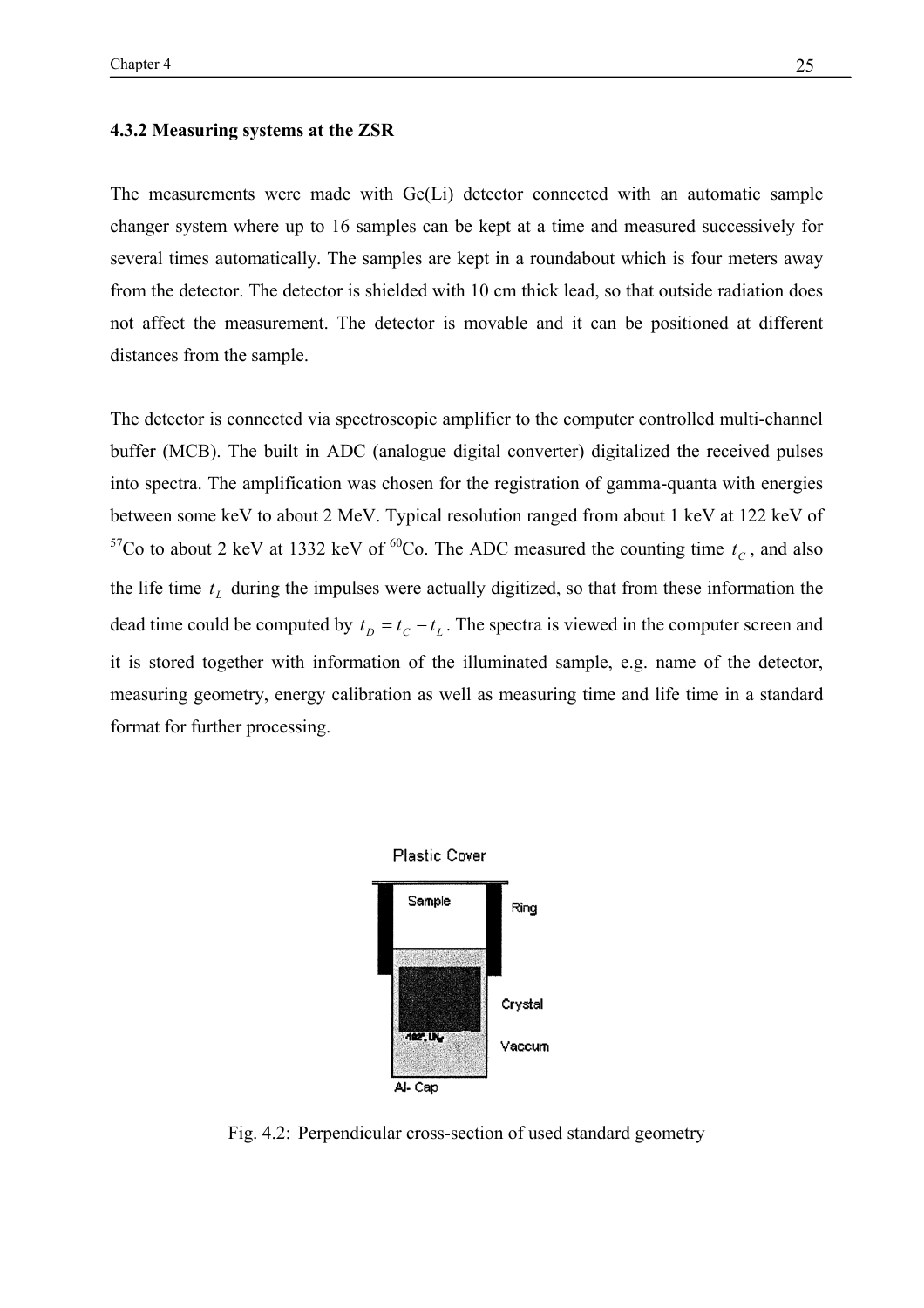#### **4.3.3 Resolution of the detector**

The dominant characteristic of germanium detectors is their excellent energy resolution when applied to gamma-ray spectroscopy. The great superiority of the germanium system is that the energy resolution allows the separation of many closely spaced gamma-ray energies, which remain unresolved in the NaI(TI) spectrum. Virtually all gamma-ray spectroscopy that involves complex energy spectra is carried out with germanium detectors.

Overall energy resolution for a germanium detector is normally determined by a combination of three factors, the inherent statistical spread in the number of charge carriers, variations in the charge collection efficiency and contribution of electronic noise. The energy of the radiation, the size and the quality of the detector determines which of the following three factors will dominate.

The full width at half maximum (FWHM),  $W_T$ , of a typical peak in the detection of a monoenergetic gamma-ray can be synthesized as follows [Kn00],

$$
W_T^2 = W_D^2 + W_X^2 + W_E^2 \tag{4.13}
$$

Where *W* values on the right hand side are the peak widths that would be observed due to the effects of carrier statistics, charge collection, and electronic noise. The first of these factors;  $W_D^2$ , represents the inherent fluctuation in the number of charge carriers created and is given by

$$
W_D^2 = (2.35)^2 F \varepsilon E \tag{4.14}
$$

Where  $F$ , is the Fano factor,  $\varepsilon$ , is the energy necessary to create one electron hole pair, and  $E$ , is the gamma-ray energy.

The contribution of the second term,  $W_x^2$ , is due to incomplete charge collection and is most significant in detectors of large volume and low average energy field. Its magnitude can often be experimentally estimated by carrying out a series of FWHM measurements as the applied voltage is varied. The assumption is that, if the electric field could be made infinitely large, the effects of incomplete charge collection could be reduced to an insignificant level.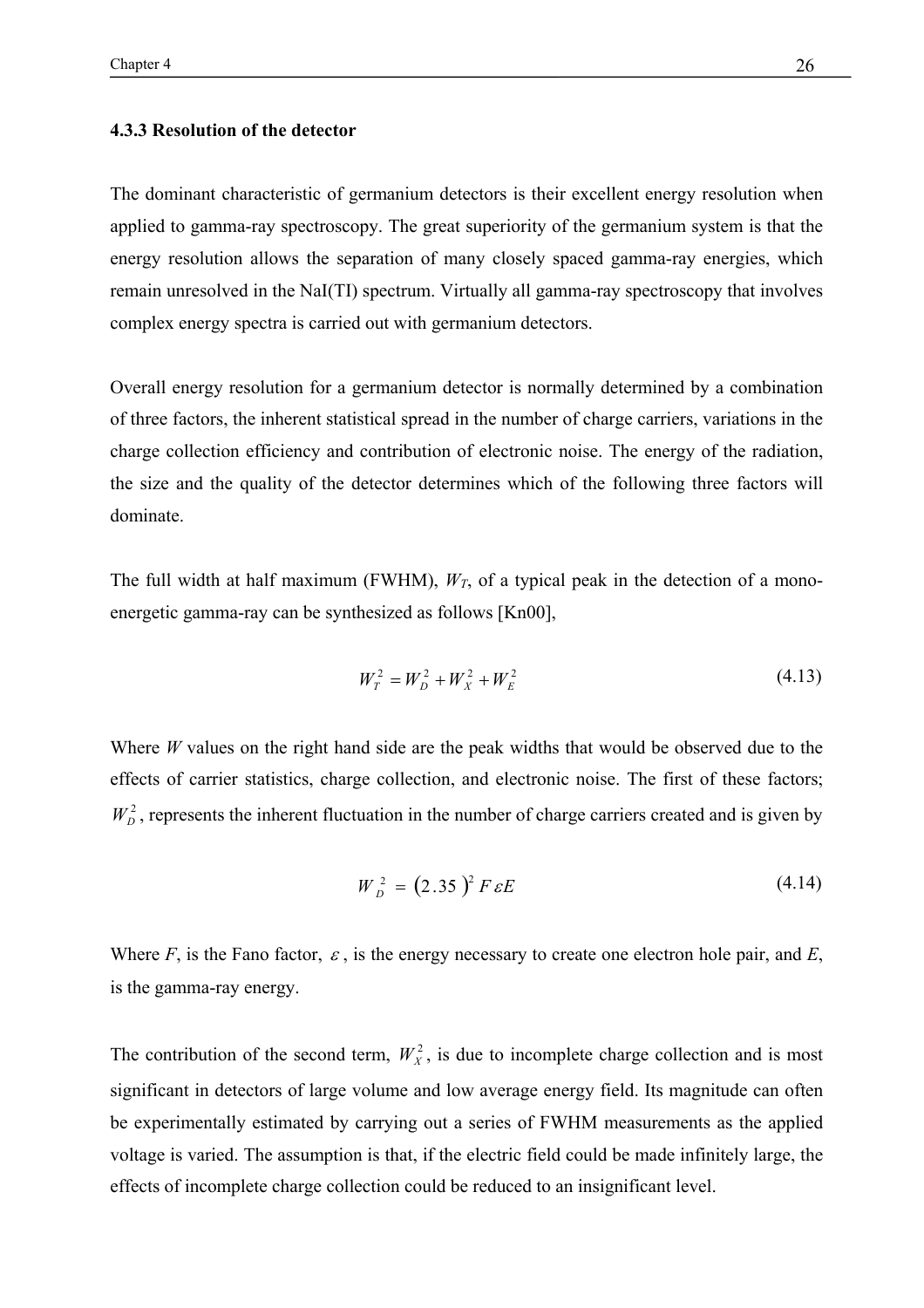The third factor,  $W_F^2$ , represents the broadening effects of all electronic components following the detector. Its magnitude can conveniently measured by supplying the output of a precision pulser with highly stable amplitude to the preamplifier so that capacitive loading of the preamplifier is normally provided for this purpose.

#### **4.3.4 Energy calibration**

In gamma-ray spectroscopy with germanium detectors, the pulse height scale must be calibrated in terms of absolute gamma-ray energy if various peaks in the spectrum are to be properly identified. In many routine applications, the gamma-rays expected to appear in the spectrums are well known in advance and the corresponding peaks can readily be identified by inspection. In other applications, unknown gamma-ray spectra may be encountered which do not provide an unambiguous calibration of energy scale. In such cases, a separated calibration gamma-ray source is conventionally used to supply peaks of known energy in the spectrum. Accurate calibration should involve a standard source with gamma-ray energies that are not widely different from those to be measured in the unknown spectrum. Because even the best spectrometer systems often show nonlinearities of a channel or two over a full range of several thousand channels, it is also useful to have multiple calibration peaks at various points along the measured energy range to account for these nonlinearities.

The precision to which the centroid of a peak in a pulse height spectrum can be localized depends on the spectrometer system resolution and its stability over the period of the measurement. With high-quality germanium system, the uncertainty in the peak position can approach one part in  $10<sup>5</sup>$ , which is of the same order as the uncertainty in the calibration energy standards. Therefore, an important goal is to define closely the energy of the standards so that their energy uncertainty does not contribute unnecessarily to the overall imprecision of the gamma-ray measurement. Here standard sources which were  $^{241}$ Am and  $^{152}$ Eu certified by Physikalisch-Technische Bundesanstalt (PTB) at Braunschweig, were used for energy calibration. This was done by the commercially available software GAMMA-W. Excellent agreements between the experimental and certified values were obtained. These calibration parameters were stored in a file and frequently used in all evaluation of the spectrum by GAMMA-W.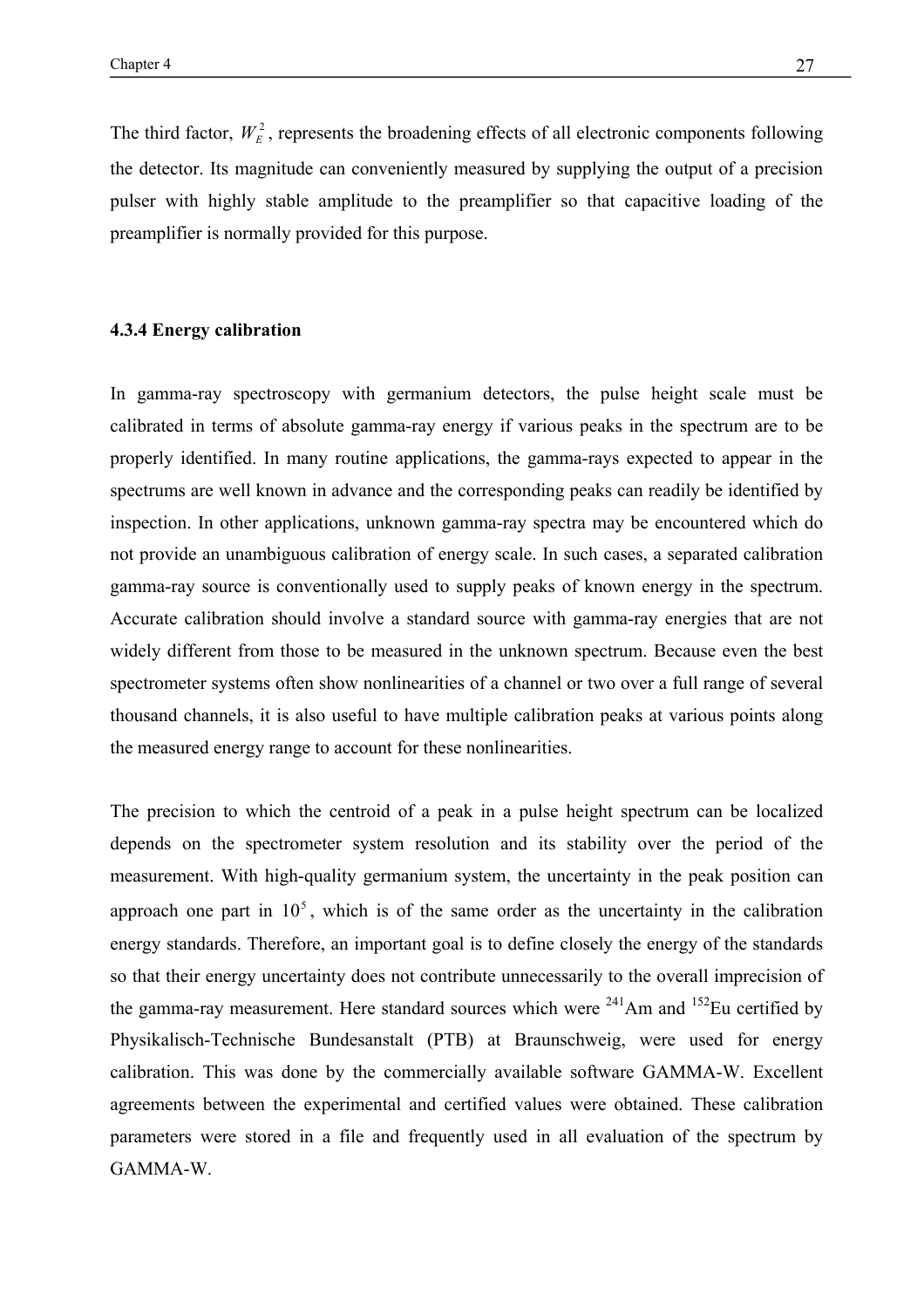#### **4.3.5 Efficiency calibration**

For the measurement of activity of the radionuclide, knowledge of the detector efficiency is necessary. All radiation detectors will, in principle give rise to an output pulse for each quantum of radiation that interacts with its active volume. For primary charged radiation such as alpha or beta particles, interaction in the form of ionization or excitation will take place immediately upon entry of the particle in the detector's active volume. After travelling a small fraction of its range, a typical particle will form enough ion pairs along its path to ensure that the resulting pulse is large enough to be recorded. Thus it is often easy to arrange a situation in which a detector will see every particle that enters into its active volume. Under these conditions, the detector is said to have a counting efficiency of 100%. On the other hand uncharged radiations such as gamma-rays or neutrons must undergo a significant interaction with the detector before detection is possible. Because these radiations can travel a large distance between interactions, detectors are often less than 100% efficient. It is then necessary to have precise figure for the detector efficiency in order to relate the number of pulses counted to the number of neutrons or photons incident on the detector. According to the dependence, the efficiencies of the detectors are divided into two categories; absolute efficiency and intrinsic efficiency. Where absolute efficiency is defined as

$$
\varepsilon = \frac{\text{Number of pulses recorded}}{\text{Number of radiation quanta emitted by the source}} \tag{5.15}
$$

and depends not only on the detector properties but also on the details of the counting geometries (the distance from the source to the detector). The intrinsic efficiency is defined as

$$
\varepsilon = \frac{\text{Number of pulses recorded}}{\text{Number of radiation quanta incident on the detector}}
$$
(4.16)

and no longer includes the solid angle subtended by the detector as an implicit factor. For isotopic sources, the two efficiencies are related by

$$
\varepsilon_{\rm int} = \varepsilon_{\rm abs} \cdot (4\pi/\Omega) \tag{4.17}
$$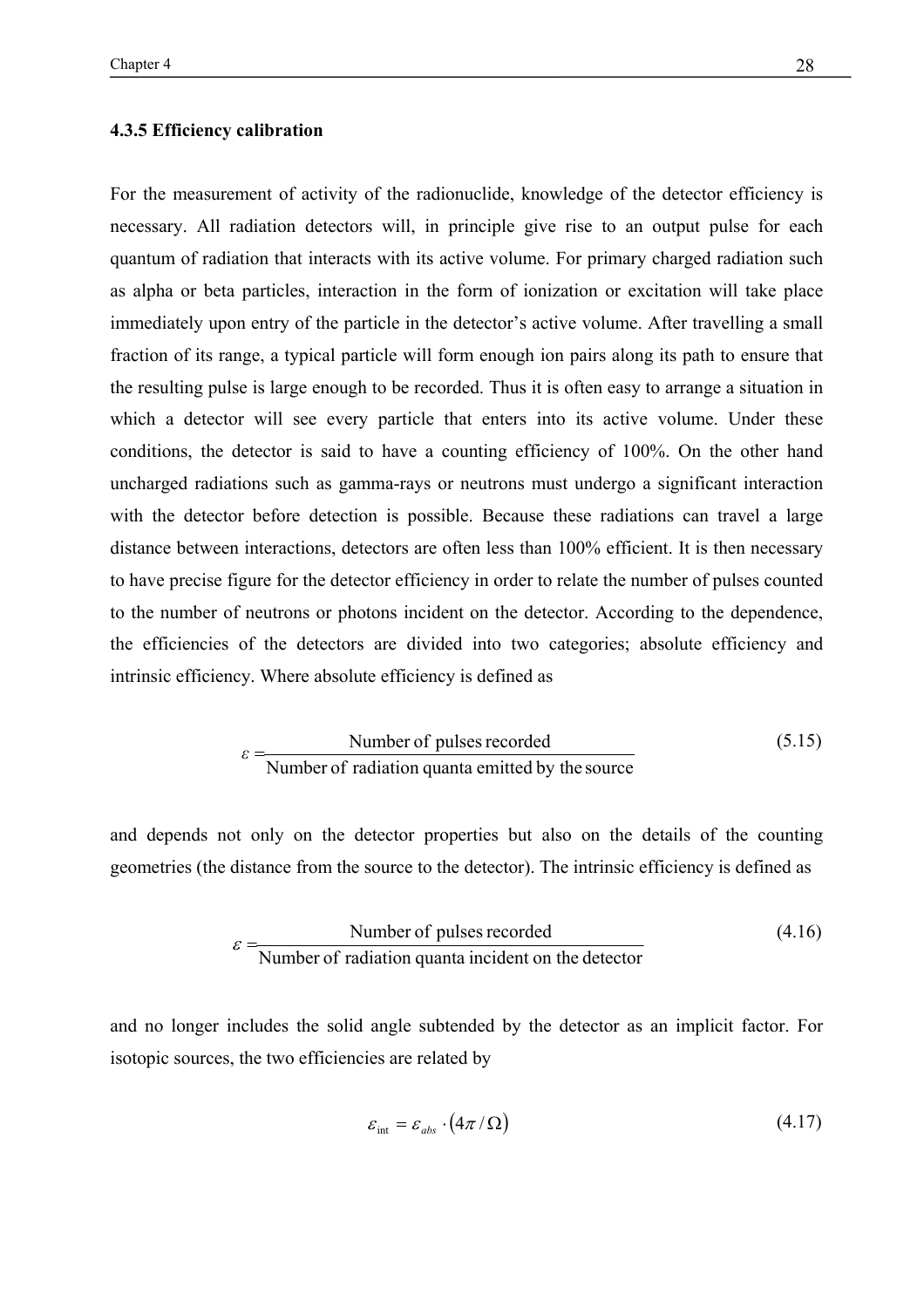Where  $\Omega$ , is the solid angle of the detector seen from the actual source position. If the coincidence detection probability of the two gamma-rays is neglected, then one can calculate the factor by the product of two probabilities in a nuclear decay, the probability that a gammaray of energy  $E<sub>g</sub>$  is emitted and the probability of registration of this gamma-ray in the spectrum with full energy peak. The emission probability can be obtained from the properties of the radioactive nuclei. The detection probability is then defined as

$$
\varepsilon = \frac{\text{Number of detected photons}}{\text{Number of emitted photons}}
$$
 (4.18)

This is usually defined as the experimental efficiency and depends on the detector properties, sample properties and the relative sample-detector position. Experimental efficiency must be known in order to measure the activities of a sample. The uncertainty in the counting efficiency is the main source of uncertainties in the calculation of the activity.

Standard point sources which were  $241$ Am and  $152$ Eu and standard solution source which contains <sup>241</sup>Am, <sup>109</sup>Cd, <sup>57</sup>Co, <sup>139</sup>Ce, <sup>203</sup>Hg, <sup>113</sup>Sn, <sup>85</sup>Sr, <sup>137</sup>Cs, <sup>88</sup>Y, and <sup>60</sup>Co certified by Physikalisch-Technische Bundesanstalt (PTB) at Braunschweig with known activities and halflives were used to measure the efficiencies of the detector at geometries 0 cm, 5 cm, 10 cm, 15 cm and 20 cm as gamma-spectrometric measurements for the target samples were performed at these distances due to dead time considerations. Fig. 4.3 and 4.4 show the efficiency calibration of the detector at different geometries for standard point source and standard solution source respectively. Fig. 4.5 shows the comparison between the different sources which exhibit the consistency of the efficiency due to different sources. The efficiencies were calculated by using the formula

$$
\varepsilon_{\text{eff}} = \frac{N_p \cdot 100}{I_{\gamma} \cdot t_d \cdot A_{\text{ref}} \cdot e^{-\lambda t_c}}
$$
(4.19)

where,

 $N_p$  is the net peak area

 $I_{\gamma}$  is the intensity of the gamma-energy line in %

 $t<sub>D</sub>$  is the time of decay

*A<sub>ref</sub>* is the activity of the standard source at the reference date.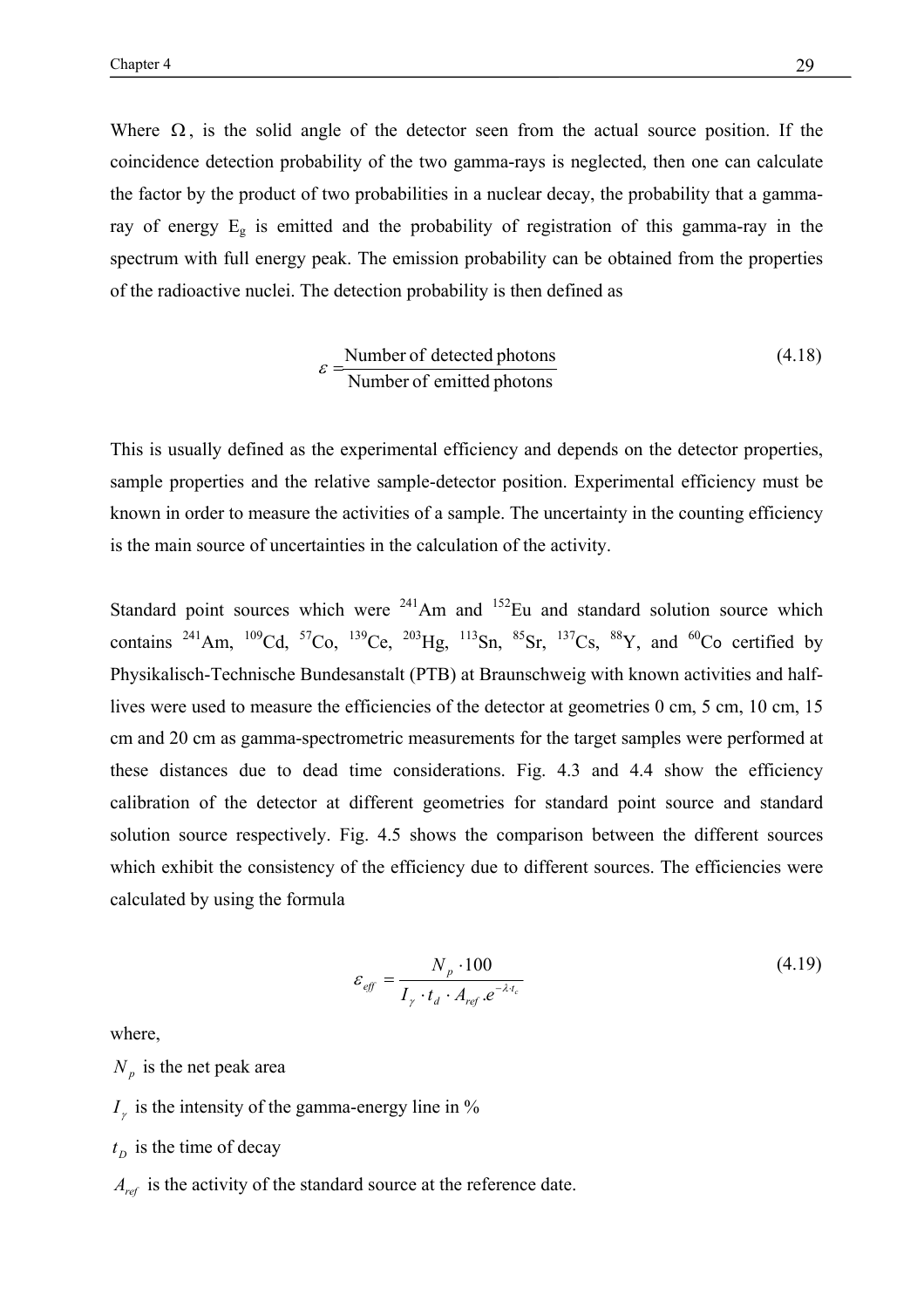# $t_c$  *is the time of count*

 $\lambda$  is the decay constant.



Fig. 4.3: Experimental efficiency of the detector with point sources in different geometries



Fig. 4.4: Experimental efficiency of the detector with standard solution sources in different geometries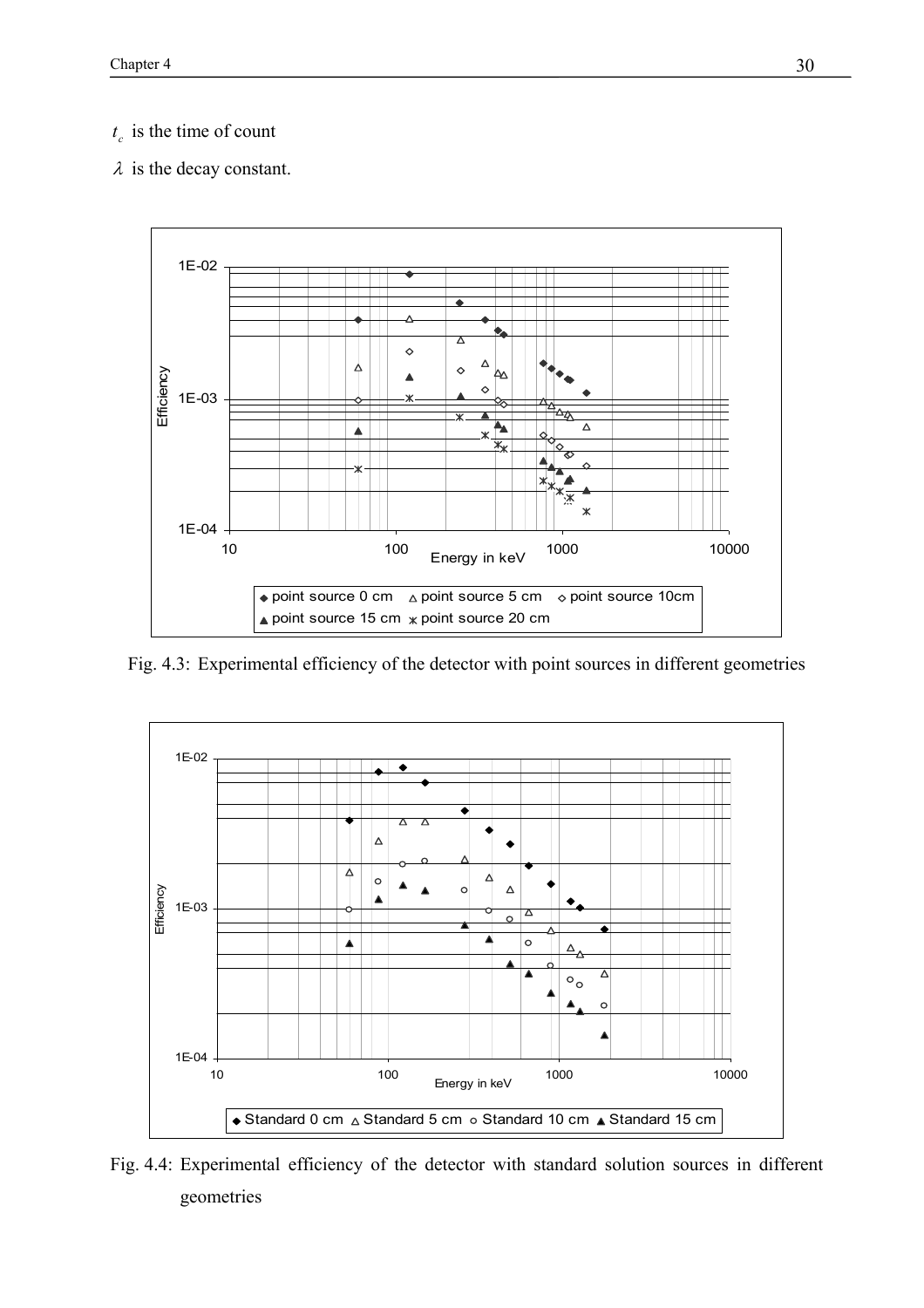

Fig. 4.5: Comparison of the experimental efficiency of the detector between point source and standard solution source in different geometries

For the evaluation of the efficiencies, the linear fit function provided by Microsoft Excel ® was used which is a  $5<sup>th</sup>$  order polynomial of the form

$$
\varepsilon_{\text{eff}} = \exp\left[\sum_{i=1}^{5} a_i (\ln E_{\gamma})^5\right]
$$
\n(4.20)

This equation determines the absolute efficiencies, where  $E<sub>y</sub>$  is the energy of the gamma-line of the sample and  $a_i$  is the fit parameter. Efficiency calibration for the standard point source is considered here for obtaining the fitting function as it exhibits better results than standard solution.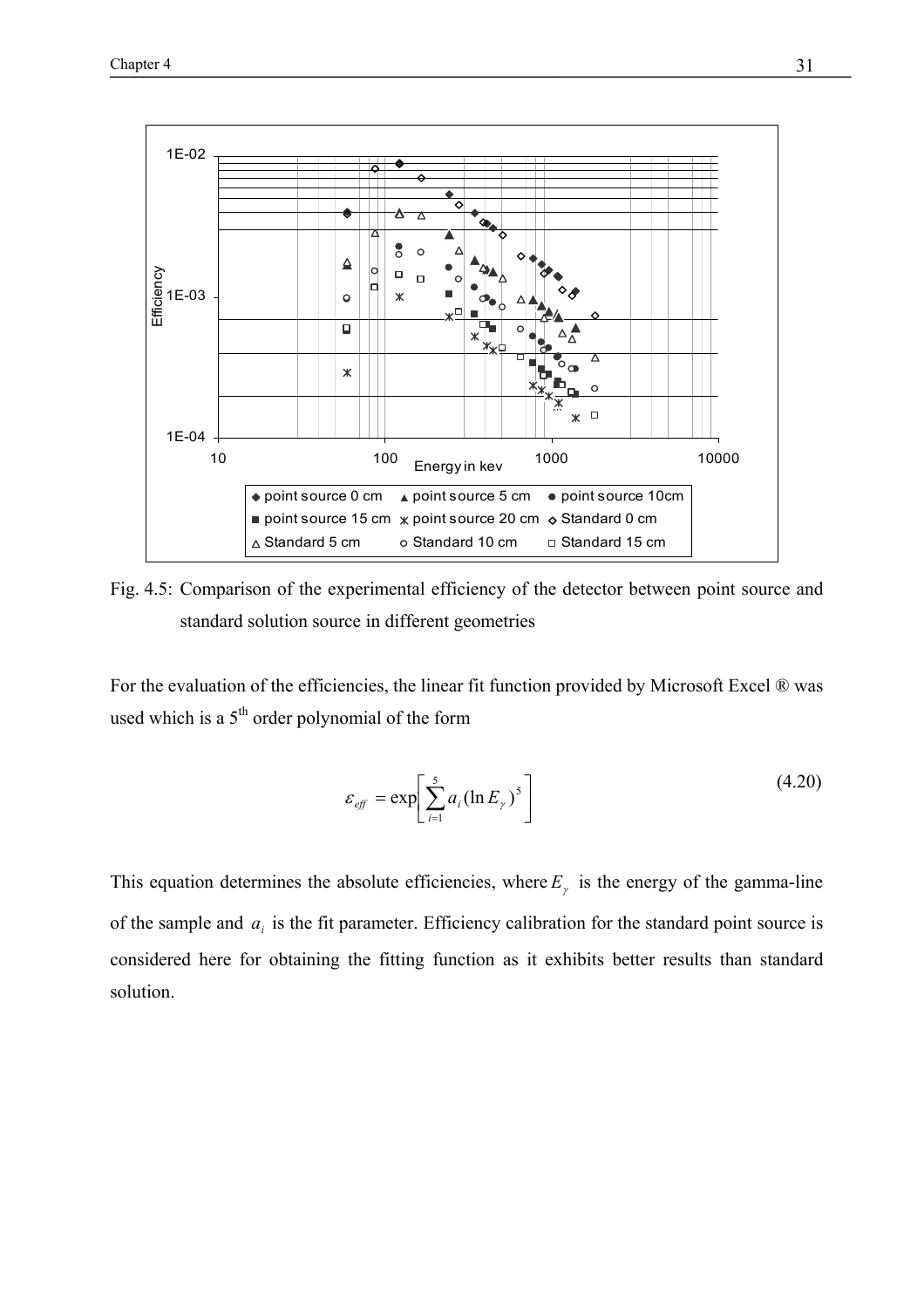

Fig.4.6: Comparison of experimental efficiency with fitting efficiency at geometry of 15 cm

## **4.3.6 Nomenclature and measurements**

Because of the time duration due to transport of the sample from the PSI, Switzerland over Cologne to Hannover, the first spectrometric measurement of the stacks was accomplished not before than 36 hours after the irradiation. The samples were unpacked from the holder and kept on plastic cards where the names of the samples were written according to the arrangement by the program stack. The names include seven letters. First two letters were for name of the element such as CU for cupper, WW for tungsten, AL for aluminium. Then CA or CB. CA stands for sample from the stack which was irradiated by 45 MeV proton beam and CB for the samples of the stack irradiated by 71 MeV proton beam. Then there was a "0". The sixth letter was allocated for the position of the set of each individual element. The first set composed of three samples of cupper in the case of 45 MeV followed by a set of three tungsten and then again a set of cupper and so on. So cupper was the first element. It was "1" in the sixth letter for first set of cupper then "2" for the second set and so on. Same procedure followed for other elements. The  $7<sup>th</sup>$  letter was for the numbering according to the position of the sample in each set. For the first set of copper it was 1, 2 and 3 respectively and the same procedure followed for the rest. Thus the names were

CUCA011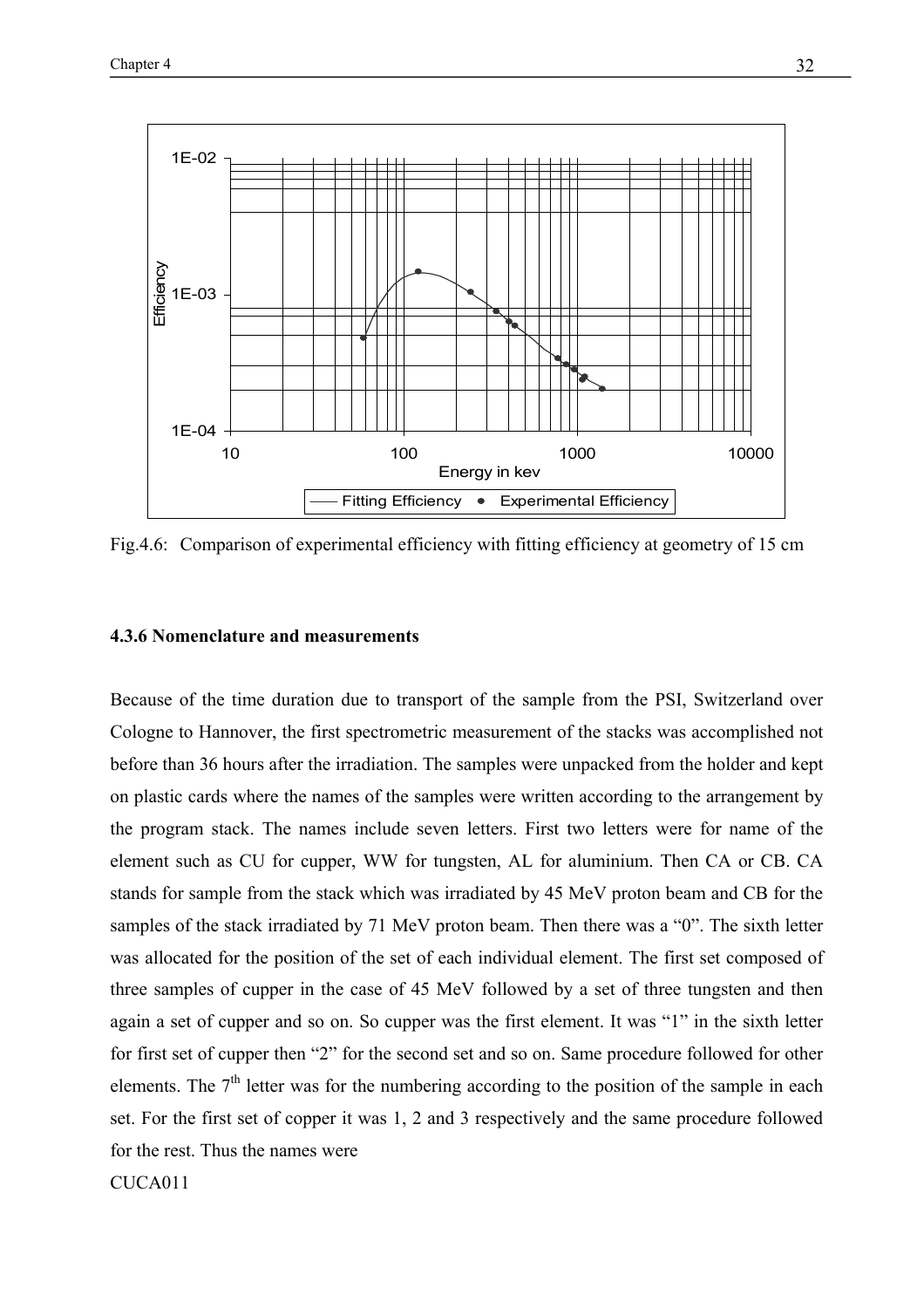CUCA012 CUCA013 WWCA011 WWCA012 WWCA013 CUCA021 CUCA<sub>022</sub> CUCA023 WWCA021 and so on.

Only the middle of each three samples was considered for the measurement in order to avoid recoil loss and cross contamination as discussed before. In total there were 17 samples of tungsten which were 8 from the stack irradiated by 45 MeV proton beam, 9 from the stack irradiated by 71 MeV proton beam. For monitor there were 19 cupper samples where 9 from the stack irradiated by 45 MeV proton beam and 10 from the stack irradiated by 71 MeV proton beam. There were 5 aluminium samples from the stack irradiated by 71 MeV proton beam. The monitors were kept in small plastic boxes along with their name written on the box and they were put in the store for later measurement. In the automatic sample changer it was possible to keep 16 samples at a time which can be measured according to the user preferred time. Thus from both stacks 8 samples each were kept in the sample changer for measurement. The names of the samples again had to be mentioned in the computer program. But this time the procedure was different. Here 8 letters were allocated for the name for each measurement. The first two letters were normally given according to measuring geometry as 00 for 0 cm distance of the sample from the detector. While next four letters were computer default according to the date of measuring. The first two were for day and the second two were for month. The last two were again given by the user. Normally this is used in order to mention the position of the sample in the sample changer. Thus the name takes the form e.g. 00250401. From this name it is possible to understand that the sample was measured in the  $25<sup>th</sup>$  of April at geometry of 0 cm from the detector and the sample was at the  $1<sup>st</sup>$  position in the changer. Additional information can be written in the log file. The samples were arranged in the sample changer according to the sequence they were kept for irradiation. They were measured for 1 hour, 3 hours and 5 hours. Several measurements were made in different geometries. The maximum dead time allowed was 10% because pile up effect accompanies the high dead time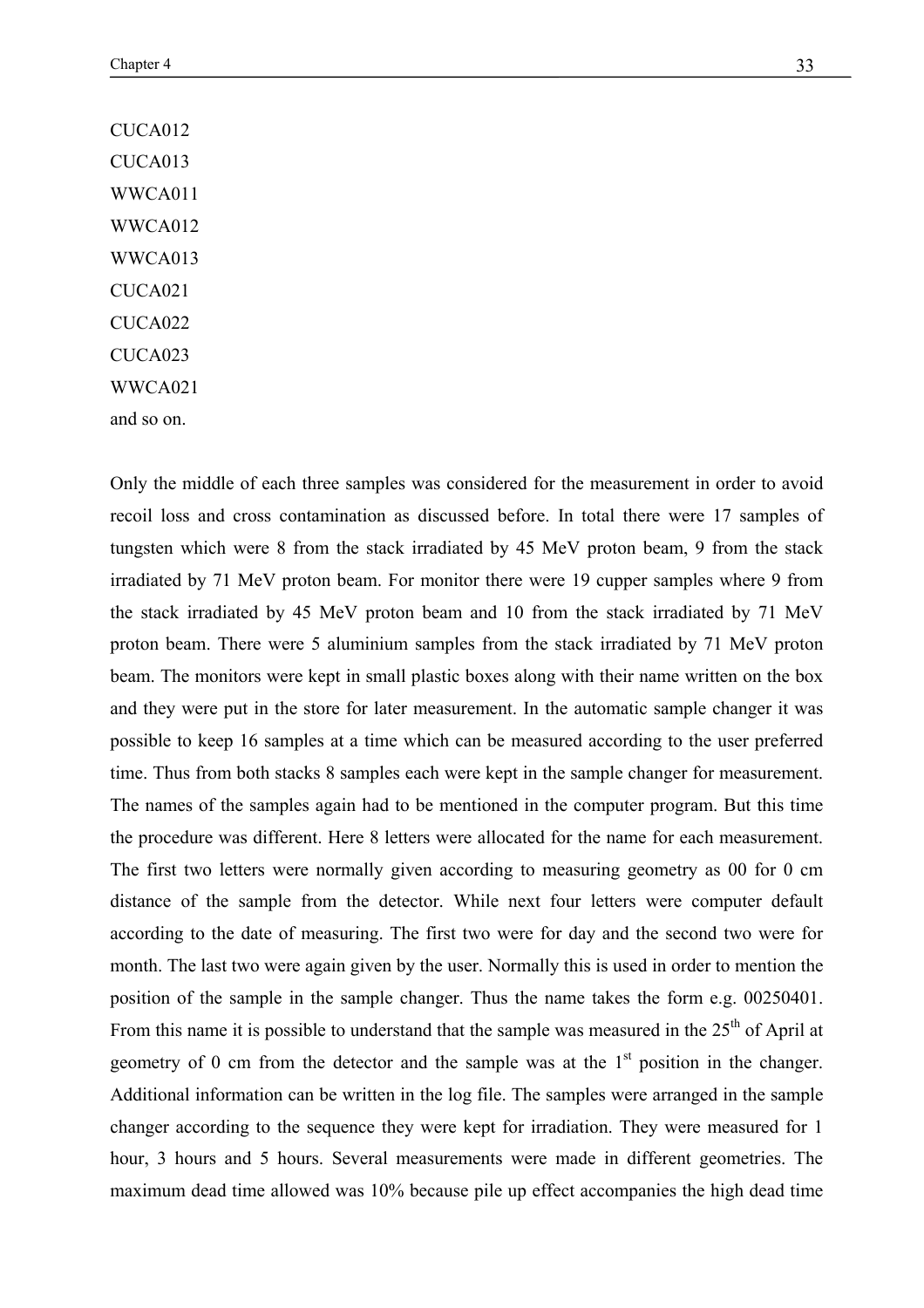which makes the evaluation more difficult. The first measurement was made at the 20 cm geometry as the sample was hot enough. In 20 cm, 15 cm and 10 cm geometries all the measurements were made for only 1 hour for each sample where at the 0 cm geometry the measurement time was 5 hours. In 5 cm geometry the measurements were made for 3 and 5 hours. The choice was mainly for dead time consideration. Measurement for the last sample which was from the 71 MeV was made after 21 days of the irradiation. It was measured at geometry of 0 cm for 5 hours. The measurements for the monitors were made approximately between three to five months after the irradiation at geometry of 0 cm for 24 hours. This is because during this time all short lived radionuclides on the sample if present were gone and only the long lived are present. Thus the evaluation of the long live  $^{65}Zn$  with a half-life of 244.26 days and <sup>22</sup>Na with a half-life 2.6 years from the <sup>65</sup>Cu and <sup>27</sup>Al respectively were easily possible.

#### **4.3.7 Characteristics of the gamma-spectrometry**

The spectrum evaluated at this work was complex with a large number of peaks and multiplet structure. An impression of this complexity obtained is illustrated in fig. 4.7. The number of lines is more in case of proton energy 71 MeV than 45 MeV. Also the number of produced residuals increases with the increase of energy because more reaction channels open with the increase of energy.

A restriction was adapted during the evaluation of the gamma spectra in the energy range below approximately 95 keV. The evaluation in this range is more difficult due to the fact that high-energy X-ray lines appeared in this region. A quantitative analysis of this region is not possible, because the background effect could not be defined explicitly. Also a clear allocation of the peaks to certain nuclides was not possible due to the presence of many gamma and X-ray emitting nuclides at this range.

Gamma-spectrometry of heavy nuclides becomes more difficult due to additional peaks, which are due to escape processes and gamma-gamma coincidence. Such effects falsified the activities computed from the peak areas and make wrong predictions of the presence of certain nuclides.The single and double escape peak arise in the energy of the gamma-line at 0.511 MeV and at 1.022 MeV, which is larger than the energy necessary for the production of a pair of positron-electrons. The two annihilation photons before completely absorbed in the crystal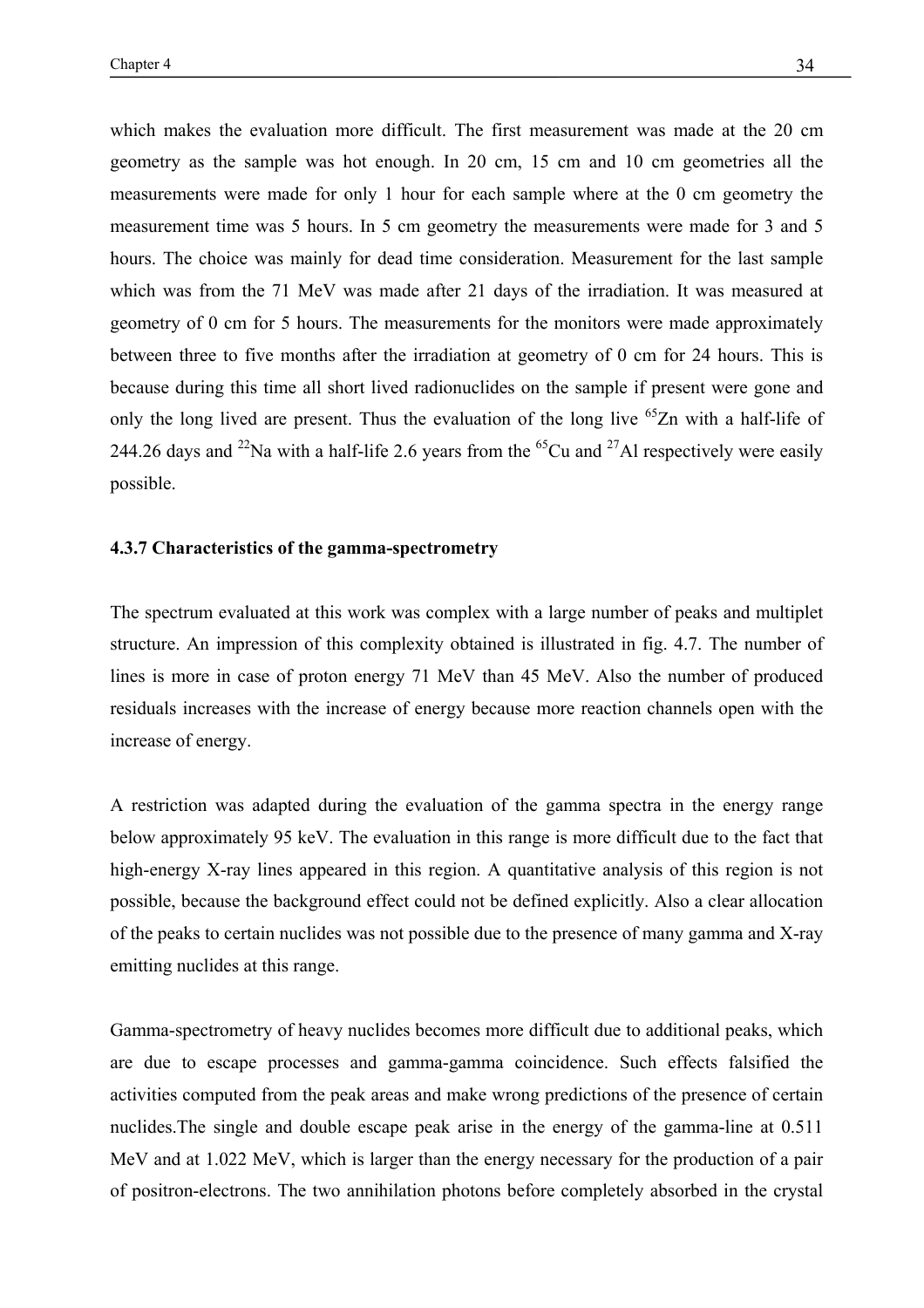volume, produces single escape and double escape peak in the spectrum with  $E<sub>r</sub> = 511$  keV and  $E<sub>y</sub> = 1022$  keV respectively. The probability of the occurrence of such effects becomes larger with rising energy. The demonstrability depends however on the size of the full energy peak and on the background.

Additional peaks caused by the coincident detection of two gamma-ray photons also appeared in the spectrum. Assume that no isomeric states are involved, the lifetime of the intermediates state is generally so short that the two gamma-rays are emitted in coincidence. It is then quite possible for both gamma-ray photons from a single decay to interact and deposit their energy within a time that is short compared with the response time of the detector. If enough of this event occurs, a sum coincidence peak will be observed in the spectrum that occurs at a pulse height corresponding to the sum of the two individual gamma-ray energies. A continuum of sum events will also occur at lower amplitudes due to the summation of partial energy loss interactions. The size of these effects and the uncertainties resulting from it is discussed in the context of the error discussion.

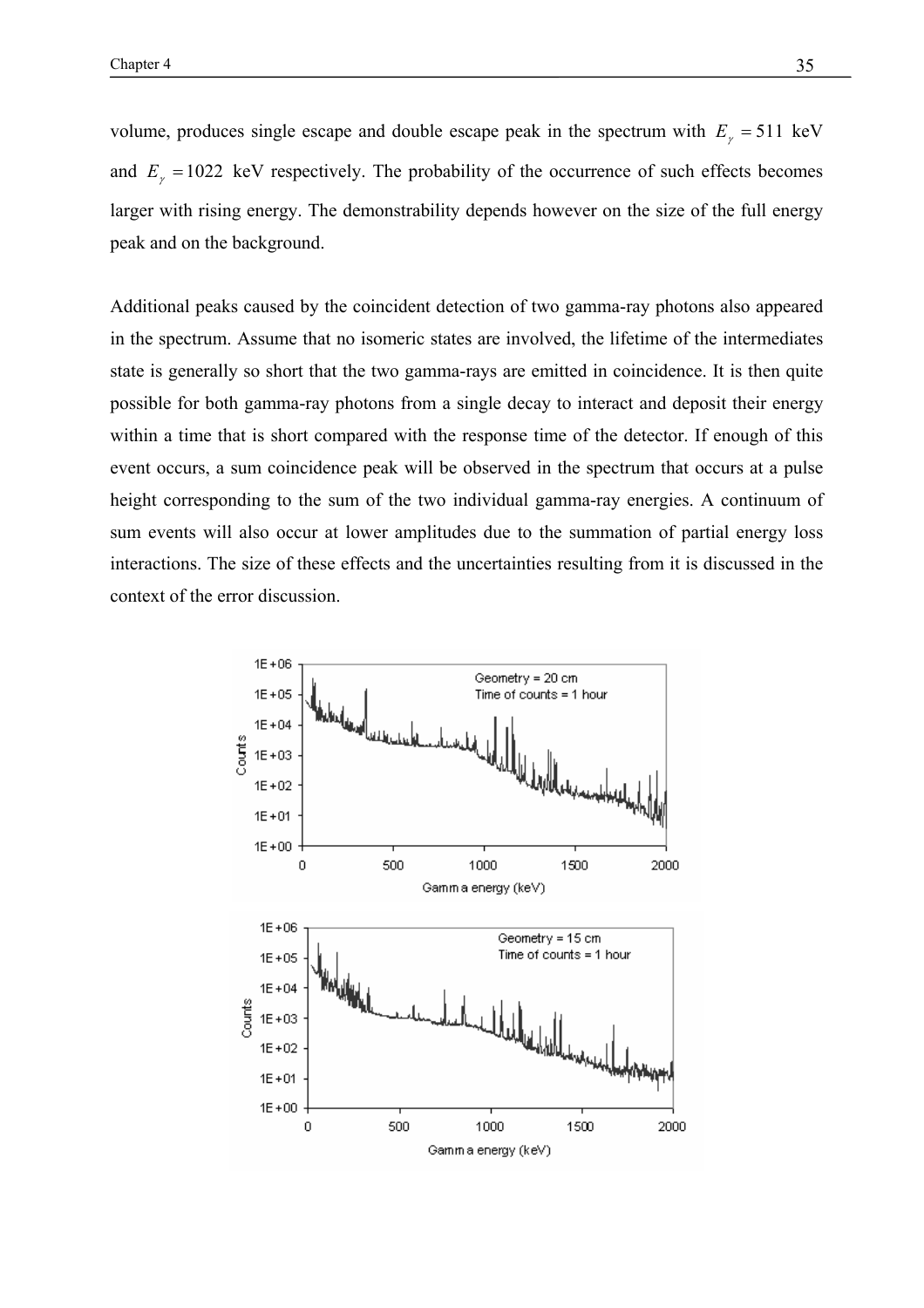

Fig. 4.7: Gamma-spectra of W targets, measured for different energies and different counting times.

## **4.4 Spectrum analysis**

The cross-section of a nuclide is computed by equation (3.9) from the activity that is calculated by the spectrum analysis. The activity can be determined from the gamma-energy lines which are the characteristics of a nuclide. These lines appear as peaks in the spectrum. The work of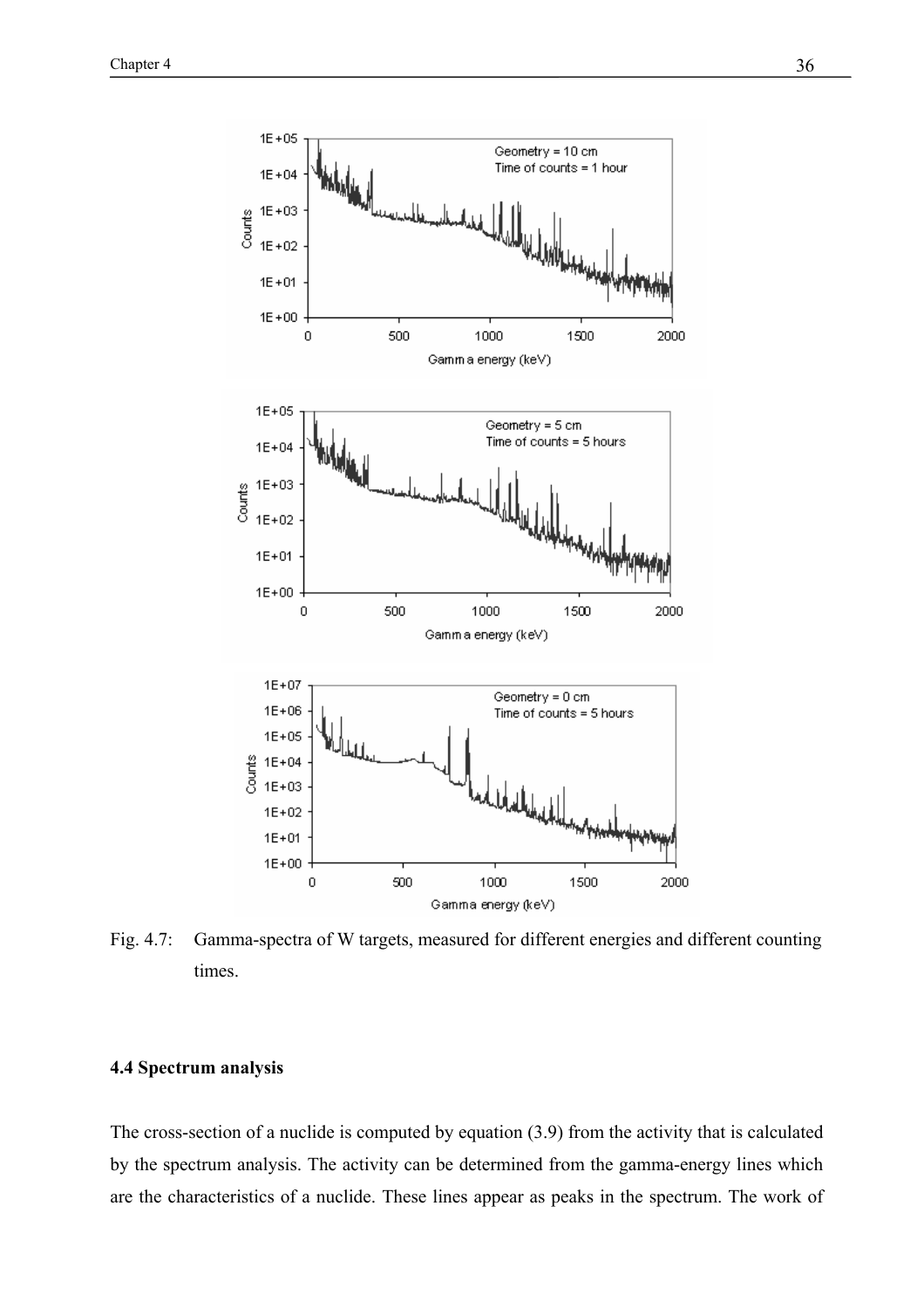the spectrum analysis was to determine these peaks. There are different procedures for spectrum analysis according to the complexity of the spectrum. One of them is a computer program GAMMA-W by Dr. Westmeier GmbH is used in this work.

#### **4.4.1 Evaluation with GAMMA-W**

The analysis of gamma-spectra was done by the commercially available code GAMMA-W [We94], [We95]. GAMMA-W divides a spectrum gradually and independently from each other into regions. In each region the continuous background is determined and subtracted internally in such a way that the remaining impulse number and the distribution of peaks with different methods are looked for in accordance with a sensitivity given by the user and adapted in a least square fit to the spectrum. The form of a peak is Gaussian with a possible low-energy tailing. For the fit, therefore information about the full width half maxima (FWHM) and the tailing is needed. The FWHM is a function of gamma-energy and a polynomial of second degree. The appropriate coefficients of the same can be determined either by GAMMA-W or given by the user. The extent of the tailings is preset, can be given however likewise. The errors of the peak position are computed from the uncertainty of the fit parameter into the errors of the surfaces additionally those flow from the subtracted background distribution. The entire process of the spectrum analysis can take place either automatically or interactively. The interactive treatment runs off if necessary in such a way that GAMMA-W first suggests and indicates regions. This can accept by the user in accordance with its conceptions or redefine, whereby can steer this analysis within a certain framework by giving peak positions in the regions. The parameters for the description of the FWHM of the peaks and the tailing behaviour were determined from the efficiency calibration of the point sources, which were stored in a library and transferred to the analysis to find the dependence of the used detector on it. For sensitivity, a detection limit was selected according to the manual [We95]. The evaluation was accomplished over the entire channel range. Detailed tests showed that the automatic mode is not reliable enough with respect to the necessary regioning of the spectrum, peak recognition, background determination, and net peak area calculation. Thus each spectrum was measured interactively.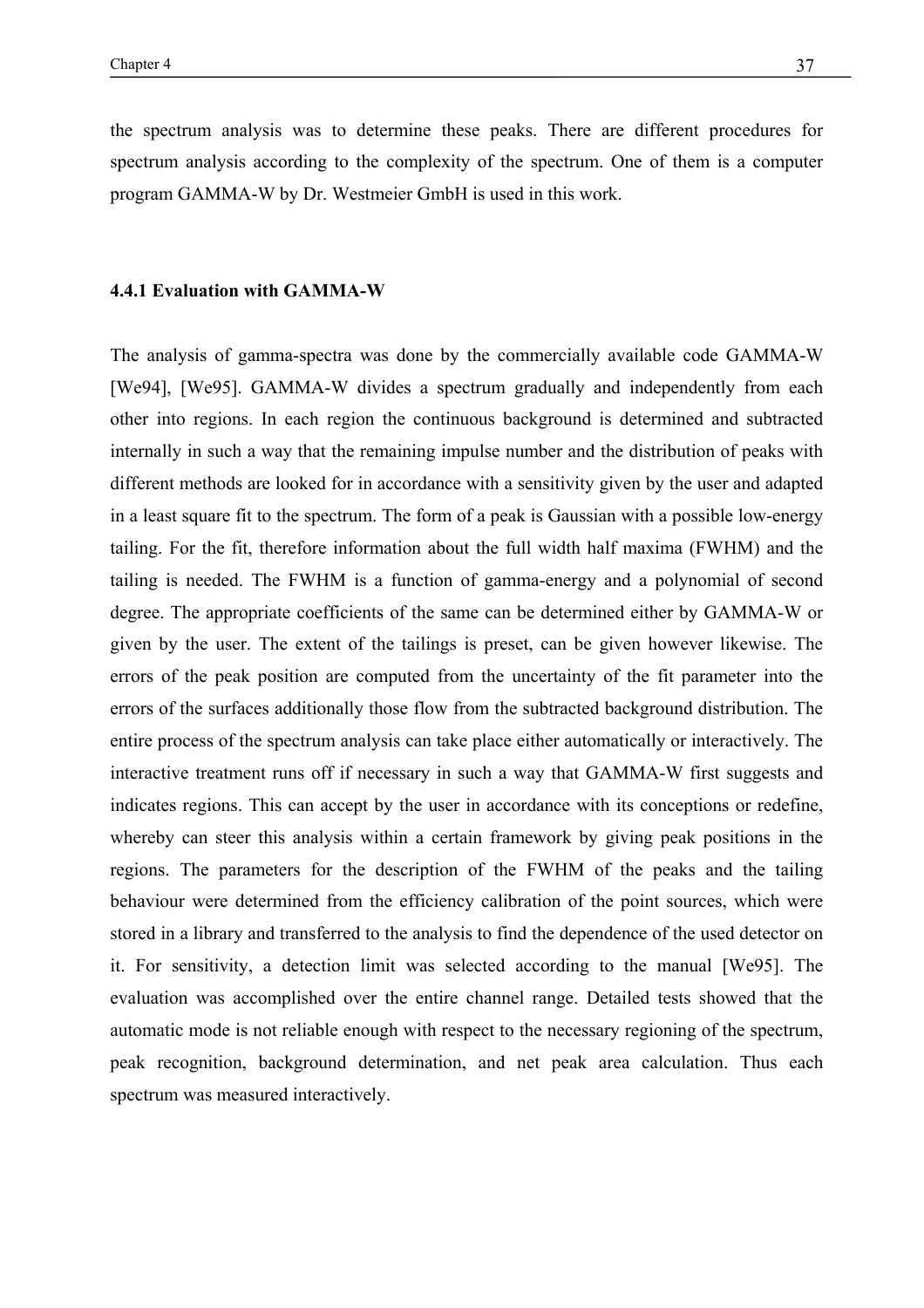## **4.5 Determination of the flux densities of the projectiles**

For calculating the cross-sections by equation (3.9) flux density of the projectiles need to be calculated. This can be done either by the direct measurements with the help of Faraday Caps or by the indirect determination from well known cross-sections of the monitor reaction. Both procedures have advantage and disadvantage. Direct measurements are possible only with high projectile energies and sufficient accuracy with high experimental expenditures. On the other hand the flux density measurement can carry out with the latter process by the help of a monitor reaction depends however on the quality of the used monitor cross-sections. Under these aspects in this work flux density calculations is done with the help of monitor reaction.

The flux densities were determined via standard monitor reaction  ${}^{65}Cu(p,n){}^{65}Zn$  and  $^{27}$ Al(p,3p3n)<sup>22</sup>Na. For calculating flux density, cross-section data for relevant energies from [Mi97a] were considered.

The use of aluminium and cupper as a target material has some advantages. These can be produced economically in highly pure form, so that no reactions from the impurities are required to be considered. Using the guarded Cu and Al targets in the middle the flux densities were determined by measuring the <sup>65</sup>Zn activity via the gamma-energy line at 111.5 keV and  $^{22}$ Na activity via the gamma-energy line at 1274.5 keV. The measurements were done between 3-5 months after the irradiation. The activities were measured via the equation (3.8) and the flux density is calculated by modifying the equation (3.9) which takes the form

$$
\Phi_E = \frac{A(t_{E0I})}{\sigma_E N_T (1 - e^{-\lambda t_{ir}})} = \frac{C\lambda}{I_{\gamma} \varepsilon_{\gamma} \sigma_E N_T} \cdot \frac{e^{\lambda t_d}}{(1 - e^{-\lambda t_{ir}})(1 - e^{-\lambda t_c})}
$$
(4.21)

In fig. 4.8 cross-section for the reaction  ${}^{65}Cu(p,n){}^{65}Zn$  were taken from the work of Michel et al. [Mi97a]. The excitation function is composed of a maxima followed by a sharp decline which is in accordance of the theory. In fig. 4.9 cross-sections for the reaction  $^{27}$ Al(p,3p3n)<sup>22</sup>Na were considered again from Michel et al. [Mi97a]. Cross-section increases with energy after reaching a maximum then there is a plateau.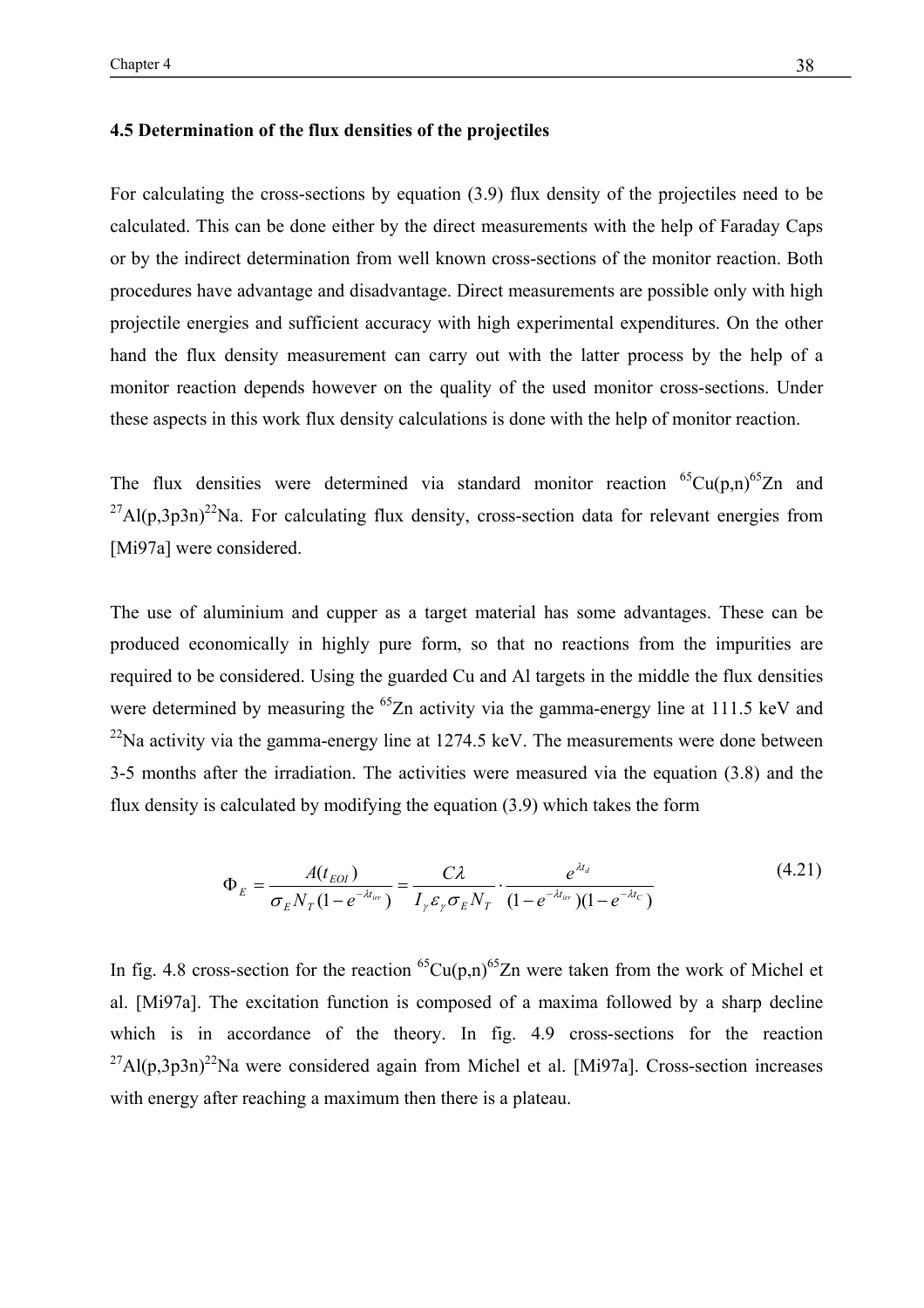

Fig. 4.8: Monitor excitation function for the reaction  ${}^{65}Cu(p,n){}^{65}Zn$  [Mi97a]



Fig. 4.9: Monitor excitation function for the reaction <sup>27</sup>Al(p,3p3n)<sup>22</sup>Na [Mi97a]

Fig. 4.10 and 4.11 illustrate the consistency of the flux density over the different proton energies. Different measurements were taken between 3-5 months after the irradiation. From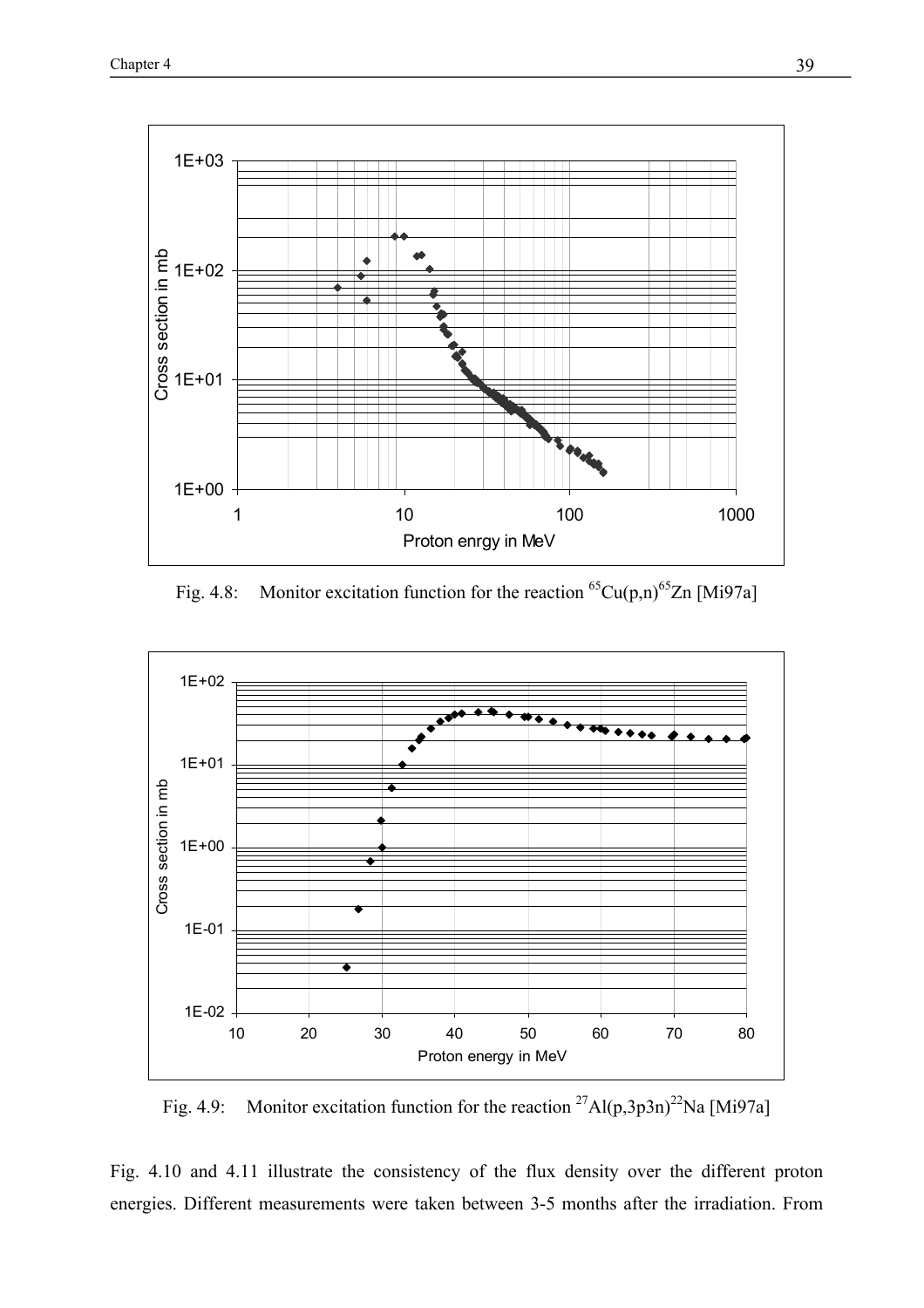

the comparison it is clear that the flux density was constant over the whole range of the experiment. For a detailed discussion of this topic one is referred to [Mi97a].

Fig.4.10: Flux density for the monitor reaction <sup>65</sup>Cu(p,n)<sup>65</sup>Zn and <sup>27</sup>Al(p,3p3n)<sup>22</sup>Na, sample irradiated by 71 MeV proton beam.



Fig. 4.11: Flux density for the monitor reaction  ${}^{65}Cu(p,n){}^{65}Zn$ , sample irradiated by 45 MeV proton beam.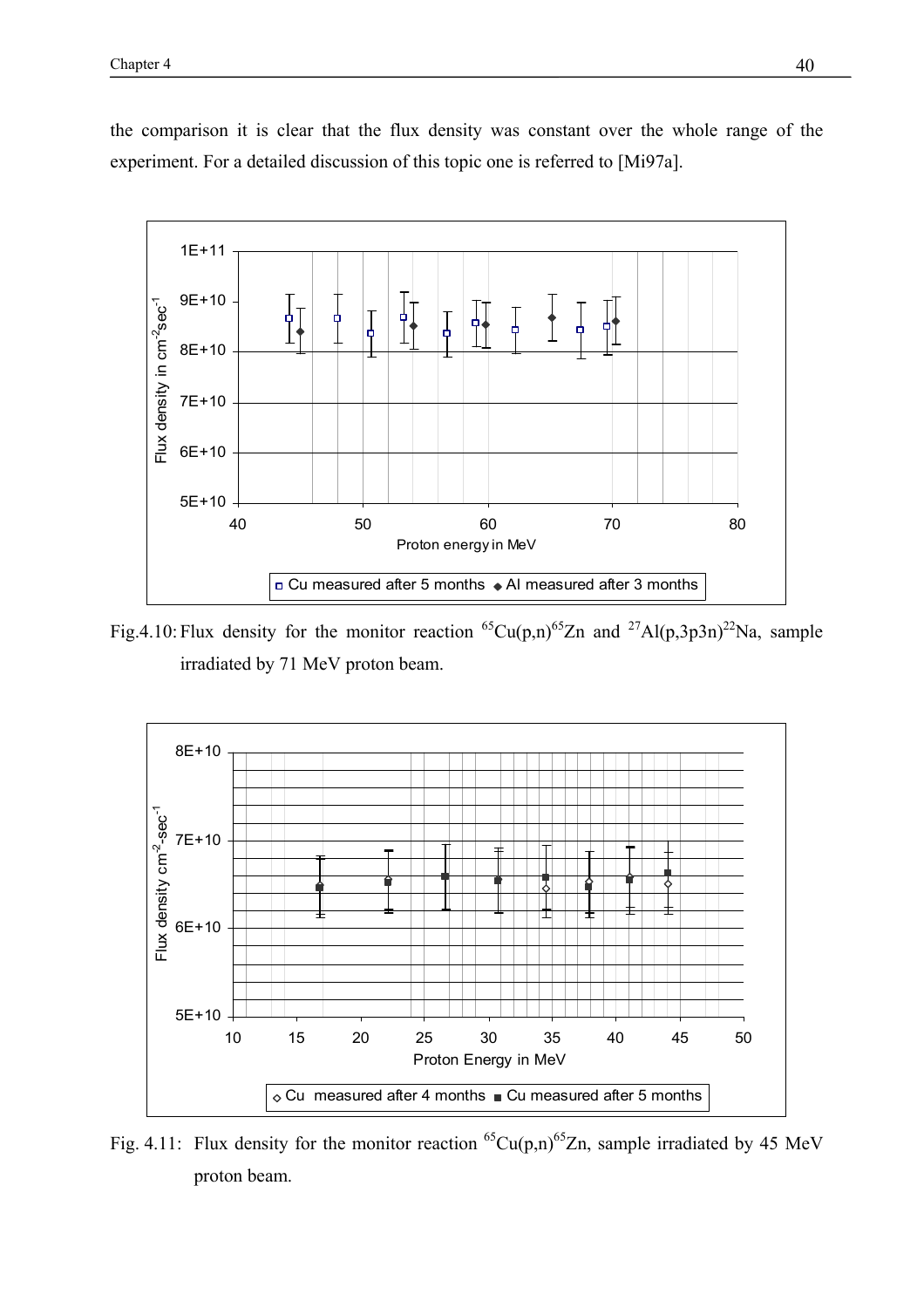## **4.6 Identification of nuclides**

The variety of the radiating nuclides produced in proton-induced reactions does not only make the determination more difficult but also the clear allocation of the peaks to certain nuclides is a tough task to perform.

All the gamma-energy lines are recorded after the evaluation of the spectrum in the output file of GAMMA-W. Then from the nuclide library all nuclides corresponding to a gamma-energy line were noted. The intensities of the lines were also noted from the nuclide library of [Ch99], [Re83] and [BN04]. In this way a Microsoft Excel ® file was made for a single measurement where in the first column the names of all the nuclides were noted and the gamma-energy measured were noted in the corresponding rows with the net peak area. In this way all the spectrums were evaluated. Then several Excel ® files were made corresponding to the different nuclides evaluated with all other information such as net peak area with their uncertainty, energy and intensity of the gamma-energy line, half-life, name of the sample, measuring date, measuring time etc. Then the activities were calculated by equation (3.8). After calculating the activity a plot was made between the activity at the begin of counting versus time of decay, which is the time that has been spanned before the specific measurement after the irradiation. Linear function available in Microsoft Excel ® of the form  $y = a \exp(-\lambda x)$  was used. Here  $\lambda$ is the decay constant. Thus the half-life was calculated by the formula  $T_{1/2} = \frac{\ln(2)}{\lambda}$ . After measuring the half-life of the corresponding nuclide, it was compared with the original half-life of the nuclide. If they agrees then the identification of the corresponding nuclide is assumed to be correct. This procedure is continued for all the nuclides assumed. Half- lives those did not agree are not considered any more.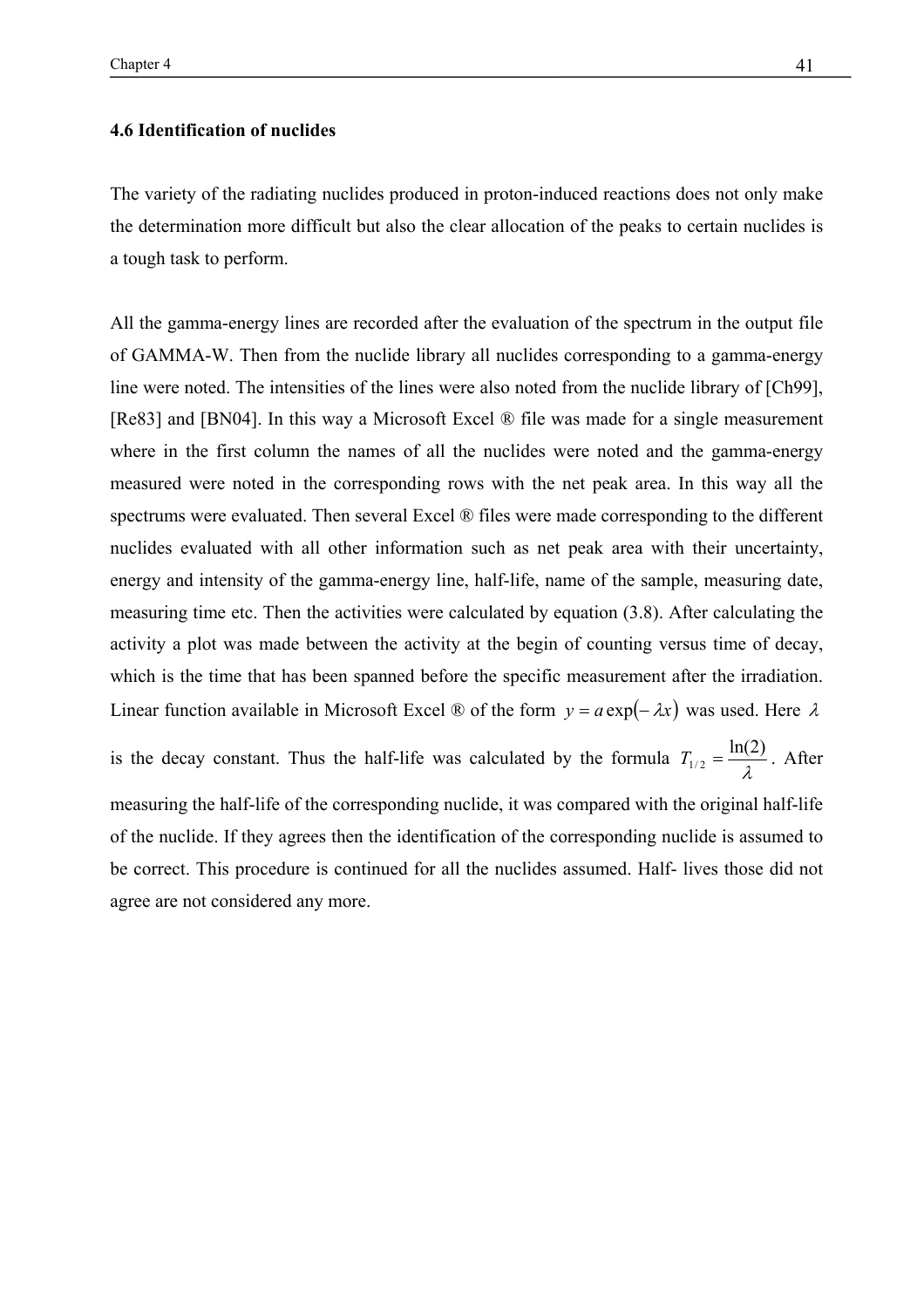

Fig. 4.12: Determination of the half-life for  $^{182}$ Re. The calculated half-life was 63.05 days where it is 64.08 days according to [Ch99].

## **4.6.1 Nuclide Libraries**

Nuclide libraries form the basis of the nuclide identification. In them the radioactive half-lives of the nuclides as well as the pertinent energies and their intensities stand. Three nuclide libraries were used which are  $[Ch99]$ ,  $[Re83]$  and  $[BN04]$ . In the case of  $181$  Re there was an inconsistency in the intensities among different libraries for gamma-energy line 360.70 keV. So the intensity supplied by [Re83] was considered as this value shows good agreement of the cross-section value with the previous work and also the branching ratios were comparatively reliable. The Q values for the reactions were taken from [Ke73].

Table 4.1: Comparison of gamma- abundances in different sources for <sup>181</sup>Re

|                      | [Ch99] | [Re83]            |           |  |
|----------------------|--------|-------------------|-----------|--|
| E <sub>g</sub> (keV) | lγ     | $E_{\rm g}$ (keV) | $1\gamma$ |  |
| 360.70               | 0.20   | 360.70            | 0.12      |  |
| 365.57               | 0.56   | 365.50            | 0.56      |  |
| 639.30               | 0.064  | 639.09            | 0.064     |  |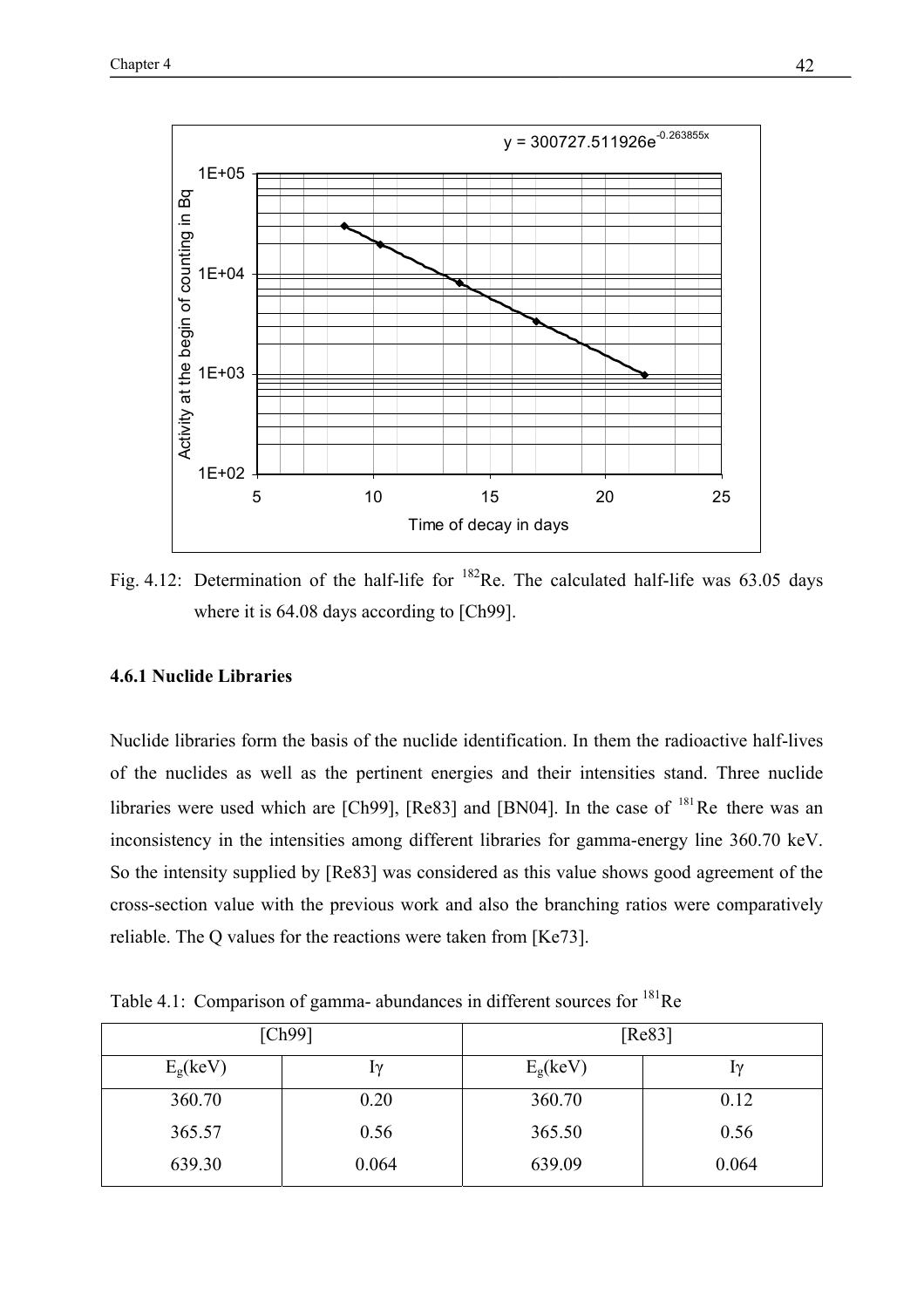## **4.7 Analysis of uncertainty**

Every scientific work should be presented accompanied with its accountability. Recently this is indicated as uncertainty which was previously treated as error. The word uncertainty means doubt and uncertainty of measurement means doubt about the validity of the result of a measurement. In general the result of a measurement is only an estimate of the value of the measurand and thus is complete only when accompanied by the statement of the uncertainty of that estimation. For the results obtained here two types of uncertainty would be considered; those in the proton energy in the target and those of the cross-section.

Consider a measurand *Y*, which is not determined directly but has to be determined by *N* other quantities  $X_1, X_2, \ldots, X_N$  through a functional relationship *f*,

$$
Y = f(X_1, X_2, \dots, X_N) \tag{4.21}
$$

The input quantities  $X_1, X_2, \ldots, X_N$  upon which the output quantity *Y* depends, may themselves be viewed as measurand and depend on other quantities, including corrections and correction factors for systematic effects.

An estimate of the measurand *Y*, denoted by *y*, is obtained from equation (4.21) using input estimates  $x_1, x_2, \ldots, x_N$  for the values of the *N* quantities  $X_1, X_2, \ldots, X_N$ . Thus the output estimate *y*, which is the result of the measurement, is given by

$$
y = f(x_1, x_2, \dots, x_n) \tag{4.22}
$$

The combined standard uncertainty of the estimate *y* is denoted by  $u_c(y)$  and is obtained by

$$
u_c^2(y) = \sum_{i=1}^n \left(\frac{\partial f}{\partial x_i}\right)^2 u^2(x_i)
$$
 (4.24)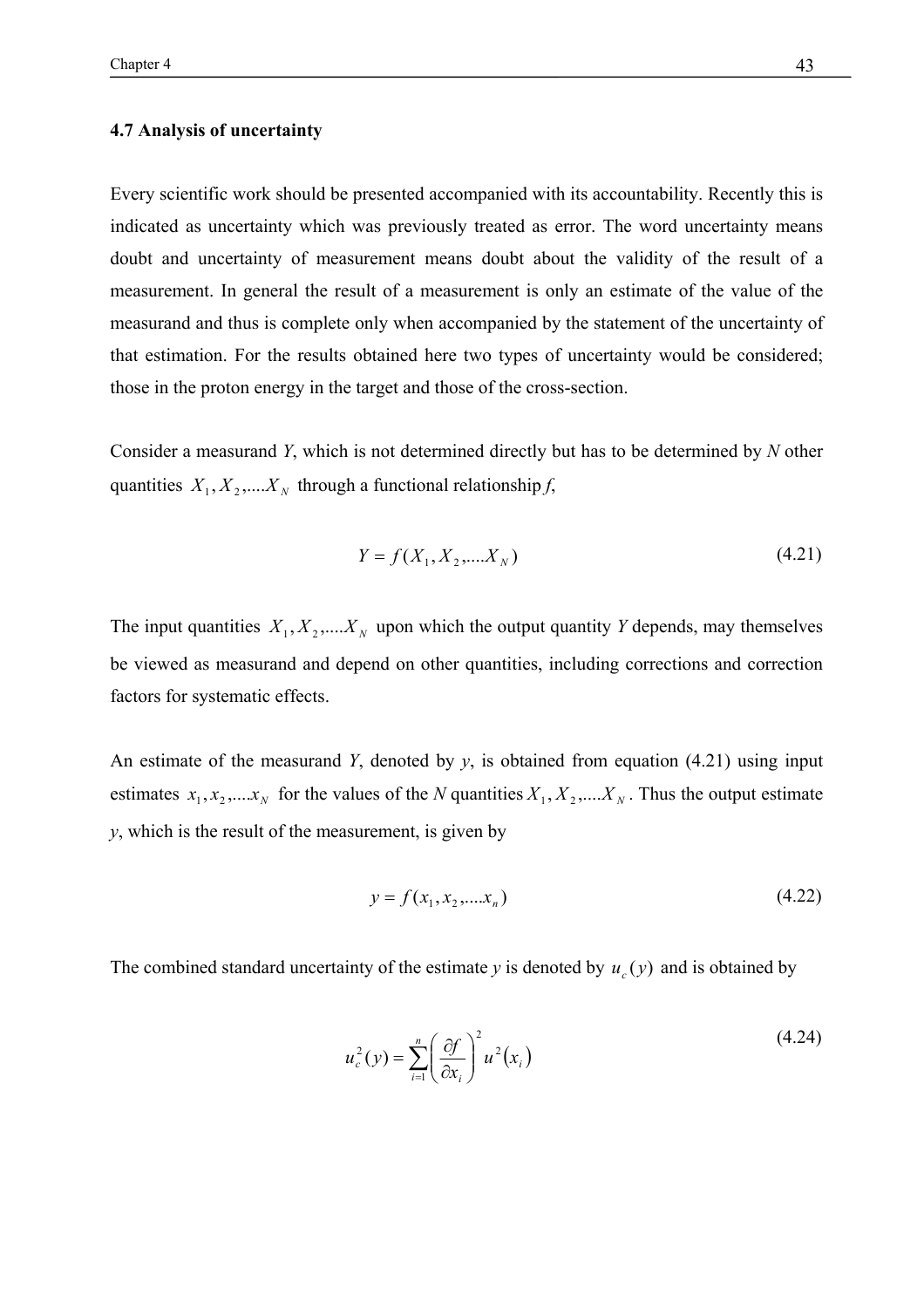The combined variance  $u_c^2(y)$  can be viewed as a sum of terms, each of which represents the estimated variance associated with the output estimate  $\nu$  generated by the estimated variance  $x_i$ . Thus equation (4.24) can be written as

$$
u_c^2(y) = \sum_{i=1}^N \left[ c_i u(u(x_{i}) \right]^2 = \sum_{i=1}^N u_i^2(y)
$$
 (4.25)

Where

$$
c_i \equiv \frac{\partial f}{\partial x_i}, \quad u_i(y) \equiv |c_i| u(x_i)
$$
\n(4.26)

For more detail description on uncertainty measurement one is referred to [Bi95].

#### **4.7.1 Uncertainties of proton energies**

There are three sources of uncertainties in the proton energy in a target.

1. The uncertainty  $\Delta E_A$  associated with the energy of the protons leaving the accelerator.

2. The proton energy is declined from initial energy  $E_{n,i}$  to a final energy  $E_{n,f}$  due to the slowing down process by the interaction with the target. This results into an energy spread with a half width  $\Delta E_{loss} = (E_{n,i} - E_{n,f})$ 

3. The statistical nature of the slowing down process accompanied with an energy straggling that can be described according to [Bo15] by Gaussian distribution with a width straggling parameter  $\alpha_i$ .

Consequently, the uncertainty of proton energy  $E_n$  in the n<sup>th</sup> target foil of a stack is given by

$$
\Delta E_n = \sqrt{\Delta E^2 + \Delta E_{loss}^2 + \left(\sum_{i=1}^n \alpha_i^2\right)}
$$
(4.22)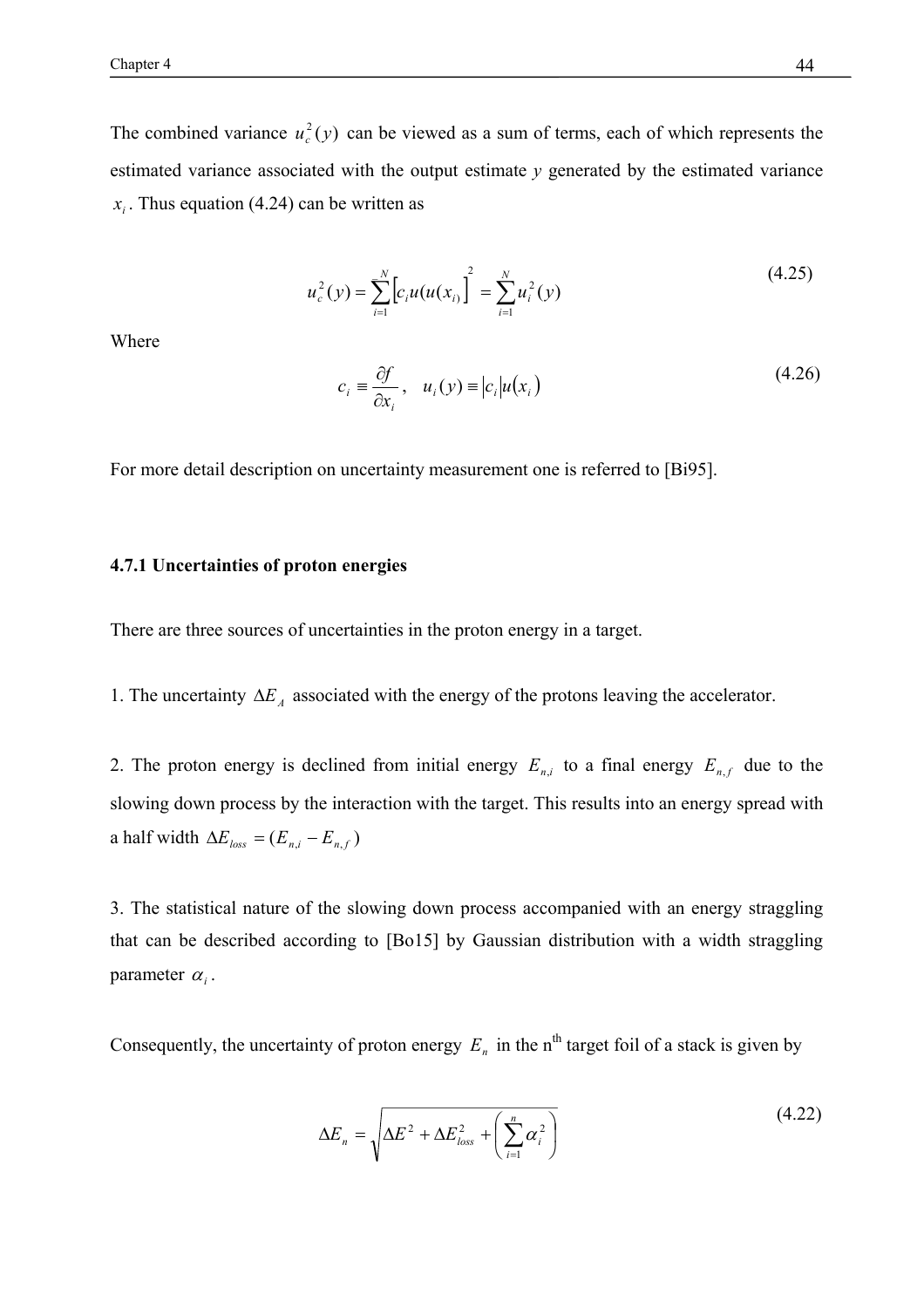Generally it is observed that, these resulted uncertainties are less than 5% in all targets.

## **4.7.2 Uncertainties of cross-sections**

## *Uncertainty in the determination of net peak area*:

The uncertainty associated with each net peak areas during the evaluation of the spectrum was determined by the GAMMA-W. This is another advantage of this program that the net peak areas counted are associated with their respective uncertainties. The Poisson uncertainties of the counts in the individual channels and the uncertainty of the background determination according to the law of error propagation through the unfolding procedure are considered here. If a peak is produced by different nuclides, it is difficult to assign for a particular nuclide. If the contributions were not negligible and the activity of one contributing nuclides can be determined using another line or in a later spectrum, the interfering lines can be corrected using this activity. If the contributions of other nuclides to a peak are very small no correction need to be applied. Due to this procedure it is assumed to have a maximum inaccuracy of 5% due to contributions of other nuclides. In average this uncertainty was always tried to keep smaller.

## *Uncertainty of half-lives*

The half-lives of the corresponding nuclides considered here were taken from [Ch99]. This is a reliable source of nuclear data. There is no large deviation of half-lives in compared with other sources such as [BN04] and [Re83] which are the other reliable sources for nuclear data. Typically an uncertainty of 1% for this quantity was assumed. Larger uncertainties if present would have shown up during the half-life control procedure.

## *Uncertainty of gamma-abundances*

Gamma-abundances were also taken from [Ch99]. There were almost no inconsistencies between the different sources except for  $181$  Re. In this case the branching ratios between different gamma-energy lines seemed to be not reliable while the values taken from [Re83] show consistency with different gamma-energy lines of  $181$  Re. Normally the strongest gammaenergy lines were considered for each element. An average of 2% uncertainty was considered for this effect.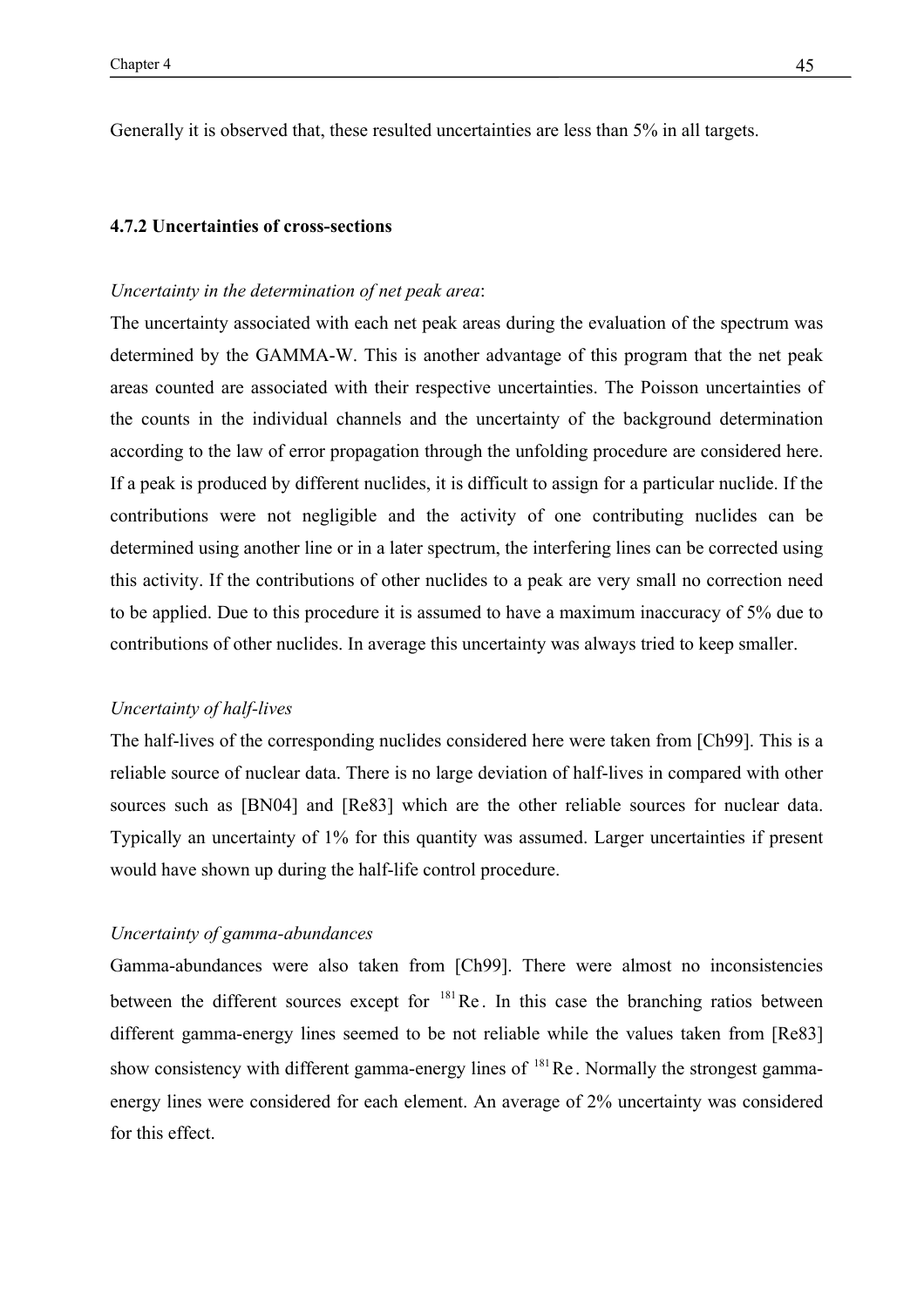## *Uncertainty of detector efficiency*

The calibration standards used for this work were certified by Physikalisch-Technische Bundesanstalt (PTB) at Braunschweig, and have a certified uncertainty of  $\leq 2\%$ . The detector's efficiencies were measured in different geometries associated with a total uncertainty of the full energy peak efficiency of  $\approx 5\%$ .

#### *Uncertainty of mass of the irradiated nuclei*

Each foil was weighted with an absolute uncertainty of 2 mg.

## *Uncertainty of flux density*

The flux densities were determined via monitor reaction <sup>65</sup>Cu(p,n)<sup>65</sup>Zn and <sup>27</sup>Al(p,3p3n)<sup>22</sup>Na by using cross-sections given in [Mi97a]. Methods are described in [Bu95] and [Mi97b]. The uncertainty of the flux density is lead by the uncertainties of efficiency and the mass of the monitor foil which is summed up to 5%. No uncertainties were attributed to the monitor crosssections due to an uncertainty of the proton energy because the monitor excitation functions do not vary in the region covered.

#### *Uncertainty of irradiation time, decay time and counting time*

The uncertainty concerning the time scale was considered as negligible.

## *Uncertainties of impurities*

The high purity of the target foil allows neglecting the contributions of other constituents.

#### *Gamma-gamma coincidence*

At very small distance this effect plays a role. Most of the measurements were done in more than 5 cm. Even in 0 cm this effect was not visible. Thus this effect was taken as a general uncertainty due to gamma-gamma coincidence in the case of coincident gamma-rays.

## *Constancy of flux density over irradiation time*

The beam intensities were continuously monitored and recorded. The uncertainties due to fluctuations in the beam intensities were negligible. Moreover they affect only for the crosssections for very short-lived nuclides that was not considered in this case.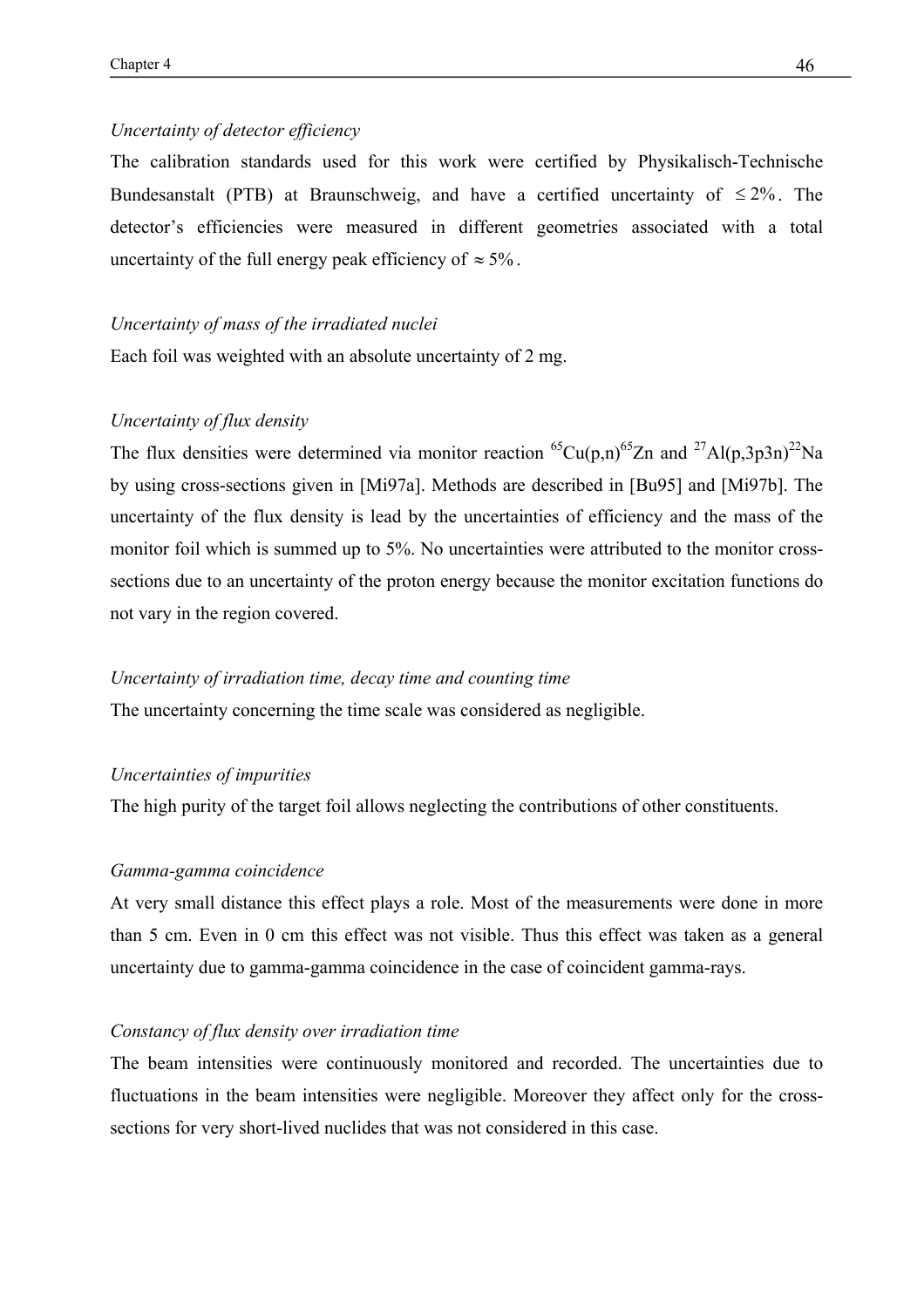## *Dead time and pile-up losses in gamma-spectroscopy*

The dead time of the detector was automatically corrected. Pile-up were not seen because the distance between the sample and the detector were varied in the way that the counting rates were low enough to avoid both pile-up and failure of automatic dead time correction.

## *Recoil losses and recoil contaminations*

By measuring the inner foils in a mini-stack only, both recoil losses and recoil contamination was neglected.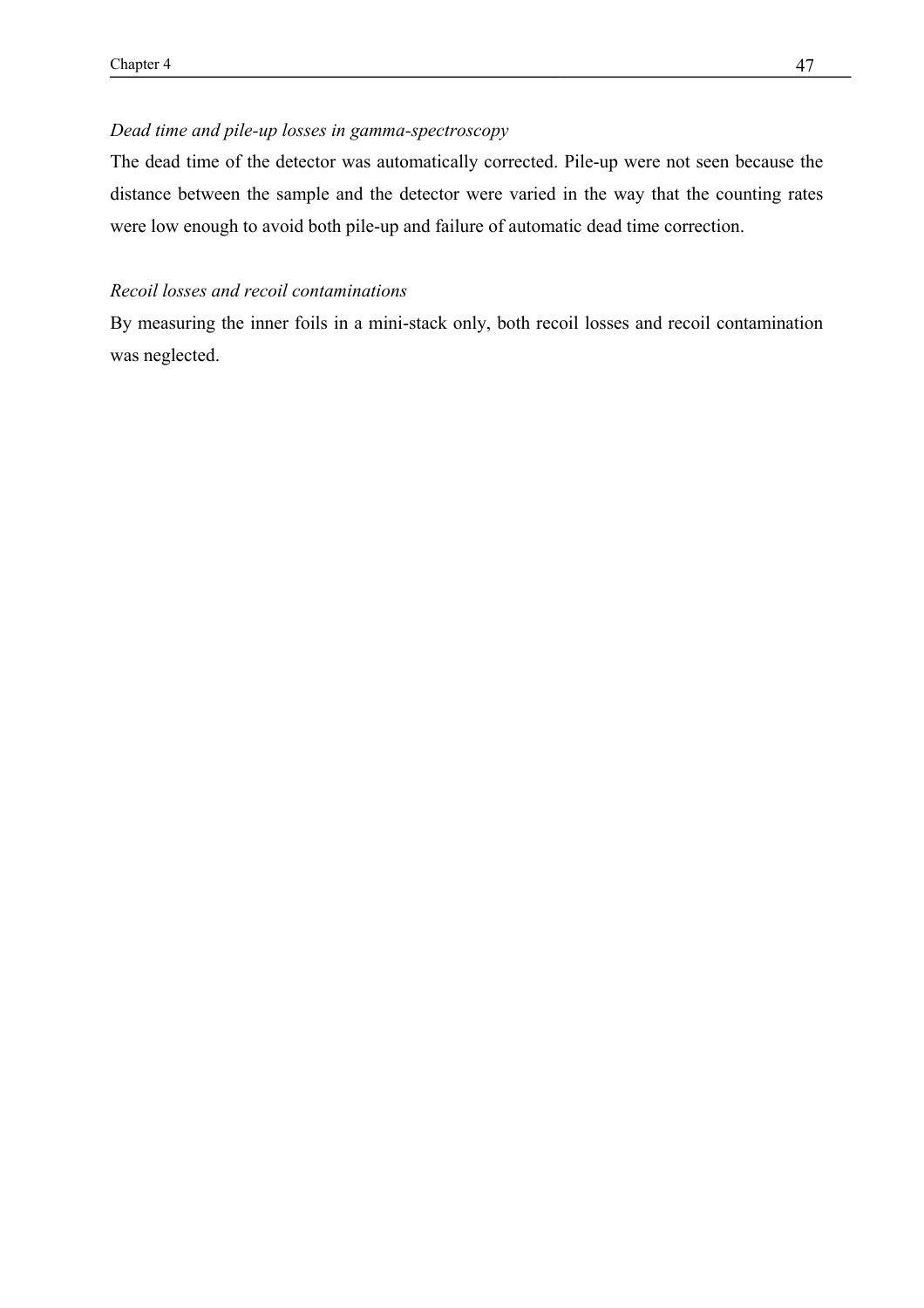## **Chapter 5**

## **5.1 Experimental results**

The experimental results are discussed in this chapter. Altogether 67 cross-sections were determined for residual nuclide production in 4 proton-induced reactions with target element tungsten in the energy region between 10 to 70 MeV. Radioactive nuclides with half-lives between 20 hours to 38 days were identified. The magnitude of the cross-sections ranged from 1.98 E+01 to 5.38 E+02 mb.

The different reactions obtained are

 $n \text{at}$  W(p,xn)<sup>181</sup>Re the half-life of <sup>181</sup>Re is T<sub>1/2</sub> = 19.9 h nat W(p,xn)<sup>182</sup>Re the half-life of <sup>182</sup>Re is  $T_{1/2} = 64.08$  h nat<sub>W(p,xn)</sub><sup>184</sup>Re the half-life of <sup>184</sup>Re is  $T_{1/2}$  = 38 d nat<sub>W(p,2pxn)</sub><sup>177</sup>Ta the half-life of <sup>177</sup>Ta is T<sub>1/2</sub> = 56.56 h

Cross-sections for a nuclide were calculated for different gamma-energy lines in order to ensure the reliability of the work. The results were in good agreement with each other which proves the consistency of the obtained results. The experimentally obtained results were compared with other previous work of Ullah [Ul04], Protoschill [Pr97a] and with different theoretical codes. The comparison with previous experimental work is discussed in this chapter while with the codes in the following chapter.

The activities and the cross-sections were calculated according to the equation (3.8) and (3.9) respectively. The activity depends on the time of irradiation by equation (3.6) which shows activity is an exponential function of time.

## **5.2 Earlier work of other authors**

The experimentally obtained results were compared with some other previous works. There were not much data available for comparison. However for the excitation function  $n \text{at}$  W(p,xn)<sup>184</sup>Re, the comparison was done with the work of Ullah [Ul04]. The energy range was between 10-45 MeV. There was no other data available for this reaction. For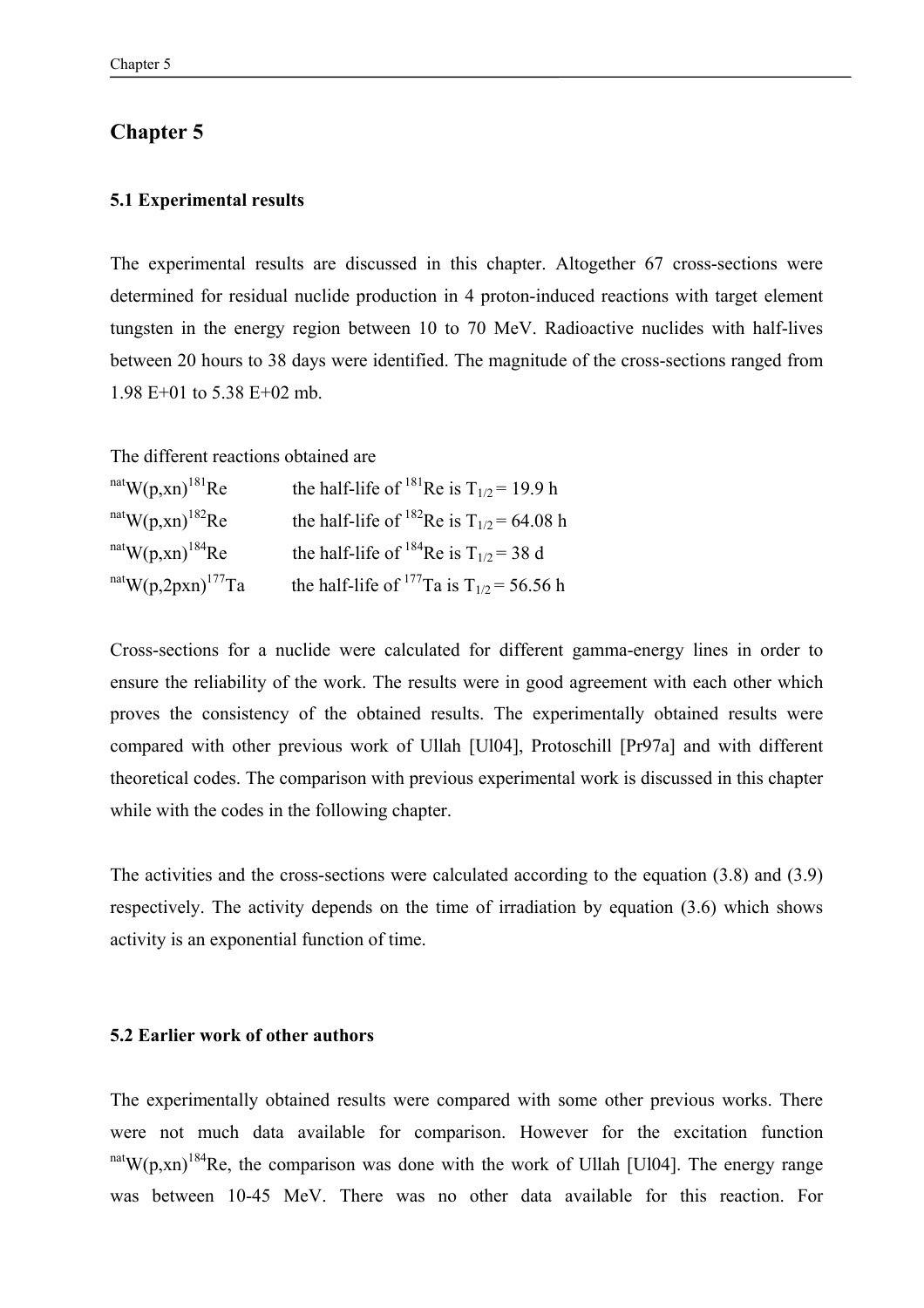nat W(p,xn)<sup>182</sup>Re comparison was done with the work of Ullah [Ul04] and Protoschill [Pr97a]. Ullah's data were again for 10-45 MeV and Protoschill's work was in the energy range between 65 MeV to 1.2 GeV. The results for  $n \text{at} (p, xn)^{181}$ Re were compared with the work of Protoschill. The data ranged from 65 MeV to 1.2 GeV. For  $n \text{at} W(p,2p \text{xn})^{177}$ Ta there was no previous work available to compare.

# **5.3.1 Results for 184Re**

The half-life of  $184$  Re was calculated from the plot of activity at the begin of counting versus time of decay. The measured half-life of  $184$ Re was 38.9 days shown in fig 5.1, where the halflife obtained from [Ch99] was 38 days. Thus the identification of the nuclide was considered as correct.



Fig.5.1: Determination of the half-life for <sup>184</sup>Re.

For 184Re, measurements were made for the gamma-energy line 903.3 keV, 894.9 keV and 792.07 keV with gamma-abundances 0.379, 0.156 and 0.375 respectively.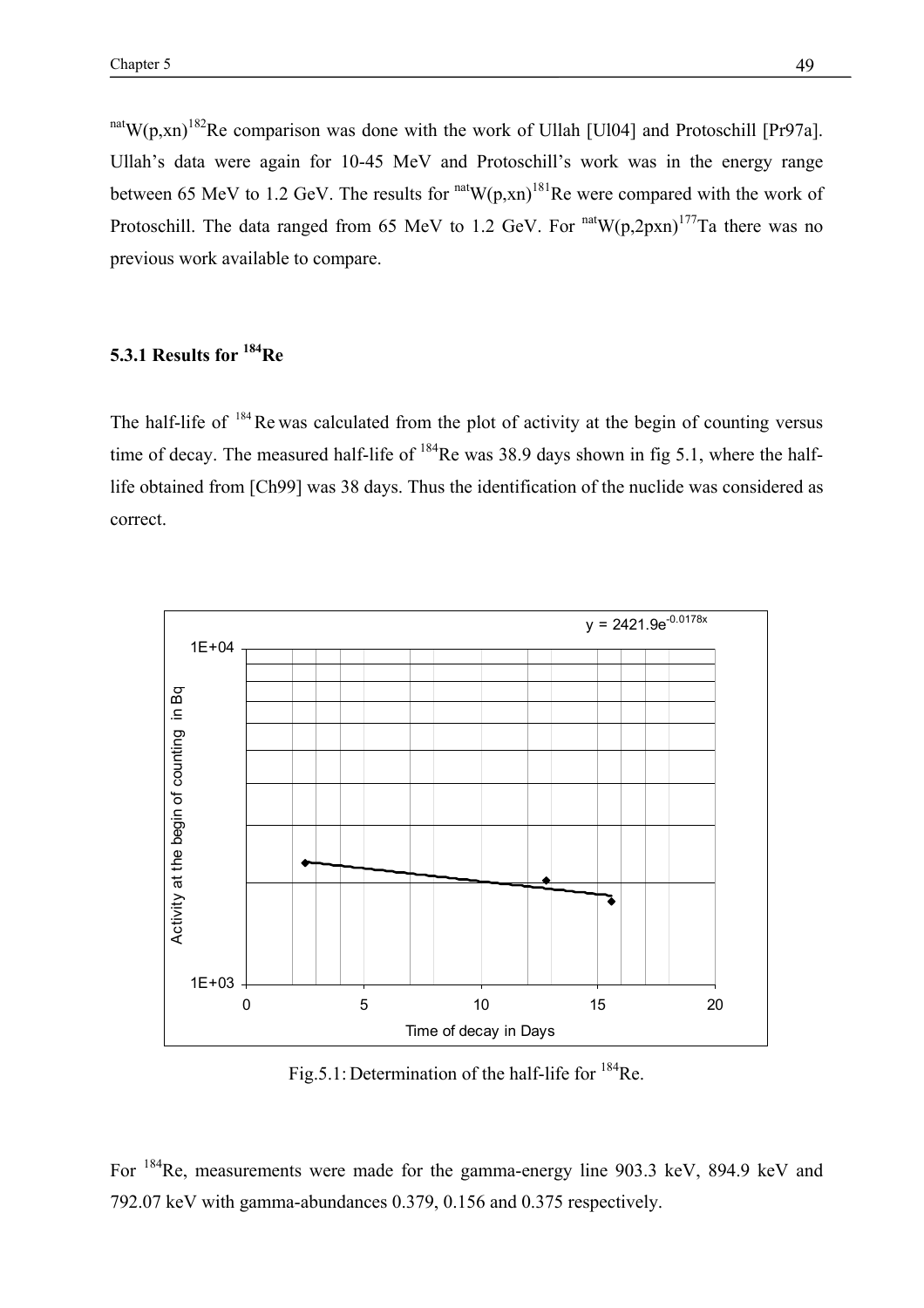

Fig.5.2: Excitation function for different gamma-energy lines of the reaction  $\text{natW}(p, xn)^{184}$ Re with associated uncertainties

In fig 5.2, it is evident that the excitation functions for different gamma-energy lines are in good agreement with each other. This proves the consistency of the measurement. Also it is clear that the associated uncertainty is small. The excitation function increases with the increase of proton energy and has a resonance at 24.52 MeV. Then there is a gradual decrease. From 46 MeV to the end this decrease is almost linear. This decrease corresponds to preequilibrium reaction. There is a little fluctuation of the data at 46 MeV. This data corresponds to the sample number 9 irradiated by 71 MeV proton beam. This was measured alone after the total measurement and it was measured only once. The presence of secondary neutron or the attenuation of flux density may also another cause for this fluctuation.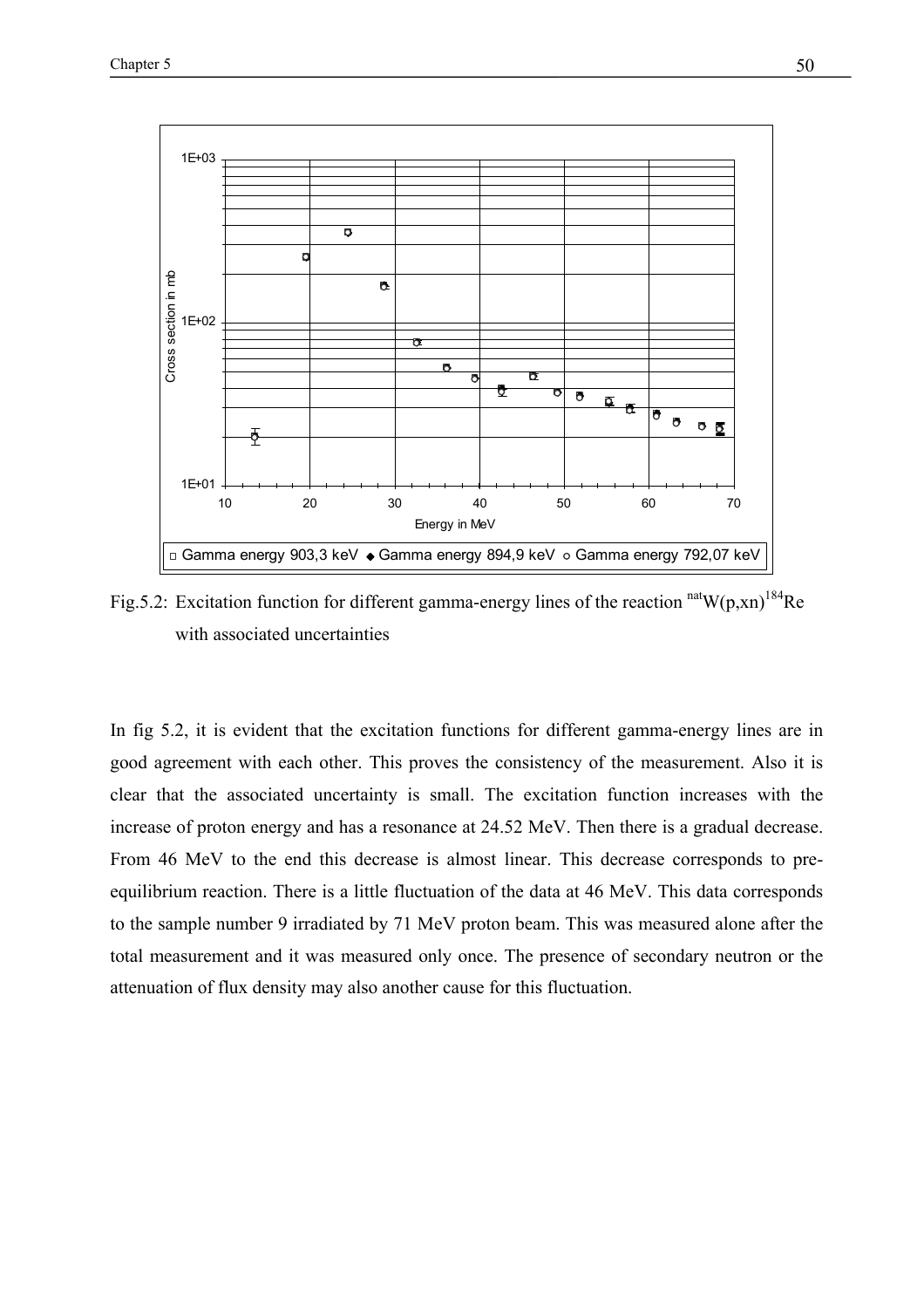| Target                        | Reaction | Product             | $E_p$ in MeV | $u(E_p)$ in MeV | $\sigma$ in mb | $u(\sigma)$ in mb |
|-------------------------------|----------|---------------------|--------------|-----------------|----------------|-------------------|
| natW                          | p, xn    | $^{184}$ Re         | 68.42        | 4.00E-01        | $2.25E + 01$   | $1.99E + 00$      |
| natW                          | p, xn    | $184$ Re            | 66.27        | 4.73E-01        | $2.27E + 01$   | $1.72E + 00$      |
| natW                          | p, xn    | $184$ Re            | 63.27        | 5.46E-01        | $2.41E + 01$   | $1.84E + 00$      |
| natW                          | p, xn    | $184$ Re            | 60.98        | 5.90E-01        | $2.64E + 01$   | $2.17E + 00$      |
| natW                          | p, xn    | $184$ Re            | 57.79        | 6.51E-01        | $2.87E + 01$   | $2.29E + 00$      |
| natW                          | p, xn    | $184$ Re            | 55.34        | 6.93E-01        | $3.29E + 01$   | $2.65E + 00$      |
| natW                          | p, xn    | $184$ Re            | 51.88        | 7.45E-01        | $3.45E + 01$   | $2.70E + 00$      |
| natW                          | p, xn    | $184$ Re            | 49.20        | 7.85E-01        | $3.65E + 01$   | $2.79E + 00$      |
| $\mathbf{r}$ <sup>nat</sup> W | p, xn    | $184$ Re            | 46.42        | 8.25E-01        | $4.64E + 01$   | $3.64E + 00$      |
| natW                          | p, xn    | $184$ Re            | 42.64        | 4.65E-01        | $3.71E + 01$   | $2.77E + 00$      |
| natW                          | p, xn    | $184$ Re            | 39.54        | 5.59E-01        | $4.46E + 01$   | $3.30E + 00$      |
| $\mathbf{r}$ <sup>nat</sup> W | p, xn    | $184$ Re            | 36.23        | 6.37E-01        | $5.16E + 01$   | $3.85E + 00$      |
| natW                          | p, xn    | $^{184}\mathrm{Re}$ | 32.68        | $7.12E-01$      | $7.39E + 01$   | $5.45E + 00$      |
| natW                          | p, xn    | $^{184}\mathrm{Re}$ | 28.83        | 7.89E-01        | $1.64E + 02$   | $1.21E + 01$      |
| natW                          | p, xn    | $^{184}\mathrm{Re}$ | 24.52        | 8.77E-01        | $3.54E + 02$   | $2.59E + 01$      |
| natW                          | p, xn    | $184$ Re            | 19.62        | 9.91E-01        | $2.51E+02$     | $1.84E + 01$      |
| $\mathrm{nat}_{\mathbf{W}}$   | p, xn    | $184$ Re            | 13.54        | $1.18E + 00$    | $1.98E + 01$   | $1.47E + 00$      |

Table 5.1: Cross-section data for the reaction  $n \text{at } W(p, xn)^{184}$ Re at E<sub>γ</sub> = 894.9 keV with  $I_{\gamma}$  = 0.156

**5.3.2 Results for 182Re** 



Fig.5.3: Determination of the half-life for  $^{182}$ Re.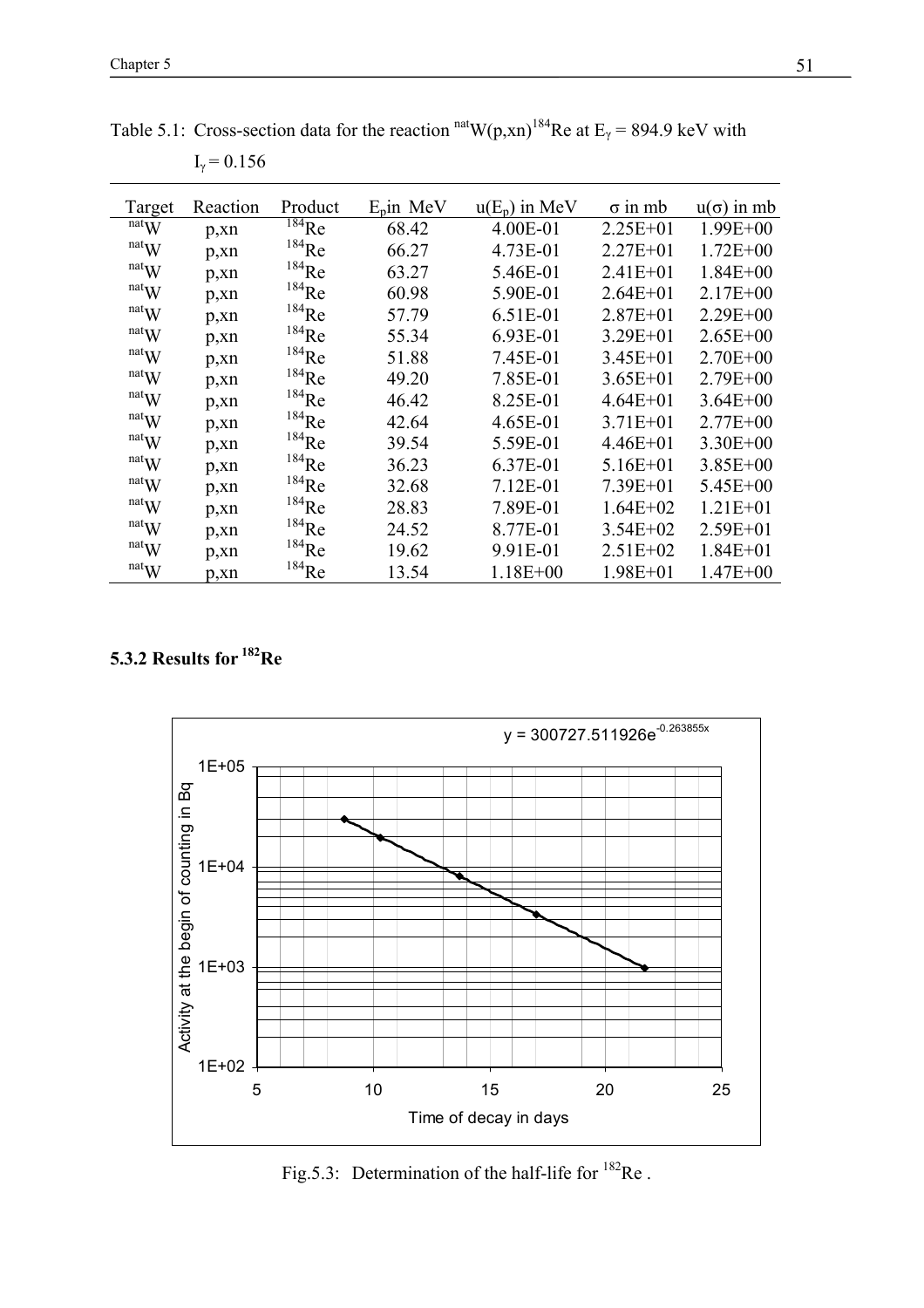The measured half-life of  $^{182}$ Re was 63.05 days shown in fig.5.3, where the half-life obtained from [Ch99] was 64.08 days. Thus it can be said that the identification of the nuclide was correct

For 182Re, measurements were made for the gamma-energy line 1221.4 keV, 1121.3 keV and 229.3 keV with gamma-abundance 0.174, 0.22 and 0.26 respectively.

The excitation functions obtained for different gamma-energy lines are in good agreement with each other which is evident from the fig 5.4. The excitation function has two apparent maxima followed by a plateau.



Fig.5.4: Excitation function for different gamma-energy lines of the reaction  $natW(p,xn)^{182}$ Re with associated uncertainties.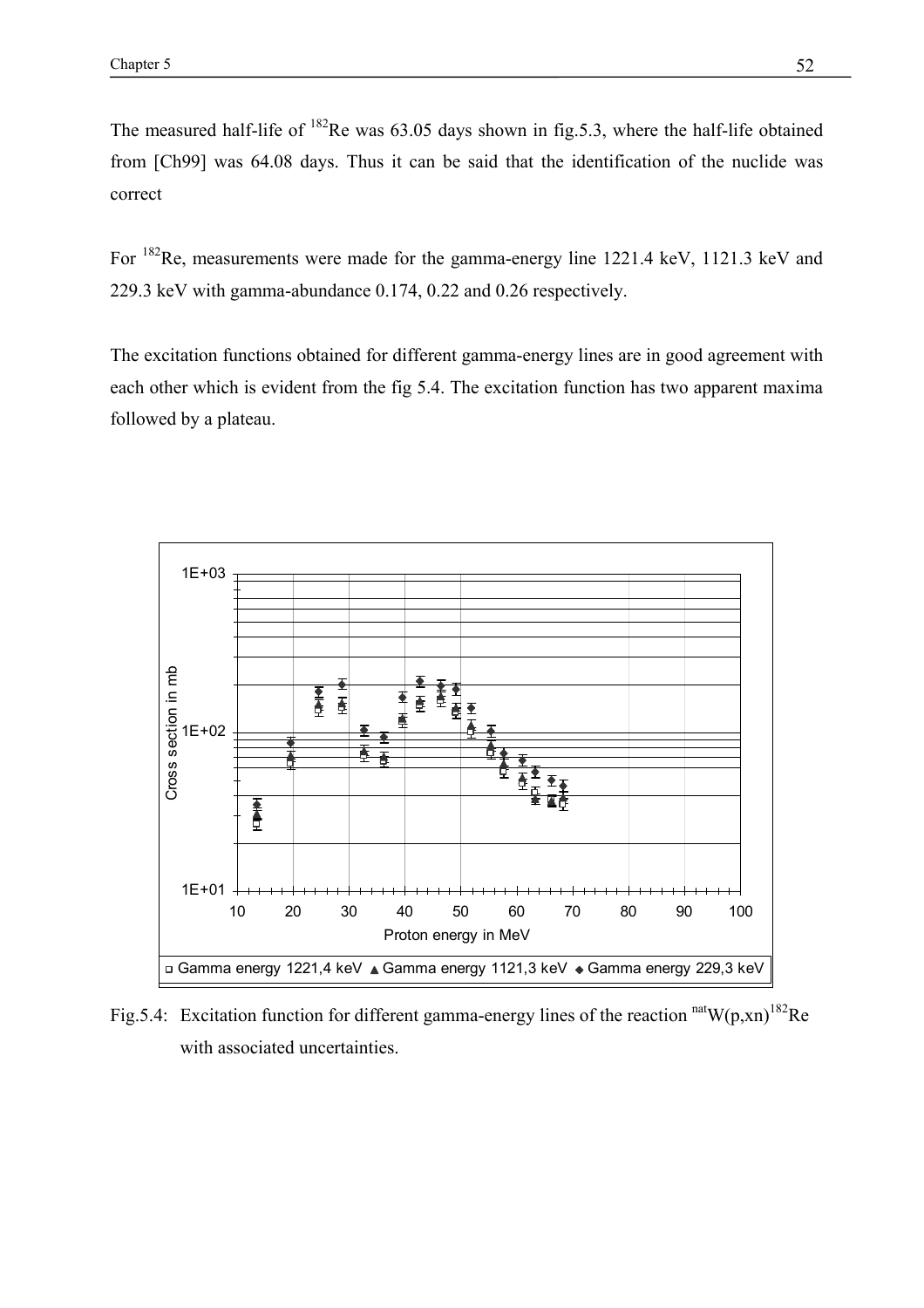| Target                      | Reaction | Product              | $E_p$ in MeV | $u(Ep)$ in MeV | $\sigma$ in mb | $u(\sigma)$ in mb |
|-----------------------------|----------|----------------------|--------------|----------------|----------------|-------------------|
| $\overline{\text{nat}}$ W   | p, xn    | $^{182}$ Re          | 68.42        | 4.00E-01       | $3.91E + 01$   | $3.18E + 00$      |
| natW                        | p, xn    | $^{182}\mathrm{Re}$  | 66.27        | 4.73E-01       | $3.67E + 01$   | $2.87E + 00$      |
| natW                        | p, xn    | $^{1182}\mathrm{Re}$ | 63.27        | 5.46E-01       | $3.80E + 01$   | $3.02E + 00$      |
| natW                        | p, xn    | $^{182}\mathrm{Re}$  | 60.98        | 5.90E-01       | $5.16E + 01$   | $4.02E + 00$      |
| natW                        | p, xn    | $^{1182}\mathrm{Re}$ | 57.79        | 6.51E-01       | $6.33E + 01$   | $4.98E + 00$      |
| natW                        | p, xn    | $^{182}\mathrm{Re}$  | 55.34        | 6.93E-01       | $8.23E + 01$   | $6.68E + 00$      |
| natW                        | p, xn    | $^{182}\mathrm{Re}$  | 51.88        | 7.45E-01       | $1.11E+02$     | $8.84E + 00$      |
| natW                        | p, xn    | $^{182}\mathrm{Re}$  | 49.20        | 7.85E-01       | $1.42E + 02$   | $1.10E + 01$      |
| natW                        | p, xn    | $^{1182}\mathrm{Re}$ | 46.42        | 8.25E-01       | $1.70E + 02$   | $1.36E + 01$      |
| natW                        | p, xn    | $^{182}\mathrm{Re}$  | 42.64        | 4.65E-01       | $1.57E + 02$   | $1.18E + 01$      |
| natW                        | p, xn    | $^{182}\mathrm{Re}$  | 39.54        | 5.59E-01       | $1.22E + 02$   | $9.19E + 00$      |
| natW                        | p, xn    | $^{182}\mathrm{Re}$  | 36.23        | 6.37E-01       | $7.00E + 01$   | $5.38E + 00$      |
| natW                        | p, xn    | $^{182}\mathrm{Re}$  | 32.68        | $7.12E-01$     | $7.68E + 01$   | $5.90E + 00$      |
| natW                        | p, xn    | $^{182}\mathrm{Re}$  | 28.83        | 7.89E-01       | $1.53E+02$     | $1.18E + 01$      |
| natW                        | p, xn    | $^{182}\mathrm{Re}$  | 24.52        | 8.77E-01       | $1.50E + 02$   | $1.13E + 01$      |
| natW                        | p, xn    | $^{182}\mathrm{Re}$  | 19.62        | 9.91E-01       | $7.13E + 01$   | $5.44E + 00$      |
| $\mathrm{nat}_{\mathbf{W}}$ | p, xn    | $^{182}$ Re          | 13.54        | $1.18E + 00$   | $3.06E + 01$   | $2.41E + 00$      |

Table 5.2: Cross-section data for the reaction  $<sup>nat</sup>W(p,xn)<sup>182</sup>$ Re at E<sub>γ</sub> = 1221.4 keV with</sup>  $I_{\gamma} = 0.174$ .

# **5.3.3 Results for 181Re**



Fig.5.5: Determination of the half-life for  $^{181}$ Re.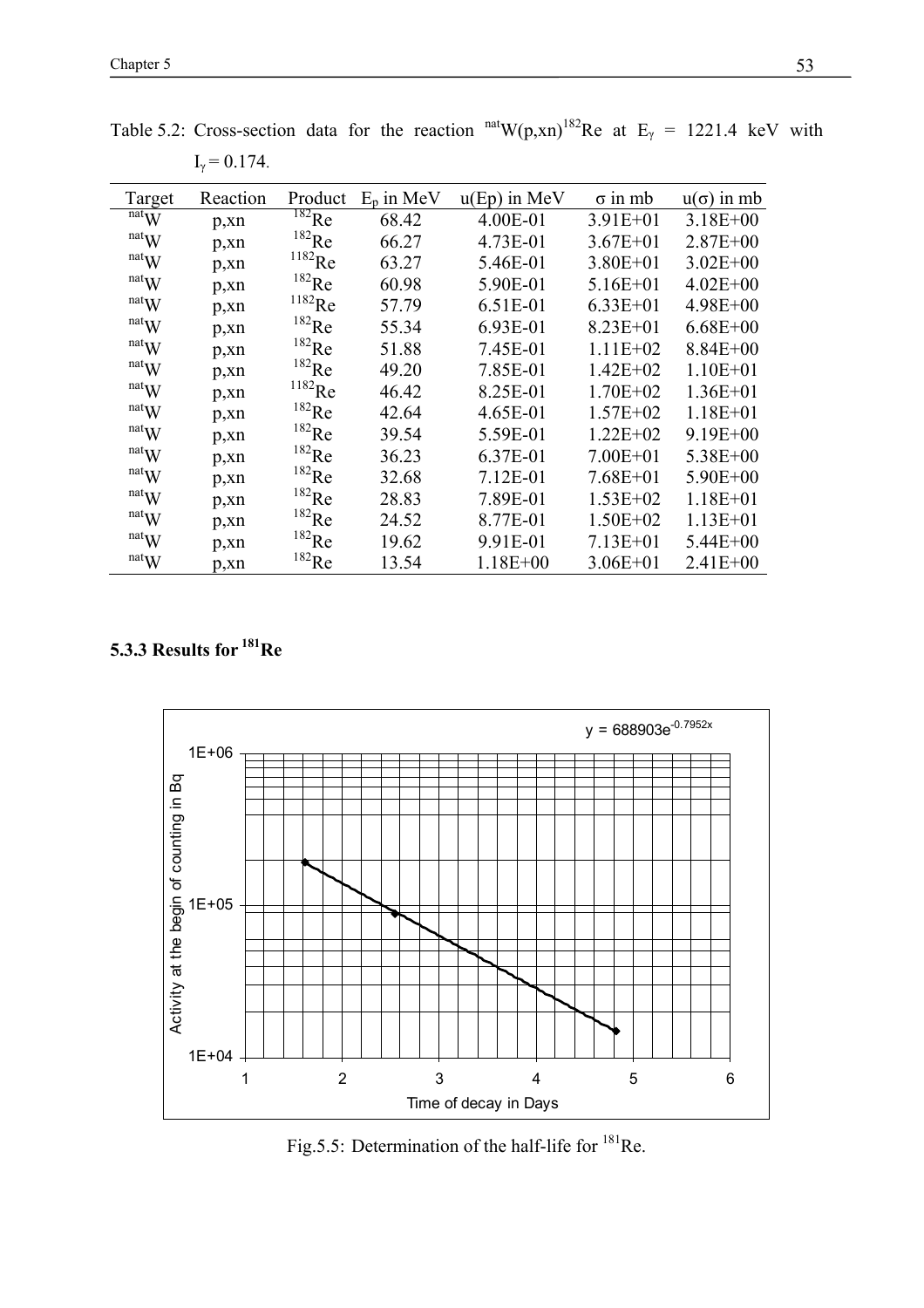The measured half-life of <sup>181</sup>Re was 20.9 days shown in fig 5.5 where the half-life obtained from [Re83] was 20 days which confirms the identification of the nuclide.



Fig.5.6: Excitation function for different gamma-energy lines of the reaction  $natW(p,xn)^{181}$ Re with associated uncertainties.

Table 5.3: Cross-section data for the reaction  $<sup>nat</sup>W(p,xn)<sup>181</sup>Re$  at  $E<sub>\gamma</sub> = 365.57$  keV with</sup>  $I_{\gamma}$  = 0.56 [Re83].

| Target                        | Reaction | Product             | $E_p$ in MeV | $u(Ep)$ in MeV | $\sigma$ in mb | $u(\sigma)$ in mb |
|-------------------------------|----------|---------------------|--------------|----------------|----------------|-------------------|
| natW                          | p, xn    | $^{181}$ Re         | 68.42        | 4.00E-01       | $1.88E + 02$   | $5.28E + 00$      |
| natW                          | p, xn    | $^{181}$ Re         | 66.27        | 4.73E-01       | $2.08E + 02$   | $1.07E + 01$      |
| natW                          | p, xn    | $181$ <sub>Re</sub> | 63.27        | 5.46E-01       | $2.64E + 02$   | $1.35E + 01$      |
| natW                          | p, xn    | $^{181}\mathrm{Re}$ | 60.98        | 5.90E-01       | $3.09E + 02$   | $1.59E + 01$      |
| natW                          | p, xn    | $^{181}\mathrm{Re}$ | 57.79        | 6.51E-01       | $3.26E + 02$   | $1.91E + 01$      |
| $\mathbf{r}$ <sup>nat</sup> W | p, xn    | $^{181}\mathrm{Re}$ | 55.34        | 6.93E-01       | $4.01E + 02$   | $2.07E + 01$      |
| $\mathbf{r}$ <sup>nat</sup> W | p, xn    | $^{181}$ Re         | 51.88        | 7.45E-01       | $3.70E + 02$   | $1.94E + 01$      |
| natW                          | p, xn    | $181$ <sub>Re</sub> | 49.20        | 7.85E-01       | $3.23E + 02$   | $1.68E + 01$      |
| natW                          | p, xn    | $181$ <sub>Re</sub> | 42.64        | 4.65E-01       | $3.18E + 02$   | $1.60E + 01$      |
| natW                          | p, xn    | $^{181}\mathrm{Re}$ | 39.54        | 5.59E-01       | $4.24E + 02$   | $2.19E + 01$      |
| natW                          | p, xn    | $^{181}\mathrm{Re}$ | 36.23        | 6.37E-01       | $5.38E + 02$   | $2.14E + 01$      |
| $\mathbf{r}$ <sup>nat</sup> W | p, xn    | $^{181}\mathrm{Re}$ | 32.68        | 7.12E-01       | $5.11E+02$     | $2.02E + 01$      |
| natW                          | p, xn    | $^{181}$ Re         | 28.83        | 7.89E-01       | $3.91E + 02$   | $1.52E + 01$      |
| natW                          | p, xn    | $181$ <sub>Re</sub> | 24.52        | 8.77E-01       | $3.70E + 02$   | $1.64E + 01$      |
| natW                          | p, xn    | $181$ Re            | 19.62        | 9.91E-01       | $4.51E + 02$   | $1.75E + 01$      |
| $\mathrm{nat}_{\mathbf{W}}$   | p, xn    | $^{181}$ Re         | 13.54        | $1.18E + 00$   | $1.82E + 02$   | $7.26E + 00$      |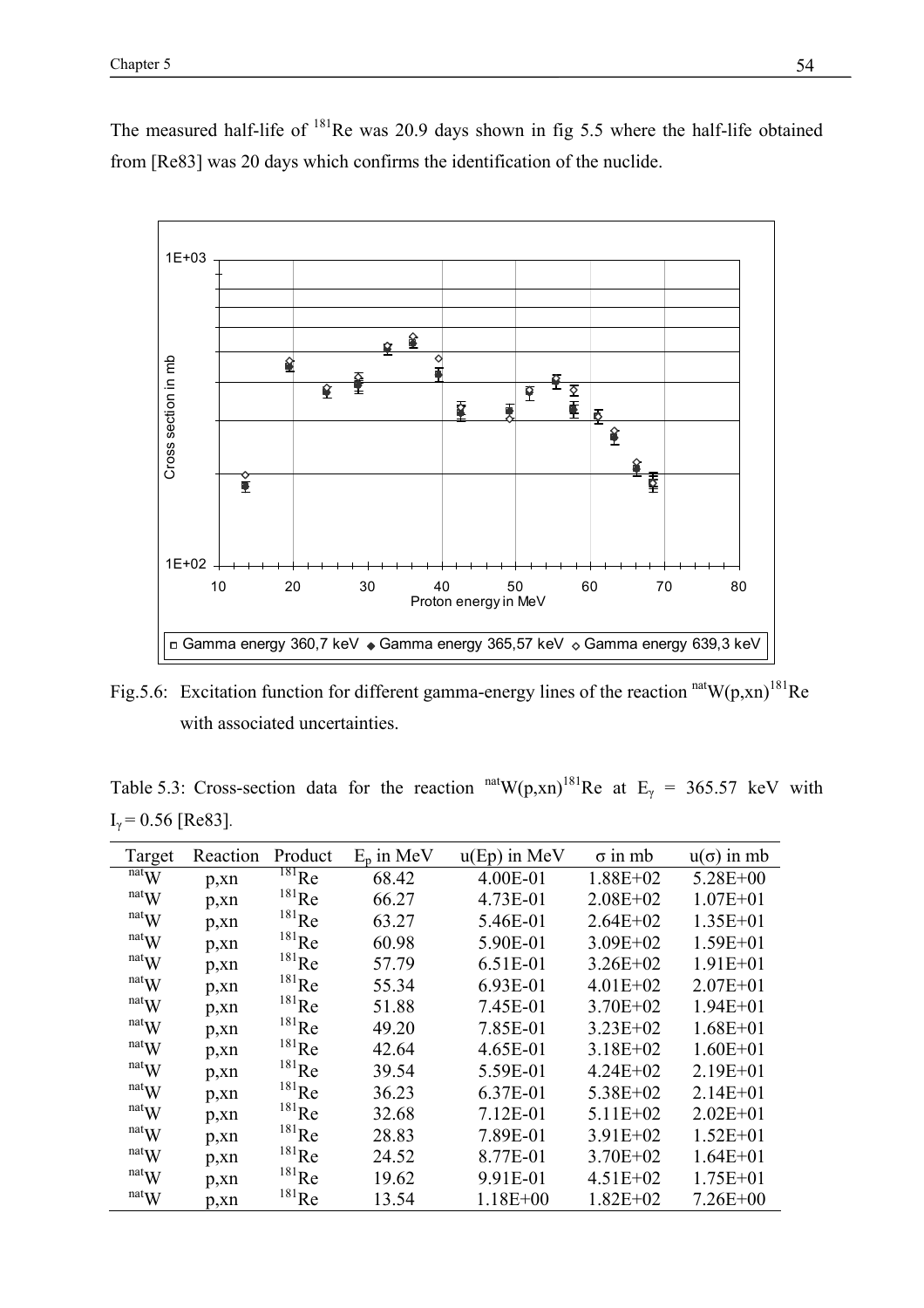For 181Re, measurements were made for the gamma-energy line 639.3 keV, 365.57 keV and 360.3 keV with gamma-abundance 0.64, 0.56 and 0.12 respectively

There is a little discrepancy in the excitation function  $n^{\text{nat}}W(p,xn)^{181}$ Re measured for different gamma-energy lines. This can be attributed to the inconsistency of the gamma-abundance from different sources. For the gamma-energy 360 keV in [Ch99] it was 20, while in [Re83] it was 12. In [BN04] there was no information for this particular gamma-energy line. For the other two energy line the values were in accordance. The excitation function has three maxima at 19.62 MeV, 36.23 MeV and 55.34 MeV then decreased monotonously.

# **5.3.4 Results for <sup>177</sup>Ta**

The measured half-life of <sup>177</sup>Ta was 57.3 days shown in fig.5.7 where the half-life obtained from [Ch99] was 56.56 days. Thus the identification of the nuclide was assumed to be correct.



Fig. 5.7: Determination of the half-life for  $177$ Ta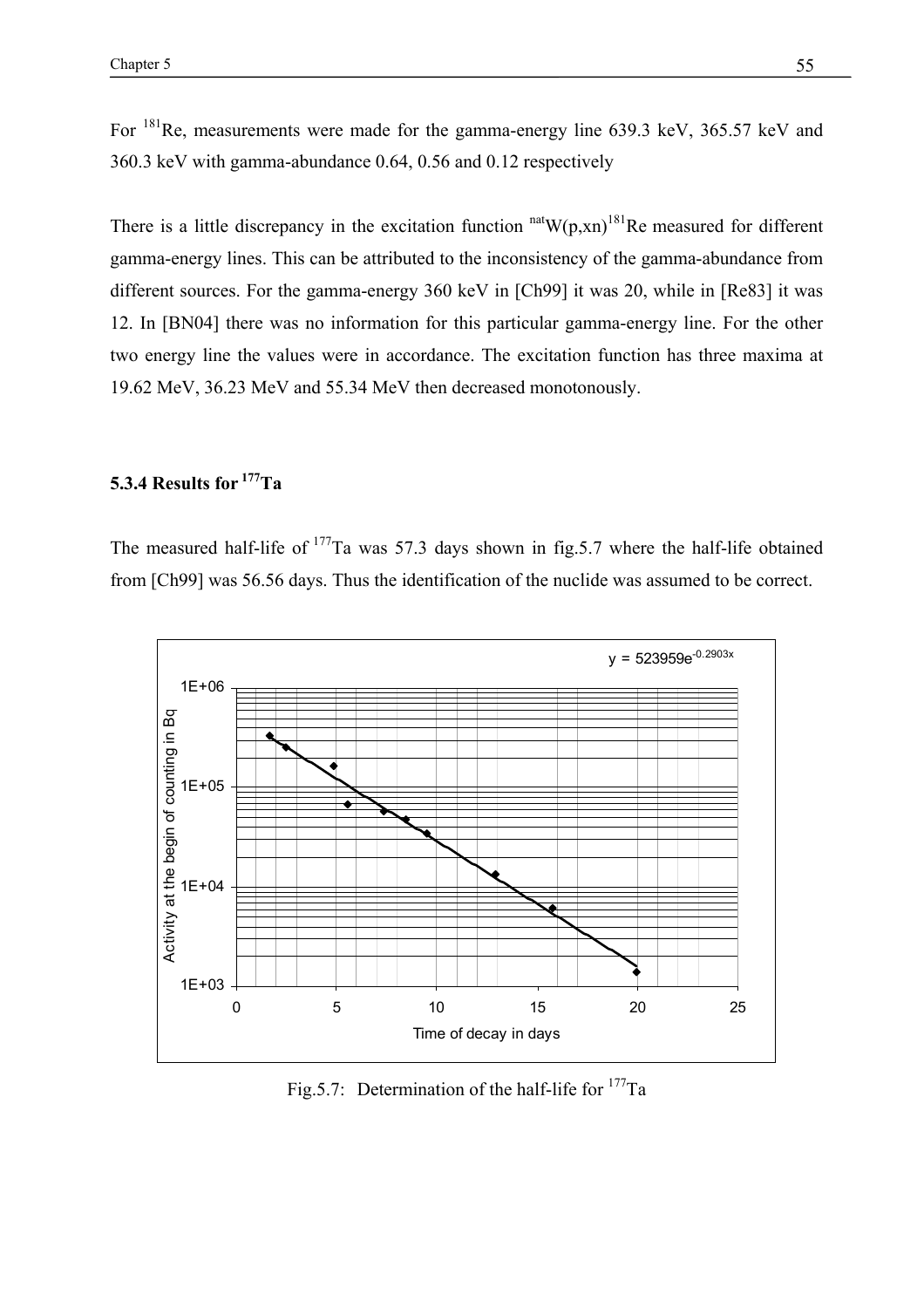

Fig.5.8: Excitation function for the reaction  $<sup>nat</sup>W(p,2pxn)<sup>177</sup>Ta$  at E<sub>γ</sub> = 112.94 keV with</sup>  $I_{\gamma} = 0.072$ .

Table 5.4: Cross-sections data for the reaction  $<sup>nat</sup>W(p,2pxn)<sup>177</sup>Ta$  at E<sub>γ</sub> = 112.94 keV with</sup>  $I_{\gamma}$  = 0.072 [Ch99].

| Target | Reaction | Product             | $E_p$ in MeV | $u(Ep)$ in MeV | $\sigma$ in mb | $u(\sigma)$ in mb |
|--------|----------|---------------------|--------------|----------------|----------------|-------------------|
| natW   | p,2pxn   | $177$ Ta            | 68.42        | 4.00E-01       | $3.03E + 02$   | $2.39E + 01$      |
| natW   | p,2pxn   | $^{177}\mathrm{Ta}$ | 66.27        | 4.73E-01       | $3.19E + 02$   | $2.96E + 01$      |
| natW   | p,2pxn   | $^{177}\mathrm{Ta}$ | 63.27        | 5.46E-01       | $2.97E + 02$   | $2.40E + 01$      |
| natW   | p,2pxn   | $^{177}$ Ta         | 60.98        | 5.90E-01       | $2.71E+02$     | $2.14E + 01$      |
| natW   | p,2pxn   | $^{177}$ Ta         | 57.79        | 6.51E-01       | $2.16E+02$     | $1.73E + 01$      |
| natW   | p,2pxn   | $^{177}$ Ta         | 55.34        | 6.93E-01       | $1.72E + 02$   | $1.40E + 01$      |
| natW   | p,2pxn   | $^{177}$ Ta         | 51.88        | 7.45E-01       | $1.63E + 02$   | $1.36E + 01$      |
| natW   | p,2pxn   | $^{177}$ Ta         | 49.20        | 7.85E-01       | $1.73E + 02$   | $1.54E + 01$      |
| natW   | p,2pxn   | $^{177}$ Ta         | 46.42        | 8.25E-01       | $2.29E + 02$   | $1.75E + 01$      |
| natW   | p,2pxn   | $^{177}$ Ta         | 42.64        | 4.65E-01       | $1.95E + 02$   | $1.69E + 01$      |
| natW   | p,2pxn   | $^{177}$ Ta         | 39.54        | 5.59E-01       | $1.26E + 02$   | $1.17E + 01$      |
| natW   | p,2pxn   | $^{177}$ Ta         | 36.23        | 6.37E-01       | $7.76E + 01$   | $7.83E + 00$      |
| natW   | p,2pxn   | $^{177}$ Ta         | 32.68        | 7.12E-01       | $9.28E + 01$   | $8.59E + 00$      |
| natW   | p,2pxn   | $^{177}$ Ta         | 28.83        | 7.89E-01       | $1.91E + 02$   | $1.67E + 01$      |
| natW   | p,2pxn   | $^{177}$ Ta         | 24.52        | 8.77E-01       | $1.60E + 02$   | $9.00E + 00$      |
| natW   | p,2pxn   | $^{177}\mathrm{Ta}$ | 19.62        | 9.91E-01       | $6.76E + 01$   | $7.11E + 00$      |
| natW   | p,2pxn   | $^{177}\mathrm{Ta}$ | 13.54        | $1.18E + 00$   | $2.32E + 01$   | $2.23E + 00$      |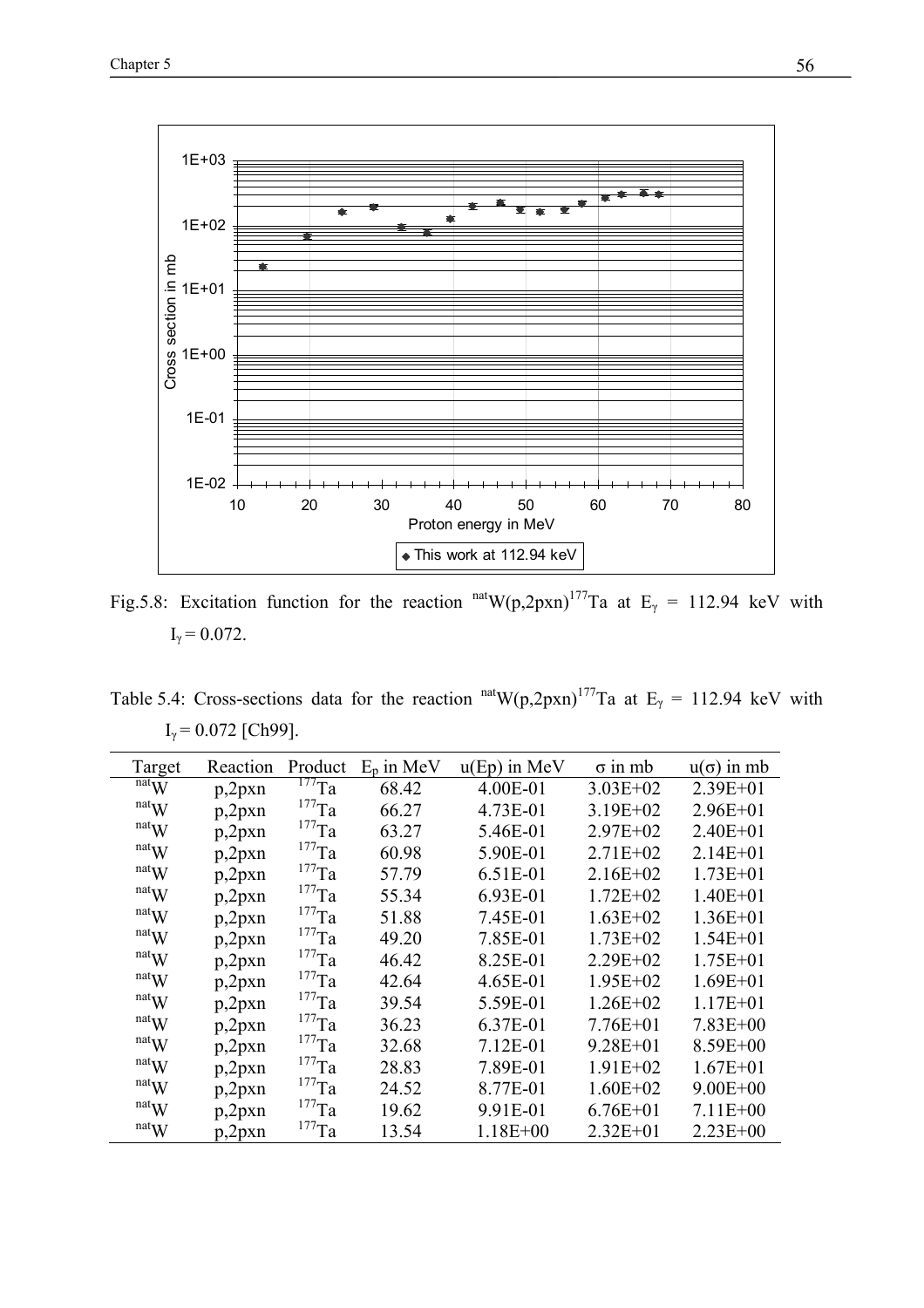For 177Ta measurements was made for the gamma-energy line 112.94 keV with gamma abundance 0.072. The only other gamma-energy line that  $177$ Ta poses is at 208 keV but it has a very low gamma-abundance which was not able to detect.

It is evident from fig. 5.8 that the excitation function for  $177$ Ta is composed of a three step process. The excitation function has three maxima at 28.83 MeV, 46.42 MeV, and 51.88 MeV followed by a decline which is not evident here.

## **5.4. Comparisons**

Comparison was done with the previous work of Ullah [Ul04] and Protoschill [Pr97a].

# **5.4.1 Comparison for the excitation function**  $\mathrm{natW}(p, xn)^{184}$ **Re**



Fig.5.9: Comparison of the experimentally obtained data for the reaction  $\frac{\text{nat}}{\text{W}(p, xn)}$ <sup>184</sup>Re with other experimental work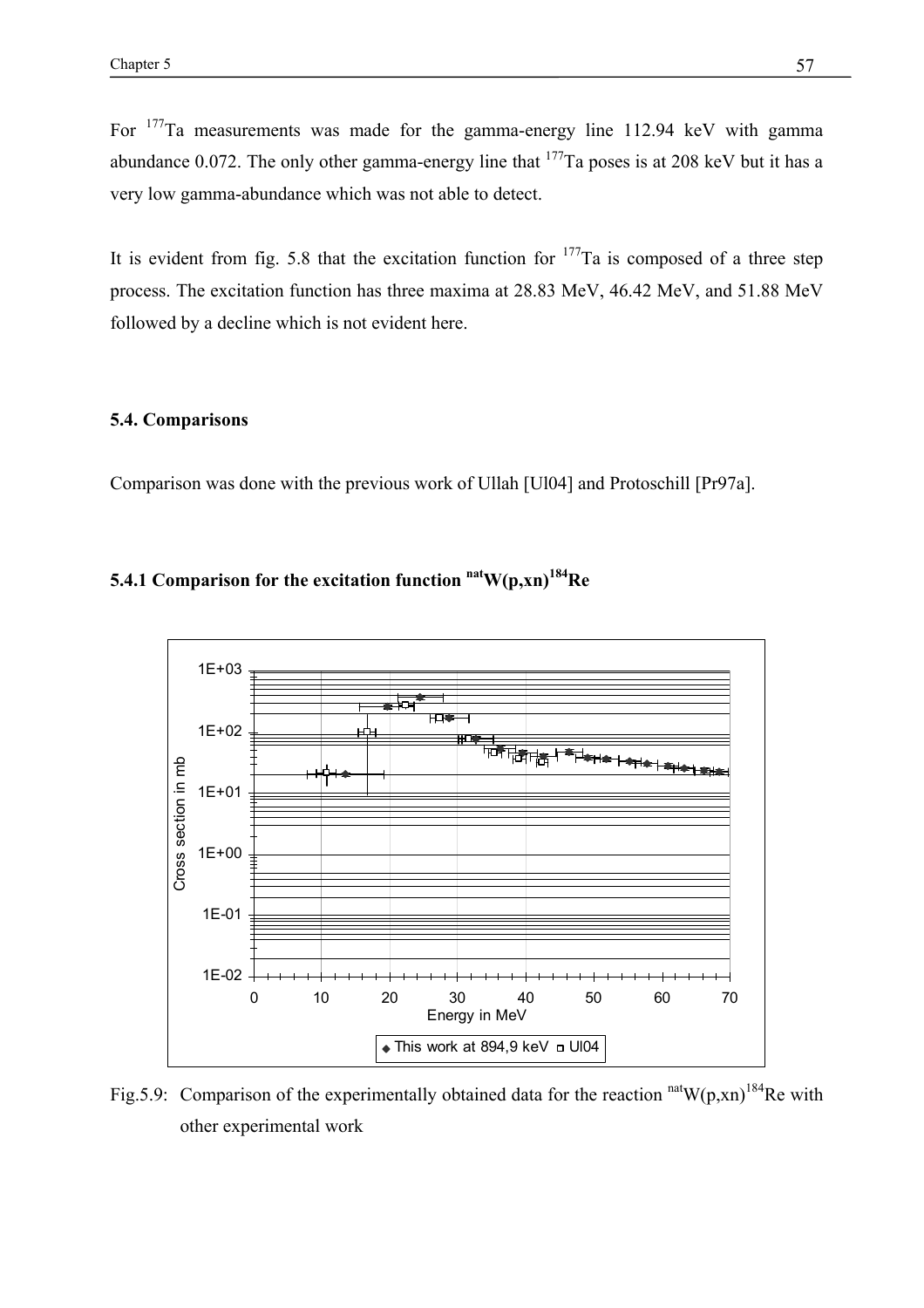For comparison Uallah's [Ul04] work was considered. The energy range was between 10 to 45 MeV. A little discrepancy is observed.

## **5.4.2 Comparison for the excitation function**  $\mathrm{natW}(p, xn)^{182}$ **Re**

For comparison Uallah's [Ul04] and Protoschill's work were considered. Ullah's work was in the energy range between 10 to 45 MeV while Protoschill worked at high energy range i.e. 68 MeV to 1.2 GeV. The obtained results were in very good agreement with each other in all energy range.



Fig.5.10: Comparison of the experimentally obtained data for the reaction  $\frac{\text{nat}}{W(p,xn)}$ <sup>182</sup>Re with other experimental work. The uncertainties of the proton energies are removed for a better view.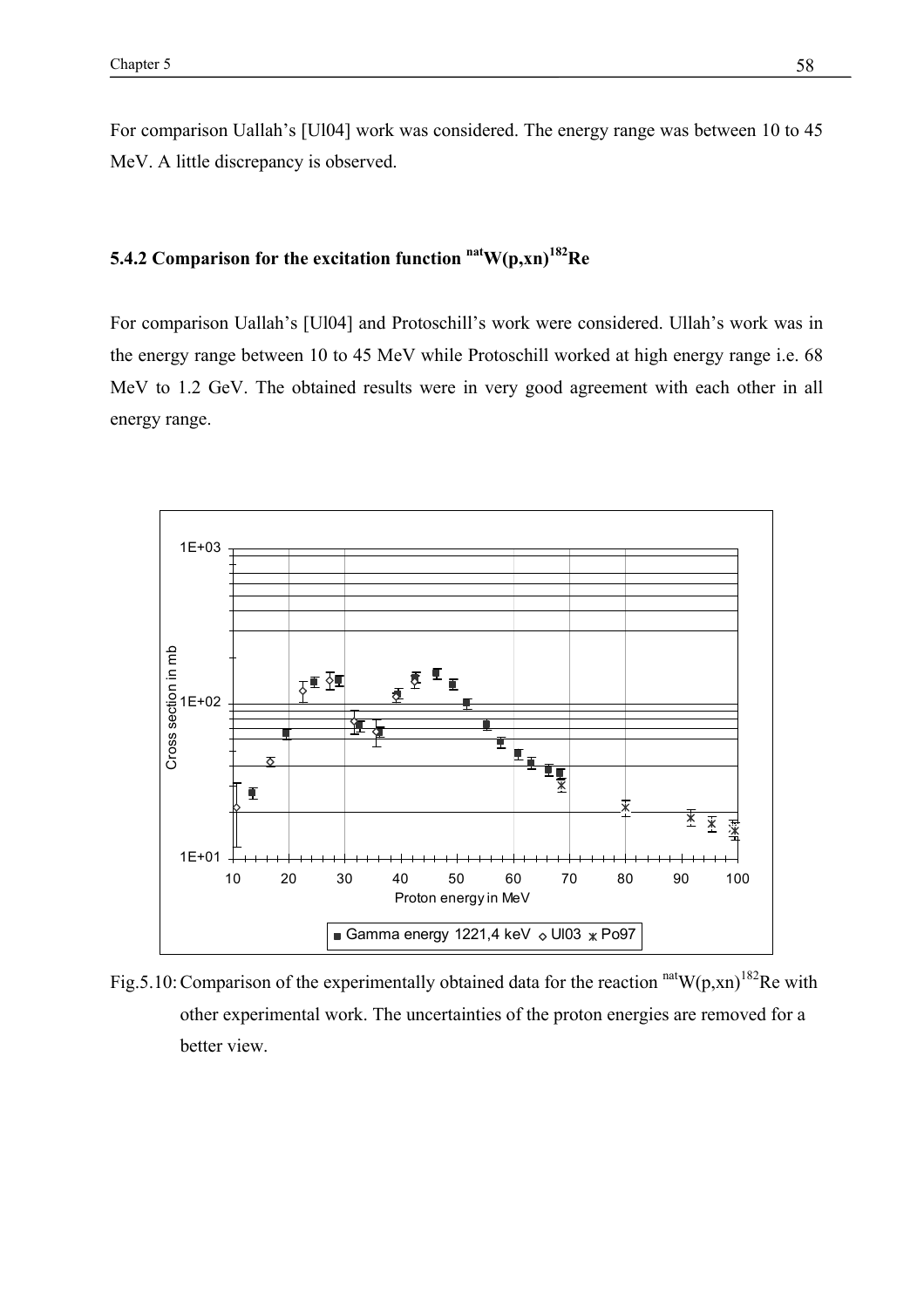# **5.4.3 Comparison for the excitation function**  $\mathrm{natW}(p, xn)^{181}$ Re

The experimentally obtained data were compared with Protoschill's [Pr97a] work. It was in the energy region from 68 MeV. At 68 MeV the data of this work is higher than that of Protoschill by a factor 1. This may be attributed due to the discrepancy in the intensity in different sources.



Fig.5.11: Comparison of the experimentally obtained data for the reaction  $n \text{at} W(p, xn)^{181}$ Re with other experimental work

# **5.4.4 Comparison for the excitation function natW(p,2pxn)177Ta**

There was no data available to compare.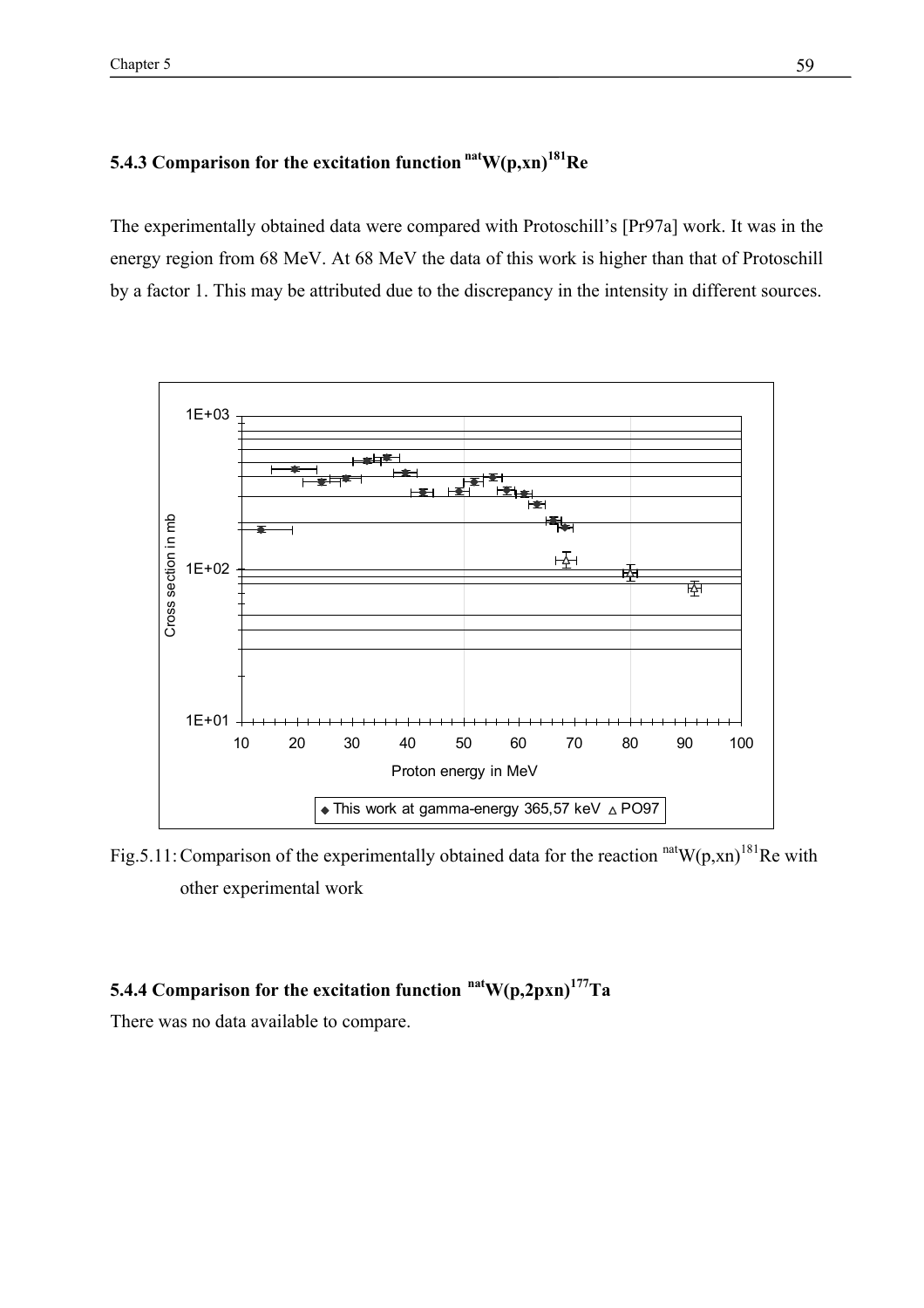## **Chapter 6**

## **6.1 Models for nuclear reaction**

A model gives us complete understanding of a physical process. It allows extrapolation and prediction of experimental data. In nuclear physics it is convenient to formulate such models in order to describe reaction mechanism.

There are several models to formulate the nuclear reactions. In direct reaction model single interaction between the projectile and one or several nucleons of the target nucleus is treated. In compound nucleus model it is assumed that the projectile is captured by the target nucleus resulting to the compound nucleus. The captured particle then shared its energy with all the nucleons in the target nucleus and the target nucleus attains statistical equilibrium. Thus the decay of the compound nucleus is described by the equilibrium statistical mechanics.

These models were successful in many situations. But in some cases where continuous high energy components were observed that are not consistent with the prediction of these models. These phenomenons have been treated by classical models called pre-equilibrium model. These models are capable of reproducing the shapes and absolute cross-section of the spectra. Some of the models that formulate the TALYS and AREL code which are used for comparison of the experimental results of this work are described in this chapter.

## **6.1.1 Exciton model**

Griffin formulated a model [Gr66], [Gr67], [Gr68] in which it was assumed that equilibration between target and projectile is achieved by a succession of two body interactions. Each state is characterized by a number of excited particles (*p*) plus holes (*h*) or excitons (*n=p+h*) defined with respect to the Fermi energy of the target. For each exciton number, some fractions of states have particles that are unbound. It was assumed that every partition of energy for a given exciton number occurred with a priori probability during the equilibration process. He further assumed a predominance of transitions to more complicated states relative to those of simpler states, as exciton state densities are rapidly increasing functions of the exciton numbers. These assumptions permit a simple closed form expression for the pre-equilibrium spectra in the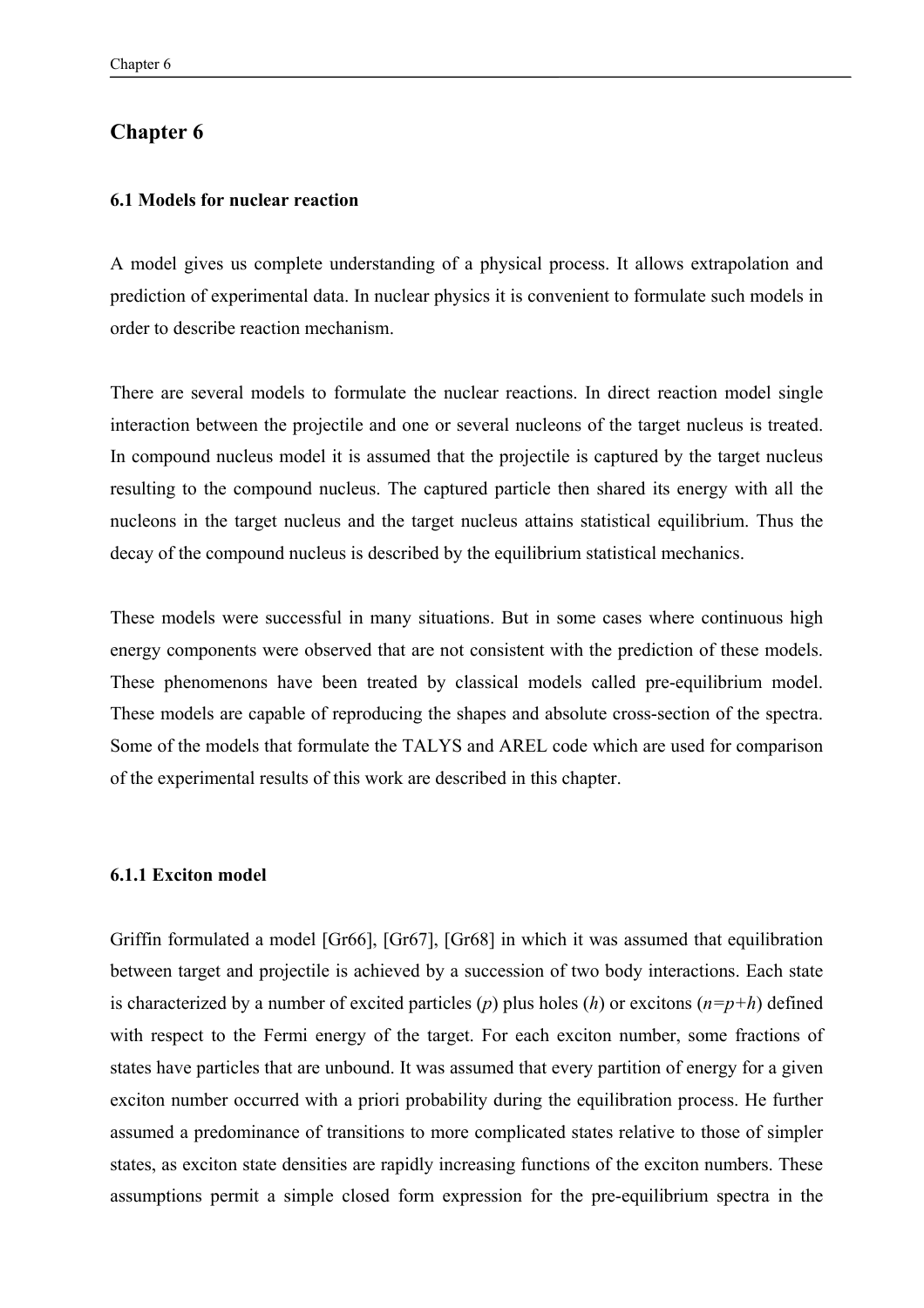exciton model. The decay probability is computed as the sum over contributions from states with some initial exciton number  $n_0$  to the equilibrium value  $\bar{n}$ . The master equation used for the exciton model is

$$
dp(n,t)/dt = P(n-2,t)\left\langle \lambda_+^{n-2}(E) \right\rangle + P(n+2,t)\left\langle \lambda_-^{n+2}(E) \right\rangle -
$$
  
 
$$
P(n,t)\left\langle \lambda_+^{n}(E) \right\rangle + \left\langle \lambda_-^{n}(E) \right\rangle \Big]
$$
 (6.1)

where  $P(n,t)$  is the fraction of nuclei in the original ensemble which are in *n* exciton state at time *t* and  $\langle \lambda_+^n(E) \rangle$  is the average inter nuclear transition rate from *n* exciton state going to *n*+2 exciton state; if the subscript is minus, transition rate is to *n-2* exciton state.

The transition rates are evaluated on a relative basis as proportional to the average number of accessible final states. It predicts that as the energy becomes partitioned over an increasing number of degrees of freedom, the rate of high energy particle emission decreases many orders of magnitude from the maximum value. At lower excitation energies it predicts that the spectrum could be expressed as a prompt component plus an equilibrium component. The prompt component in this case extends beyond the definition of direct interaction. It reveals the fact that at higher excitation the nuclei may well decay prior to the attainment of statistical equilibrium. Performing the calculation with equation (6.1) on a time dependent basis, provides a single formulation that includes decay of the simple state following a direct reaction, decay of more complicated intermediate states, and decay of long lived equilibrium compound nucleus. The equidistance spacing model was used by Böhning [Bö70] for calculating the exact partial state densities that did not violate the Pauli Exclusion Principle. Much effort has been directed towards the calculation of either relative or absolute partial state lifetimes. Effects on rates due to the limitation of Pauli Exclusion Principle of densities of states [Ob74], or due to use of Fermi gas or harmonic oscillator potentials [Ga73], have been studied. Excitations where pre-equilibrium emission is likely to occur, the later considerations seem to be minor [Bl75].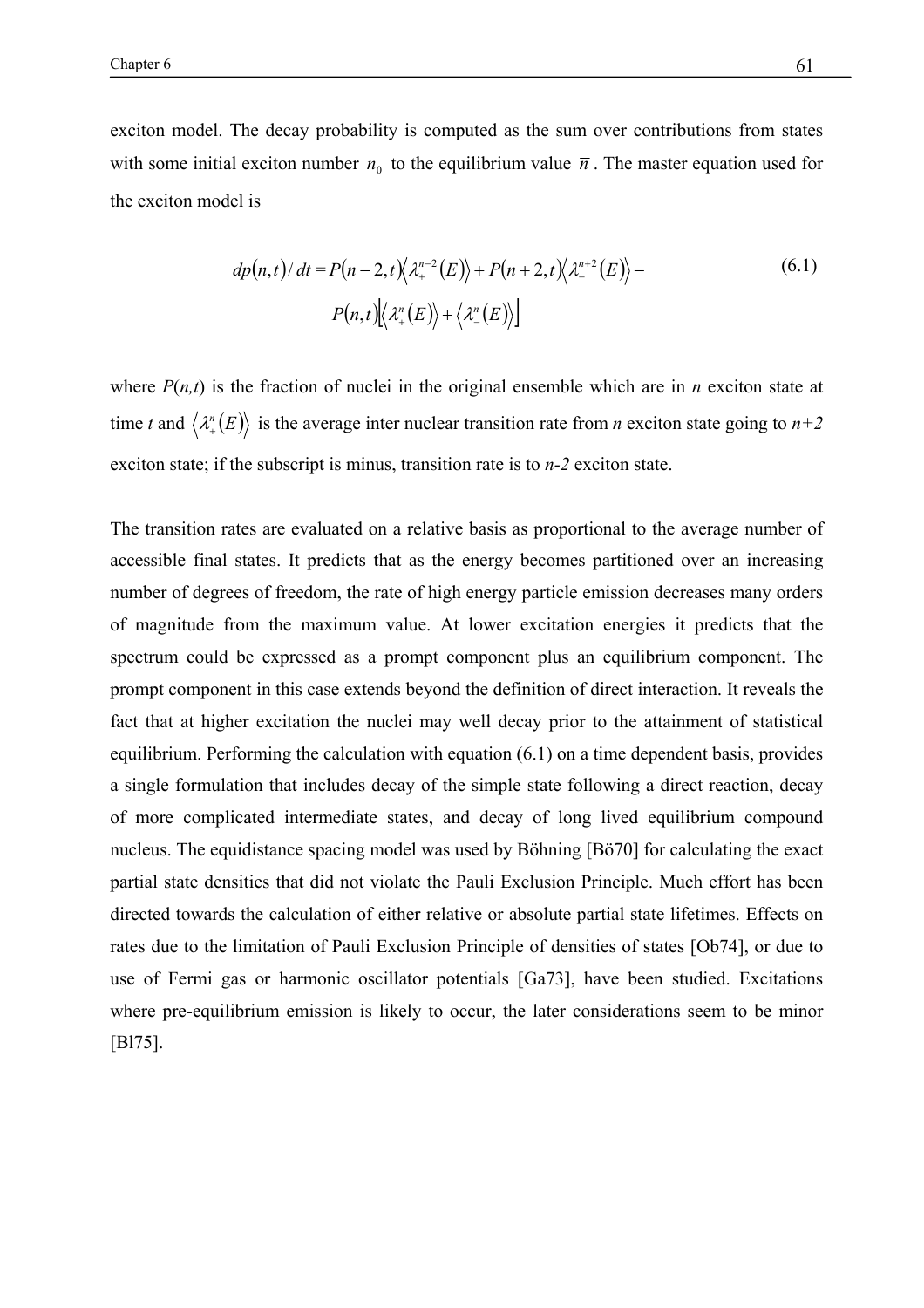## **6.1.2 Hybrid model**

The exciton model is very simple and physically transparent in formulation. Only relative spectral shapes rather than absolute cross-sections could be calculated by this model. In order to solve this discrepancy, excited particle populations during equilibration were calculated by the use of partial state densities and inter nuclear transition rates of the excited particles were determined by calculating the mean free paths of the free nucleon-nucleon scattering crosssections corrected for Pauli Exclusion Principle. This model was called hybrid model. The Preequilibrium decay probability in the hybrid model is given by [Bl73a], [Bl73b]

$$
P_x(\varepsilon)d\varepsilon = \sum_{n=n_0}^{\overline{n}} \left[{}_n p_x \frac{\rho_{p,h}(U,\varepsilon)g d\varepsilon}{\rho_{p,h}(E)} \right] \left[ \frac{\lambda_c(\varepsilon)}{\lambda_c(\varepsilon) + \lambda_+(\varepsilon)} \right] D_n
$$
\n
$$
= \sum_{n=n_0}^{\overline{n}} {}_n P_x(\varepsilon)d\varepsilon
$$
\n(6.2)

where

 $P_r(\varepsilon)$  is the probability of emitting nucleon of type *x* with channel energy  $\varepsilon$ 

 $P_{n}( \varepsilon )$  is the probability of emitting nucleon of type *x* with channel energy  $\varepsilon$  from *n* exciton state.

 $p_x$  *n*  $p_x$  is the number of *n* excitons that are nucleon type *x*.

 $\rho_{n}$ <sub>*h*</sub> $(E) = \rho_n(E)$  is the density of *n* exciton state.

 $\rho_{n,h}(U,\varepsilon)$  is the density of *n* exciton state such that one, if emitted, would have channel energy  $\varepsilon$ ; differs from  $\rho_{n-1}(U)$  by a factor 1/ *p* 

 $D_n$  is the fraction of the reaction cross-section surviving decay prior to reaching the *n* exciton configuration.

 $\lambda_{\alpha}(\varepsilon)$  is the emission rate into the continuum of a particle of channel energy  $\varepsilon$ 

 $\lambda_+(\varepsilon)$  is inter nuclear transition rate of a particle at energy  $\varepsilon + V$ , where V is the real potential depth.

The expression in the first set of brackets uses partial state densities to give the number of particles of type *x* (neutrons and protons) in *n* exciton state that are in an unbound level with energy between  $\varepsilon$  and  $d\varepsilon$  in the continuum. The second set of brackets gives the fraction of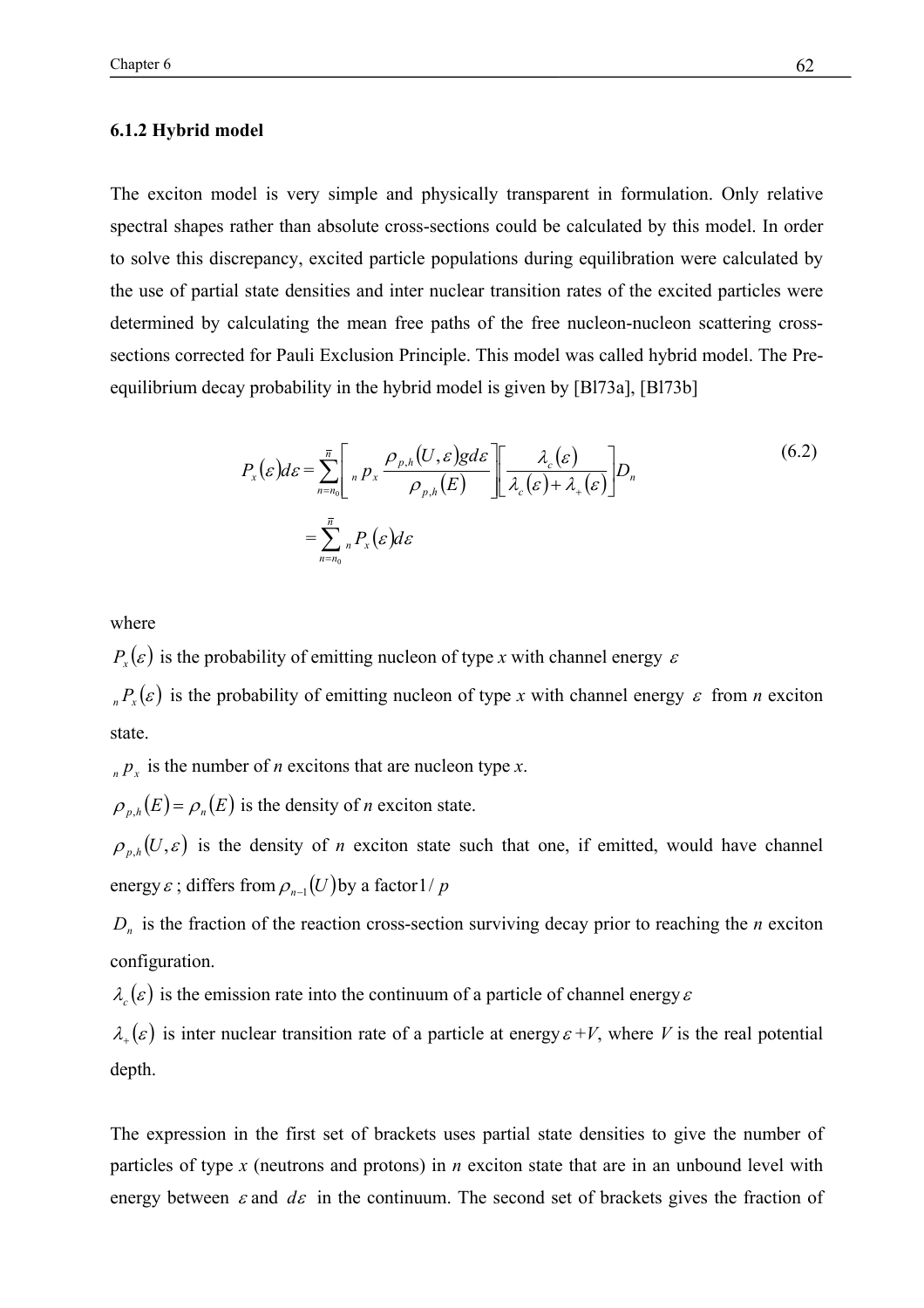those particles at energy  $\varepsilon$  that are emitted into the continuum rather than undergoing a transition to an  $n+2$  exciton state. The  $D_n$  represents the population of the surviving particle emitted from simpler states.

By parameterization and simplification the hybrid model can be written as

$$
\frac{d\sigma}{d\varepsilon} = \sigma_R / E \sum_{n=n_0}^{\overline{n}} \left[ \int_n p_x (U/E)^{n-2} (n-1) \right] \{ D_n \sigma \varepsilon / gx / [\sigma \varepsilon / gx + 1890 \times \left( \varepsilon + BE_x \right) - 8 (\varepsilon + BE_x)^2 \} \}
$$
\n(6.3)

Here energies are in MeV and cross-section in mb [Bl73a], [Bl73b].

Due to the effect of entering the inter-nuclear transition rates in the formulation absolute crosssection calculated with pre-equilibrium models will have an error of first order which is linear with errors in  $\lambda_{\perp}(\varepsilon)$ . Energy dependent errors in inverse reaction cross-sections and partial state densities are also likely to be of greater influence than in equilibrium calculations.

Pre-equilibrium decay models have been formulated in terms of equilibration, predominantly by successive binary transitions. They provide a consistently good description of experimental results over a wide range of incident energies and projectile types. These models may be shown to provide a unified time-dependent description of nuclear reactions that includes direct, intermediate and equilibrium components.

## **6.1.3 Geometry-dependent hybrid model**

In the analysis of nucleon induced reactions it was found that there is a major spectral contribution from the nuclear surface. To investigate the importance of nuclear density distribution on pre-equilibrium decay, the geometry-dependent hybrid model was formulated as [We73b]

$$
\left(\frac{d\sigma}{d\varepsilon}\right) = \pi\lambda^2 \sum_{l=0}^{\infty} \left(2l+1\right) T_l \sum_{n=n_0}^{\overline{n}} {}_{x}P_n(\varepsilon) \tag{6.4}
$$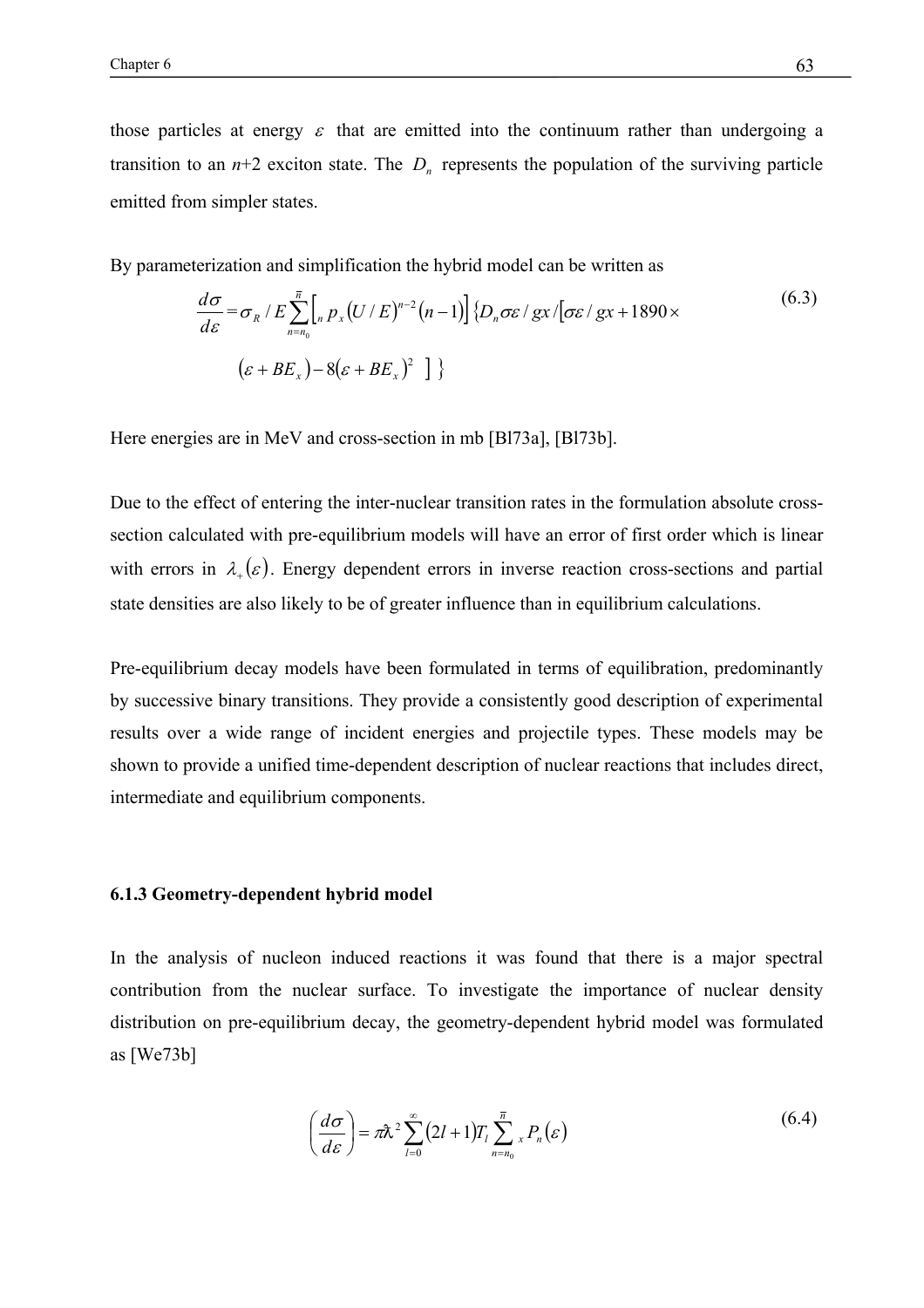The description of the parameter is the same as in the case of hybrid model. The density dependent parameters  $P_n(\varepsilon)$  were averaged along the projectile paths corresponding to each partial wave. A Fermi density distribution function was used for this purpose. When the transition rate values of the particle from imaginary optical potential were used [Bl173a] the volume and surface form factors and parameters of Becchetti and Greenless [Be69] were applied. In the case of changes due to transition rate of the particle by nucleon-nucleon scattering due to density dependence of average cross-section and a change of velocity, the effect of the dependence of Fermi energy in local density approximation is very important. The hole energies cannot exceed the Fermi energy; partial state densities reflecting this limit will modify the exciton population of the equation (6.2).

## **6.2 Theoretical codes**

For the comparison with the experimental data TALYS and AREL code has been used.

#### **6.2.1 TALYS**

TALYS has been developed in the HINDAS (High and Intermediate Energy Nuclear Data for Accelerator Driven System) project for complete and accurate simulation of nuclear reactions that involve neutrons, protons, deuterons, tritons and alpha particles, in the 1 keV-200 MeV energy range and for target nuclides of mass 12 and heavier.

For developing this code, the High Priority Request List of NEA [Ko98], has been used as a guide line.

The specific features of TALYS are

- In general an exact implementation of many of the latest nuclear models for direct, compound, pre-equilibrium and fission reactions.
- A continuous, smooth description of reaction mechanisms over a wide energy range  $(0.001-200 \text{ MeV})$  and mass number range  $(12 < A < 339)$ .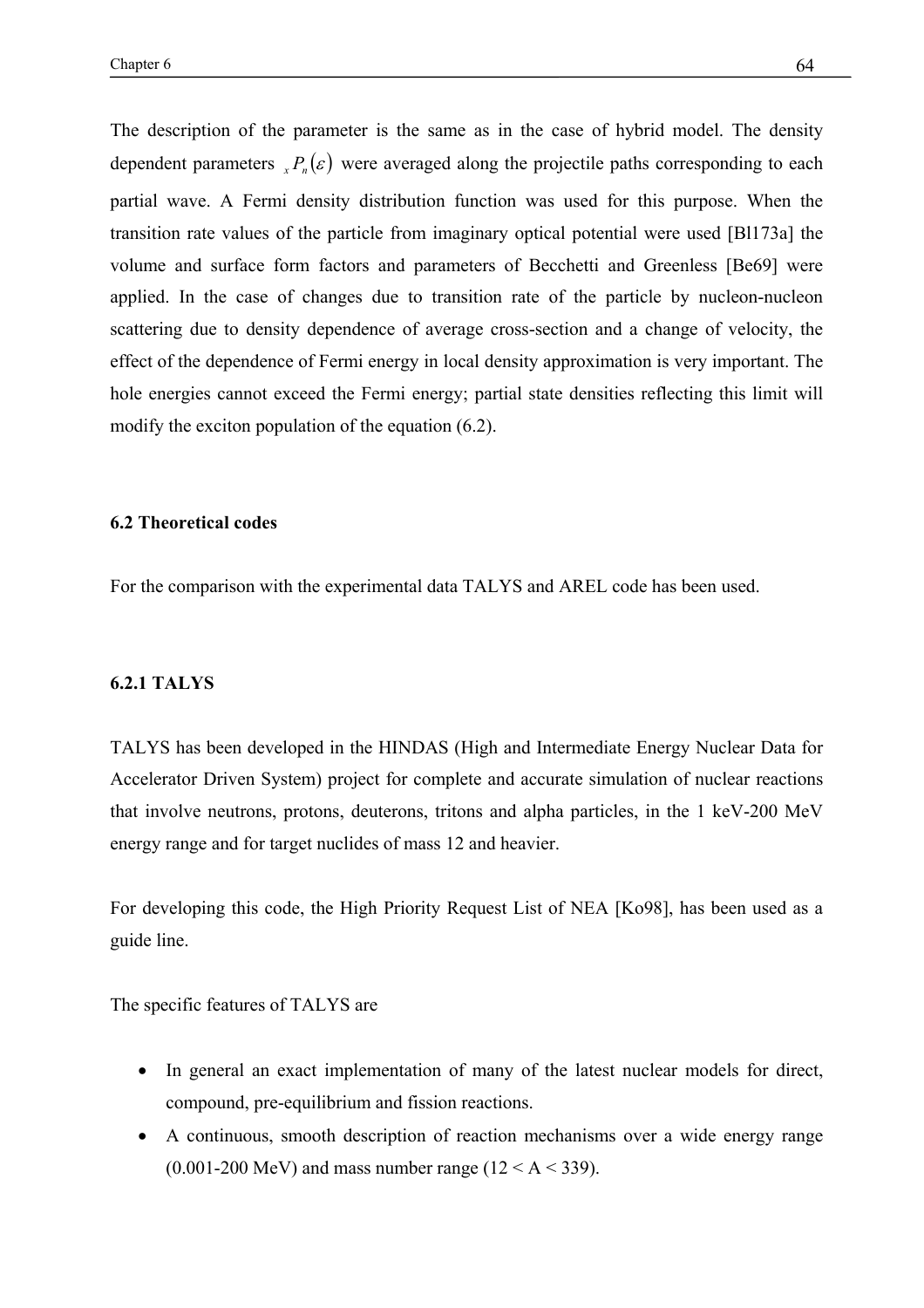- Completely integrated optical model and coupled-channels calculations by the ECIS-97 code [Ra94].
- Incorporation of recent optical model parameterizations for many nuclei
- Total and partial cross-sections, energy spectra, angular distributions, doubledifferential spectra and spectra.
- Discrete and continuum photon production cross-sections.
- Excitation functions for residual nuclide production, including isomeric cross-sections.
- An exact modelling of exclusive channel cross-sections, e.g. (n,2np), spectra, and recoils.
- Automatic reference to nuclear structure parameters as masses, discrete levels, resonances, level density parameters, deformation parameters, fission barrier and gamma-ray parameters, generally from the IEAA Reference Input Parameter Library [RIPL].
- Various width fluctuation models for binary compound reactions and at higher energies, multiple Hauser Feschbach emission until all reaction channels are closed.
- Various phenomenological and microscopic level density models.
- Various fission models to predict cross-sections and fission fragments and product yields.
- Models for pre-equilibrium reactions, and multiple pre-equilibrium reactions up to any order.
- Use of systematic if an adequate theory for a particular reaction mechanism is not yet available or implemented, or simply as a predictive alternative for more physical nuclear models.
- Automatic generation of nuclear data in ENDF-6 format.
- A transport source program.
- Easy input/output communication.
- An extensive user manual.
- A large collection of sample cases.

A particle incident on a target nucleus will induce several binary reactions which are described by the various competing reaction mechanisms. The end products of the binary reaction are the emitted particle and the corresponding recoiling residual nucleus. In general this is, however, not the end of the process. A total nuclear reaction may involve a whole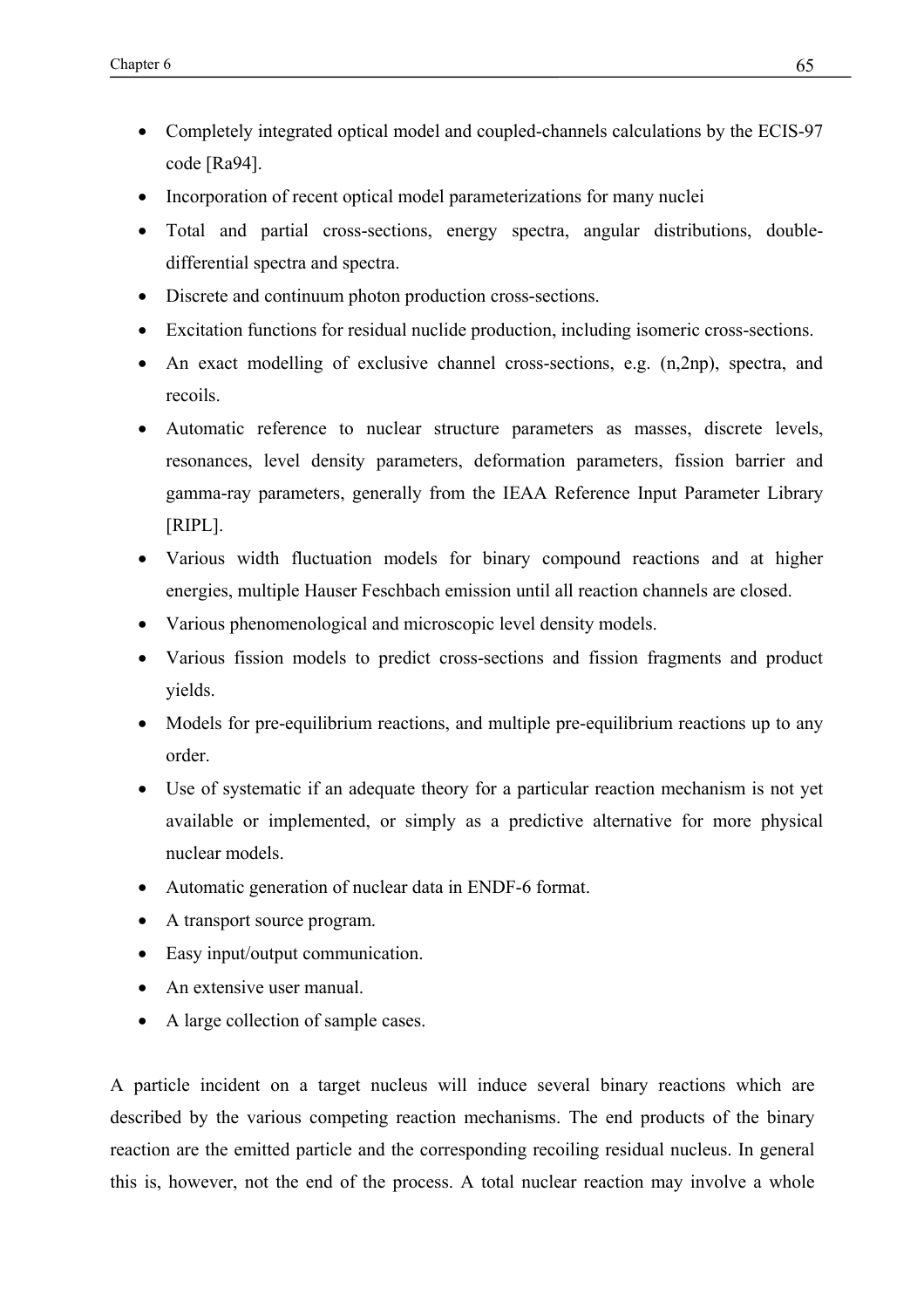sequence of residual nuclei, especially at higher energies, resulting from multiple particle emission. All these residual nuclides have their own separation energies, optical model parameters, level densities, fission barriers, gamma-strength functions, etc., that must properly be taken into account along the reaction chain. The implementation of this entire reaction chain forms the backbone of TALYS. The program has been written in a way that enables a clear and easy inclusion of all possible nuclear model ingredients for any number of nuclides in the reaction chain. In this whole chain the target and primary compound nucleus have a special status, since they are subject to all reaction mechanisms, i.e. direct, pre-equilibrium, compound and fission and at low incident energies, width fluctuation corrections in compound nucleus decay.

The default local and global optical models that are used in TALYS are quite powerful mostly for (nearly) spherical nuclides. Although TALYS already have the full flexibility to use any deformed potential one wants as specific input, it has extended the optical model database for deformed nuclides as well. The same holds for light nuclides *A* < 24. Though TALYS describes a lot of possible features for the future, the code has been released in 2004 and is compared with this work. For more description about TALYS one is referred to [Ko04]

#### **6.2.2 AREL**

AREL is a relativistic version of the ALICE LIVERMORE code. It uses relativistic kinematics and includes pre-equilibrium emission up to two pre-compound particles per interaction and allows calculation for proton energies up to 900 MeV. However the code does not consider meson production, giant resonances, fragmentations or medium-energy fission. Due to internal limitations of array sizes, the calculations are restricted to product nuclides with atomic and mass numbers differing not more than 9 and 22 respectively, from those of the target nucleus for p-induced reactions [Bl83].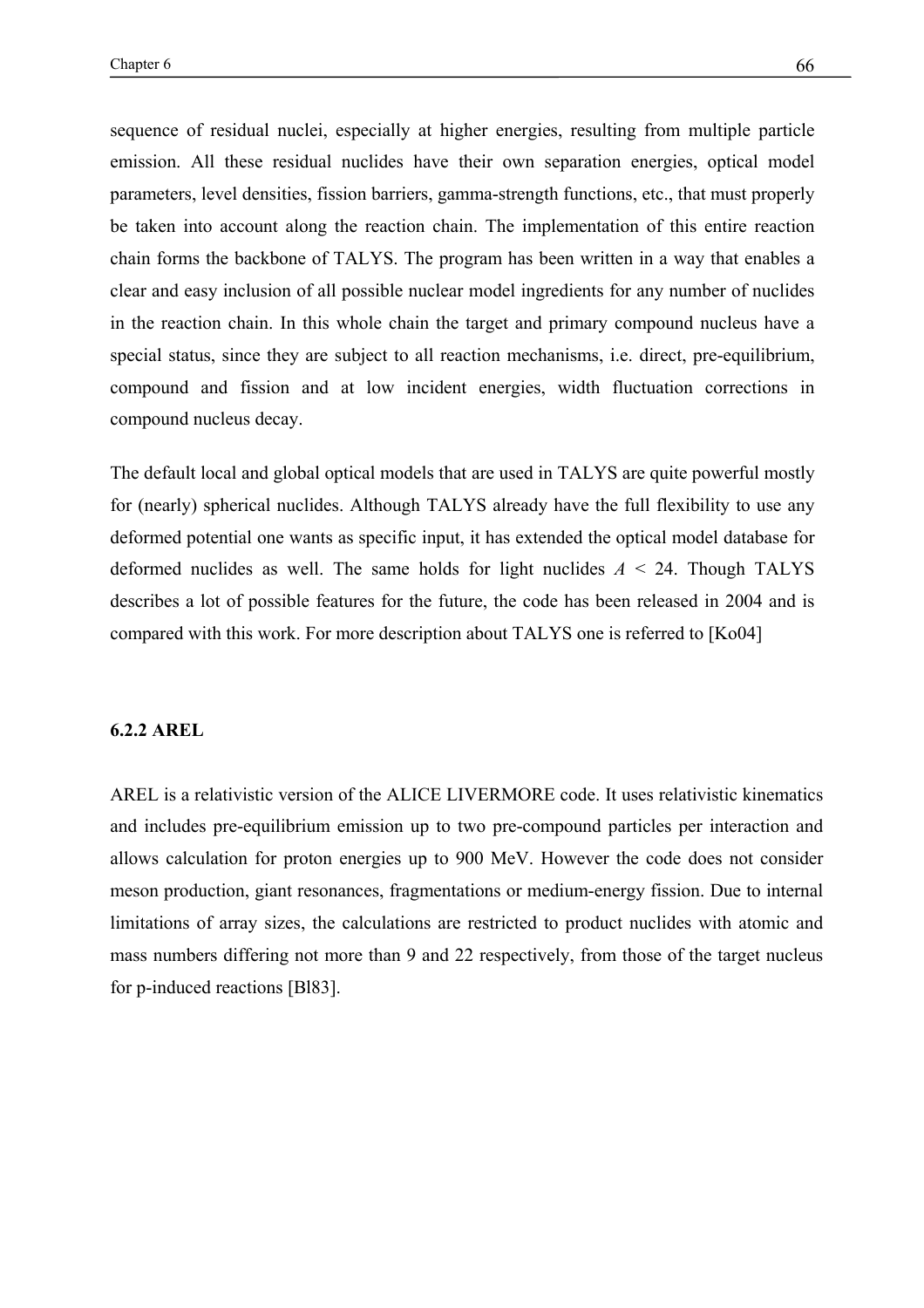The excitation function for a nuclear reaction exhibits many interesting features. There are different numbers of maxima at low energies due to different Q values followed by a continuum at intermediate energies. The broad peak at lower energies is due to the compound nuclear reaction, when the incident particle is absorbed by the nucleus, which then shares their energy with the nucleon inside the nucleus and finally the nucleus reaches statistical equilibrium. The increase in cross-section with proton energy indicates that the nucleus is in favourable position of capturing the incident particles. At low energy the density levels are low inside the target nucleus and the target nucleus can adjust the incident particle energy by continuous exchange of energy between different quantum state. The distribution of energy at this stage is symmetric about 90° usually with little angular distribution. At this point it has the characteristics of Maxwellian energy distribution [Ho82]. The decline of cross-section value indicates that further reaction channel is opening up. This means other competing reactions are activated and the probability for a particular reaction is decreased. The continuum part at intermediate energies is much less well understood. The continuum is partly due to direct process and partly due to pre-compound reaction that is, it also contains a component at the exit channel due to the particles emitted after direct process and before the final statistical equilibrium state is achieved. Pre-equilibrium particles are emitted in forward direction and are more energetic than the particles from the compound nucleus. The analysis of fluctuation in the cross-section as a function of energy specifies their presence. These fluctuations provide a measure of the interaction time and shows that these are the processes taking place in times intermediate between those taken by the direct process (transit time  $\approx 10^{-22}$  to  $10^{-23}$  sec) and by the decay of the compound nucleus ( $\approx 10^{-16}$  sec).

The different theories in chapter 6.1 formulate the pre-equilibrium reaction. This will help in order to understand the comparison in the following sections.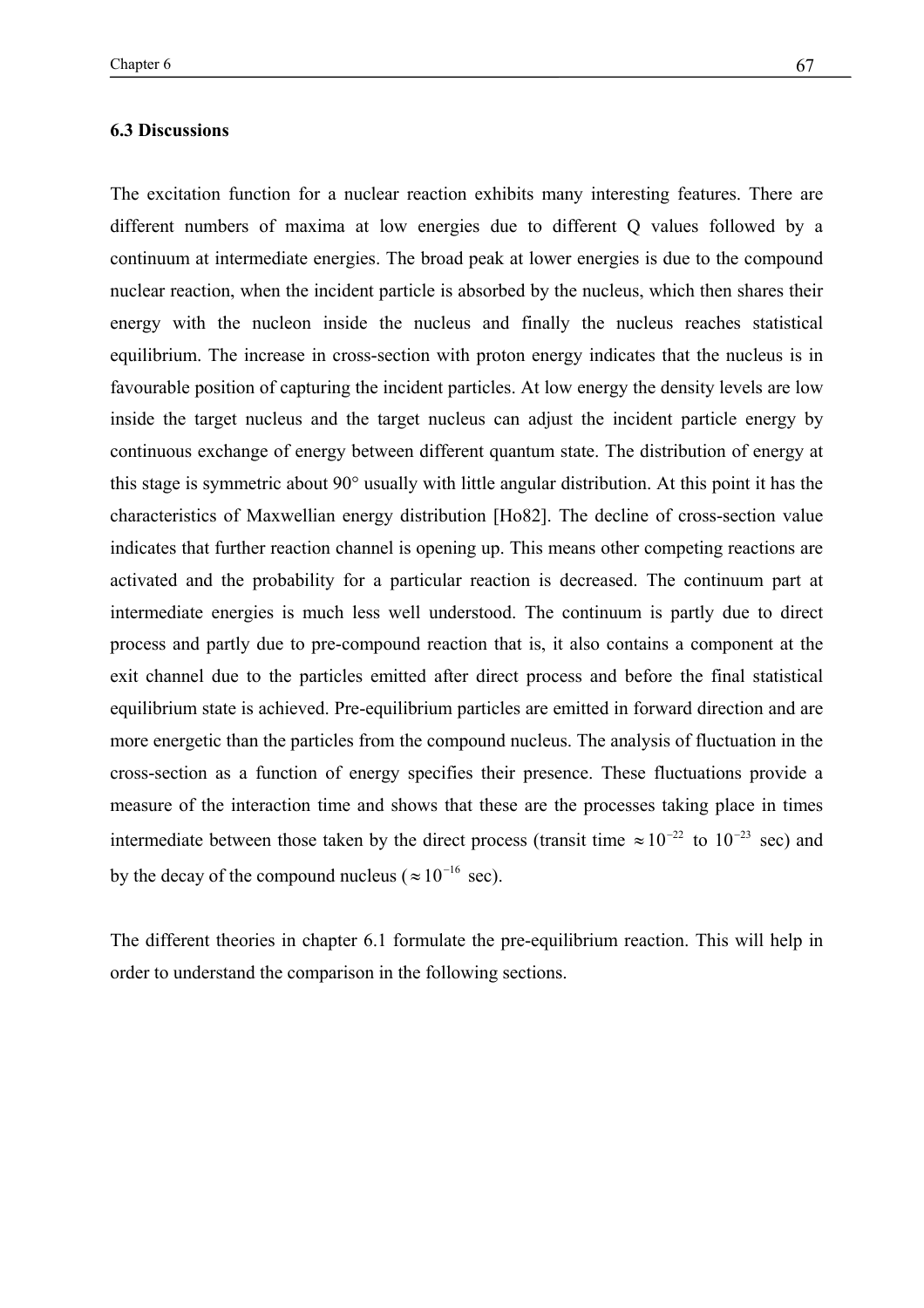$\epsilon$  Chapter 6 68

# **6.3.1 Discussions for the excitation function natW(p,xn)184Re**

The experimentally obtained data were compared with previous work of Ullah [Ul04] as well as the theoretical codes TALYS and AREL. The gamma-energy line considered here is at 894.9 keV.



Fig. 6.1: Comparison of the experimentally obtained data for the reaction  $n$ <sup>at</sup>W(p,xn)<sup>184</sup>Re with different theoretical models

The excitation function has two apparent maxima followed by a plateau. The maximum corresponds to compound reaction where the plateau is due to the pre-compound reaction. The excitation function for the reaction  $n \text{at} W(p, xn)^{184}$ Re is formed by the reaction  $184 W(p, 2n)^{184}$ Re with Q value -3.6 MeV which is not resolved in the experimental data as this value is lower than Coulomb threshold and  $^{186}W(p,3n)^{184}$ Re with O value -16.5 MeV which is evident. TALYS shows much agreement with experimental result than AREL in the low energy. There is a peak at 14.6 MeV in TALYS which is common for all the results. This is due to some numerical mistakes in TALYS which should be corrected. At lower energy AREL has a much higher value. At high energy AREL shows more consistency with the experimental data where TALYS is higher by a factor of one. This work also shows consistency with Ullah's [Ul04] work.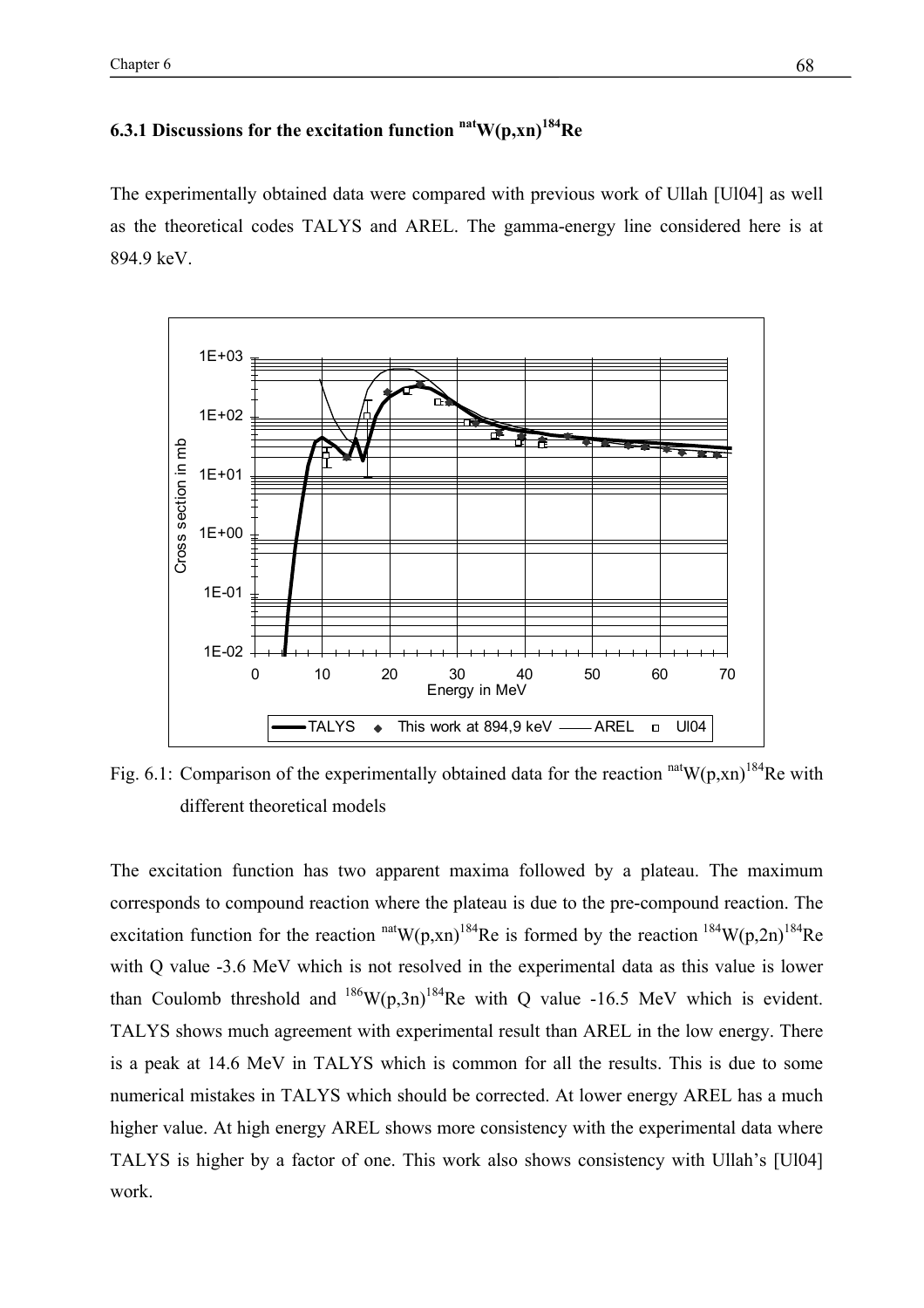### **6.3.2 Discussions for the excitation function natW(p,xn)182Re**

Previous work of Ullah [Ul04] and Protoschill [Pr97a] as well as the theoretical codes are used for the comparison. The gamma-energy line considered is at 1221.4 keV



Fig. 6.2: Comparison of the experimentally obtained data for the reaction  $\frac{\text{nat}}{W(p,xn)}$ <sup>182</sup>Re with different theoretical models

The excitation function  $<sup>nat</sup>W(p,xn)<sup>182</sup>$ Re is formed by four competitive reaction. They are</sup> <sup>182</sup>W(p,n)<sup>182</sup>Re with Q value -3.6 MeV, <sup>183</sup>W(p,2n)<sup>182</sup>Re with Q value -11.2 MeV, <sup>184</sup>W(p,3n)<sup>182</sup>Re with Q value -17.2 MeV and <sup>186</sup>W(p,5n)<sup>182</sup>Re with Q value -30.2 MeV. In fig. 6.2 it is observed that the excitation function is composed of two apparent maxima followed by a plateau. The maxima are due to the compound reaction and plateau due to pre-compound reaction. The maxima for the reaction  $^{182}W(p,n)^{182}$ Re is not apparent as it is hindered by Coulomb thershold. The first maxima in fig. 6.2 is due to  $^{183}$ W(p,2n)<sup>182</sup>Re. The region corresponding to the reaction  $^{184}$ W(p,3n)<sup>182</sup>Re also lies in this neighbourhood region of the second maxima as this is not clearly apparent due to low isotopic abundance. The second maxima corresponds to the reaction  $^{186}W(p,5n)^{182}$ Re. It is seen that at low energy the data of this work is in good agreement with [Ul04] and at high energy with [Pr97a]. But all the data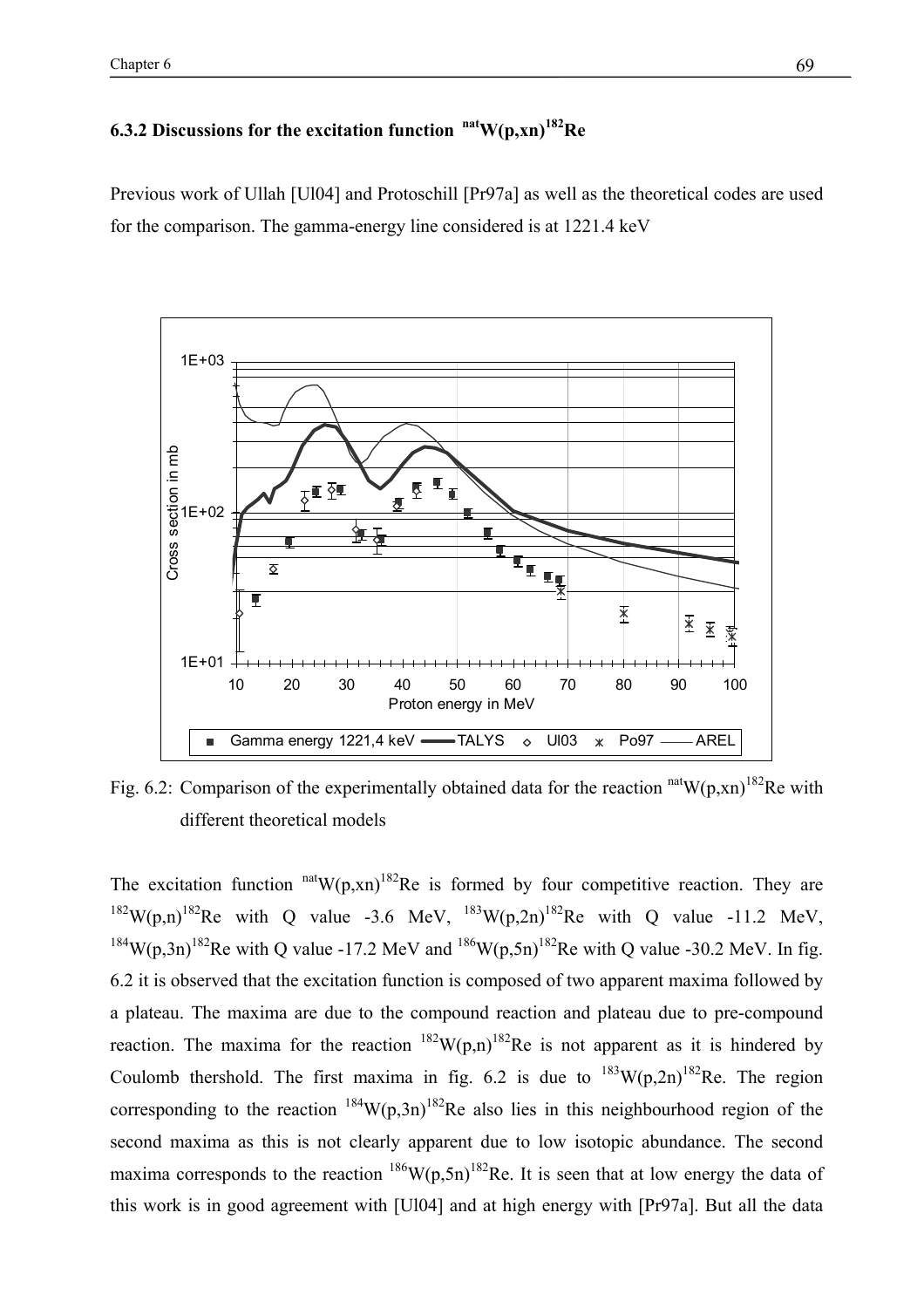are below than TALYS and AREL. At energy 10.7 MeV TALYS is nearly in agreement with Ullah's work [Ul04]. But after that the values of TALYS is much higher while Ullah's work is in accordance to this work. The result from AREL is much higher than TALYS in this energy region. The maxima are at 28.83 MeV and 46.42 MeV. TALYS and AREL is higher by a factor of three and six respectively for the first maxima where a factor of two and four in the case of second maxima respectively. Then there is a gradual decline. This work coincides with the work of Protoschill [Pr97a] at 68.42 MeV. The results from TALYS and AREL are in agreement from 42 to 60 MeV. After 60 MeV AREL has lower value than TALYS. For the compound nucleus reaction at low energy TALYS appears to be better than AREL while in pre-equilibrium region AREL has close value with the experimental data than TALYS. The peak due to numerical mistakes at 14.6 MeV in TALYS is also present here.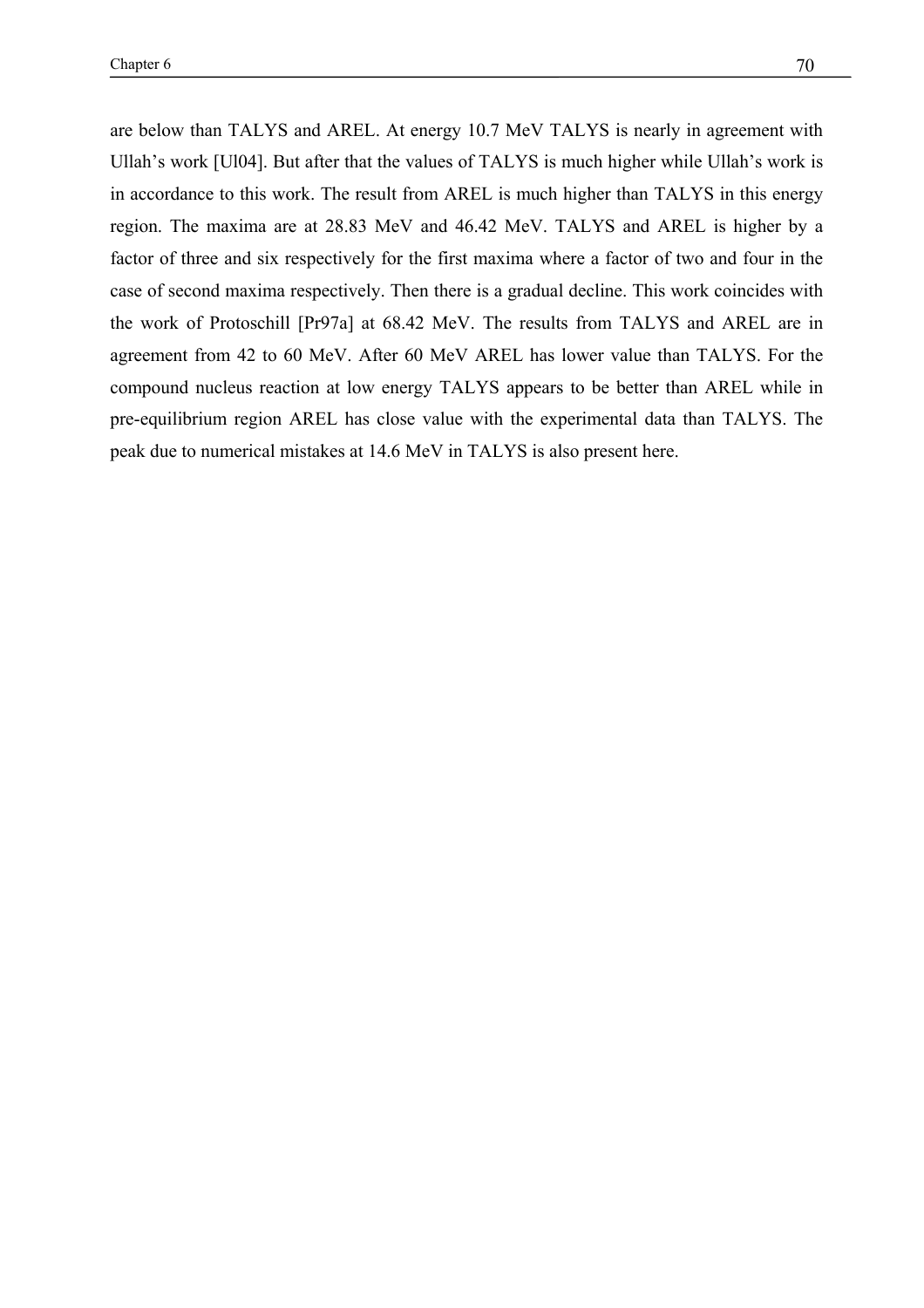#### **6.3.3 Discussions for the excitation function natW(p,xn)181Re**

Only Protoschill's work [Pr97a] was available as well as with the theoretical codes for the comparison. The gamma energy line considered here is at 365.57 keV

The excitation function  $\mathrm{nat}W(p, xn)^{181}$ Re is formed by the reactions  $\mathrm{^{182}W(p,2n)^{181}Re}$  with Q value -11.2 MeV,  $^{183}$ W(p,3n)<sup>181</sup>Re with Q value -19.2 MeV,  $^{184}$ W(p,4n)<sup>181</sup>Re with Q value -24.8 MeV and  $186$ W(p,6n)<sup>181</sup>Re with Q value -37.8 MeV. The first maxima is due to <sup>182</sup>W(p,2n)<sup>181</sup>Re, while <sup>183</sup>W(p,3n)<sup>181</sup>Re and <sup>184</sup>W(p,4n)<sup>181</sup>Re lies in the region of the second maxima. They are not resolved individually as  $184$ W has a low isotopic aboundance and the third maxima correspond to the reaction  $^{186}W(p,6n)^{181}$ Re. TALYS shows better agreement with the experimental data than AREL. At 14.6 MeV TALYS shows the same problem of numerical mistake. Protoschill's [Pr97a] work at high energy is in well agreement with TALYS.



Fig. 6.3: Comparison of the experimentally obtained data for the reaction  $\frac{\text{nat}}{W(p,xn)}^{181}$ Re with different theoretical models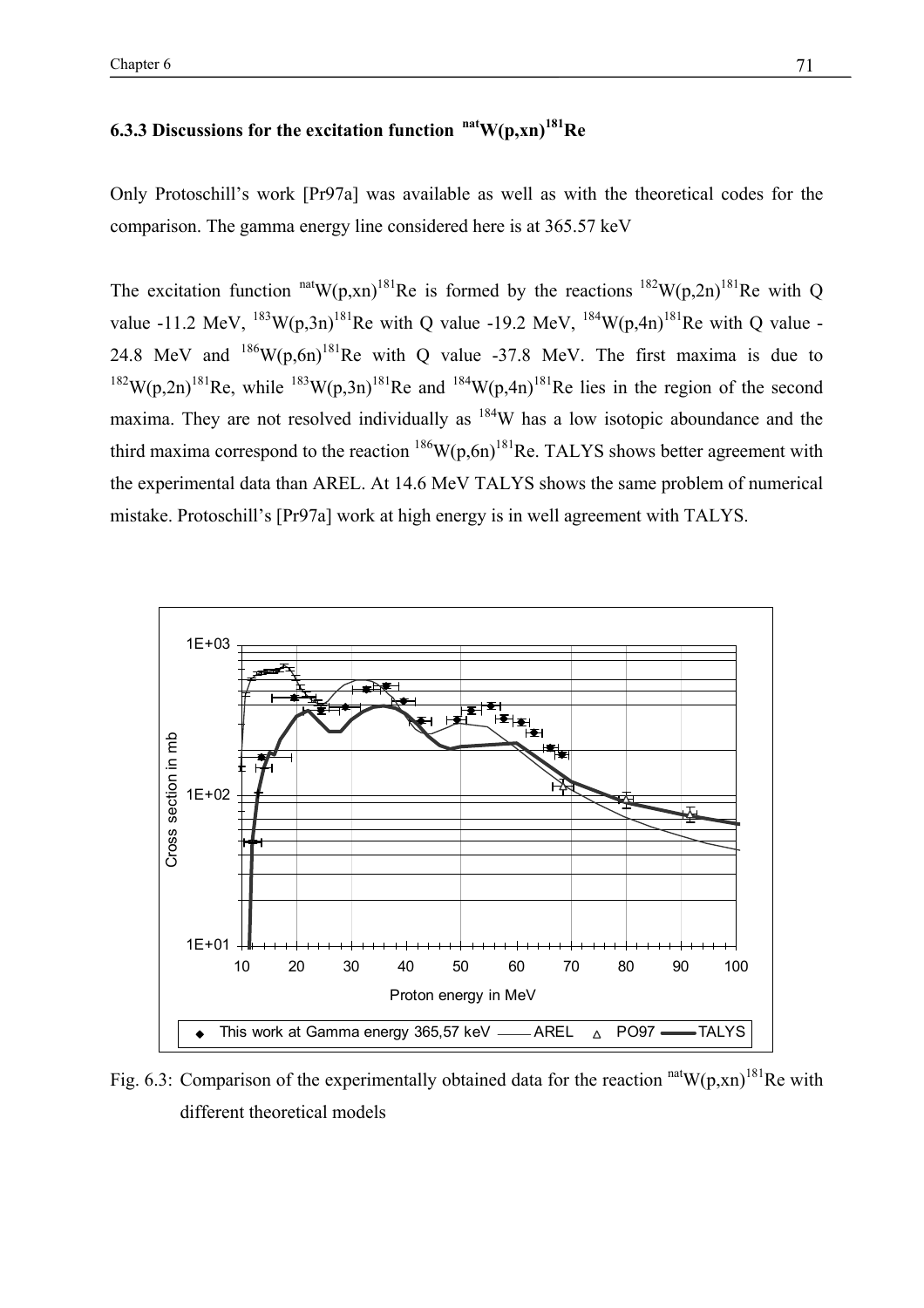$\Box$ Chapter 6 72

### **6.3.4 Discussions for the excitation function**  $\frac{\text{nat}}{\text{W}}(\text{p,2pxn})^{177}\text{Ta}$

No experimentally obtained data was available for the comparison. Thus it was compared only with theoretical codes. The gamma-energy line for which the excitation function was evaluated is at 112.94 keV. While the only other gamma-energy line at 208 keV for  $177$ Ta was not possible to identify due to low gamma-abundance.



Fig. 6.4: Comparison of the experimentally obtained data for the reaction  $\text{natW}(p,2pxn)^{177}$ Ta with different theoretical models

The excitation function can be formed in two different ways. That is either by emitting an alpha particle through the exit channel or emitting particle individually. For alpha particle in the exit channel the excitation function is formed by the reactions

<sup>182</sup>W(p,α2n)<sup>177</sup>Ta with O = -7.8 MeV <sup>183</sup>W(p,α3n)<sup>177</sup>Ta with O = -14.0 MeV <sup>184</sup>W(p,α4n)<sup>177</sup>Ta with O = -21.4 MeV <sup>186</sup>W(p,α6n)<sup>177</sup>Ta with Q = -34.3 MeV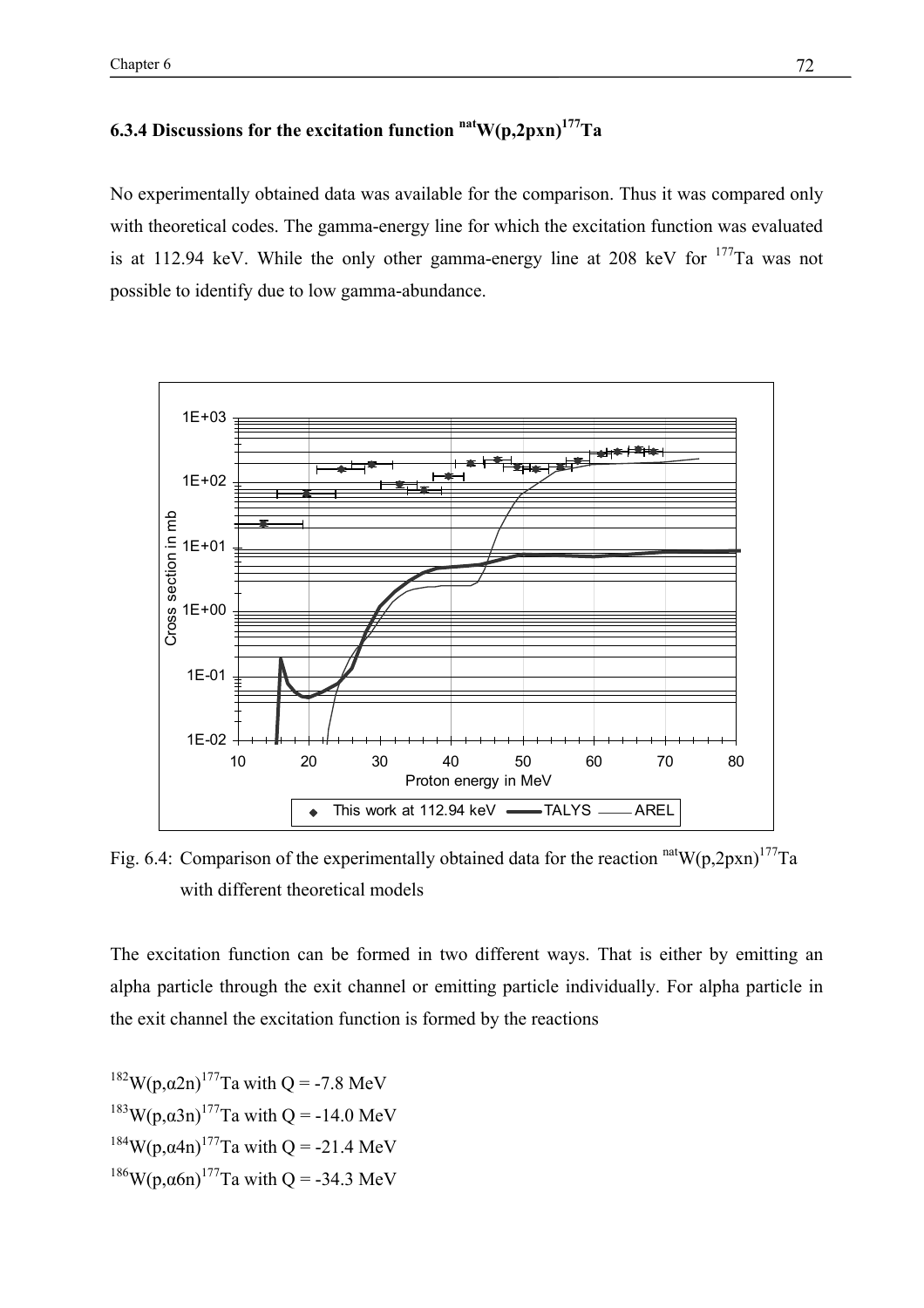For individual particle in the exit channel the excitation function is formed by the reaction

W(p,2p4n)<sup>177</sup>Ta with Q = -36.1 MeV  $183W(p,2p5n)$ <sup>177</sup>Ta with Q = -42.3 MeV W(p,2p6n)<sup>177</sup>Ta with Q = -49.7 MeV W(p,2p8n)<sup>177</sup>Ta with Q  $\approx$  -62.6 MeV

Both of the models do not reveals any of these two kinds of phenomenon. In fact these models cannot be explained with the underlying physics.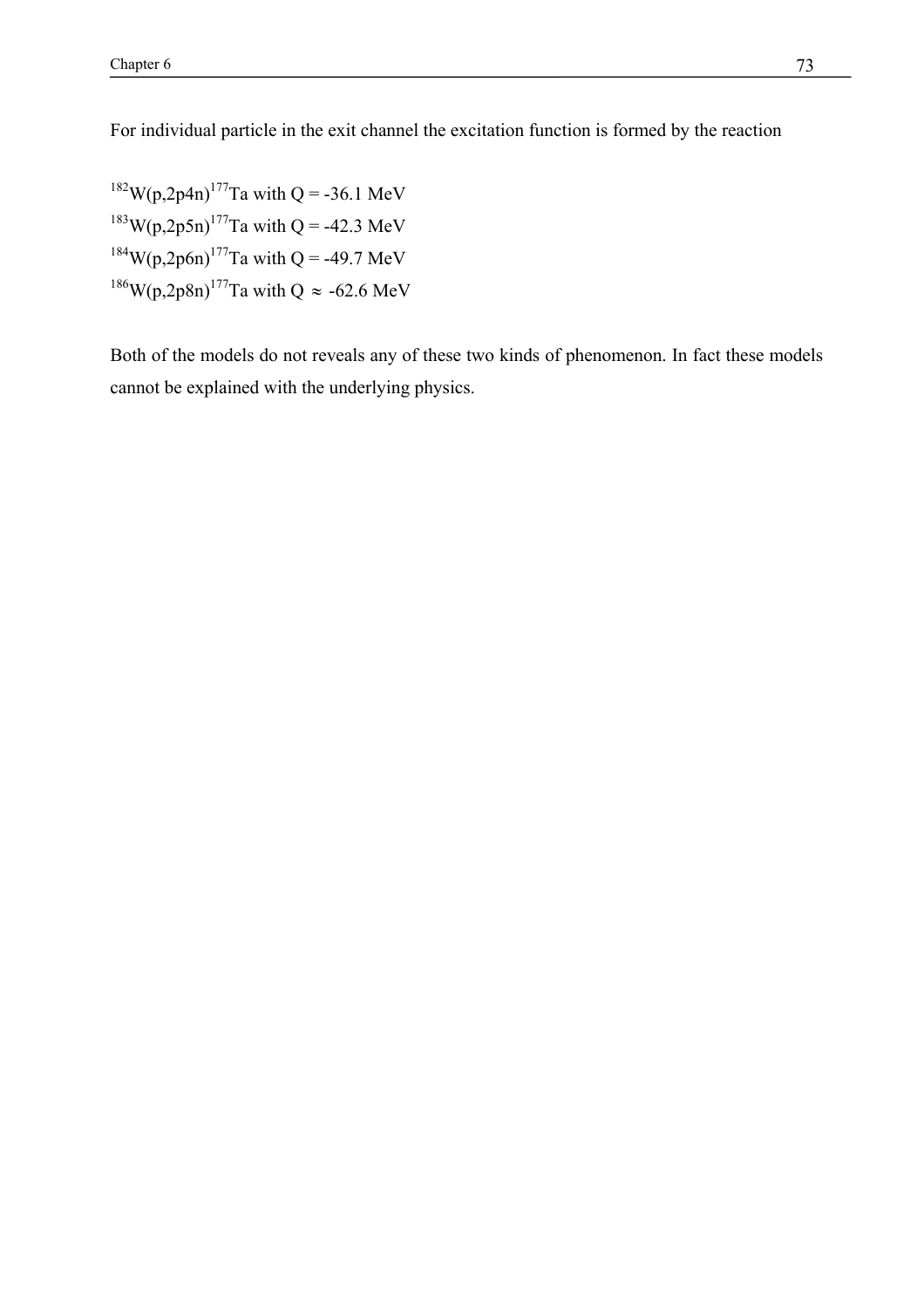#### **Conclusions**

The context of this work describes residual nuclides produced from tungsten by proton induced reaction. This was a part of the  $5<sup>th</sup>$  frame work of the European Commission's project HINDAS (High and Intermediate Energy Nuclear Data for Accelerator Driven System). The goal of this project is to provide reliable nuclear reaction data for the feasibility studies of accelerator driven system. These data can further be used in evaluating new codes for nuclear reactions.

Irradiation of the target was performed at the PSI (Paul Scherrer Institute), Villigen, Switzerland using stacked foil technique. The energy range covered in this experiment was approximately from 10 MeV to 70 MeV. The samples were measured by off-line gammaspectroscopy at the Center for Radiation Protection and Radioecology, University of Hannover. The spectrums were evaluated by commercially available software GAMMA-W in interactive mode.

Four radionuclides <sup>184</sup>Re, <sup>182</sup>Re, <sup>181</sup>Re and <sup>177</sup>Ta were identified from natural tungsten with a half-life between 19.9 hours and 67 days. Altogether 67 cross-sections were determined.

The evaluation was performed by different gamma-energy line for different radionuclides except for <sup>177</sup>Ta. The consistency of the results confirmed the validity of the measurement. For 177Ta there was no other detectable gamma-energy line available.

The experimentally obtained data were compared with previously obtained experimental data and codes AREL and TALYS based on theoretical models. Good agreement between different experimental work and the codes were obtained for different isotopes of Re. Still in some cases there are discrepancy between the experimentally obtained data and the codes which require further improvements.

In the case of  $177$ Ta, there was no previously obtained data available. There are two processes by which the reaction  $n \text{at} W(p,2p \text{xn})^{177}$ Ta can be performed. One is by the emission of alpha particle at the reaction channel and the other is by the emission of individual particles. None of the phenomenon is prevailed by the two theoretical codes TALYS and AREL. Much attention should be taken for the theoretical codes for this reaction. Further it would be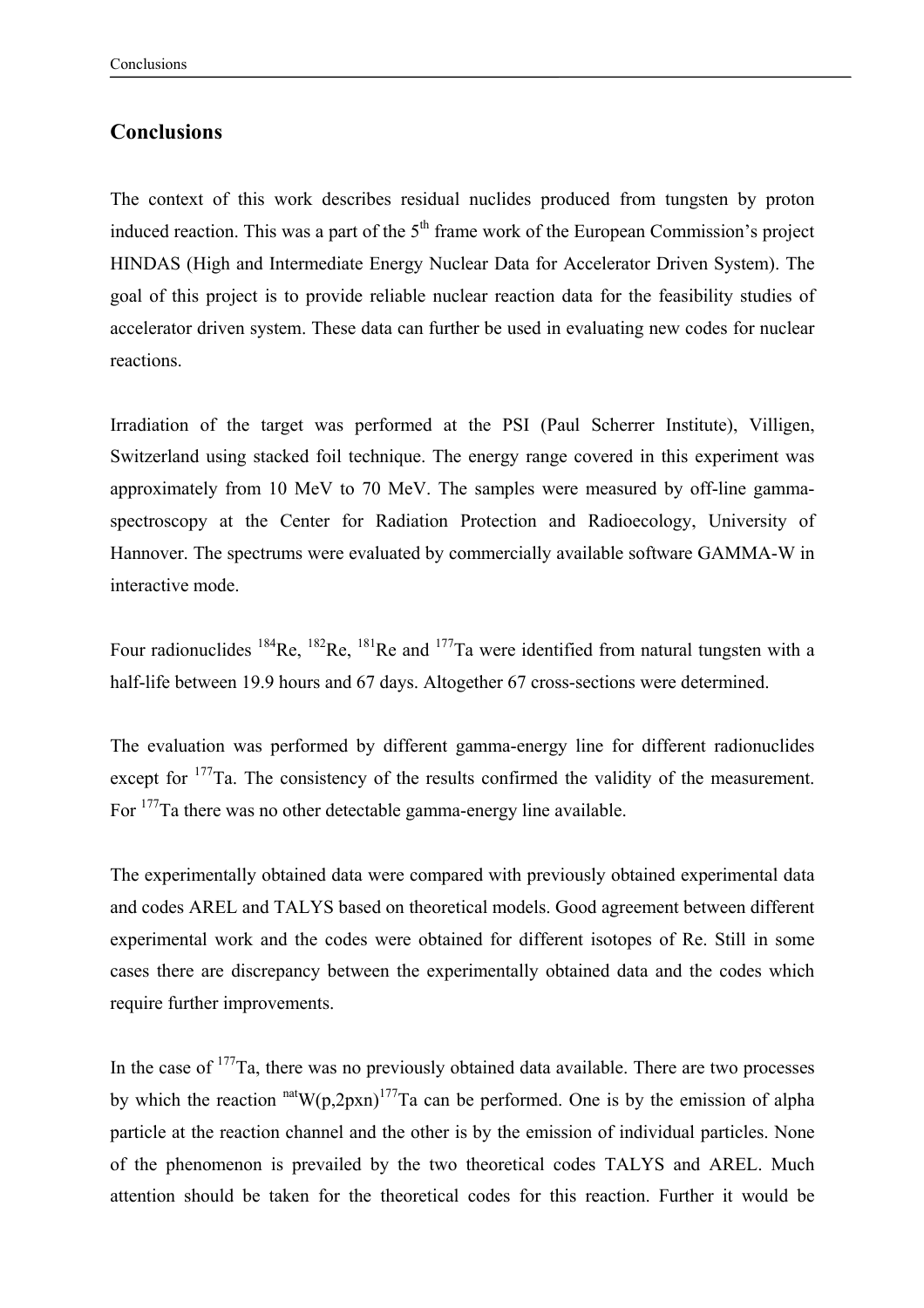interesting to perform another experiment on tungsten at medium energy to check this reaction.

The gamma abundances taken from different nuclear libraries show consistency among themselves except in the case of  $^{181}$ Re. This can be checked by performing another experiment on tungsten at this energy range.

This experiment produces a new set of cross-section data for tungsten. These data will extend cross-section library and will contribute to develop new and improved simulation codes.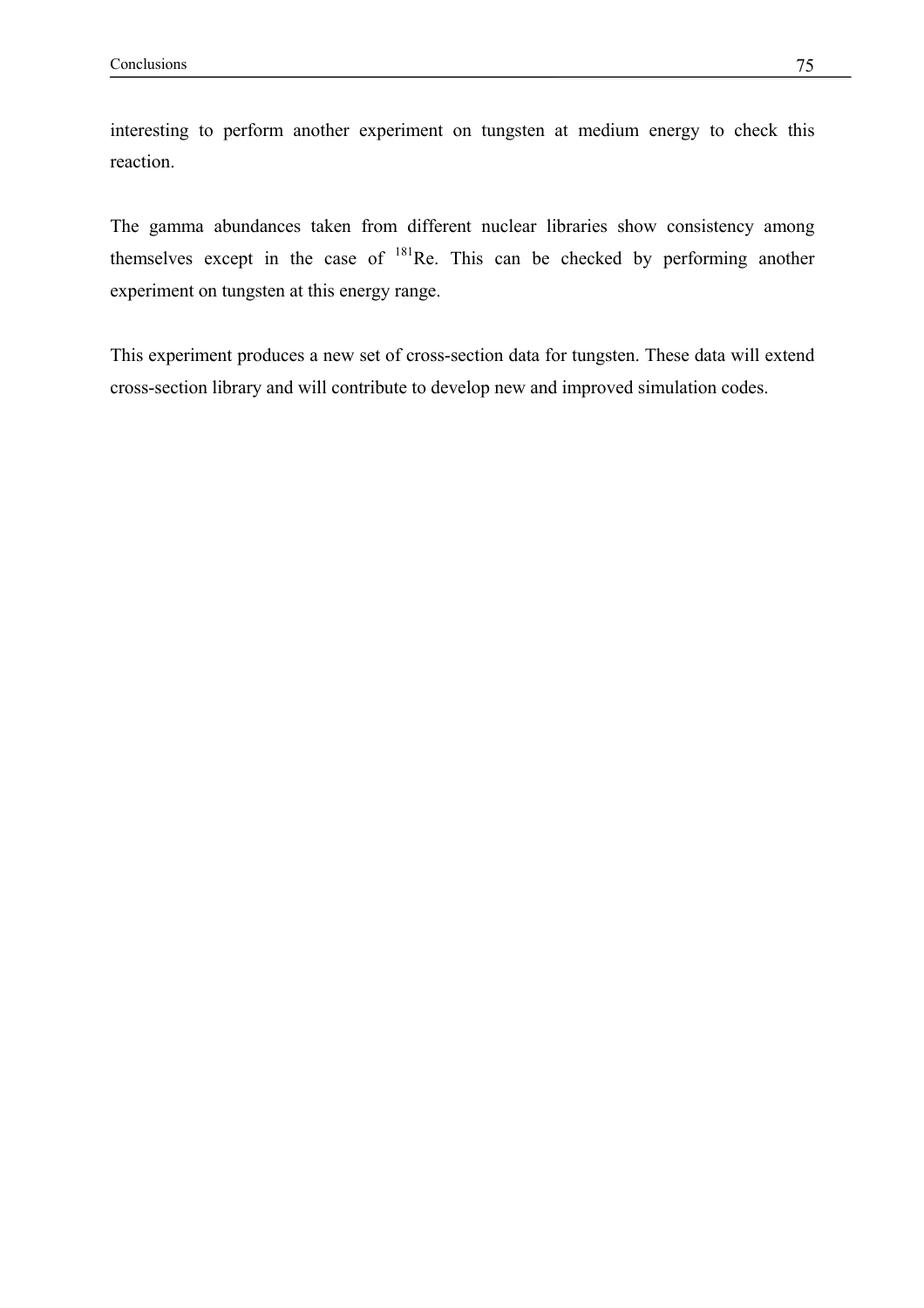# **References**

| [ $An77$ ]  | Andersen H.H., Ziegler J.F., Hydrogen Stopping Powers and Range in All<br>Elements, Vol.3 of The Stopping and Ranges of Ions in Matter, Pergamon Press,<br>ISBN 0-08-021605-6, (1977)                                                                                                                                                                                                   |
|-------------|-----------------------------------------------------------------------------------------------------------------------------------------------------------------------------------------------------------------------------------------------------------------------------------------------------------------------------------------------------------------------------------------|
| [Be69]      | Becchetti F.D., Greenless G.W., 1969, Phys. Rev., 182:1190.                                                                                                                                                                                                                                                                                                                             |
| [Be01]      | Benlliure J., et al., Isotopic production cross-sections of fissions residues in<br>$197$ Au on proton collisions at 800A MeV, Nucl. Phys. A 638 (2001) 513-539.                                                                                                                                                                                                                        |
| [Bi95]      | BIPM, IEC, IFCC, ISO, IUPAC, IUPAP, OIML, Guide to the Expression of<br>Uncertainty in Measurement 1995                                                                                                                                                                                                                                                                                 |
| [B $173a$ ] | Blann M., 1973 Nucl. Phys. A 213:570                                                                                                                                                                                                                                                                                                                                                    |
| [B173b]     | Blann M., Winter Meet, Nucl. Phys. 9 <sup>th</sup> Villars, 1973, ed. Milan Iorro I., Univ.<br>Milan. Reproduced copy.                                                                                                                                                                                                                                                                  |
| [B175]      | Blann, M. Pre-equilibrium Decay, Ann. Rev. Nucl. Sci. 25 (1975) 123                                                                                                                                                                                                                                                                                                                     |
| [B183]      | Blann M. and Vonach K., Phys. Rev. C 28 (1983) 1475                                                                                                                                                                                                                                                                                                                                     |
| [BN04]      | Brook Haven National Laboratory (2004)<br>http://www.nndc.bnl.gov/                                                                                                                                                                                                                                                                                                                      |
| [Bo15]      | Bohr N., Philos. Mag. 30(1915) 581                                                                                                                                                                                                                                                                                                                                                      |
| [Bo92]      | Bowman, C.D., Arthur E.D., Lisowski P.W., Lawrence G.P, Jensen R.J.,<br>Anderson J.L., Blind B., Cappiello M., Davidson J.W., England T.R., Engel<br>L.N., Haight R.C., Hughes H.G., Ireland J.R., Krakowski R.A., LaBauve R.J.,<br>Letellier B.C., Perry R.T., Russell G.J., Staudhammer K.P., Versamis G.,<br>Wilson W.B., Nuclear energy generation and waste transmutation using an |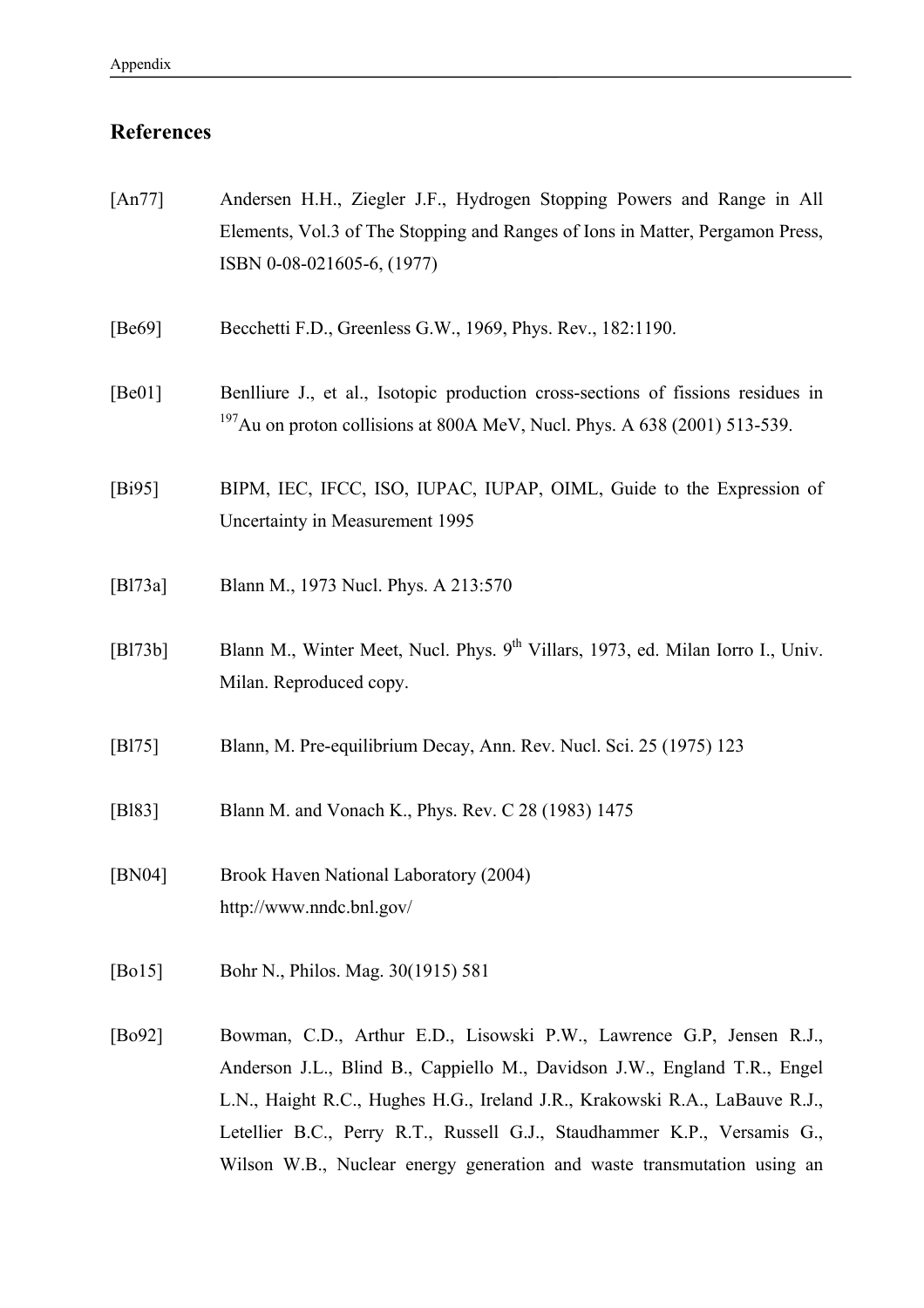accelerator-driven intense thermal neutron source, Nucl. Instr. Meth. Phys. Res. A320 (1992) 336

- [Bö70] Böhning M., 1970, Nucl. Phys. A 152:529
- [Bu95] Busemann R., Michel R.,et al, TSL Progress Report 1994-1995, 1996 p. 36-38.
- [Ca93] Caraminati F., Klapish R., Revol J.P., Roche Ch., Rubio J.A., and Rubbia C., An Energy Amplifier for Cleaner and Inexhaustible Nuclear Energy Production Driven by a Particle Beam Accelerator, CERN/AT/93-47(ET)(1993)
- [Ch99] Chu S.Y.F., Ekström L.P., Firestone R.B., The Lund /LBNL Nuclear Data Search, LBNL Berkeley, U.S.A. and Department of Physics, Lund University, Sweden, 1999. http://www.nucleardata.nuclear.lu.se/nucleardata/toi/radsearch.asp/
- [En99] Enqvist T., et al., 1999, Symmetric experimental survey on projectile fragmentation and fission induced in collisions of  $^{238}$ U at 1 A GeV with lead, Nucl. Phys. A 658 47-66.
- [En01] Enqvist T., et al., Isotopic yields and kinetic energies of primary residues in A GeV  $^{208}Pb + p$  reactions, Nucl. Phys. A 686 (2001) 481-524.
- [En02] Enqvist T., et al., Primary residue production cross-sections and kinetic energies in 1 A GeV <sup>208</sup>Pb on deuteron reactions, Nucl. Phys. A. 703 (2002) 435-465.
- [Fa97] Farget F., Benlliure J., Enqvist T., Taieb J., Schmidt K. H., Armbruster P., Bernas M., Mustapha B., Stephan C., Tassan-got L., Boudard A., Leray S., Legrain R., Volant C., Dufour J.P., Czajkowski S., Pravikoff M., Spallation reaction cross-sections relevant for accelerator-driven system, GSI Annual Report (1997)
- [Fe74] Feshbach H., 1975, Rev. Mod. Phys. 46:1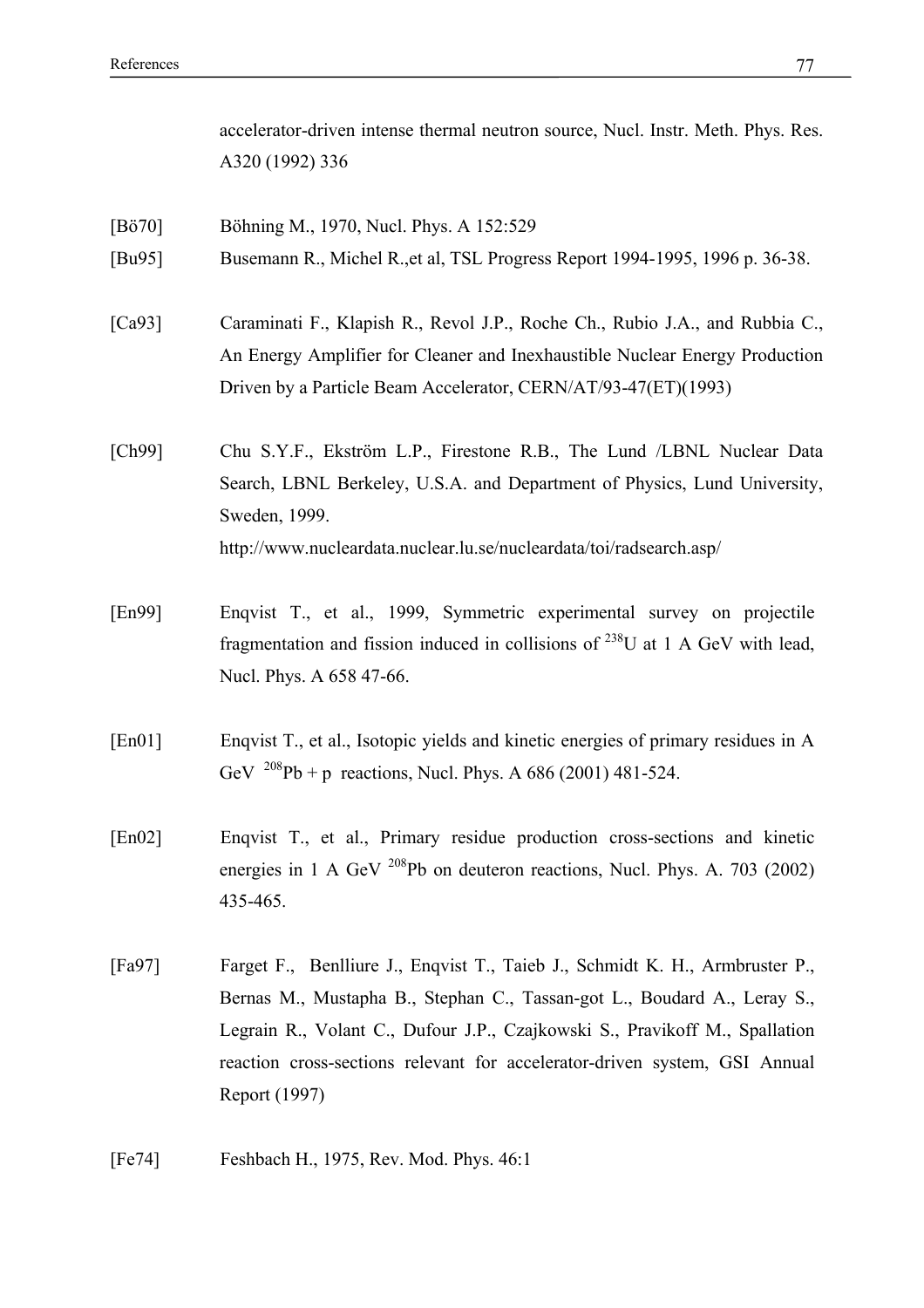- [Gr66] Griffin J.J., 1966. Phys. Rev. Lett.17:478
- [Gr67] Griffin J.J., 1967. Int. Nucl. Phys. Conf. 1966, Gatlinburg, Tenn., ed. Becker R.L., p.778. New York Academic
- [Gr68] Griffin J.J., 1968. Intermediate Structure in Nuclear Reactions, ed. Kennedy H.P., Schrils R., Lexington: Univ. Kentucky Press. 219 pp.
- [Gu69] Gunik R., Niday J.B., Anderson R.P., Meyer R.A., Gamma-ray energies and intensities, UCID-15439(1969)
- [Ga73] Gadioli E., Gadioli-Erba E., Sona P.G., 1973, Nucl. Phys. A 217:570
- [Gl98] Gloris M., PhD Thesis, University of Hannover, 1998
- [Gl99] Gloris M., Michel R., Sudbrock F., Herpers U., Malmborg P., Holmqvist B., Proton-Induced Production of Residual Radionuclides in Lead at Intermediate Energies, Submitted to Nucl. Instr. Meth. Phys. Res. A (November 1998); Revised (February 1999)
- [Ho82] Hodgson P.E., Pre-equilibrium processes in nuclear reactions. Opening address to the Varenna Conference on Nuclear Reaction Mechanisms Varenna Italy Jume. 1982.
- [Ju86] Judith F. Briesmeister, (editor), MCNP (Monte Carlo Neutron and Proton Transport), Los Alamos National Laboratory Report LA 7396-M, Rev. 2 (1986).
- [Ke73] Keller K.A., Lange J., Münzel H., LANDOLT-BÖRNSTEIN, Numerical Data and Functional Relationships in Science and Technology, New series, Editor in Chief: Hellwege, GroupI: Nuclear and Particle Physics, Volume 5, Q-Values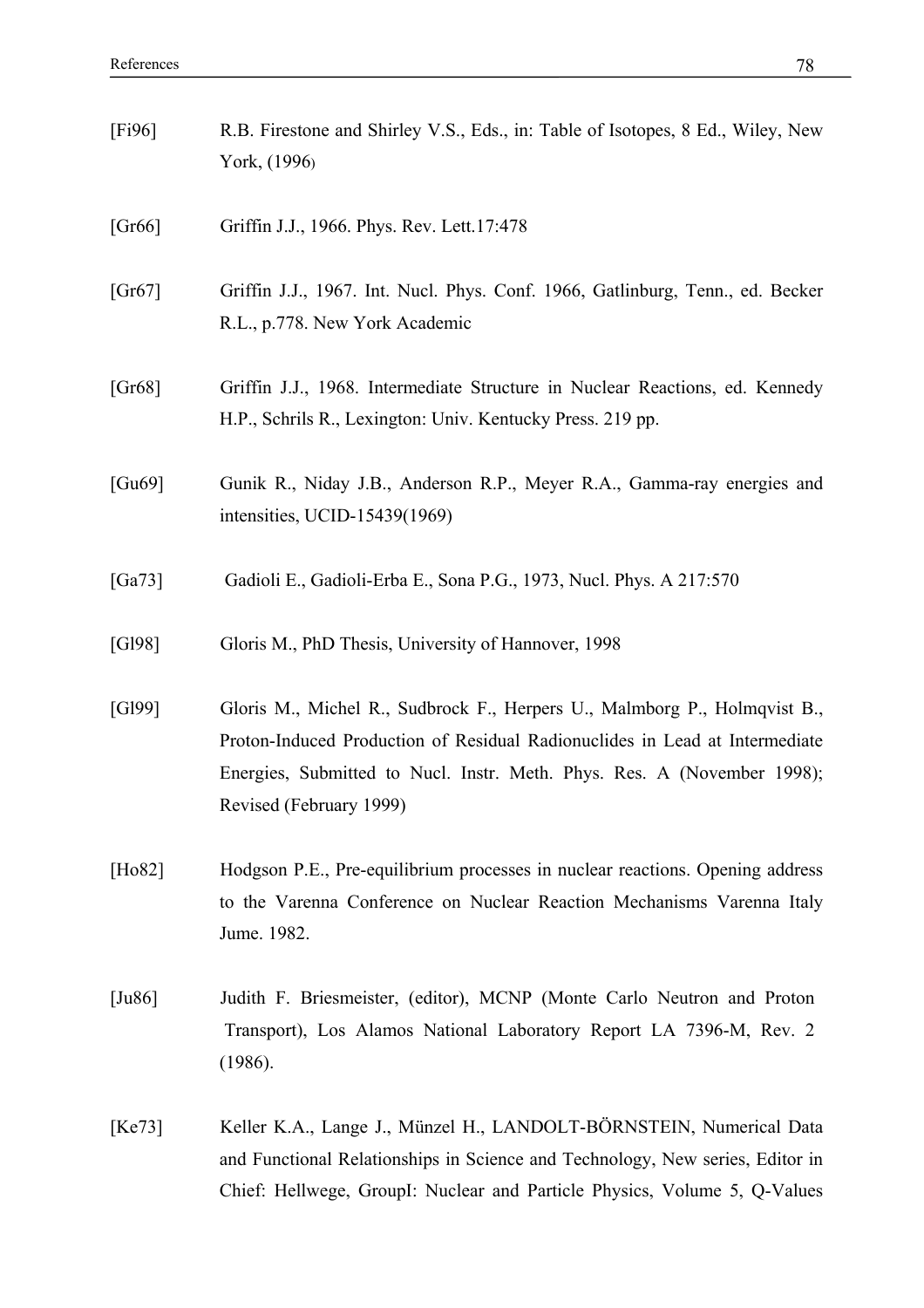and Excitation Functions of Nuclear Reactions, Part A, Q-Values, Editor: Schopper H., Springer-Verlag Berlin. Heidelberg. NewYork,1973.

- [Kl00] Klapisch R., Accelerator Driven Systems: An application of proton accelerators to nuclear power industry, Euro physics News (2000) Vol.31 No.6
- [Kn00] Radiation Detection and Measurement, 3rd Edition, 2000, John Willey and Sons.U.S.A.
- [Ko91a] N.P. Kocherov, Ed., Intermediate Energy Nuclear Data For Applications, INDC(NDS)-245 (1991)
- [Ko98] Koning A. J., Delaroche J.-P., and Bersillon O., Nucl. Inst. Meth. A 414,49 (1998).
- [Ko03] Koning A.J., Delaroch, Nucl. Phys. A 713,231(2003)
- [Ko04] Koning A.J., Hilaire S., and Duijvestijn M.C., "TALYS: Comprehensive nuclear reaction modeling", *Proceedings of the International Conference on Nuclear Data for Science and Technology - ND2004*, Sep. 26 - Oct. 1, 2004, Santa Fe, USA,
- [Mi73] Miller J.M., 1973, Proc Int. Conf. Nucl. Phys. Munich, ed. DeBoer J.J., Mang H.J., 2:597. Amsterdam: North-Holland
- [Mi 97a] Michel R., Bodemann R., Busemann H., R. Daunke, M. Gloris, Lamge H.-J., Klug B., Krins A., Leya I., Lüpke M., Neumann S., Reinhardt H., Schnatz-Büttgen M., Herpers U., Hannen Th., Kubik P.-W., Synal H. -A., Cross-sections for the Production of Residual Nuclides by Low and Medium-Energy Protons from the Traget Elements C, N, O, Mg, Ca, Ti, Al, Si, Mn, Fe, Co, Ni, Cu, Sr, Y, Zr, Nb, Ba, and Au. Nucl. Inst. Meth. in Phys. Res. B. 129 (1997) 153-193.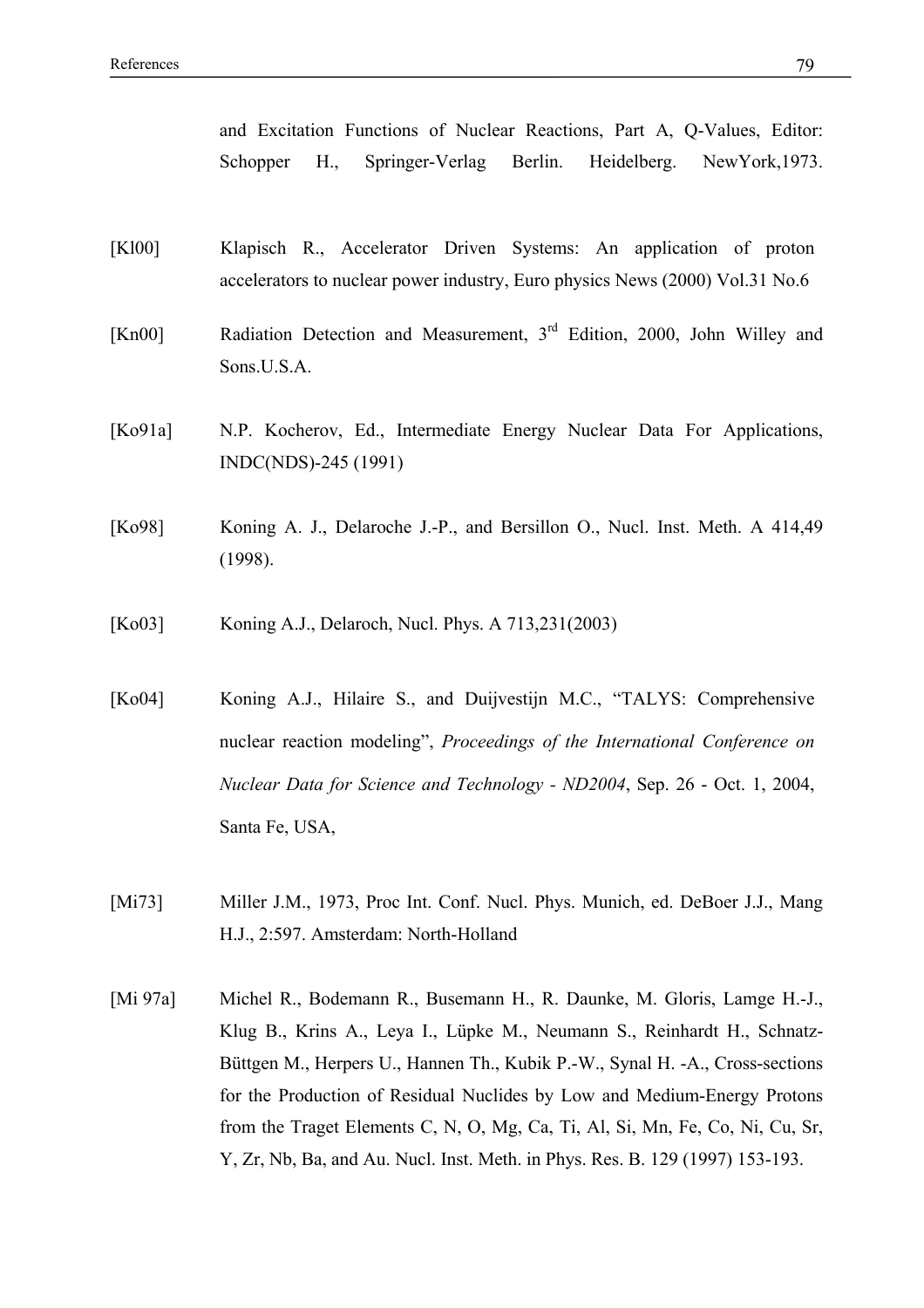[Mi97b] Michel R., et al., Nucl. Int. Meth. B-129 (1997) 153.

- [Mi97c] Michel R., Proc. GEDEON, Gestion des Dechets par des Options Nouvelles, Experimental Spallation Studies for the Transmutation of Nuclear Waste: Present and Future, Scalay, 24.01.1997
- [Ob74] Oblozinsky P., Ribansky I., Betak E., 1974, Nucl. Phys. A 226:347
- [Pa68] Palms J.M. et al., Nucl. Instrum.Meth.64, 310 (1968)
- [Ph70] Philippot J. Cl., IEEE Trans. Nucl. Sci. NS-17(3), 446(1970)

[Pr97a] Protoschill J., Untersuchung der Restkernproduktion durch protoneninduzierte Reaktionen an schweren Targetelementen, Diplomarbeit, Universität Hannover (1997)

- [Qa 97] Qaim S.M., Radioactivity in Medicine: Achievements, Perspectives and Role of Nuclear Data, in: Reffo G., Ventura A., Grandi C. (eds.), Proc. Int. Conf. Nuclear Data for Science and Technology, Trieste, 19-24 May 1997, IPSConf. Proc. 59 Bologna (1997) 31
- [Ra94] Raynal J., Notes on ECIS94, CEA Saclay Report No. CEA-N-2772, 1994
- [Re83] Reuss U., Westmeier W., At. Data Nucl. Data Tables 29 (1983)
- [Re01] Rejmund F., et al., Measurement of isotopic cross-sections of spallation residues in 800 A MeV  $^{197}$ Au + p collisions, Nucl. Phys. A 638 (2001) 540-565.
- [Ri89] Richard E. Prael and Henry Lichenstein, LA-UR-89-3014, Los Alamos National Laboratory (1989).
- [RIPL] Handbook for calculations of nuclear reaction data: Reference Input Parameter Library, http://www.nds.iaea.or.at/RIPL-2/.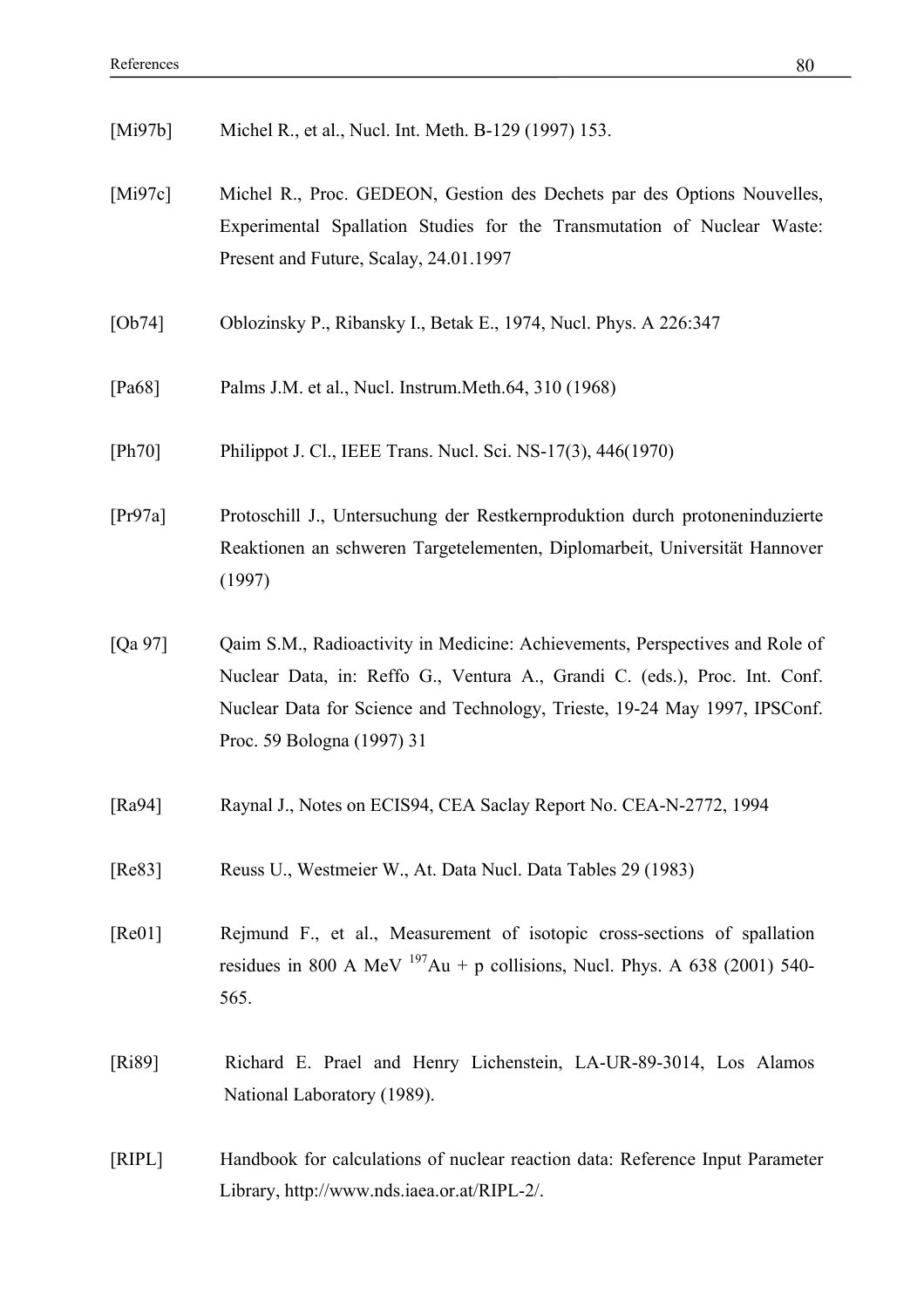| [ $Ru95$ ] | Rubbia C., Rubio J.A., Buono S., Carminati F., Fietier N., Galvez J., Geles C,<br>Kadi Y., Klapisch R., Mandrillon P., Revol J.P., Roche Ch., Conceptual Design<br>of a Fast Neutron Operated High Power Energy Amplifier, CERN/AT/95-<br>44(ET) |
|------------|--------------------------------------------------------------------------------------------------------------------------------------------------------------------------------------------------------------------------------------------------|
| [Se47]     | Serber R., Nuclear Reactions at High Energies, Phys. Rev. 72 (1947) 1114                                                                                                                                                                         |
| [Tr92]     | TRIM version 92.16, Ziegler J.F. and Biersack J.F., Updated version of a<br>computer code for calculating Stopping and Ranges                                                                                                                    |
| [U104]     | Ullah Z., Medium Energy Cross-sections for the Production of Residual<br>Nuclides Relevant for Accelerator Driven Technology, Diploma Thesis,<br>University of Hannover, 2004                                                                    |
| [We37a]    | Weisskopf V.F., Statistics and Nuclear Reactions, Phys. Rev. 52 (1937) 295                                                                                                                                                                       |
| [We37b]    | Weisskopf V.F., 1937, Phys. Rev. 53:295                                                                                                                                                                                                          |
| [We94]     | Westmeier W., Commercially available code GAMMA-W, Ver. 15.03 (1994)                                                                                                                                                                             |
| [We95]     | Westmeier W., GAMMA-W Manual, (1995)                                                                                                                                                                                                             |
| [Wi71]     | Williams F.C. Jr., 1971, Nucl. Phys. A 166: 231                                                                                                                                                                                                  |
| [Wi80]     | Wilson W.B., England T.B., La Bauve R.J., Battat M.E., Wessel D.E., Perry<br>R.T., Los Alamos Report LA-UR80-2107 (1980)                                                                                                                         |
| [Zi85]     | Ziegler J.F., Biersack J.P., Littmark U., The Stopping Power and Range of Ions<br>in Solids, Vol. 1 of the Stopping and Ranges of Ions in Matter, Pergamon Press,<br>New York, 1985.                                                             |
| [Zu69]     | Zulliger H.R., Middleman L.M. and Aitken D.W., IEEE Trans. Nucl. Sci. NS-<br>$16(1)$ , 47 (1969)                                                                                                                                                 |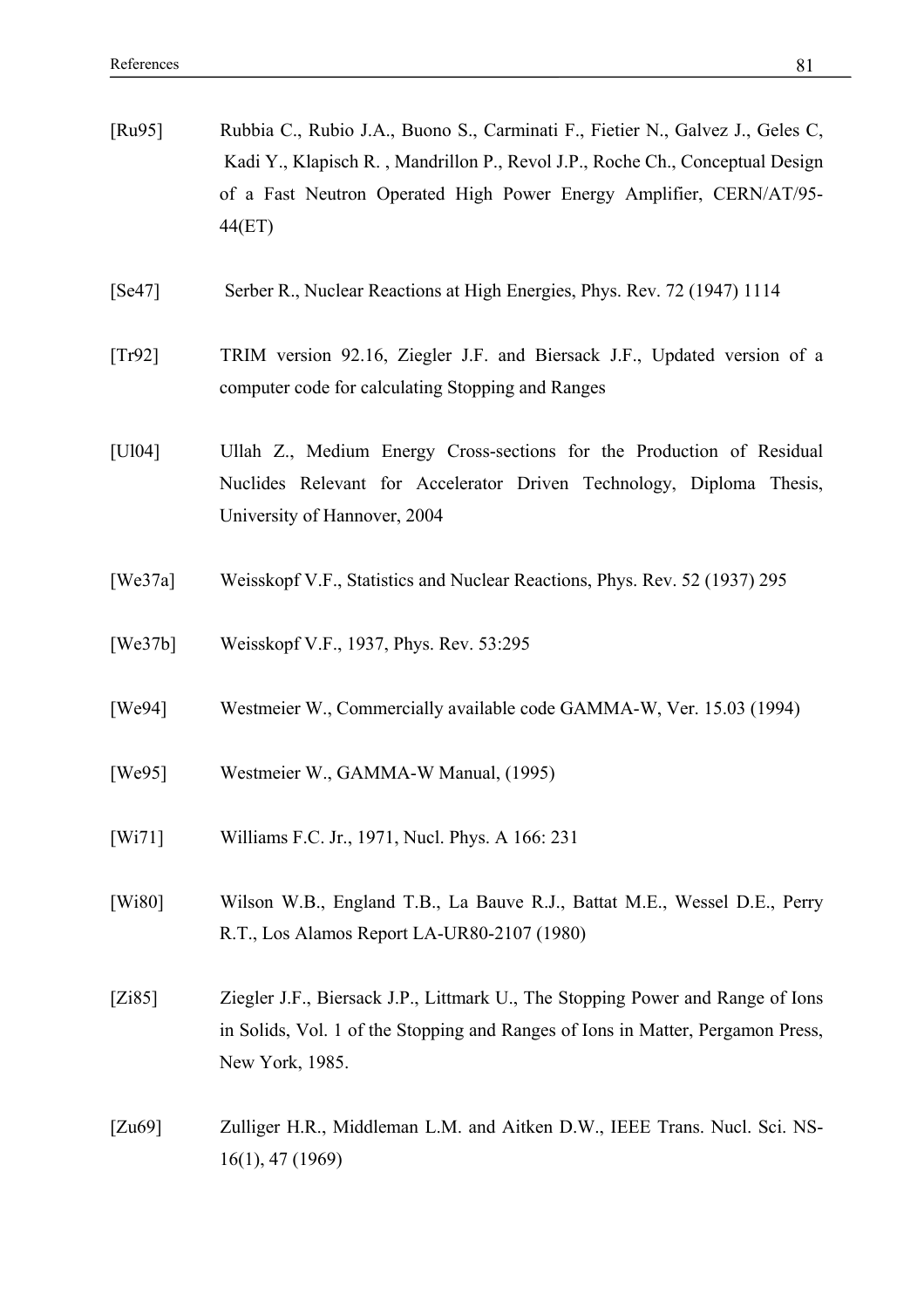# **Appendix**

| Target                        | Reaction | Product             | $E_p$ in MeV | $u(Ep)$ in MeV | $\sigma$ in mb | $u(\sigma)$ in mb |
|-------------------------------|----------|---------------------|--------------|----------------|----------------|-------------------|
| natW                          | p, xn    | $^{184}$ Re         | 68.42        | 1.33           | $2.21E + 01$   | 9.91E-01          |
| natW                          | p, xn    | $184$ Re            | 66.27        | 1.39           | $2.27E + 01$   | 9.22E-01          |
| $\mathrm{nat}_\mathbf{W}$     | p, xn    | $184$ Re            | 63.27        | 1.46           | $2.41E + 01$   | $1.12E + 00$      |
| natW                          | p, xn    | $184$ Re            | 60.98        | 1.51           | $2.64E + 01$   | $1.36E + 00$      |
| $\mathbf{r}$ <sup>nat</sup> W | p, xn    | $184$ Re            | 57.79        | 1.61           | $2.87E + 01$   | $1.71E + 00$      |
| natW                          | p, xn    | $184$ Re            | 55.34        | 1.68           | $3.29E + 01$   | $3.30E + 00$      |
| natW                          | p, xn    | $184$ Re            | 51.88        | 1.78           | $3.45E + 01$   | $2.34E + 00$      |
| natW                          | p, xn    | $^{184}\mathrm{Re}$ | 49.20        | 1.87           | $3.65E + 01$   | 6.81E-01          |
| natW                          | p, xn    | $^{184}\mathrm{Re}$ | 46.42        | 1.97           | $4.64E + 01$   | $1.30E + 01$      |
| natW                          | p, xn    | $184$ Re            | 42.64        | 1.99           | $3.71E + 01$   | $2.19E + 00$      |
| natW                          | p, xn    | $184$ Re            | 39.54        | 2.14           | $4.46E + 01$   | 9.26E-01          |
| natW                          | p, xn    | $184$ Re            | 36.23        | 2.33           | $5.16E + 01$   | $1.01E + 00$      |
| natW                          | p, xn    | $184$ Re            | 32.68        | 2.57           | $7.39E + 01$   | 5.32E-01          |
| natW                          | p, xn    | $184$ Re            | 28.83        | 2.88           | $1.64E + 02$   | $2.85E + 00$      |
| natW                          | p, xn    | $184$ Re            | 24.52        | 3.33           | $3.54E + 02$   | $6.98E + 00$      |
| natW                          | p, xn    | $184$ Re            | 19.62        | 4.07           | $2.51E+02$     | 2.18E-01          |
| $\mathrm{nat}_\mathbf{W}$     | p, xn    | $184$ Re            | 13.54        | 5.64           | $1.98E + 01$   | 1.47E-01          |

Table A.1: Cross-sections data for the reaction  $<sup>nat</sup>W(p,xn)<sup>184</sup>$ Re at  $E<sub>\gamma</sub> = 792.07$  keV with</sup>  $I_{\gamma}$  = 0.375 [Ch99].

Table A.2: Cross-sections data for the reaction <sup>nat</sup>W(p,xn)<sup>184</sup>Re at E<sub>γ</sub> = 903.3 keV with I<sub>γ</sub> = 0.379 [Ch99].

| Target                        | Reaction | Product             | $E_p$ in MeV | $u(Ep)$ in MeV | $\sigma$ in mb | $u(\sigma)$ in mb |
|-------------------------------|----------|---------------------|--------------|----------------|----------------|-------------------|
| $\overline{\text{nat}}$ W     | p, xn    | $184$ <sub>Re</sub> | 68.42        | 1.33           | $2.21E + 01$   | 9.24E-01          |
| natW                          | p, xn    | $^{184}\mathrm{Re}$ | 66.27        | 1.39           | $2.28E + 01$   | $1.23E + 00$      |
| $\mathbf{r}$ <sup>nat</sup> W | p, xn    | $^{184}\mathrm{Re}$ | 63.27        | 1.46           | $2.43E + 01$   | 9.45E-01          |
| natW                          | p, xn    | $^{184}\mathrm{Re}$ | 60.98        | 1.51           | $2.68E + 01$   | 6.20E-01          |
| natW                          | p, xn    | $184$ Re            | 57.79        | 1.61           | $2.93E + 01$   | $1.11E + 00$      |
| natW                          | p, xn    | $184$ Re            | 55.34        | 1.68           | $3.06E + 01$   | $3.55E + 00$      |
| $\mathbf{r}$ <sup>nat</sup> W | p, xn    | $184$ Re            | 51.88        | 1.78           | $3.46E + 01$   | $5.77E + 00$      |
| $\mathbf{r}$ <sup>nat</sup> W | p, xn    | $184$ Re            | 49.20        | 1.87           | $3.66E + 01$   | 6.51E-01          |
| $\mathbf{r}$ <sup>nat</sup> W | p, xn    | $184$ Re            | 46.42        | 1.97           | $4.63E + 01$   | $1.20E + 01$      |
| natW                          | p, xn    | $184$ Re            | 42.64        | 1.99           | $3.82E + 01$   | 5.93E-01          |
| natW                          | p, xn    | $184$ Re            | 39.54        | 2.14           | $4.48E + 01$   | 7.81E-01          |
| natW                          | p, xn    | $184$ Re            | 36.23        | 2.33           | $5.18E + 01$   | 7.13E-01          |
| natW                          | p, xn    | $184$ Re            | 32.68        | 2.57           | $7.42E + 01$   | 5.36E-01          |
| natW                          | p, xn    | $^{184}\mathrm{Re}$ | 28.83        | 2.88           | $1.65E + 02$   | $2.20E + 00$      |
| natW                          | p, xn    | $^{184}\mathrm{Re}$ | 24.52        | 3.33           | $3.52E + 02$   | $9.16E + 00$      |
| natW                          | p, xn    | $^{184}\mathrm{Re}$ | 19.62        | 4.07           | $2.50E + 02$   | 5.57E-02          |
| natW                          | p, xn    | $^{184}\mathrm{Re}$ | 13.54        | 5.64           | $1.98E + 01$   | 1.59E-01          |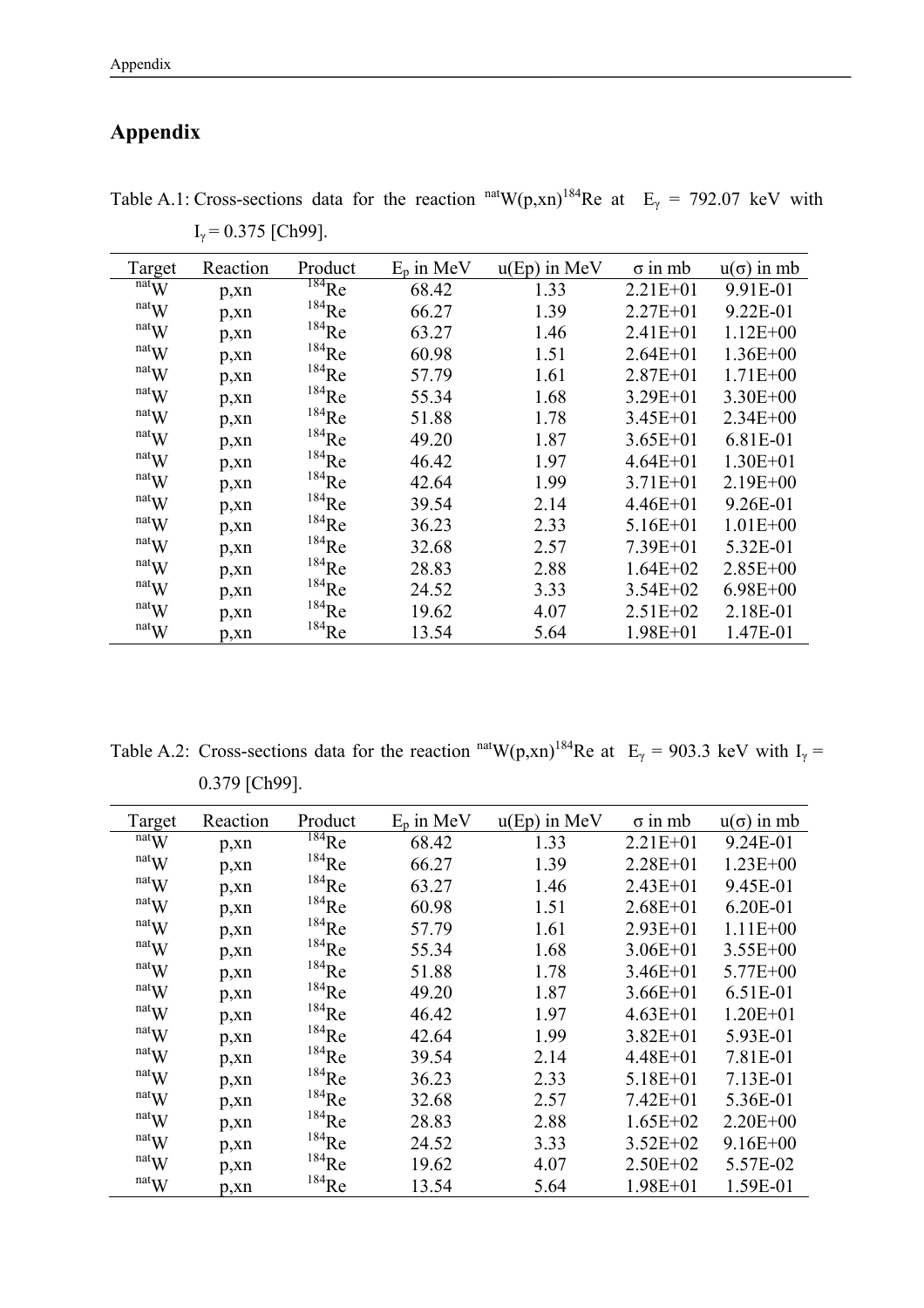| Target                        | Reaction | Product              | $E_n$ in MeV | $u(Ep)$ in MeV | $\sigma$ in mb | $u(\sigma)$ in mb |
|-------------------------------|----------|----------------------|--------------|----------------|----------------|-------------------|
| natW                          | p, xn    | $^{182}\mathrm{Re}$  | 68.42        | 1.33           | $4.58E + 01$   | $2.08E + 00$      |
| natW                          | p, xn    | $^{182}\mathrm{Re}$  | 66.27        | 1.39           | $4.97E + 01$   | $3.93E + 00$      |
| $\mathrm{nat}_\mathbf{W}$     | p, xn    | $^{1182}\mathrm{Re}$ | 63.27        | 1.46           | $5.64E + 01$   | $4.70E + 00$      |
| natW                          | p, xn    | $^{182}\mathrm{Re}$  | 60.98        | 1.51           | $6.68E + 01$   | $2.63E + 00$      |
| $\mathbf{r}$ <sup>nat</sup> W | p, xn    | $^{1182}\mathrm{Re}$ | 57.79        | 1.61           | $7.42E + 01$   | $1.30E + 01$      |
| $\mathrm{nat}_\mathbf{W}$     | p, xn    | $^{182}\mathrm{Re}$  | 55.34        | 1.68           | $1.02E + 02$   | $6.96E + 00$      |
| natW                          | p, xn    | $^{182}\mathrm{Re}$  | 51.88        | 1.78           | $1.42E + 02$   | $1.05E + 01$      |
| natW                          | p, xn    | $^{182}\mathrm{Re}$  | 49.20        | 1.87           | $1.88E + 02$   | $4.24E + 00$      |
| natW                          | p, xn    | $^{1182}\mathrm{Re}$ | 46.42        | 1.97           | $1.97E + 02$   | $1.55E + 01$      |
| natW                          | p, xn    | $^{182}\mathrm{Re}$  | 42.64        | 1.99           | $2.10E + 02$   | $1.26E + 01$      |
| $\mathrm{nat}_\mathbf{W}$     | p, xn    | $^{182}\mathrm{Re}$  | 39.54        | 2.14           | $1.67E + 02$   | $1.00E + 01$      |
| $\mathrm{nat}_{\mathbf{W}}$   | p, xn    | $^{182}\mathrm{Re}$  | 36.23        | 2.33           | $9.27E + 01$   | $4.41E + 00$      |
| natW                          | p, xn    | $^{182}\mathrm{Re}$  | 32.68        | 2.57           | $1.03E + 02$   | $4.34E + 00$      |
| natW                          | p, xn    | $^{182}\mathrm{Re}$  | 28.83        | 2.88           | $2.02E + 02$   | $1.10E + 01$      |
| $\mathrm{nat}_{\mathbf{W}}$   | p, xn    | $^{182}\mathrm{Re}$  | 24.52        | 3.33           | $1.81E + 02$   | $2.11E + 01$      |
| $\mathrm{nat}_{\mathbf{W}}$   | p, xn    | $^{182}\mathrm{Re}$  | 19.62        | 4.07           | $8.65E + 01$   | $9.07E + 00$      |
| natW                          | p, xn    | $182$ Re             | 13.54        | 5.64           | $3.53E + 01$   | $3.81E + 00$      |

Table A.3: Cross-sections data for the reaction  $<sup>nat</sup>W(p,xn)<sup>182</sup>$ Re at E<sub>γ</sub> = 229.3 keV with</sup>  $I_{\gamma}$  = 0.26 [Ch99].

Table A.4: Cross-sections data for the reaction  $n^{\text{nat}}W(p, xn)^{182}$ Re at E<sub>γ</sub> = 1121.3 keV with I<sub>γ</sub> = 0.22 [Ch99].

| Target                        | Reaction | Product              | $E_p$ in MeV | $u(Ep)$ in MeV | $\sigma$ in mb | $u(\sigma)$ in mb |
|-------------------------------|----------|----------------------|--------------|----------------|----------------|-------------------|
| natW                          | p, xn    | $^{182}$ Re          | 68.42        | 1.33           | $3.91E + 01$   | $4.96E + 00$      |
| natW                          | p, xn    | $^{182}\mathrm{Re}$  | 66.27        | 1.39           | $3.67E + 01$   | $6.05E + 00$      |
| natW                          | p, xn    | $^{1182}\mathrm{Re}$ | 63.27        | 1.46           | $3.80E + 01$   | $1.86E + 01$      |
| $\mathrm{nat}_\mathbf{W}$     | p, xn    | $^{182}\mathrm{Re}$  | 60.98        | 1.51           | $5.16E + 01$   | $6.27E + 00$      |
| $\mathrm{nat}_{\mathbf{W}}$   | p, xn    | $^{1182}\mathrm{Re}$ | 57.79        | 1.61           | $6.33E + 01$   | $8.66E + 00$      |
| natW                          | p, xn    | $^{182}\mathrm{Re}$  | 55.34        | 1.68           | $8.23E + 01$   | $1.24E + 01$      |
| $\mathbf{r}$ <sup>nat</sup> W | p, xn    | $^{182}\mathrm{Re}$  | 51.88        | 1.78           | $1.11E+02$     | $1.51E + 01$      |
| natW                          | p, xn    | $182$ Re             | 49.20        | 1.87           | $1.42E + 02$   | $1.40E + 01$      |
| $\mathbf{r}$ <sup>nat</sup> W | p, xn    | $1182$ Re            | 46.42        | 1.97           | $1.70E + 02$   | $1.36E + 01$      |
| $\mathbf{r}$ <sup>nat</sup> W | p, xn    | $182$ Re             | 42.64        | 1.99           | $1.57E + 02$   | $1.38E + 01$      |
| natW                          | p, xn    | $182$ Re             | 39.54        | 2.14           | $1.22E + 02$   | $1.11E + 01$      |
| natW                          | p, xn    | $182$ Re             | 36.23        | 2.33           | $7.00E + 01$   | $6.75E + 00$      |
| natW                          | p, xn    | $182$ Re             | 32.68        | 2.57           | $7.68E + 01$   | $8.65E + 00$      |
| natW                          | p, xn    | $^{182}\mathrm{Re}$  | 28.83        | 2.88           | $1.53E + 02$   | $1.74E + 01$      |
| natW                          | p, xn    | $^{182}\mathrm{Re}$  | 24.52        | 3.33           | $1.50E + 02$   | $1.77E + 01$      |
| natW                          | p, xn    | $^{182}\mathrm{Re}$  | 19.62        | 4.07           | $7.13E + 01$   | $7.30E + 00$      |
| $\mathbf{r}$ <sup>nat</sup> W | p, xn    | $^{182}\mathrm{Re}$  | 13.54        | 5.64           | $3.06E + 01$   | $2.43E + 00$      |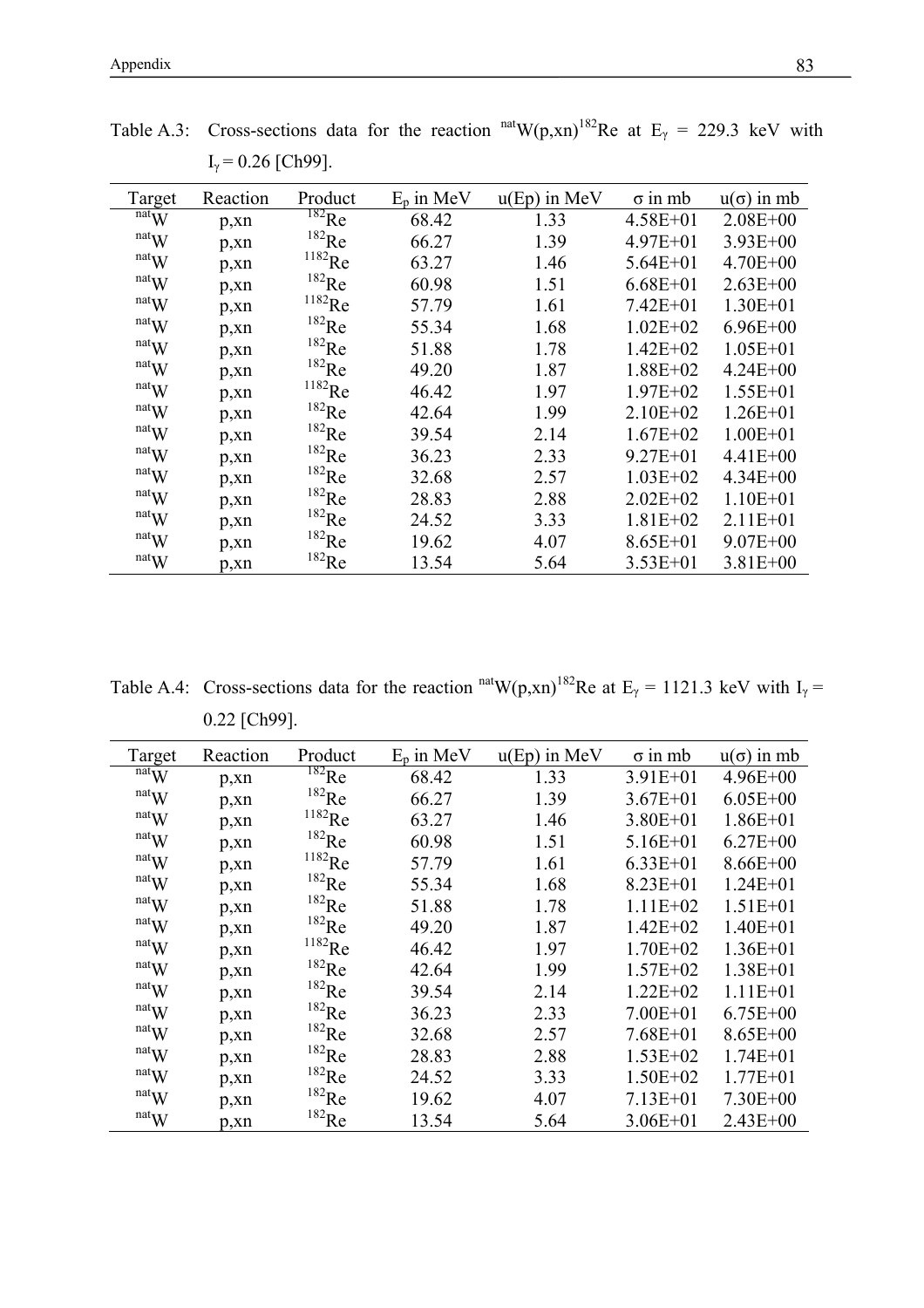| Target                        | Reaction  | Product             | Ep in MeV | $u(Ep)$ in MeV | $\sigma$ in mb | $u(\sigma)$ in mb |
|-------------------------------|-----------|---------------------|-----------|----------------|----------------|-------------------|
| natW                          | p, xn     | $181$ <sub>Re</sub> | 68.42     | 1.33           | $1.87E + 02$   | $1.46E + 01$      |
| $\mathbf{r}$ <sup>nat</sup> W | p, xn     | $181$ <sub>Re</sub> | 66.27     | 1.39           | $2.06E + 02$   | $2.12E + 01$      |
| natW                          | p, xn     | $181$ <sub>Re</sub> | 63.27     | 1.46           | $2.63E + 02$   | $1.92E + 01$      |
| natW                          | p, xn     | $^{181}$ Re         | 60.98     | 1.51           | $3.07E + 02$   | $2.28E + 01$      |
| natW                          | p, xn     | $^{181}$ Re         | 57.79     | 1.61           | $3.24E + 02$   | $8.65E + 01$      |
| natW                          | p, xn     | $^{181}\mathrm{Re}$ | 55.34     | 1.68           | $3.99E + 02$   | $3.03E + 01$      |
| $\mathbf{r}$ nat $\mathbf{W}$ | p, xn     | $^{181}$ Re         | 51.88     | 1.78           | $3.67E + 02$   | $3.49E + 01$      |
| natW                          | p, xn     | $^{181}$ Re         | 49.20     | 1.87           | $3.21E + 02$   | $2.15E + 01$      |
| natW                          | p, xn     | $181$ <sub>Re</sub> | 42.64     | 1.99           | $3.16E + 02$   | $2.04E + 01$      |
| natW                          | p, xn     | $^{181}$ Re         | 39.54     | 2.14           | $4.21E + 02$   | $2.39E + 01$      |
| natW                          | p, xn     | $181$ <sub>Re</sub> | 36.23     | 2.33           | $5.34E + 02$   | $3.85E + 01$      |
| natW                          | p, xn     | $181$ <sub>Re</sub> | 32.68     | 2.57           | $5.08E + 02$   | $3.99E + 01$      |
| natW                          | p, xn     | $181$ <sub>Re</sub> | 28.83     | 2.88           | $3.88E + 02$   | $2.63E + 01$      |
| natW                          | p, xn     | $181$ <sub>Re</sub> | 24.52     | 3.33           | $3.68E + 02$   | $1.51E + 01$      |
| $\mathbf{r}$ <sup>nat</sup> W | $p_{,}xn$ | $181$ <sub>Re</sub> | 19.62     | 4.07           | $4.48E + 02$   | $3.30E + 01$      |
| $\mathbf{r}$ <sup>nat</sup> W | p,xn      | $181$ <sub>Re</sub> | 13.54     | 5.64           | $1.81E + 02$   | $1.44E + 01$      |

Table. A.5: Cross-sections data for the reaction  $\text{natW}(p, xn)^{181}$ Re at  $E_\gamma = 360.7$  keV with  $I_\gamma =$ 0.12 [Re83].

Table. A.6: Cross-sections data for the reaction <sup>nat</sup>W(p,xn)<sup>181</sup>Re at E<sub>γ</sub> = 639.3 keV with I<sub>γ</sub> = 0.0645 [Ch99].

| Target                              | Reaction | Product             | Ep in MeV | $u(Ep)$ in MeV | $\sigma$ in mb | $u(\sigma)$ in mb |
|-------------------------------------|----------|---------------------|-----------|----------------|----------------|-------------------|
| natW                                | p, xn    | $^{181}$ Re         | 68.42     | 1.33           | $1.88E + 02$   | $5.28E + 00$      |
| $\mathbf{r}$ <sup>nat</sup> W       | p, xn    | $^{181}$ Re         | 66.27     | 1.39           | $2.08E + 02$   | $1.07E + 01$      |
| $\mathrm{nat}_\mathbf{W}$           | p, xn    | $^{181}$ Re         | 63.27     | 1.46           | $2.64E + 02$   | $1.35E + 01$      |
| natW                                | p, xn    | $^{181}\mathrm{Re}$ | 60.98     | 1.51           | $3.09E + 02$   | $1.59E + 01$      |
| $\mathbf{r}$ nat $\mathbf{W}$       | p, xn    | $^{181}$ Re         | 57.79     | 1.61           | $3.26E + 02$   | $1.91E + 01$      |
| $\mathbf{r}$ <sup>nat</sup> W       | p, xn    | $^{181}$ Re         | 55.34     | 1.68           | $4.01E + 02$   | $2.07E + 01$      |
| natW                                | p, xn    | $^{181}$ Re         | 51.88     | 1.78           | $3.70E + 02$   | $1.94E + 01$      |
| natW                                | p, xn    | $181$ <sub>Re</sub> | 49.20     | 1.87           | $3.23E + 02$   | $1.68E + 01$      |
| natW                                | p, xn    | $181$ <sub>Re</sub> | 42.64     | 1.99           | $3.18E + 02$   | $1.60E + 01$      |
| natW                                | p, xn    | $^{181}\mathrm{Re}$ | 39.54     | 2.14           | $4.24E + 02$   | $2.19E + 01$      |
| $\mathrm{nat}_\mathbf{W}$           | p, xn    | $^{181}\mathrm{Re}$ | 36.23     | 2.33           | $5.38E + 02$   | $2.14E + 01$      |
| $\mathbf{r}^{\text{nat}}\mathbf{W}$ | p, xn    | $^{181}$ Re         | 32.68     | 2.57           | $5.11E+02$     | $2.02E + 01$      |
| natW                                | p, xn    | $^{181}$ Re         | 28.83     | 2.88           | $3.91E + 02$   | $1.52E + 01$      |
| $\mathrm{nat}_\mathbf{W}$           | p, xn    | $181$ <sub>Re</sub> | 24.52     | 3.33           | $3.70E + 02$   | $1.64E + 01$      |
| natW                                | p, xn    | $181$ <sub>Re</sub> | 19.62     | 4.07           | $4.51E + 02$   | $1.75E + 01$      |
| natW                                | p, xn    | $181$ <sub>Re</sub> | 13.54     | 5.64           | $1.82E + 02$   | $7.26E + 00$      |